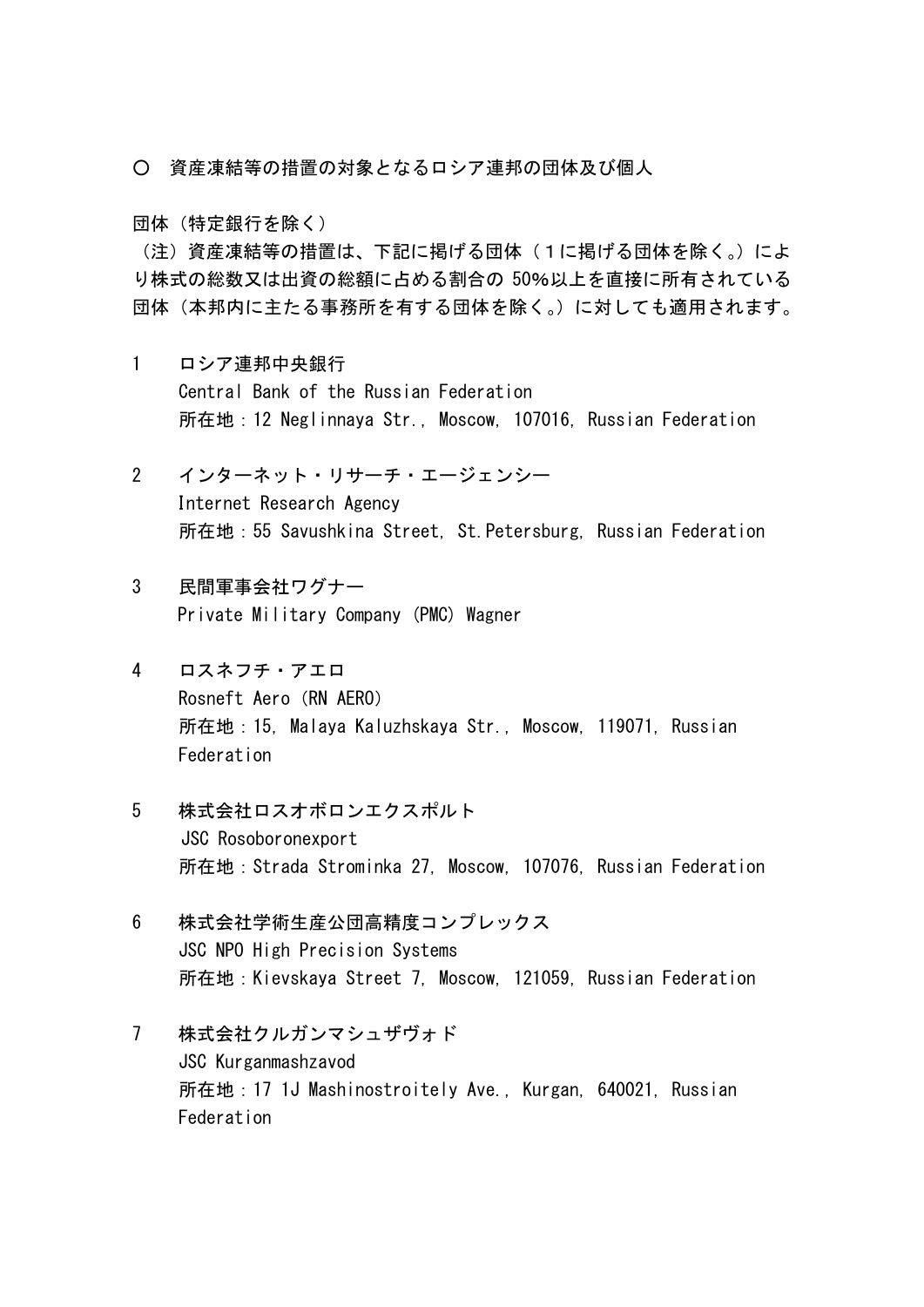- 8 株式会社ロシアヘリコプター Russian Helicopters JSC 所在地:Bolshaya Pionerskaya, 1, Moscow, 115054, Russian Federation
- 9 公共株式会社ユナイテッド・エアクラフト PJSC United Aircraft Corporation 所在地:Bolshaya Pionerskaya Str., 1, Moscow, 115054, Russian Federation
- 10 株式会社統一造船会社 JSC United Shipbuilding Corporation 所在地:11 Bolshaya Tatarskaya Str., Moscow, 115184, Russian Federation
- 11 株式会社ウラルワゴンザヴォド JSC Research and Production Corporation Uralvagonzavod 所在地:28 Vostochnoe shosse., Nizhny Tagil, Sverdlovsk region, 622007, Russian Federation
- 12 株式会社ゼレノドリスク造船所 JSC Zelenodolsk Shipyard 所在地:5, Zavodskaya Str., Zelenodolsk, Republic of Tatarstan, 422546, Russian Federation
- 13 公開株式会社 NPK テクマシュ(別称、株式会社技術機械製造学術生産公団、 株式会社製造工学学術生産公団、株式会社 SPC テクマシュ、公開株式会社機 械工学テクノロジー、公開株式会社製造工学学術生産公団) NPK Tekhmash OAO (a.k.a. Aktsionernoe obshchestvo Nauchnoproizvodstvenny Kontsern Tekhnologii Mashinostroeniya; a.k.a. JSC Scientific Industrial Concern Manufacturing Engineering; a.k.a. JSC SPC Techmash; a.k.a. OJSC Machine Engineering Technologies; a.k.a. Scientific Industrial Concern Manufacturing Engineering OJSC) 所在地: d. 58 str. 4 shosse Leningradskoe, Moscow, 125212, Russian Federation; Ul. Bolshaya Tatarskaya D. 35, Str. 5, Moscow, 115184, Russian Federation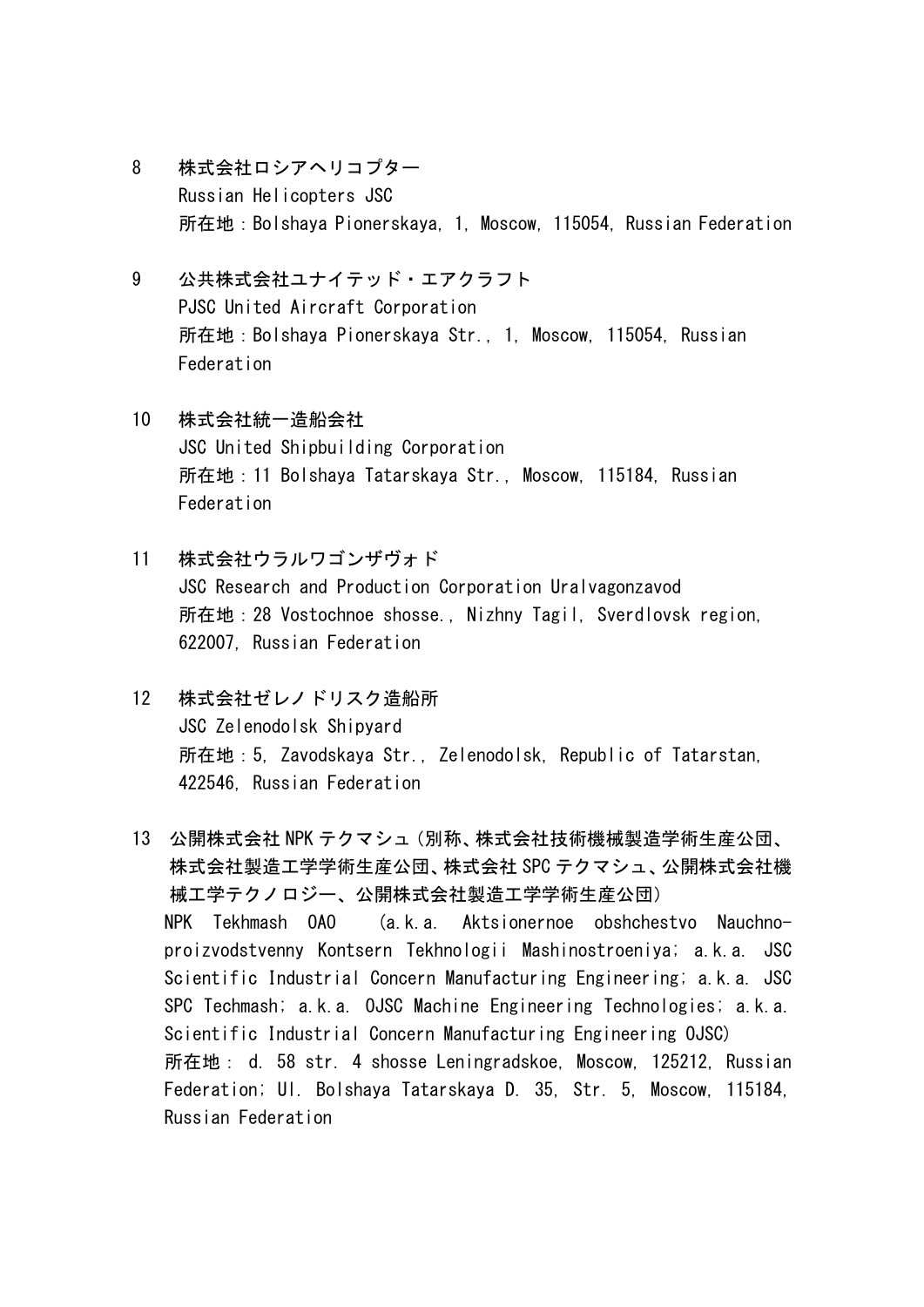- 14 株式会社戦術ミサイル兵器コーポレーション Tactical Missiles Corporation JSC 所在地:Korolev Ilyicha Street, 7, 141080, Russian Federation
- 15 株式会社リャザン建設局グローブス(別称、株式会社 RKB グローブス、株式 会社グローブス・リャザン設計局、公共株式会社 RKB グローブス) JSC Ryazanskoe Konstruktorskoe Bjuro Globus (a.k.a. AO RKB Globus; a.k.a. Globus Ryazan Design Bureau JSC; a.k.a. RKB Globus PAO) 所在地:Ul. Vysokovoltnaya D. 6, Ryazan, 390013, Russian Federation
- 16 ウラルプロジェクト設計局デタル Urals Project Design Bureau Detal 所在地:8 Pironskaya Street, Kamensk-Uralskiy, Sverdlovsk Oblast, 623409, Russian Federation
- 17 公共株式会社アルザマス研究製造企業テンプ・アヴィア(旧称、公開株式会 社アルザマス試験設計局テンプ、別称、公共株式会社アルザマス研究製造企 業、株式会社テンプ・アヴィア・アルザマス研究製造団体、公共株式会社テ ンプ・アヴィア) PJSC Arzamasskoe Nauchno Proizvodstvennoe Predpriyatie Temp-Avia (f.k.a. OJSC Arzamasskoye Opytno Konstruktorskoye Byuro Temp; a.k.a. PJSC Arzamas Research and Production Enterprise; a.k.a. Temp-avia Arzamas Research & Production Association JSC; a.k.a. Temp-Avia Arzamas Research and Production Association JSC; a.k.a. Temp-Avia PAO)

所在地:26, Kirova Street, Arzamas, 607220, Russian Federation

18 株式会社トロポフ名称国立機械建築設計局ヴィンペル(別称、トロポフ名称 株式会社国営 MKB ヴィンペル、トロポフ名称株式会社ヴィンペル国営工学 設計局) JSC State Machine Building Design Bureau Vympel by name I.I. Toropov (a.k.a. AO Gos MKB Vympel im. I.I. Toropova; a.k.a. Gos MKB Vympel im. I.I. Toropova AO; a.k.a. Vympel State Engineering Design Bureau JSC named after I.I. Toropov) 所在地:Sh. Volokolamskoe D. 90, Moscow, 125424, Russian Federation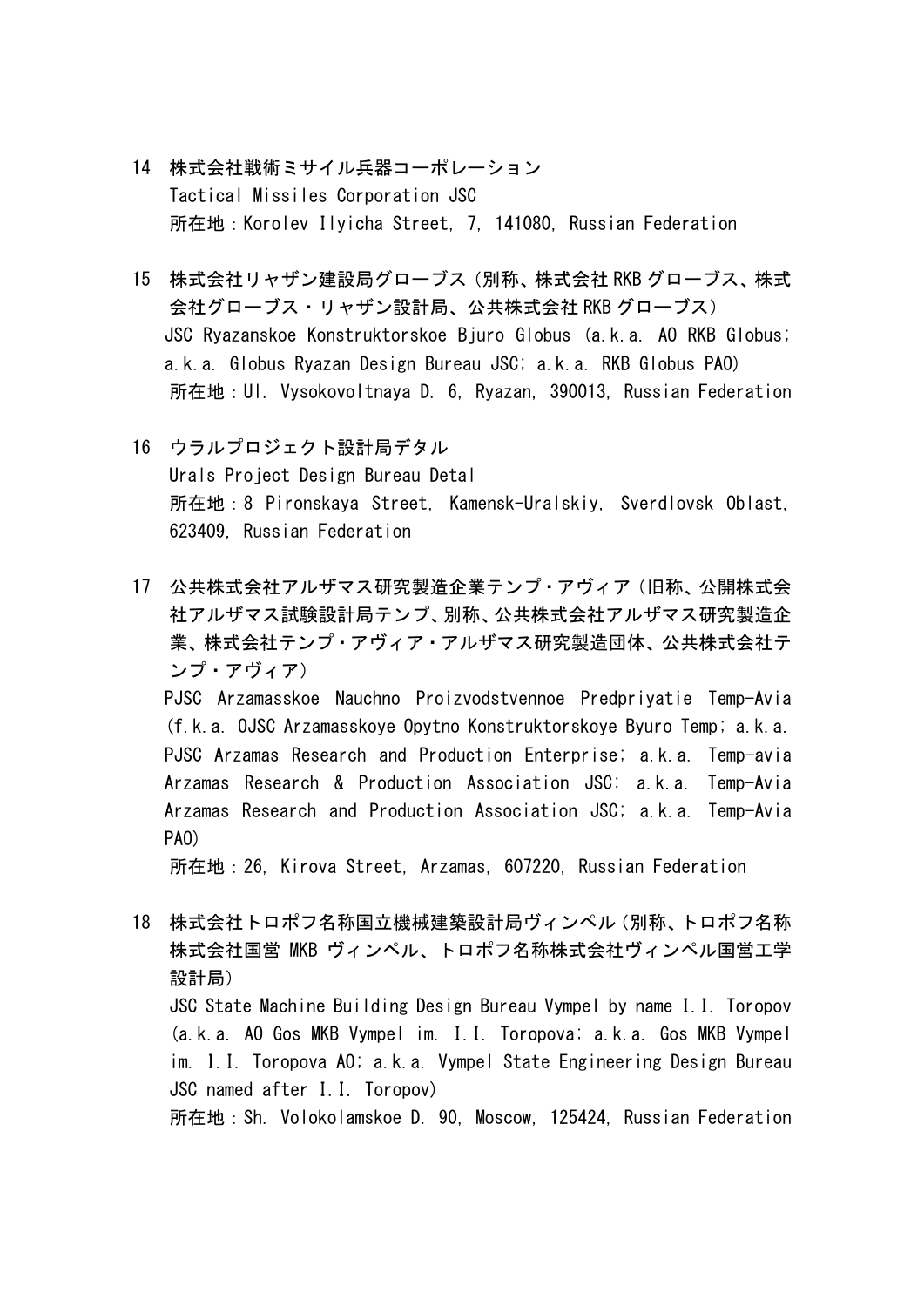- 19 株式会社サリュート JSC Salute (Salyut) 所在地:Sh. Moskovskoe P. Mekhzavod D. 20, Samara, 443028, Russian Federation
- 20 株式会社国立学術・製造企業レギオン(別称、株式会社科学製造企業レギオン) AO GNPP Region (a.k.a. Region Scientific and Production Enterprise JSC) 所在地:Sh Kashirskoe D. 13A, Moscow, 115230, Russian Federation
- 21 株式会社機械建築設計局(別称、株式会社 KBM) JSC Machine Building Design Bureau (a.k.a. "AO KBM") 所在地:Ul. Sosinskaya D. 43, Moscow, 109316, Russian Federation
- 22 国立機械建築設計局ラドゥガ State Machine Building Design Bureau Raduga 所在地:2A Zhuckovskiy Street, Dubna, Moscow Oblast, 14980, Russian Federation
- 23 株式会社アゾフ光学機械工場(別称、株式会社 AOMZ) JSC Azovski Optiko Mechanichesky Zavod (a.k.a. Azov Optomechanical Plant JSC; a.k.a. "AOMZ AO") 所在地:Ul. Promyshlennaya D. 5, Azov, 346780, Russian Federation
- 24 株式会社スモレンスク航空機工場(別称、株式会社スモレンスク航空工場、 株式会社 SMAZ) JSC Smolensk Aircraft Plant (a.k.a. JSC Smolensk Aviation Plant; a.k.a. Smolensk Aircraft Plant JSC; a.k.a. "AO SMAZ") 所在地:Ul. Frunze D. 74, Smolensk, 214006, Russian Federation
- 25 株式会社トゥラエヴォ機械製造設計局ソユーズ(別称、株式会社 TMKB ソユ ーズ、株式会社ソユーズ・トゥラエヴォ工学設計局) AO Turaevskoe Mashinostroitelnoe Konstruktorskoe Byuro Soyuz (a.k.a. AO TMKB Soyuz; a.k.a. Soyuz Turaevo Engineering Design Bureau JSC) 所在地:Ter. Promzona Turaevo Str 10, Lytkarino, 140080, Russian Federation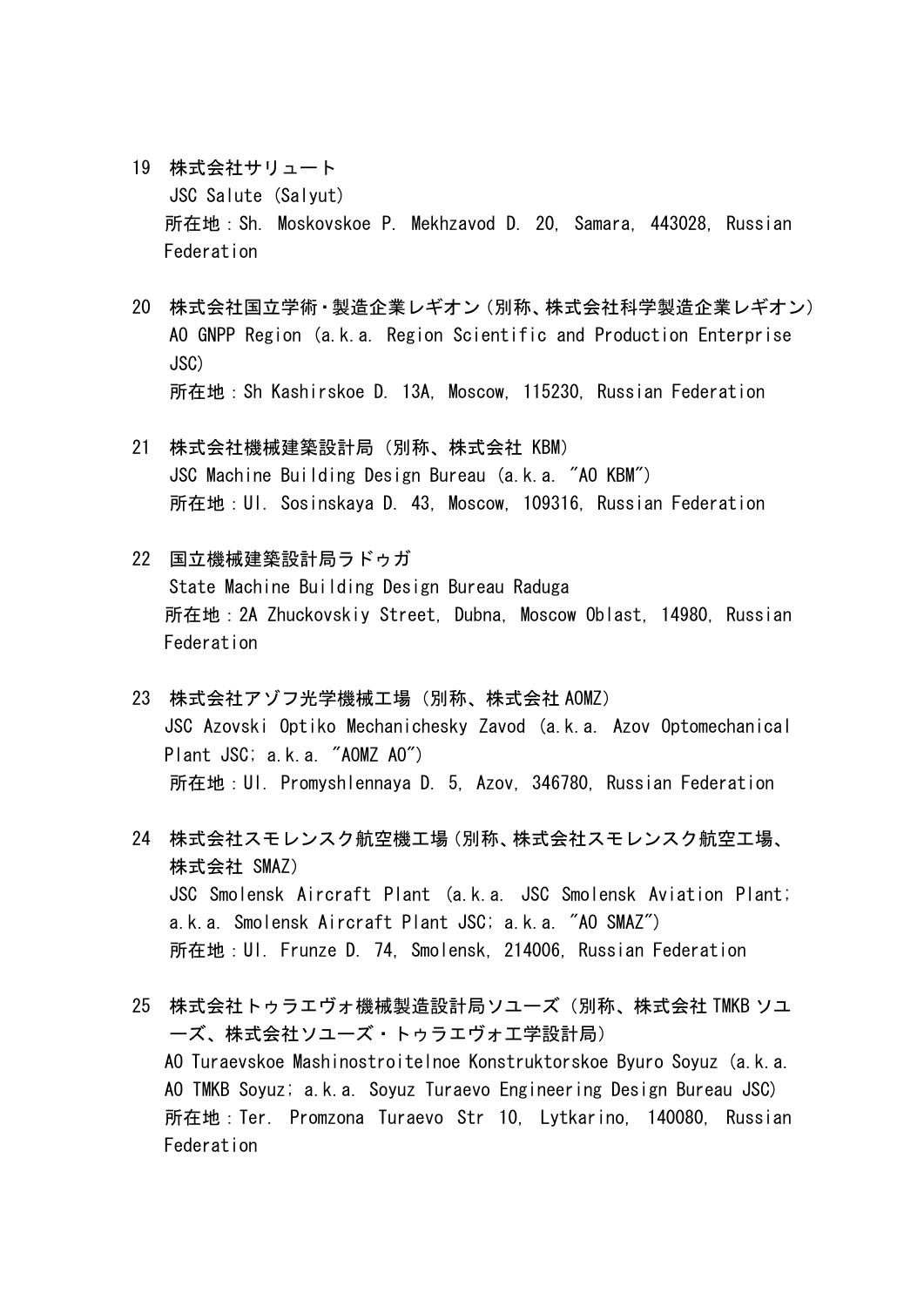- 26 株式会社 MBDB イスクラ(別称、カルトゥコフ名称株式会社イスクラ工学設 計局、株式会社 MKB イスクラ) JSC MBDB Iskra (a.k.a. Iskra Engineering Design Bureau JSC named after I.I. Kartukov; a.k.a. MKB Iskra AO) 所在地:Proezd Petrovsko-Razumovskii D. 28, Moscow, 127287, Russian Federation
- 27 株式会社 711 航空機修理工場(別称、株式会社 711ARZ) JSC 711 Aircraft Repair Plant (a.k.a. "711 ARZ AO") 所在地:Ul. Chkalova D.18, Borisoglebsk, 397171, Russian Federation
- 28 有限責任会社 TRV 自動車(別称、有限会社 TRV 自動車、有限責任会社 TRV エ ンジニアリング) TRV Auto Limited Liability Company (a.k.a. TRV Avto OOO; a.k.a. TRV-Engineering LLC) 所在地:Ul Ilyicha D 7, Korolev, 141080, Russian Federation
- 29 株式会社中央自動設計局(別称、株式会社中央自動製造設計局、株式会社 TSKBA) JSC Central Design Bureau of Automatics (a.k.a. Central Design Bureau for Automatics Engineering JSC; a.k.a. "TSKBA AO") 所在地:PR-KT Kosmicheskii D. 24 A, Omsk, 644027, Russian Federation
- 30 バヒレフ国立機械製造科学研究所(GosNIIMash)(別称、株式会社機械工学 科学研究所、V.V. バヒレフ名称国立機械工学研究所及び GosNIImash) State Scientific Research Institute of Machine Building Bakhirev (GosNIImash), a.k.a., the following three aliases: -JSC Scientific Research Institute for Mechanical Engineering; -State Research Institute of Mechanical Engineering named after. V.V. Bakhireva; and -GosNIImash.

 所在地:11A Sverdlova Thoroughfare, Dzerzhinsk, 606002, Russian Federation

31 株式会社コンツェルン・グラニット・エレクトロン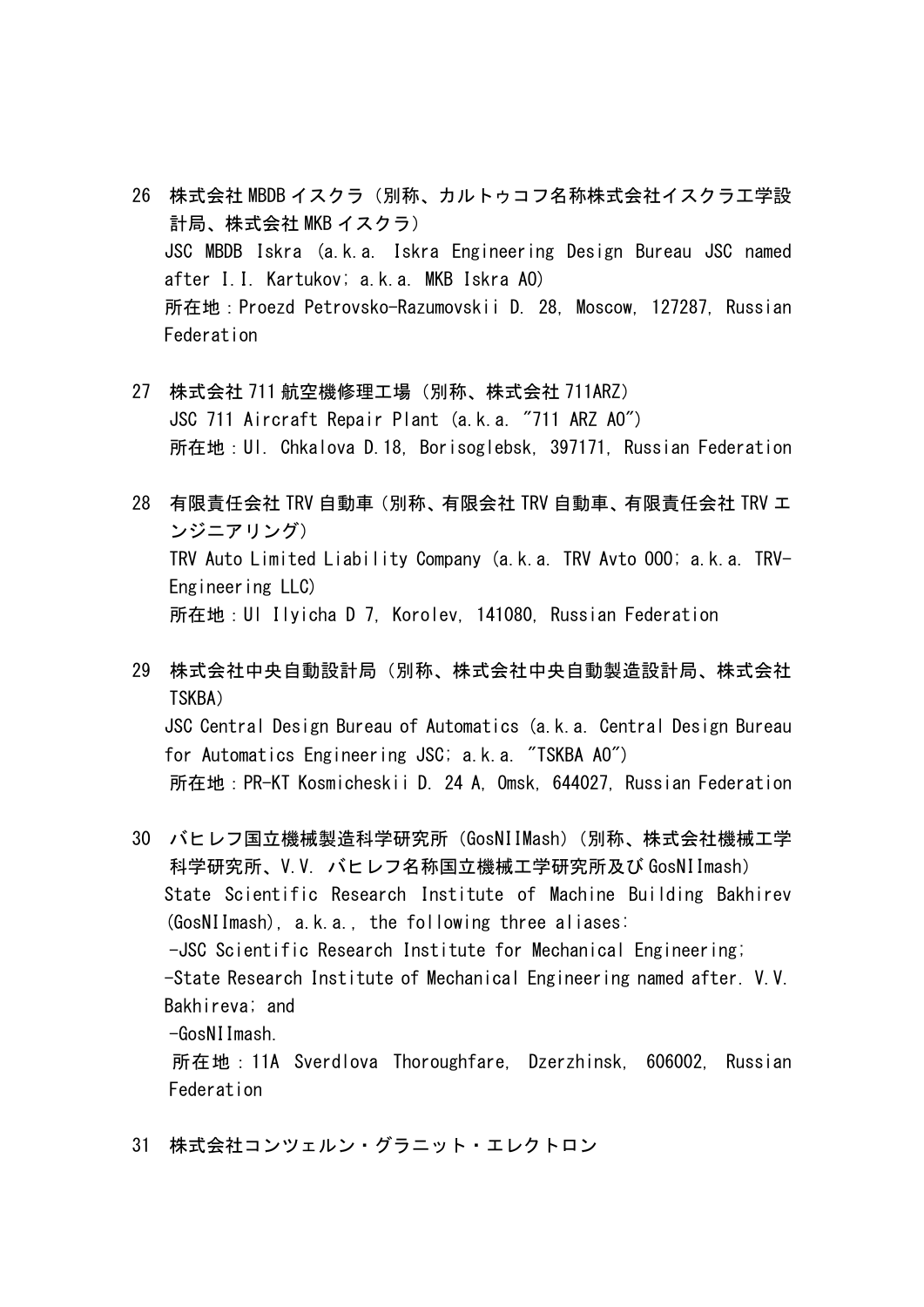JSC Concern Granit-Electron (a.k.a. AO Konstern Granit Elektron; a.k.a. JSC Concern Granit Elektron) 所在地:Ul. Gospitalnaya D. 3, Saint Petersburg, 191014, Russian Federation

- 32 株式会社コンツェルン海洋水中兵器ギドロプリボル(別称、株式会社コンツ ェルン MPO ギドロプリボル) JSC Concern Sea Underwater Weapon Gidropribor (a.k.a. AO Konstern Morskoe Podvonoe Oruzhie Gidropribor; a.k.a. AO Konstern MPO Gidropribor) 所在地:PR-KT B. Sampsonievskii D. 24, Saint Petersburg, 194044, Russian Federation
- 33 有限責任会社国際ヘリコプター・プログラム(別称、有限会社国際ヘリコプ ター・プログラム) International Helicopters Programs Limited Liability Company (a.k.a. Mezhdunarodnye Vertoletnye Programmy OOO) 所在地: Ul. Garshina D. 26/3, Lyubertsy, Tomilino, 140070, Russian Federation
- 34 株式会社ヘリコプター・サービス・カンパニー(別称、株式会社 VSK、ヘリ コプター・サービス・カンパニー、公共株式会社 VSK) JSC Helicopter Service Company (a.k.a. "AO VSK"; a.k.a. "Helicopter Service Company"; a.k.a. "VSK PAO") 所在地:Ul. Bolshaya Pionerskaya D. 1, Moscow, 115054, Russian Federation
- 35 株式会社カザン・ヘリコプター(別称、株式会社カザン・ヘリコプター工場、 カザン・ヘリコプター) JSC Kazan Helicopters (a.k.a. AO kazanskii Vertoletnyi Zavod; a.k.a. Kazan Helicopters; a.k.a. Kazanski Vertoletny Zavod AO) 所在地:Ul. Tetsevskaya D. 14, Kazan, 420085, Russian Federation
- 36 株式会社クメルタウ航空製造企業(別称、クメルタウ航空製造企業、株式会 社 KUMAPP、株式会社 KUMAPE) JSC Kumertau Aviation Production Enterprise (a.k.a. Kumertau Aviation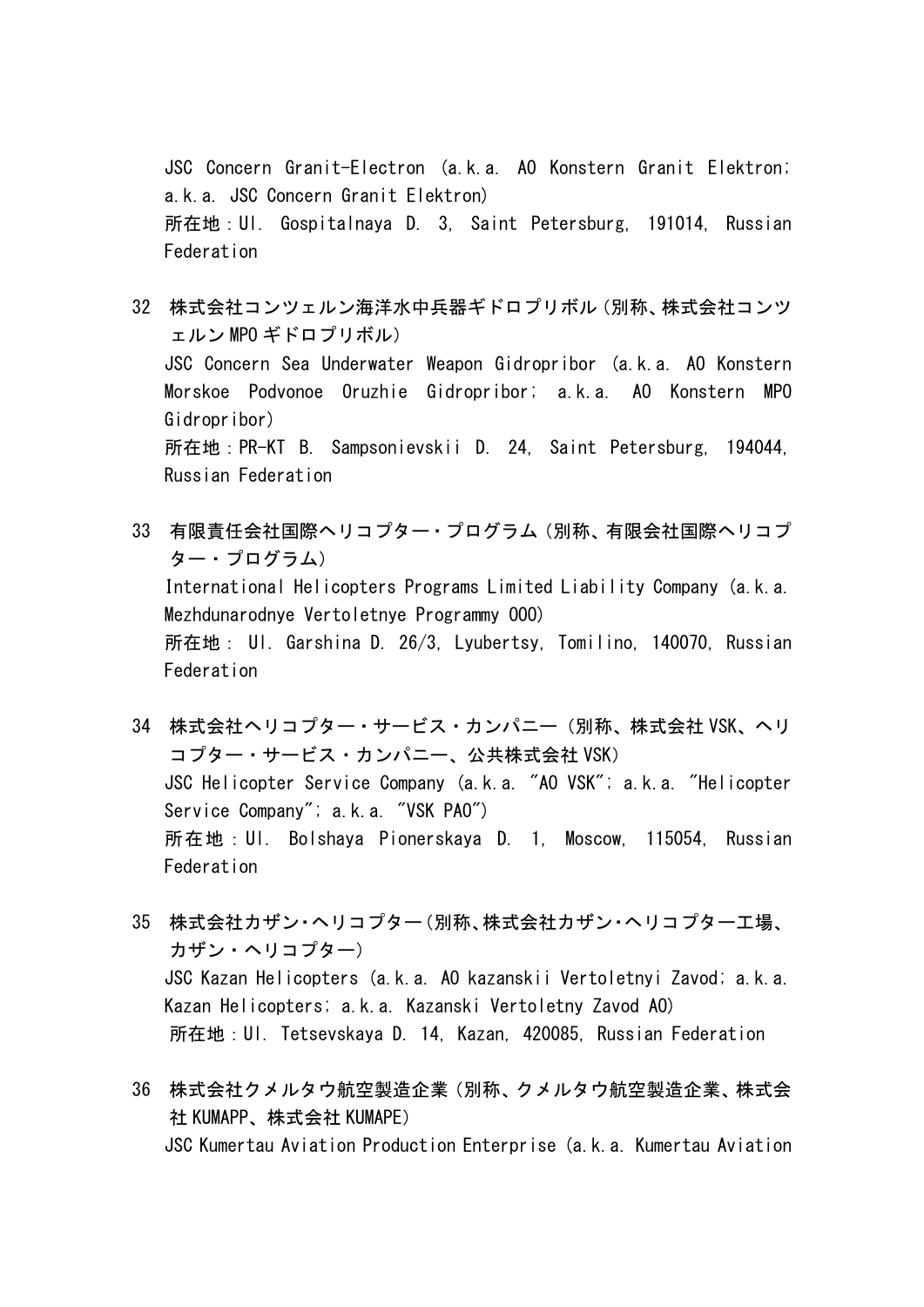Production Enterprise; a.k.a. "AO KUMAPP"; a.k.a. "JSC KUMAPE") 所在地:Ul. Novozarinskaya D. 15 A, Kumertau, 453300, Russian Federation

- 37 株式会社ミル・カモフ国家ヘリコプター・センター(別称、株式会社ミル・ モスクワ・ヘリコプター工場) JSC National Helicopter Center Mil and Kamov (f.k.a. JSC Mil Moscow Helicopter Plant; a.k.a. JSC National Helicopter Center Mil & Kamov) 所在地:1, Bolshaya Pionerskaya, Moscow, 115054, Russian Federation
- 38 株式会社アルセーニエフ先進航空カンパニー(別称、株式会社先進 AAC、ア ルセーニエフ先進航空カンパニー、株式会社プログレス) JSC Progress Arsenyev Aviation Company (a.k.a. JSC AAC Progress; a.k.a. Progress Arsenyev Aviation Company; a.k.a. "Progress AO") 所在地:Pl. Lenina D. 5, Arsenyev, 692335, Russian Federation

## 個人

- 1 ウラジーミル・プーチン Vladimir Putin ロシア連邦大統領 President of the Russian Federation 生年月日:1952 年 10 月 7 日 出生地:レニングラード(現サンクトペテルブルク)(ロシア)
- 2 セルゲイ・ラヴロフ Sergey Lavrov ロシア連邦外務大臣 Minister of Foreign Affairs of the Russian Federation 生年月日:1950 年 3 月 21 日 出生地:モスクワ(ロシア)
- 3 セルゲイ・ショイグ Sergey Shoygu ロシア連邦国防大臣 Minister of Defence of the Russian Federation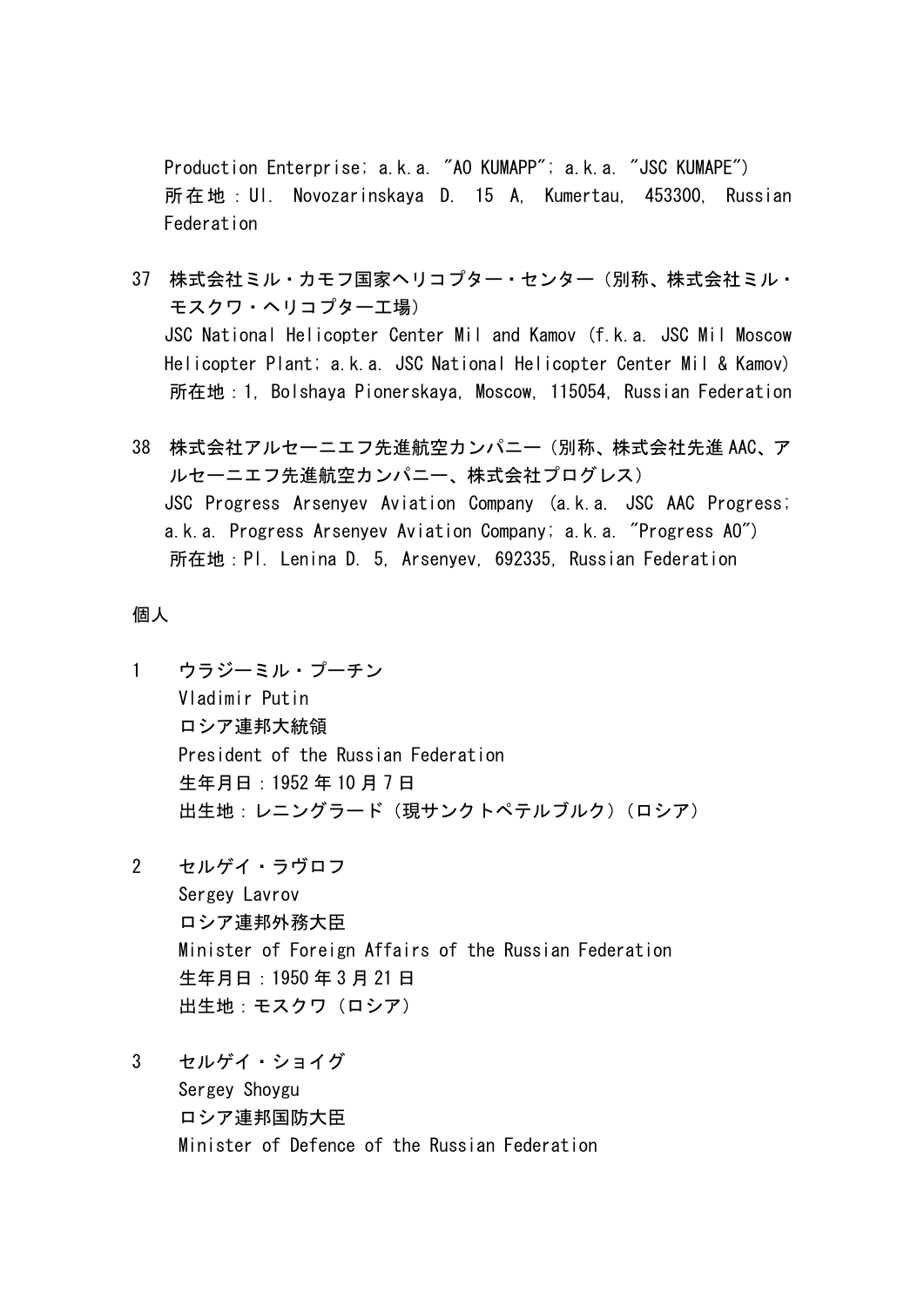生年月日:1955 年 5 月 21 日 出生地:チャダン(ロシア)

- 4 ワレリー・ゲラシモフ Valery Gerasimov ロシア連邦軍参謀総長兼国防省第一次官 Chief of the General Staff of the Armed Forces, First Deputy Defence Minister of the Russian Federation 生年月日:1955 年 9 月 8 日 出生地:カザン(ロシア)
- 5 ニコライ・パトルシェフ Nikolai Patrushev ロシア連邦安全保障会議書記 Secretary of the Security Council of the Russian Federation 生年月日:1951 年 7 月 11 日 出生地:レニングラード(現サンクトペテルブルク)(ロシア)
- 6 ドミトリー・メドヴェージェフ Dmitry Medvedev ロシア連邦安全保障会議副議長 Deputy Chairman of the Security Council of the Russian Federation 生年月日:1965 年 9 月 14 日 出生地:レニングラード(現サンクトペテルブルク)(ロシア)
- 7 ワレンチナ・マトヴィエンコ Valentina Matviyenko ロシア連邦連邦院議長 Chairwoman of the Council of Federation of the Russian Federation 生年月日:1949 年 4 月 7 日
- 8 セルゲイ・ナルィシュキン Sergei(Sergey) Naryshkin ロシア連邦対外諜報庁長官 Director of the Foreign Intelligence Service of the Russian Federation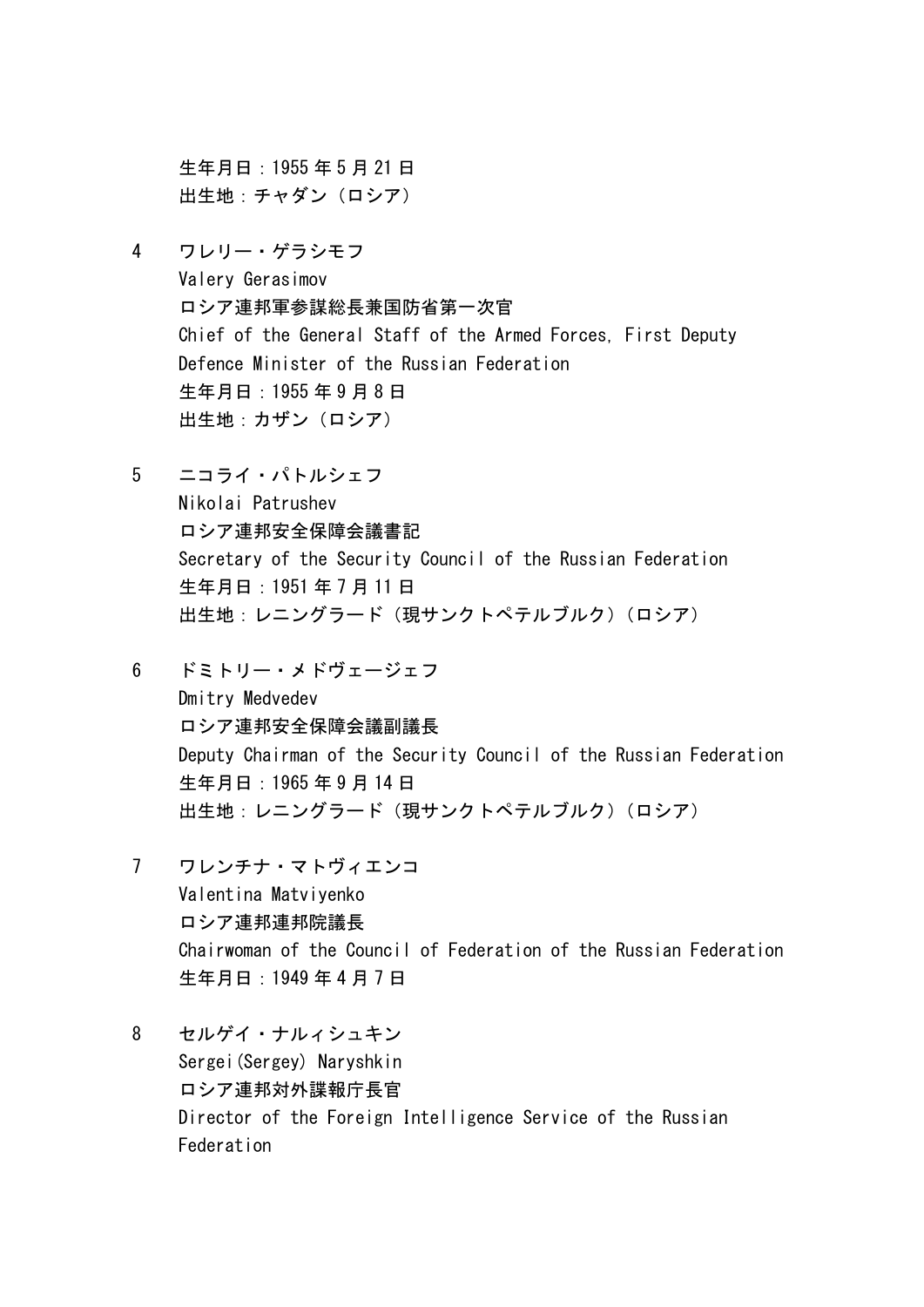生年月日:1954 年 10 月 27 日

- 9 ヴャチェスラフ・ヴォロジン Vyacheslav Volodin ロシア連邦国家院議長 State Duma Speaker of the Russian Federation 生年月日:1964 年 2 月 4 日
- 10 セルゲイ・イワノフ Sergei Ivanov ロシア連邦自然保護活動・エコロジー・運輸問題担当大統領特使 Special Presidential Representative for Environmental Protection, Ecology, and Transport of the Russian Federation 生年月日:1953 年1月 31 日
- 11 ウラジーミル・コロコリツェフ Vladimir Kolokoltsev ロシア連邦内務大臣 Interior Minister of the Russian Federation 生年月日:1961 年5月 11 日
- 12 アレクサンドル・ボルトニコフ Aleksandr Bortnikov ロシア連邦保安庁長官 Director of the Federal Security Service of the Russian Federation 生年月日:1951 年 11 月 15 日
- 13 デニス・ボルトニコフ Denis Bortnikov 対外貿易銀行副総裁 Deputy President of VTB Bank 生年月日:1974 年 11 月 19 日
- 14 イーゴリ・クラスノフ Igor Krasnov ロシア連邦検事総長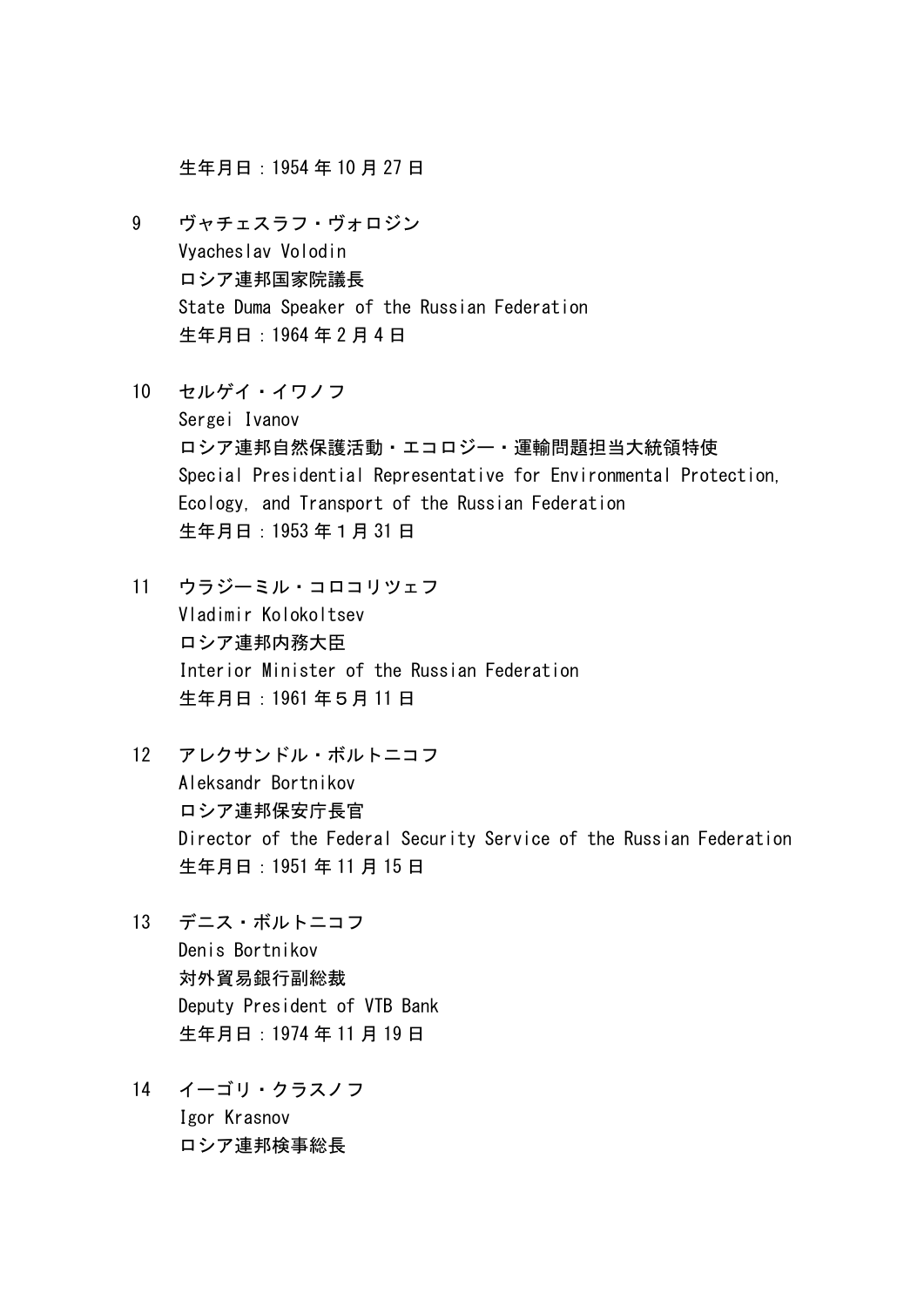Prosecutor General of the Russian Federation 生年月日:1975 年 12 月 24 日

- 15 イーゴリ・ショゴレフ Igor Shchegolev ロシア連邦中央連邦管区大統領全権代表 Presidential Plenipotentiary Envoy to the Central Federal District of the Russian Federation 生年月日:1965 年 11 月 10 日
- 16 ヴィクトル・ゾロトフ Viktor Zolotov ロシア連邦国家親衛軍庁長官兼連邦国家親衛軍総司令官 Director of the Federal Service of National Guard Troops and Commander of the National Guard Troops of the Russian Federation 生年月日:1954 年1月 27 日
- 17 イーゴリ・セーチン Igor Sechin ロスネフチ CEO The Chief Executive Officer (CEO), Chairman of the Management Board, and Deputy Chairman of the Board of Directors of Rosneft 生年月日:1960 年9月7日
- 18 ユーリー・コヴァリチュク Yuri Kovalchuk バンク・ロシア筆頭株主 The largest single shareholder of Bank Rossiya 生年月日:1951 年7月 25 日
- 19 アンドレイ・コスティン Andrei(Andrey) Kostin 対外貿易銀行総裁 President-Chairman of VTB Bank 生年月日:1956 年9月 21 日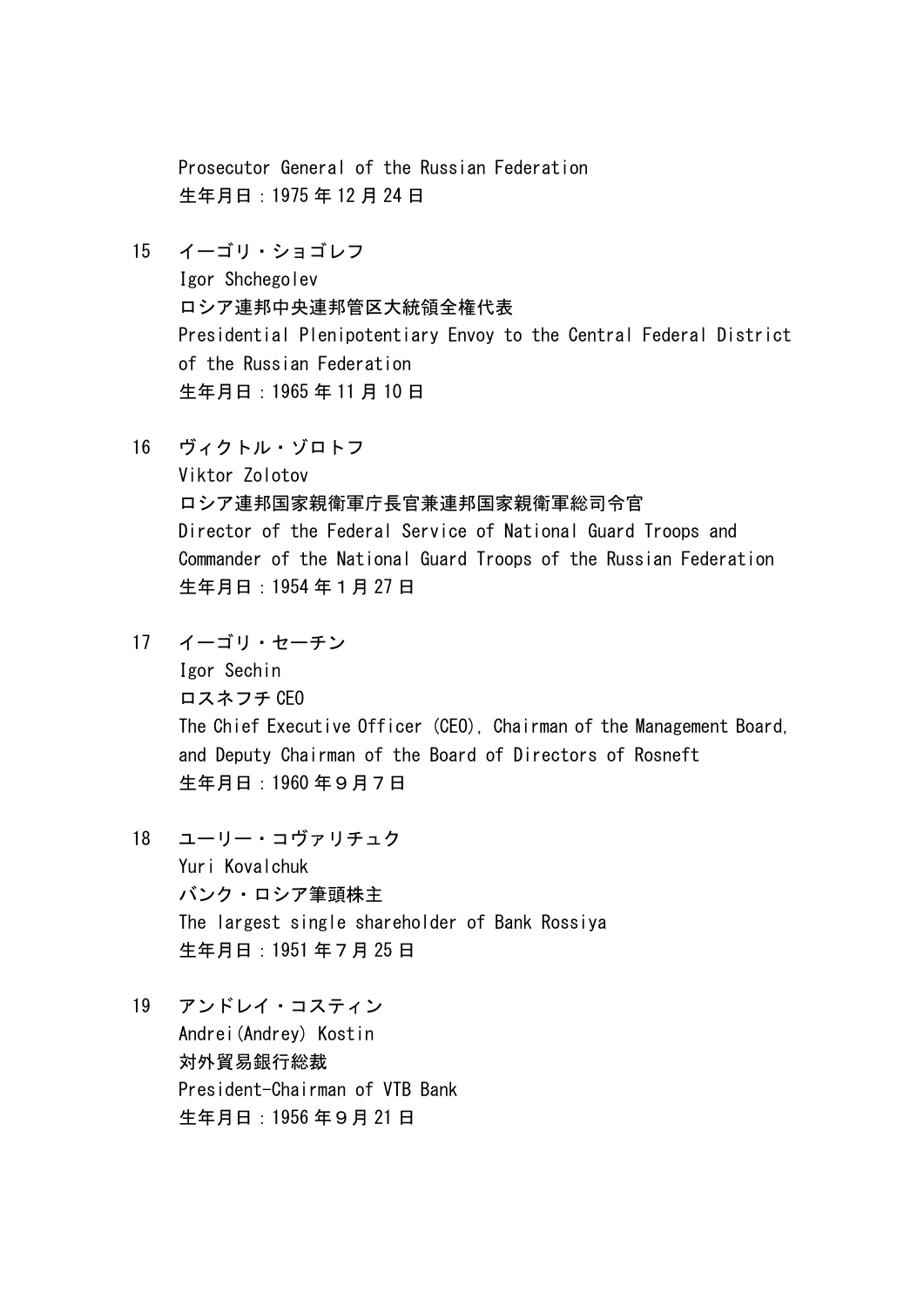- 20 アルカディ・ローテンベルグ Arkady Rotenberg S.G.M.グループ創設者 Founder of Stroygazmontazh (S.G.M. group) 生年月日:1951 年 12 月 15 日
- 21 セルゲイ・チェメゾフ Sergei Chemezov ロステク社長 CEO of the Russian weapons and metals conglomerate Rostec 生年月日:1952 年8月 20 日
- 22 ピョートル・フラトコフ Petr(Peter) Fradkov プロムスヴャジバンク頭取 Chairman and CEO of Promsvyazbank 生年月日:1978 年2月7日
- 23 コンスタンチン・マロフェーエフ Konstantin Malofeyev マーシャル・キャピタル基金創設者 Managing Partner of Marshall Capital Partners 生年月日:1974 年7月3日
- 24 エヴゲニー・プリゴジン Yevgeniy Prigozhin インターネット・リサーチ・エージェンシー代表、民間軍事会社ワグナー 代表 Leader of Internet Research Agency (IRA) and Private military company (PMC) Wagner 生年月日:1961 年6月1日
- 25 アレクセイ・グロモフ Alexey (Alexei) Gromov ロシア連邦大統領府第一副長官 First Deputy Chief of Staff of the Presidential Administration of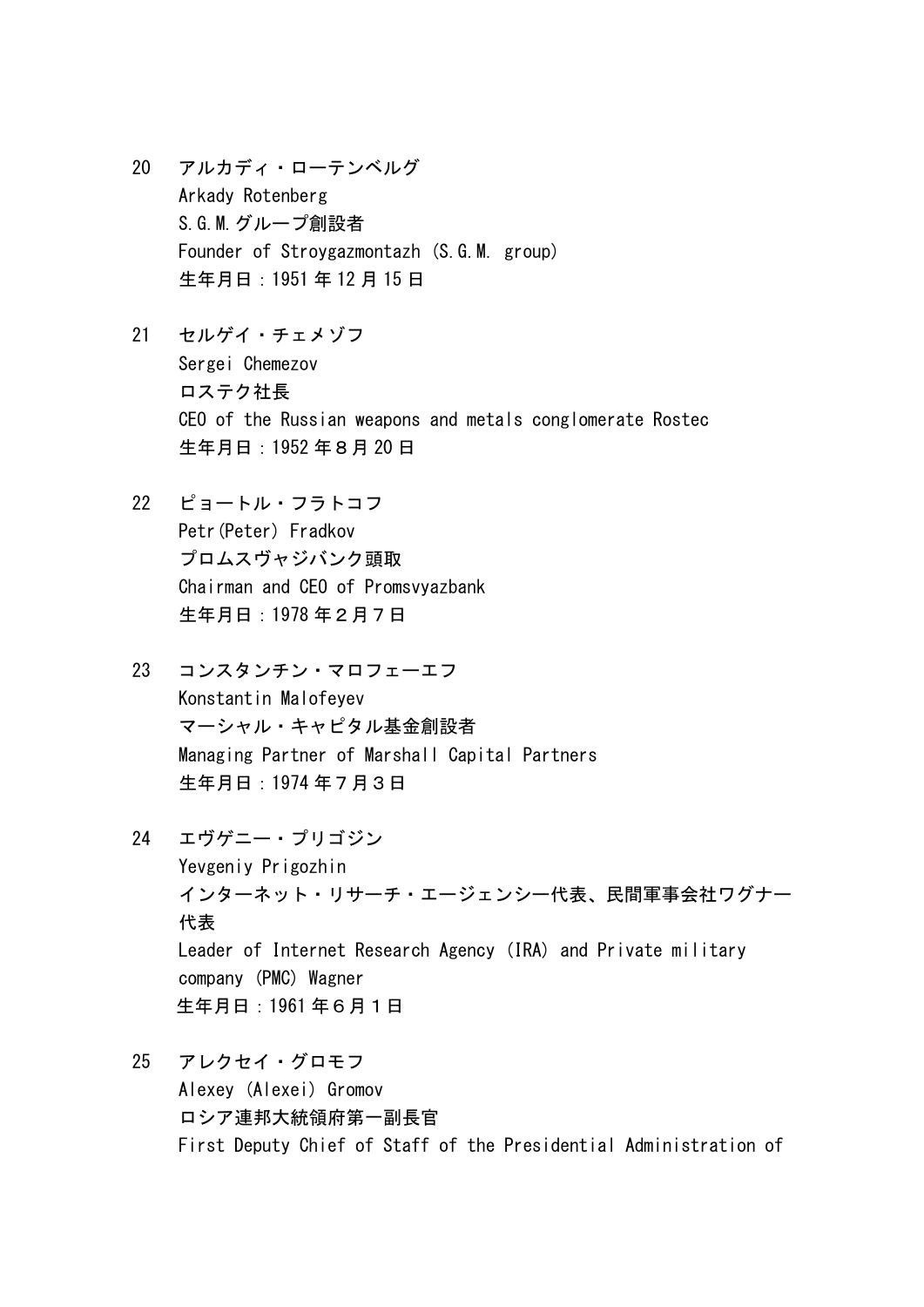the Russian Federation 生年月日:1960 年5月 31 日 出生地:モスクワ州(ロシア)

- 26 セルゲイ・キリエンコ Sergei Kiriyenko ロシア連邦大統領府第一副長官 First Deputy Chief of Staff of the Presidential Administration of the Russian Federation 生年月日:1962 年7月 26 日 出生地:スフミ(ジョージア)
- 27 ドミトリー・コザク Dmitry Kozak ロシア連邦大統領府副長官 Deputy Chief of Staff of the Presidential Administration of the Russian Federation 生年月日:1958 年 11 月 7 日 出生地:キロヴォフラード(ウクライナ)
- 28 ドミトリー・ペスコフ Dmitry Peskov ロシア連邦大統領府副長官兼大統領報道官 Deputy Chief of Staff of the Presidential Administration of the Russian Federation - Presidential Press Secretary 生年月日:1967 年 10 月 17 日 出生地:モスクワ(ロシア)
- 29 ラムザン・カディロフ Ramzan Kadyrov ロシア連邦チェチェン共和国首長 Head of the Chechen Republic, the Russian Federation 生年月日:1976 年 10 月 5 日 出生地:チェチェン共和国(ロシア)
- 30 セルゲイ・ネヴェロフ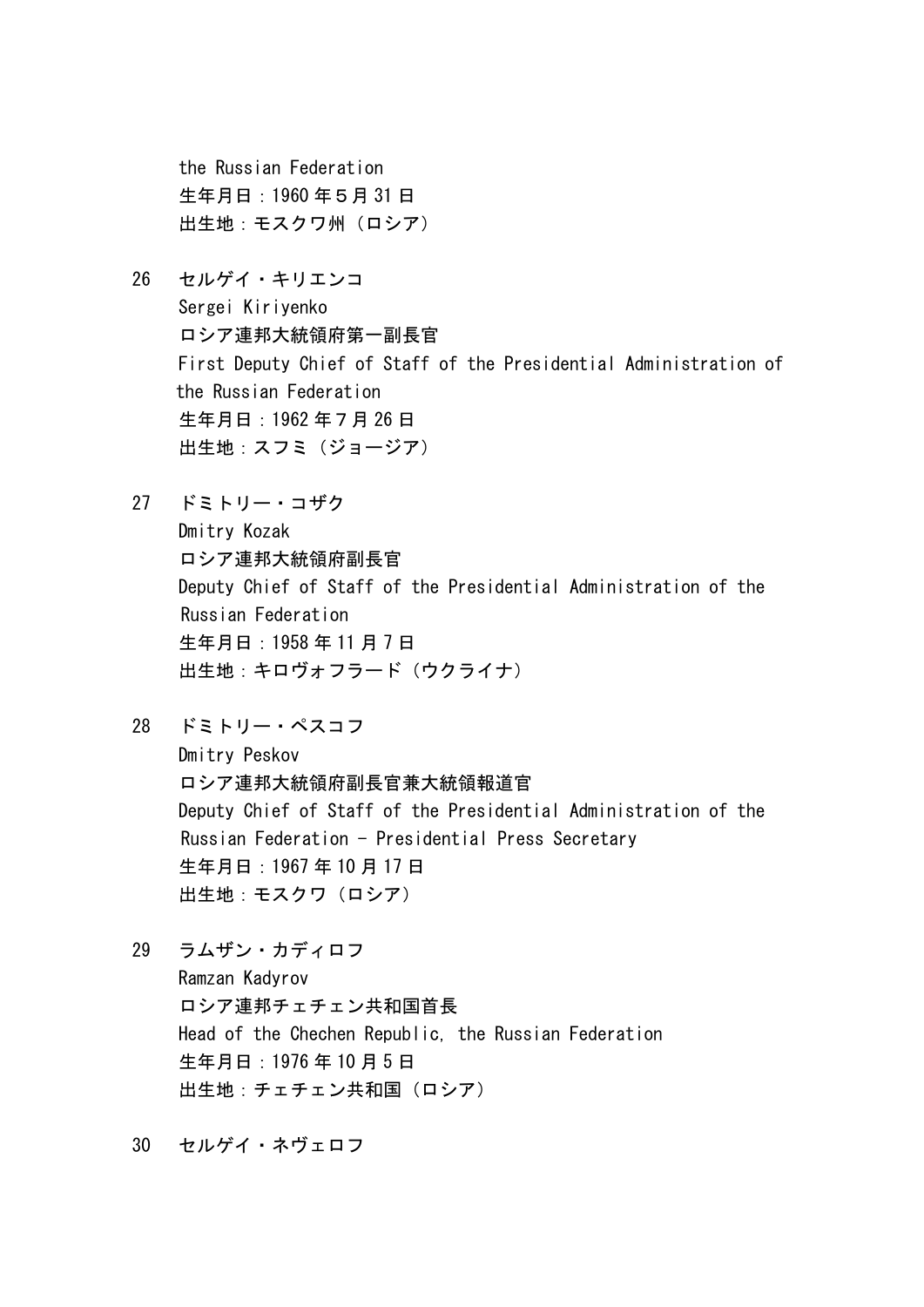Sergei Neverov ロシア連邦国家院副議長 Deputy Chairman of the State Duma of the Russian Federation 生年月日:1961 年 12 月 21 日 出生地:タシュタゴル(ロシア)

- 31 アレクサンドル・ババコフ Aleksandr (Alexander) Babakov ロシア連邦国家院副議長 Deputy Chairman of the State Duma of the Russian Federation 生年月日:1963 年2月8日 出生地:キシナウ(モルドバ)
- 32 アレクセイ・プシュコフ Aleksei (Aleksey) Pushkov ロシア連邦連邦院議員(情報政策委員会委員長) Member of the Council of Federation of the Russian Federation, Chairman of the Commission on Information Policy 生年月日:1954 年8月 10 日 出生地:北京(中国)
- 33 ゲンナディ・ティムチェンコ Gennady Timchenko ヴォルガグループ創業者 Founder of Volga Group 生年月日:1952 年 11 月9日 出生地:レニナカン(現ギュムリ)(アルメニア)
- 34 ボリス・ローテンベルグ Boris Rotenberg アルカディ・ローテンベルグの弟 Brother of Arkady Rotenberg 生年月日:1957 年1月3日 出生地:レニングラード(現サンクトペテルブルク)(ロシア)

35 イーゴリ・ローテンベルグ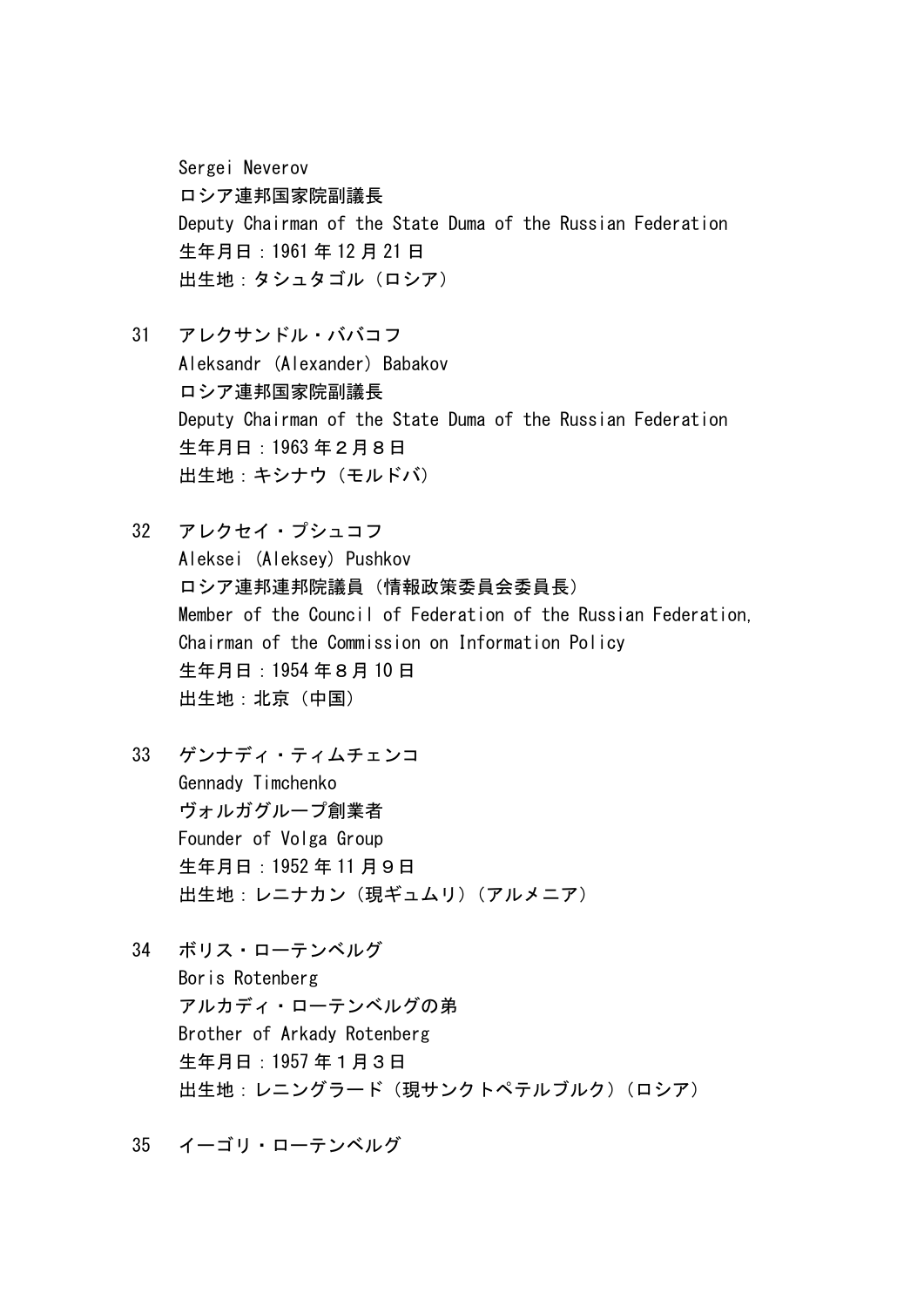Igor Rotenberg アルカディ・ローテンベルグの息子 Son of Arkady Rotenberg 生年月日:1973 年5月9日 出生地:レニングラード(現サンクトペテルブルク)(ロシア)

- 36 ロマン・ローテンベルグ Roman Rotenberg ボリス・ローテンベルグの息子 Son of Boris Rotenberg 生年月日:1981 年4月7日 出生地:レニングラード(現サンクトペテルブルク)(ロシア)
- 37 アリシェル・ウスマノフ Alisher Usmanov USMホールディングス創業者 Founder of USM Holdings 生年月日:1953 年9月9日 出生地:チュスト(ウズベキスタン)
- 38 ヴィオレッタ・プリゴジナ Violetta Prigozhina エヴゲニー・プリゴジンの母 Mother of Yevgeniy Prigozhin
- 39 ポリーナ・プリゴジナ Polina Prigozhina エヴゲニー・プリゴジンの娘 Daughter of Yevgeniy Prigozhin 生年月日:1992 年8月 15 日
- 40 リュボーフィ・プリゴジナ Lyubov Prigozhina エヴゲニー・プリゴジンの妻 Wife of Yevgeniy Prigozhin 生年月日:1970 年6月 26 日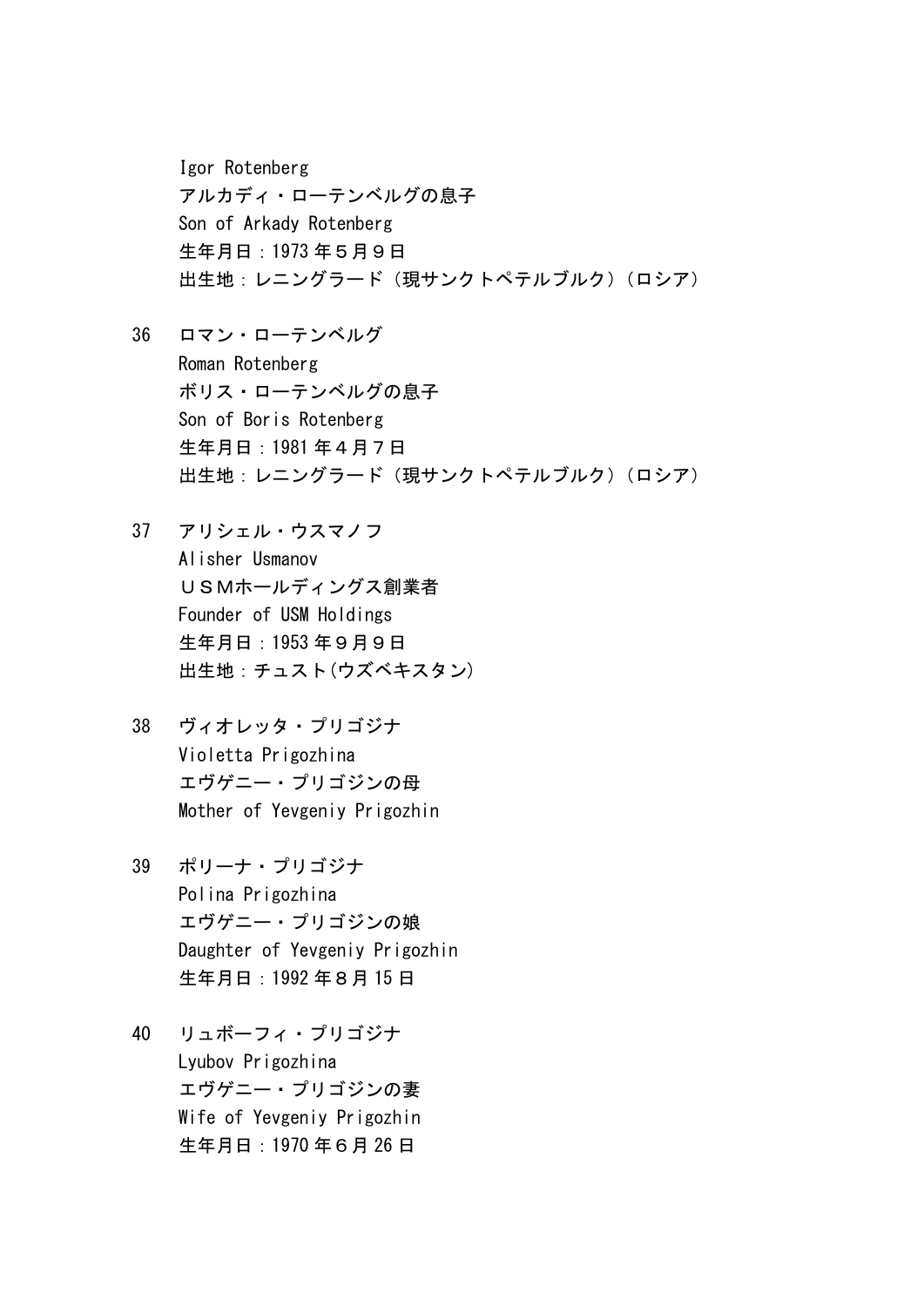- 41 パーヴェル・プリゴジン Pavel Prigozhin エヴゲニー・プリゴジンの息子 Son of Yevgeniy Prigozhin 生年月日:1998 年6月 18 日
- 42 ニコライ・トカレフ Nikolay Tokarev トランスネフチ社長 CEO of Transneft 生年月日:カラガンダ(カザフスタン) 出生地:1950 年 12 月 20 日
- 43 ドミトリー・ウトキン Dmitry Utkin 民間軍事会社ワグナー創設者兼指導者 Founder and Commander of the Private Military Company (PMC) Wagner 生年月日:1970 年 出生地: アスベスト (ロシア)
- 44 ウラジーミル・ソロヴィヨフ Vladimir Soloviev 第1チャンネル及びロシア24司会者 Presenter of the Russia-1 channel and Rossia 24 生年月日:1963 年 10 月 20 日 出生地:モスクワ(ロシア)
- 45 ユーリー・アフォニン Yuriy (Yury) Afonin ロシア連邦国家院議員 Member of the State Duma of the Russian Federation 生年月日:1977 年3月 22 日 出生地:トゥーラ(ロシア)
- 46 エヴゲーニー・ベッソノフ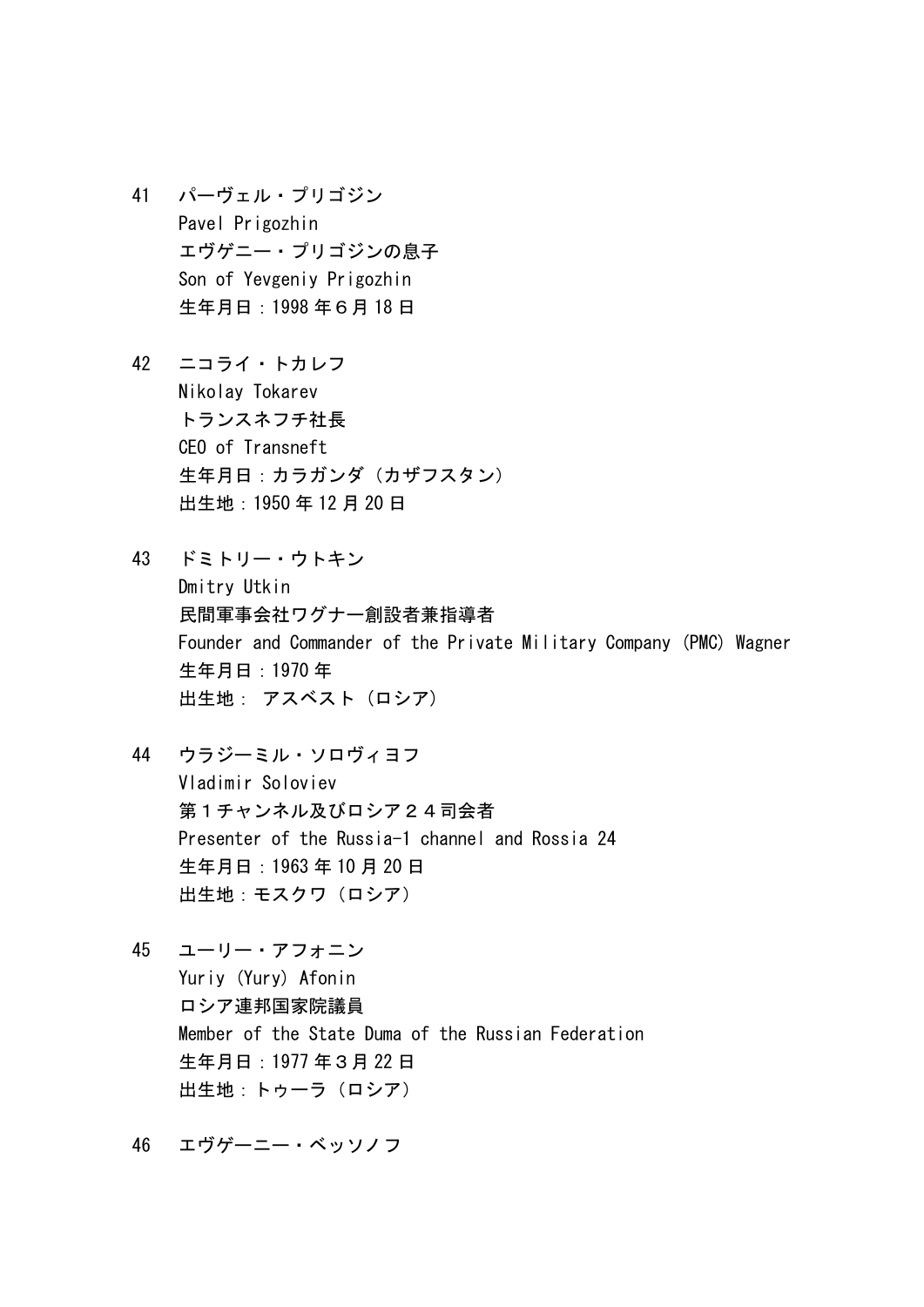Yevgeny (Evgeny) Bessonov ロシア連邦国家院議員 Member of the State Duma of the Russian Federation 生年月日:1968 年 11 月 26 日 出生地:ロストフ・ナ・ドヌー(ロシア)

- 47 レオニード・カラシニコフ Leonid Kalashnikov ロシア連邦国家院議員 Member of the State Duma of the Russian Federation 生年月日:1960 年8月6日 出生地:ステプノイ・ドヴォレツ(ロシア)
- 48 ウラジーミル・カシン Vladimir Kashin ロシア連邦国家院議員 Member of the State Duma of the Russian Federation 生年月日:1948 年8月 10 日 出生地:リャザン州(ロシア)
- 49 ニコライ・コロメイツェフ Nikolay (Nikolai) Kolomeitsev ロシア連邦国家院議員 Member of the State Duma of the Russian Federation 生年月日:1956 年9月1日 出生地:ロストフ州 (ロシア)
- 50 アレクセイ・クリンヌィ Aleksey Kurinniy ロシア連邦国家院議員 Member of the State Duma of the Russian Federation 生年月日:1974 年1月 18 日
- 51 イヴァン・メリニコフ Ivan Melnikov ロシア連邦国家院議員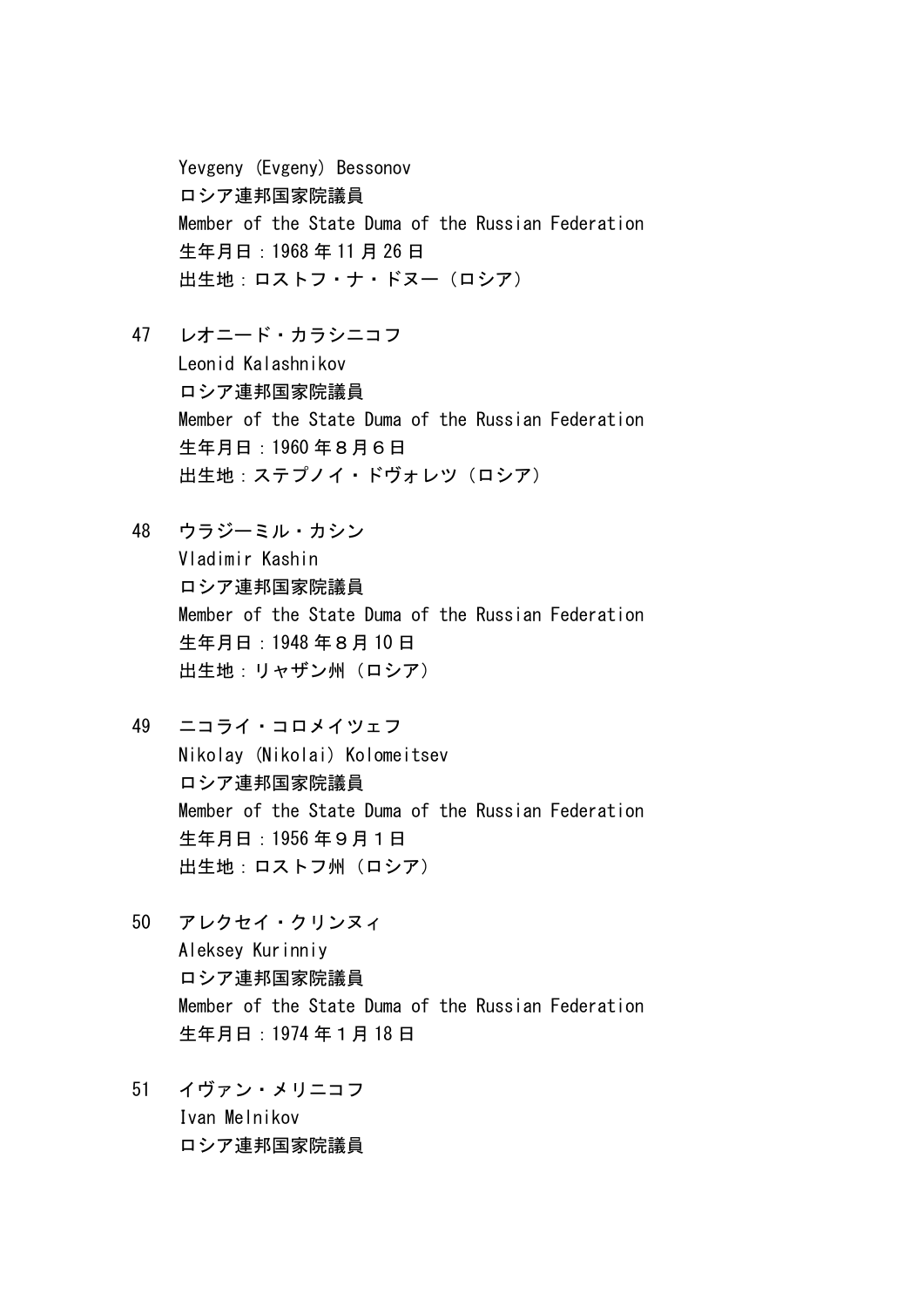Member of the State Duma of the Russian Federation 生年月日:1950 年8月7日 出生地:ボゴロディツク(ロシア)

- 52 ドミトリー・ノヴィコフ Dmitriy Novikov ロシア連邦国家院議員 Member of the State Duma of the Russian Federation 生年月日:1969 年9月 12 日
- 53 ニコライ・オサドチイー Nikolay Osadchii (Osadchiy) ロシア連邦国家院議員 Member of the State Duma of the Russian Federation 生年月日:1957 年 12 月8日 出生地:トゥアプセ(ロシア)
- 54 カズベク・タイサエフ Kazbek Taysaev (Taisaev, Taisayev) ロシア連邦国家院議員 Member of the State Duma of the Russian Federation 生年月日:1967 年2月 12 日 出生地:チコラ(ロシア)
- 55 ゲンナディ・ジュガーノフ Gennady (Gennadiy) Zyuganov ロシア連邦国家院議員 Member of the State Duma of the Russian Federation 生年月日:1944 年6月 26 日 出生地:オリョール州(ロシア)
- 56 ヴィクトル・ヴェクセルベルグ Viktor Vekselberg レノヴァ・グループ会長 Chairman of Renova Group 生年月日:1957 年4月 14 日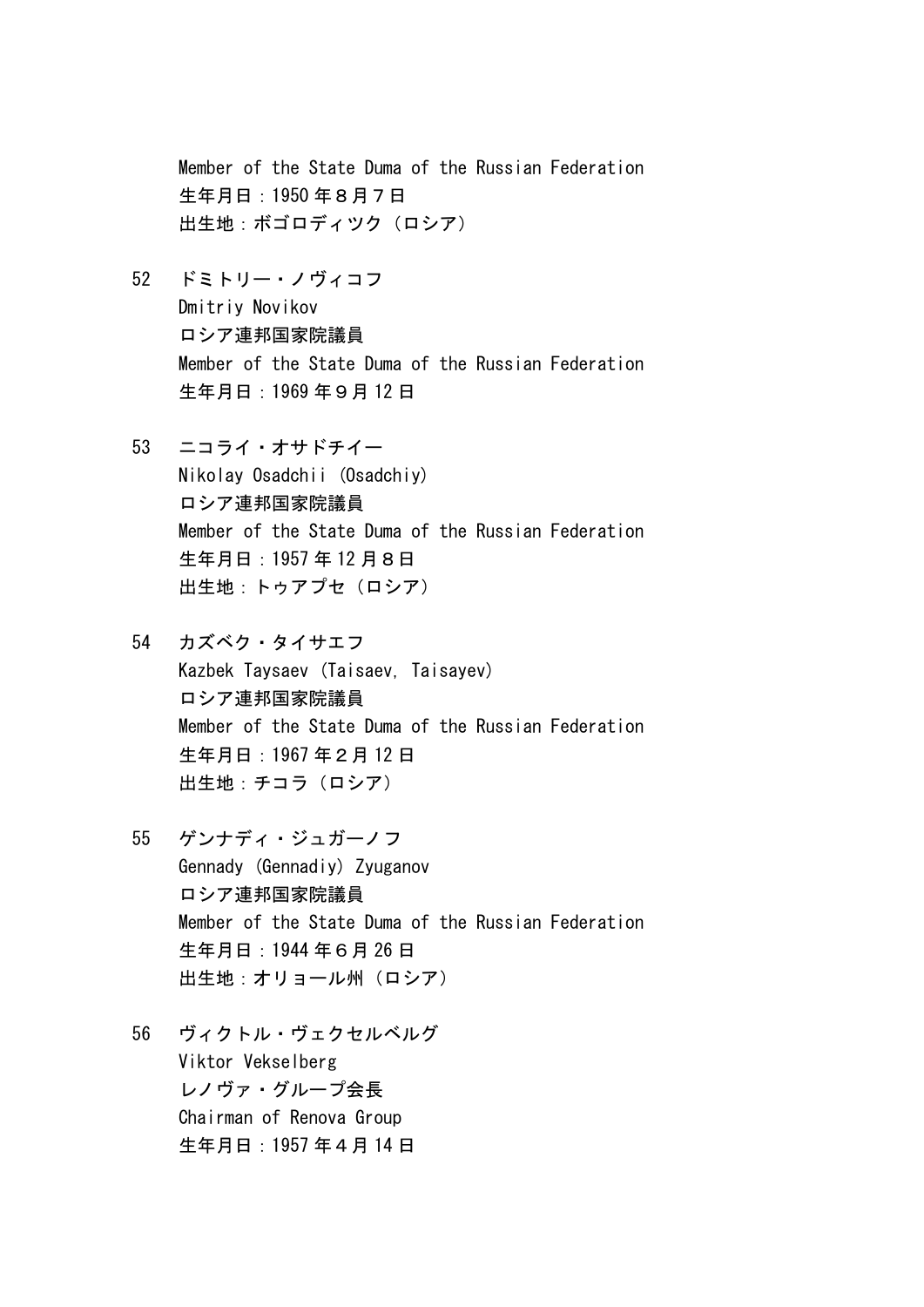出生地:リヴィウ州(ウクライナ)

- 57 キリル・コヴァリチュク Kirill (Kyrylo) Kovalchuk ユーリー・コバリチュクの親族 Relation of Yuri Kovalchuk 生年月日:1968 年 12 月 22 日 出生地:モスクワ(ロシア)
- 58 ボリス・コヴァリチュク Boris Kovalchuk ユーリー・コバリチュクの親族 Relation of Yuri Kovalchuk 生年月日:1977 年 12 月1日 出生地:サンクトペテルブルク(ロシア)
- 59 キーラ・コヴァリチュク Kira Kovalchuk ユーリー・コバリチュクの親族 Relation of Yuri Kovalchuk 生年月日:1971 年5月 18 日 出生地:(ロシア)
- 60 ステパン・コヴァリチュク Stepan Kovalchuk ユーリー・コバリチュクの親族 Relation of Yuri Kovalchuk 生年月日:1994 年5月3日 出生地:(ロシア)
- 61 タチアナ・コヴァリチュク Tatiana (Tatyana) Kovalchuk ユーリー・コバリチュクの親族 Relation of Yuri Kovalchuk 生年月日:1968 年2月8日 出生地:(ロシア)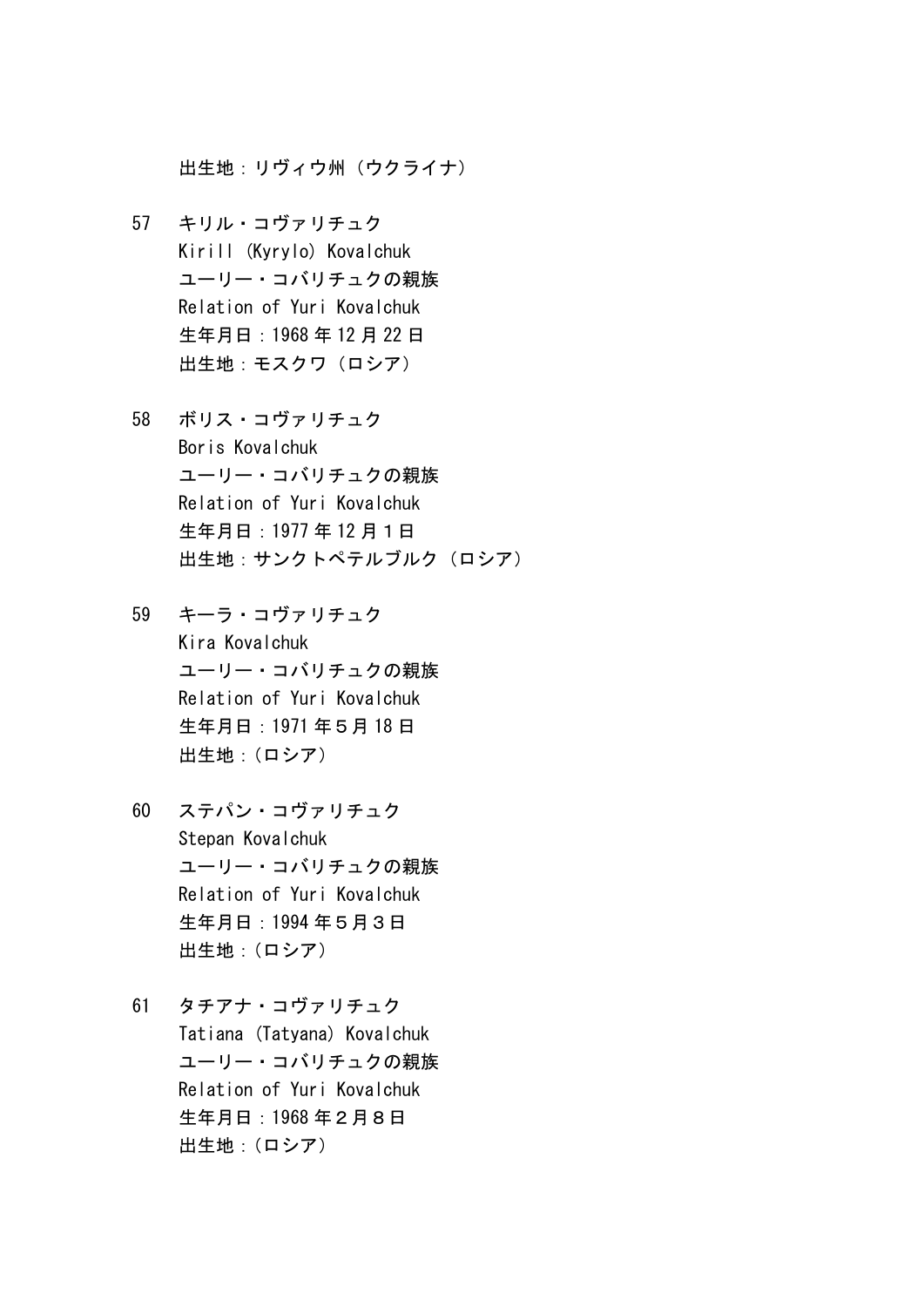- 62 マリア・ザハロヴァ Maria Zakharova ロシア連邦外務省情報・出版局長 Director of the Information and Press Department of the Ministry of Foreign Affairs of the Russian Federation 生年月日:1975 年 12 月 24 日 出生地:モスクワ(ロシア)
- 63 アレクセイ・クリヴォルチコ Aleksey (Alexei) Krivoruchko ロシア連邦国防次官 Deputy Minister of Defense of the Russian Federation 生年月日:1975 年7月 17 日 出生地:スタヴロポリ(ロシア)
- 64 ティムール・イワノフ Timur Ivanov ロシア連邦国防次官 Deputy Minister of Defense of the Russian Federation 生年月日:1975 年8月 12 日 出生地:モスクワ(ロシア)
- 65 ユヌス=ベク・エヴクロフ Yunus-Bek Evkurov (Yevkurov) ロシア連邦国防次官 Deputy Minister of Defense of the Russian Federation 生年月日:1963 年7月 30 日 出生地:北オセチア(ロシア)
- 66 ドミトリー・ブルガーコフ Dmitry Bulgakov ロシア連邦国防次官 Deputy Minister of Defense of the Russian Federation 生年月日:1954 年 10 月 20 日 出生地:クルスク州(ロシア)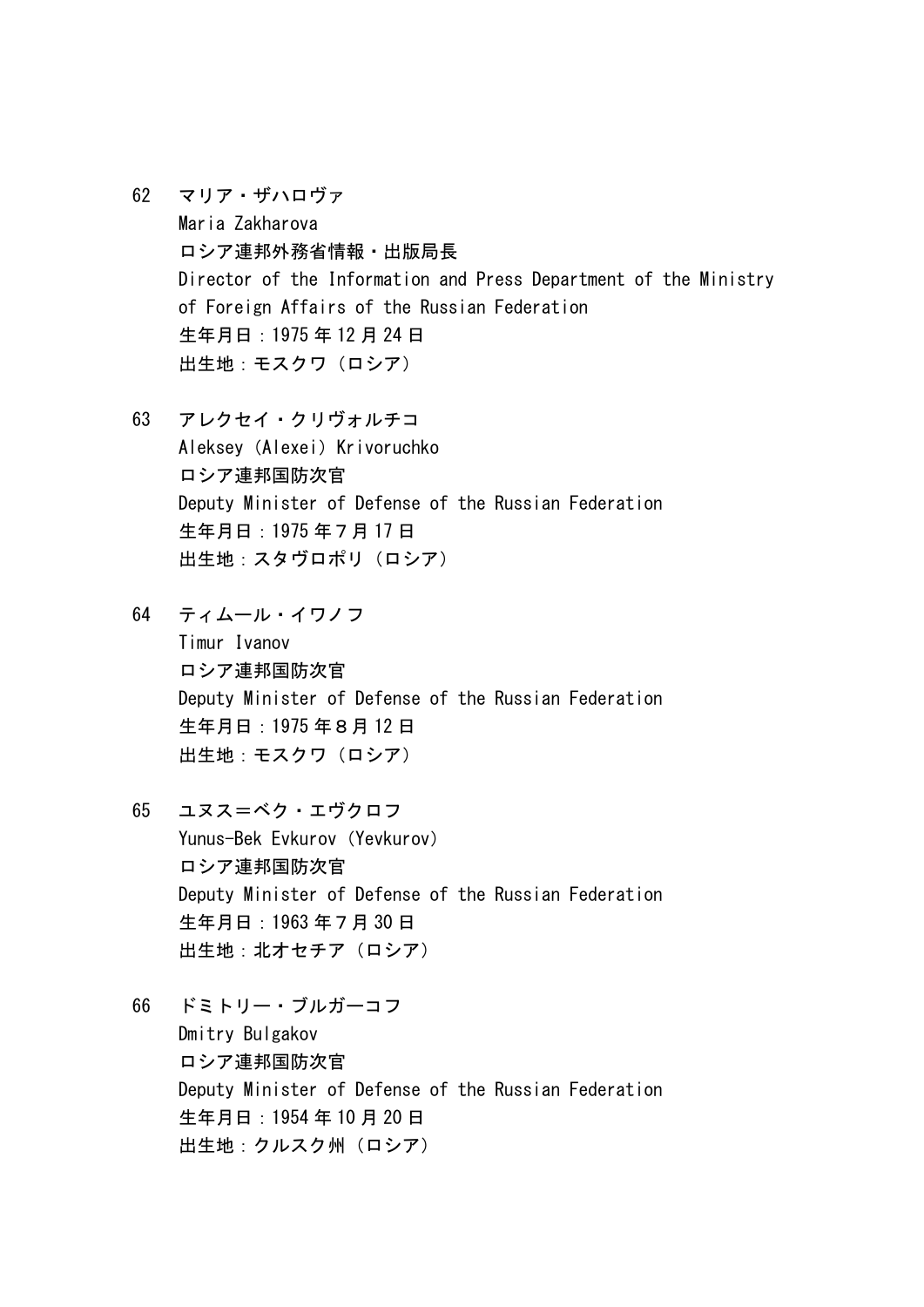- 67 ユーリー・サドヴェンコ Yuriy (Yuri) Sadovenko ロシア連邦国防次官 Deputy Minister of Defense of the Russian Federation 生年月日:1969 年9月 11 日 出生地:ジトーミル(ウクライナ)
- 68 ニコライ・パンコフ Nikolay (Nikolai) Pankov ロシア連邦国防次官 Deputy Minister of Defense of the Russian Federation 生年月日:1954 年 12 月2日 出生地:コストロマ州(ロシア)
- 69 ルスラン・ツァリコフ Ruslan Tsalikov ロシア連邦国防次官 Deputy Minister of Defense of the Russian Federation 生年月日:1956 年7月 31 日 出生地:北オセチア(ロシア)
- 70 ゲンナディ・ジトコ Gennady Zhidko ロシア連邦国防次官 Deputy Minister of Defense of the Russian Federation 生年月日:1965 年9月 12 日 出生地:(ウズベキスタン)
- 71 ドミトリー・シュガエフ Domitry Shugaev (Shugayev) ロシア連邦軍事技術協力庁長官 Director of the Federal Service for Military-Technical Cooperation of the Russian Federation 生年月日:1965 年8月 11 日 出生地:モスクワ(ロシア)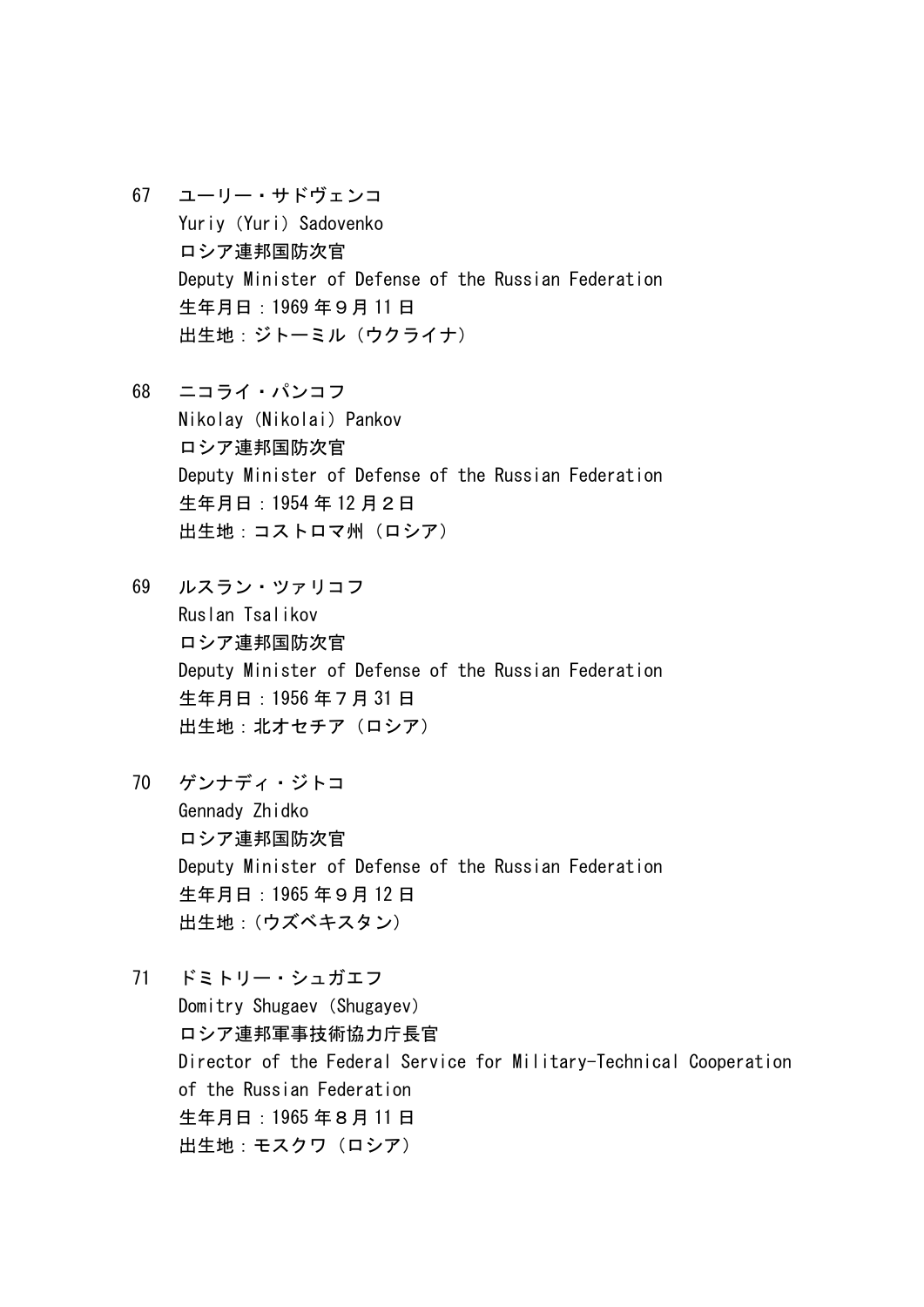- 72 イーゴリ・コスチュコフ Igor Kostyukov ロシア連邦軍参謀本部情報総局長 Head of the GRU of the Russian Federation 生年月日:1961 年2月 21 日
- 73 アレクサンドル・ミヘーエフ Aleksander (Alexander) Mikheev ロスオボロンエクスポルト CEO CEO of Rosoboronexport 生年月日:1961 年 11 月 18 日 出生地:モスクワ(ロシア)
- 74 マリーナ・セーチナ Marina Sechina イーゴリ・セーチンの親族 Relative of Igor Sechin 生年月日:1962 年
- 75 スレイマン・ケリモフ Suleyman Kerimov ロシア連邦連邦院議員、ナフタ・グループ所有者 Member of the Council of Federation of the Russian Federation, Owner of the financial and industrial group Nafta 生年月日:1966 年3月 12 日 出生地:ダゲスタン(ロシア)
- 76 アンドレイ・スコチ Andrei Skoch ロシア連邦国家院議員 Member of the State Duma of the Russian Federation 生年月日:1966 年1月 30 日 出生地:モスクワ(ロシア)
- 77 アンドレイ・パトルシェフ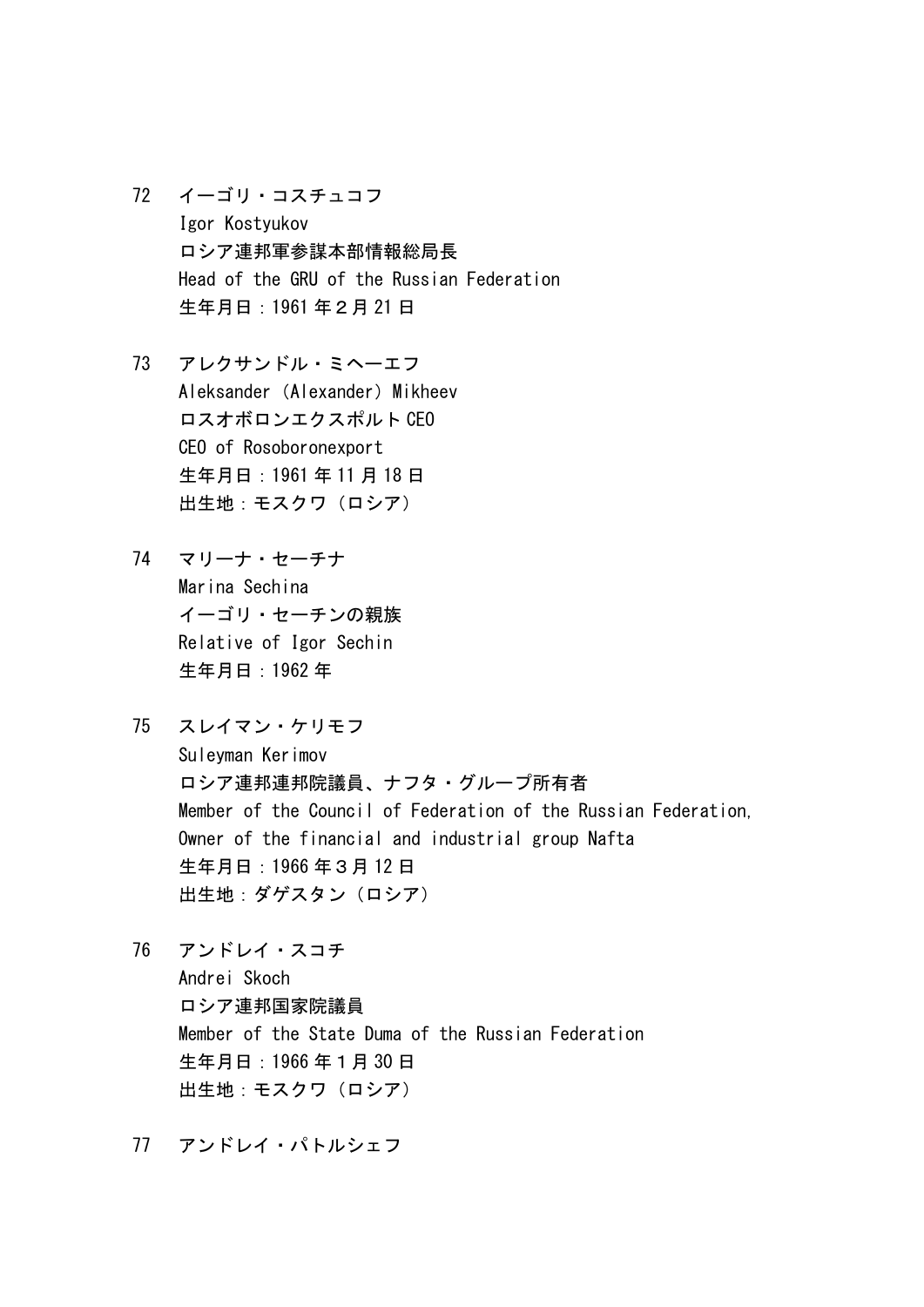Andrey Patrushev ニコライ・パトルシェフの親族 Relative of Nikolai Patrushev 生年月日:1981 年 出生地:サンクトペテルブルク(ロシア)

- 78 ウラジーミル・キリエンコ Vladimir Kiriyenko セルゲイ・キリエンコの親族 Relative of Sergei Kiriyenko 生年月日:1983 年 5 月 27 日 出生地:ニジニ・ノヴゴロド(ロシア)
- 79 タチアナ・ナフカ Tatiana (Tatyana) Navka ドミトリー・ペスコフの親族 Relative of Dmitry Peskov 生年月日:1975 年 4 月 13 日 出生地:ドニプロペトロウスク (ウクライナ)
- 80 ニコライ・ペスコフ Nikolay (Nikolai) Peskov ドミトリー・ペスコフの親族 Relative of Dmitry Peskov 生年月日:1990 年 2 月 3 日 出生地:モスクワ(ロシア)
- 81 エリザヴェータ・ペスコヴァ Elizaveta (Yelizaveta) Peskova ドミトリー・ペスコフの親族 Relative of Dmitry Peskov 生年月日:1998 年 1 月 9 日 出生地:アンカラ(トルコ)
- 82 セルゲイ・S・イワノフ Sergei (Sergey) Sergeevich Ivanov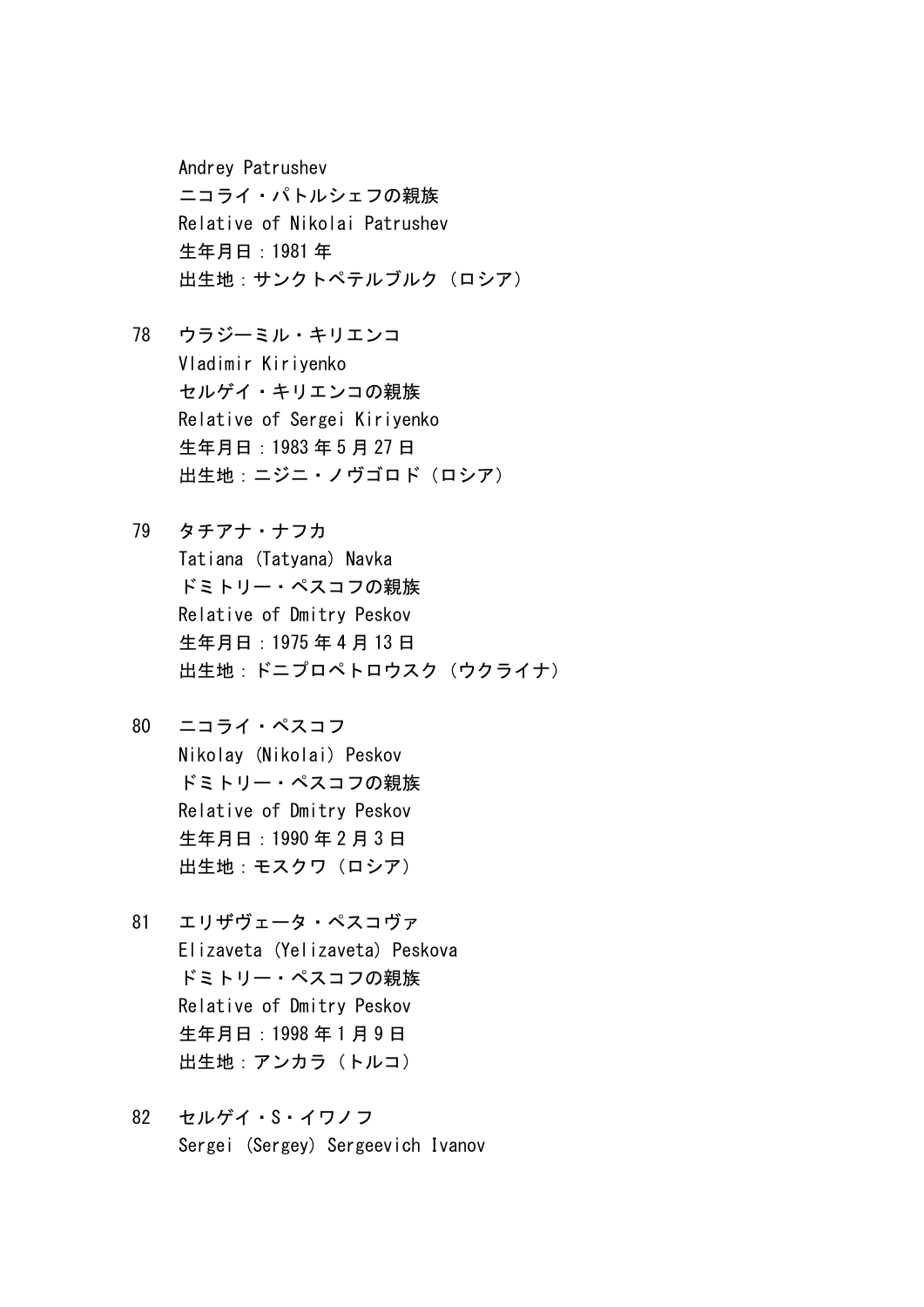セルゲイ・イワノフの親族 Relative of Sergei Ivanov 生年月日:1980 年 10 月 23 日 出生地:モスクワ(ロシア)

- 83 イーゴリ・シュヴァロフ Igor Shuvalov VEB. RF (ロシア対外経済銀行) 総裁 Chairman of VEB.RF (Vnesheconombank) 生年月日:1967 年 1 月 4 日 出生地:チュコト自治管区(ロシア)
- 84 オリガ・シュヴァロヴァ Olga Shuvalova イーゴリ・シュヴァロフの親族 Relative of Igor Shuvalov 生年月日:1966/1969 年 3 月 27 日 出生地:カルーガ(ロシア)
- 85 エヴゲニー・シュヴァロフ Evgeny (Evgeni) Shuvalov イーゴリ・シュヴァロフの親族 Relative of Igor Shuvalov 生年月日:1993 年 5 月 6 日 出生地:モスクワ(ロシア)
- 86 マリア・シュヴァロヴァ Maria (Marija) Shuvalova イーゴリ・シュヴァロフの親族 Relative of Igor Shuvalov 生年月日:1998 年 8 月 4 日
- 87 アレクセイ・モルダショフ Alexey Mordashov セヴェルスターリ・セヴェルグループ会長 Chairman of Severstal and Severgroup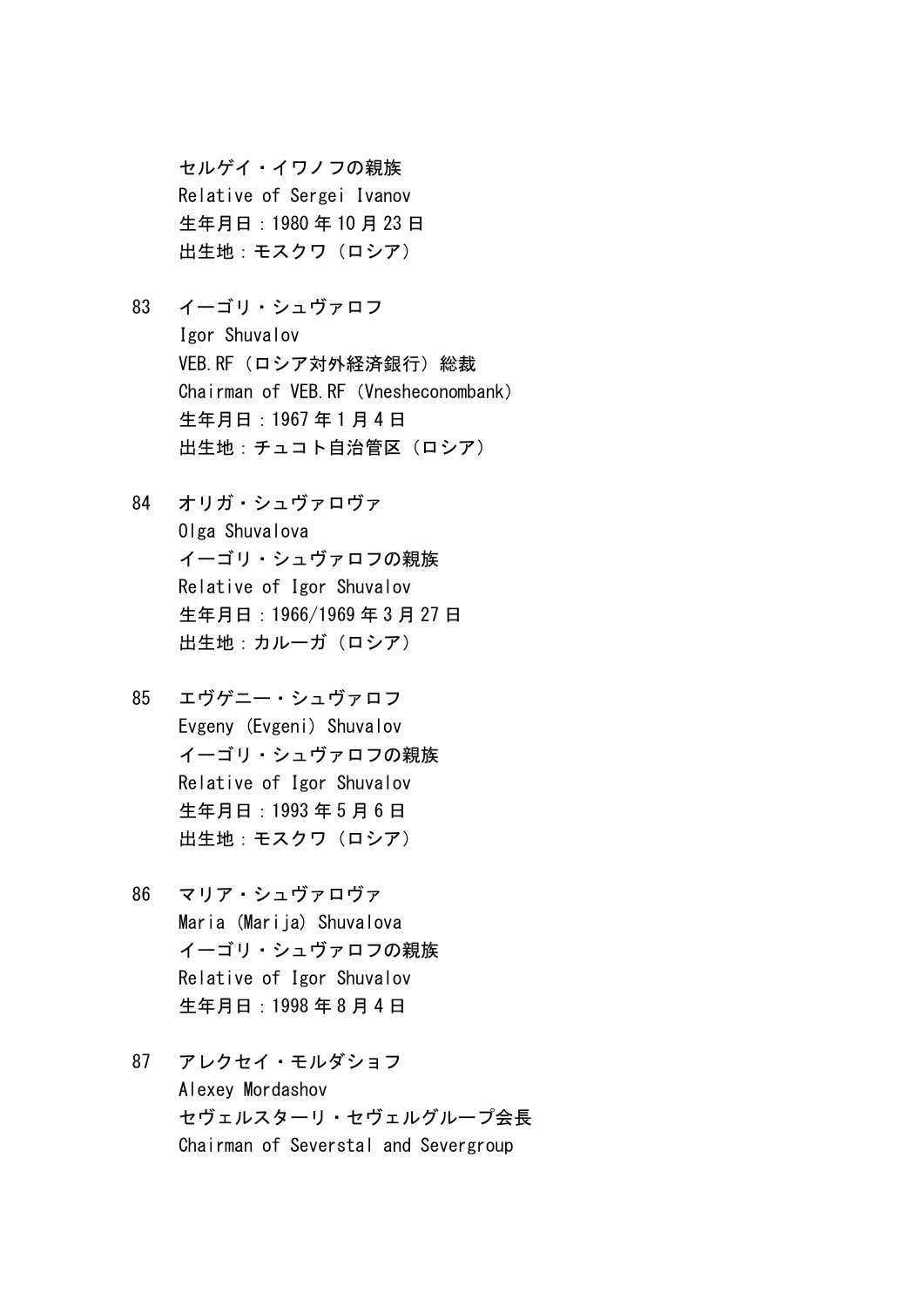生年月日:1965 年 9 月 26 日 出生地:チェレポヴェツ(ロシア)

- 88 ニコライ・シャマロフ Nikolay Shamalov バンク・ロシア主要株主 Main shareholder of Bank Rossiya 生年月日:1950 年 1 月 24 日 出生地:モスクワ(ロシア)
- 89 キリル・シャマロフ Kirill Shamalov ニコライ・シャマロフの親族 Relative of Nikolay Shamalov 生年月日:1982 年 3 月 22 日 出生地:サンクトペテルブルク(ロシア)
- 90 イヴァン・セーチン Ivan Sechin イーゴリ・セーチンの親族 Relative of Igor Sechin 生年月日:1989 年 1 月 3 日 出生地:サンクトペテルブルク(ロシア)
- 91 アレクサンドル・チェメゾフ Alexander Chemezov セルゲイ・チェメゾフの親族 Relative of Sergei Chemezov 生年月日:1985 年
- 92 セルゲイ・S・チェメゾフ Sergey Sergeevich Chemezov セルゲイ・チェメゾフの親族 Relative of Sergei Chemezov 生年月日:2002 年 5 月 7 日 出生地:モスクワ(ロシア)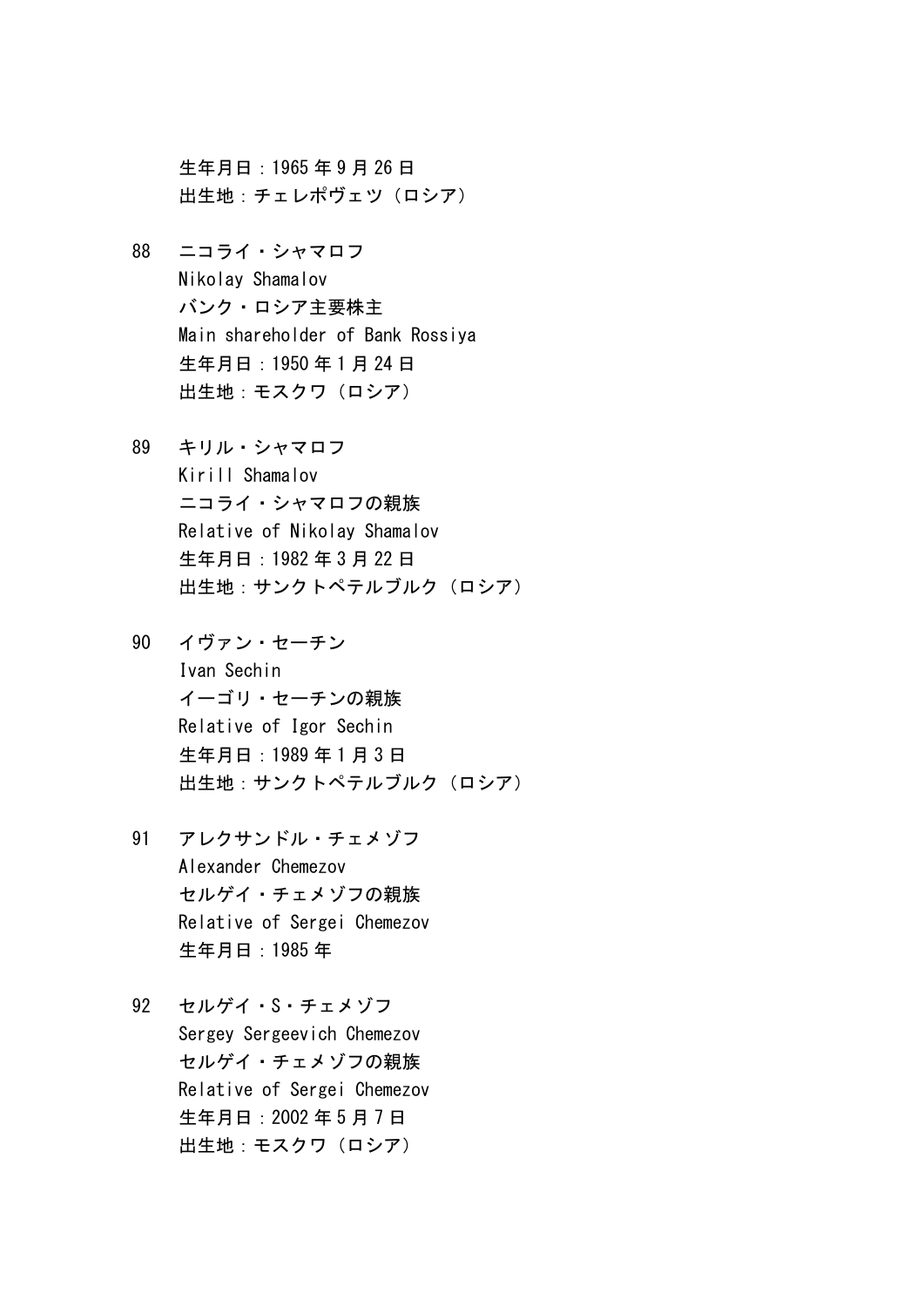- 93 スタニスラフ・チェメゾフ Stanislav Chemezov セルゲイ・チェメゾフの親族 Relative of Sergei Chemezov 生年月日:1973 年
- 94 エカテリーナ・イグナトヴァ Yekaterina (Ekaterina) Ignatova セルゲイ・チェメゾフの親族 Relative of Sergei Chemezov 生年月日:1968 年 3 月 21 日 出生地:モスクワ(ロシア)
- 95 アナスタシア・イグナトヴァ Anastasia Ignatova セルゲイ・チェメゾフの親族 Relative of Sergei Chemezov 生年月日:1987 年
- 96 パーヴェル・ローテンベルグ Pavel Rotenberg アルカディ・ローテンベルグの親族 Relative of Arkady Rotenberg 生年月日:2000 年 2 月 20/29 日 出生地:サンクトペテルブルク(ロシア)
- 97 リリヤ・ローテンベルグ Liliya (Lilia, Liliia) Rotenberg アルカディ・ローテンベルグの親族 Relative of Arkady Rotenberg 生年月日:1978 年 4 月 17 日 出生地:(ロシア)
- 98 カリーナ・ローテンベルグ Karina Rotenberg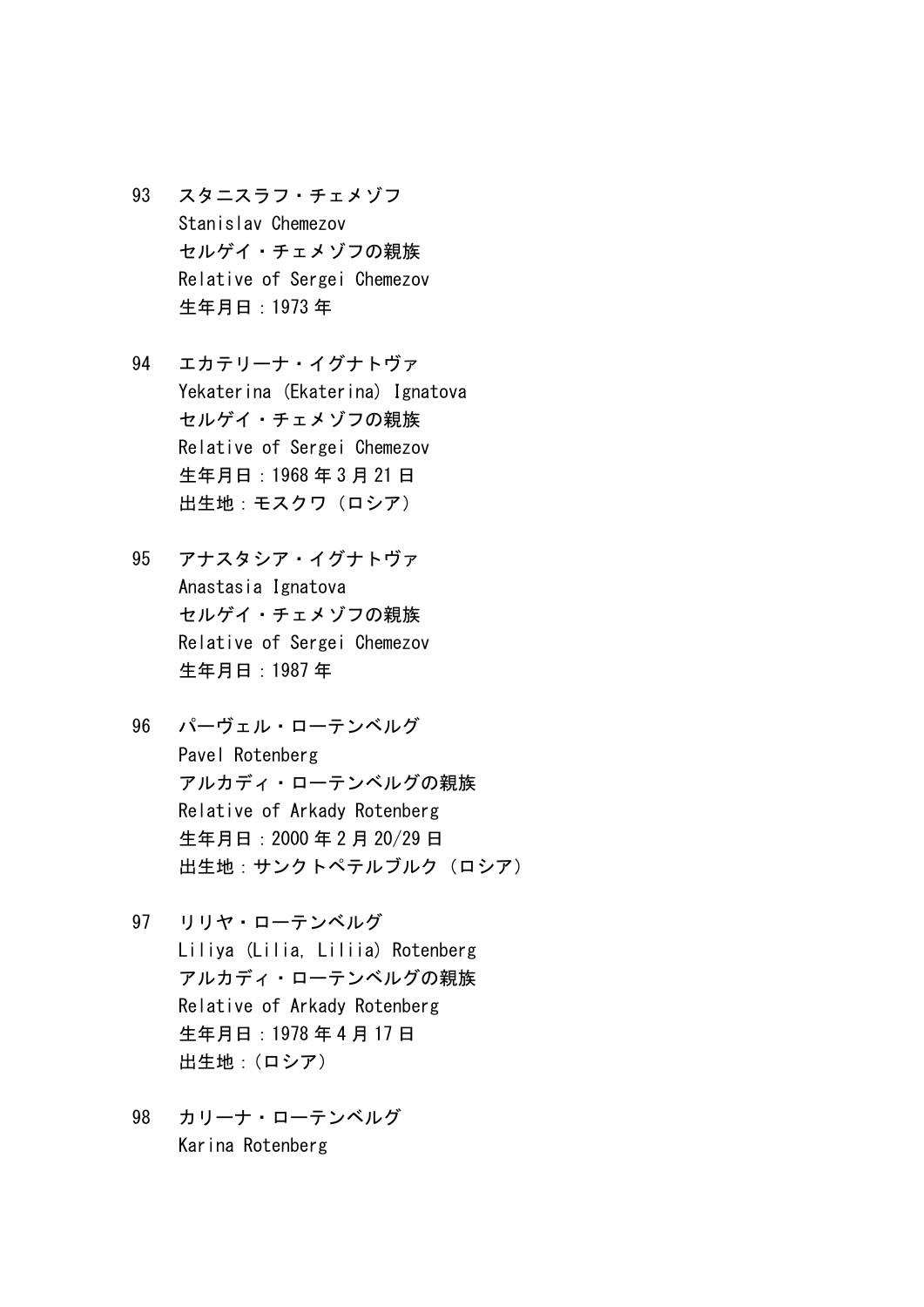ボリス・ローテンベルグの親族 Relative of Boris Rotenberg 生年月日:1978 年 11 月 24 日 出生地:サンクトペテルブルク(ロシア)

- 99 ボリス・B・ローテンベルグ Boris Borisovich Rotenberg ボリス・ローテンベルグの親族 Relative of Boris Rotenberg 生年月日:1986 年 5 月 19 日 出生地:サンクトペテルブルク(ロシア)
- 100 ガリーナ・トカレヴァ Galina Tokareva ニコライ・トカレフの親族 Relative of Nikolay Tokarev 生年月日:1951 年 9 月 24 日
- 101 マイヤ・トカレヴァ Maiya (Mayya) Tokareva ニコライ・トカレフの親族 Relative of Nikolay Tokarev 生年月日:1975 年 1 月 18 日 出生地:カラガンダ(カザフスタン)
- 102 ヒズリ・アバカロフ Khizri Abakarov ロシア連邦国家院議員 Member of the State Duma of the Russian Federation 生年月日:1960 年6月 28 日
- 103 ミハイル・アヴデエフ Mikhail Avdeev ロシア連邦国家院議員 Member of the State Duma of the Russian Federation 生年月日:1977 年3月6日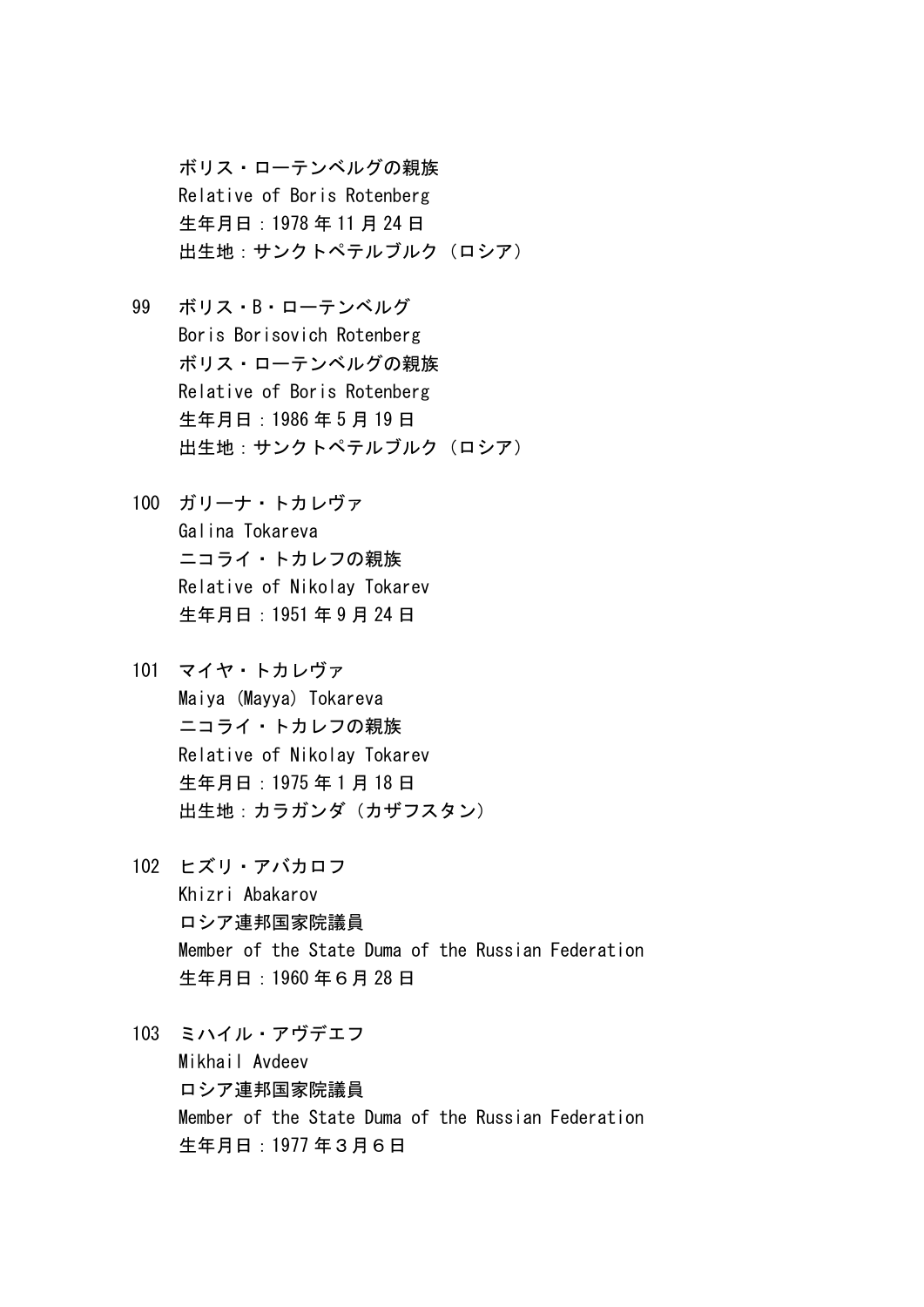- 104 セルダーナ・アフクセンチエヴァ(旧姓:ゴゴレヴァ) Sardana Avksentjeva (Avksentyeva) (nee, Gogoleva) ロシア連邦国家院議員 Member of the State Duma of the Russian Federation 生年月日:1970 年7月2日
- 105 ベクハン・アガエフ Bekkhan (Bekhan) Agaev ロシア連邦国家院議員 Member of the State Duma of the Russian Federation 生年月日:1975 年3月 29 日
- 106 ラヒム・アジモフ Rahim (Rakhim) Azimov ロシア連邦国家院議員 Member of the State Duma of the Russian Federation 生年月日:1964 年8月 16 日
- 107 エリヴィラ・アイトクロヴァ Eljvira Aitkulova ロシア連邦国家院議員 Member of the State Duma of the Russian Federation 生年月日:1973 年8月 19 日
- 108 アナトーリー・アクサコフ Anatolii (Anatoly) Aksakov ロシア連邦国家院議員 Member of the State Duma of the Russian Federation 生年月日:1957 年 11 月 28 日
- 109 アレクサンドル・アクショネンコ Aleksandr (Alexander) Aksenenko (Aksyonenko) ロシア連邦国家院議員 Member of the State Duma of the Russian Federation 生年月日:1986 年3月8日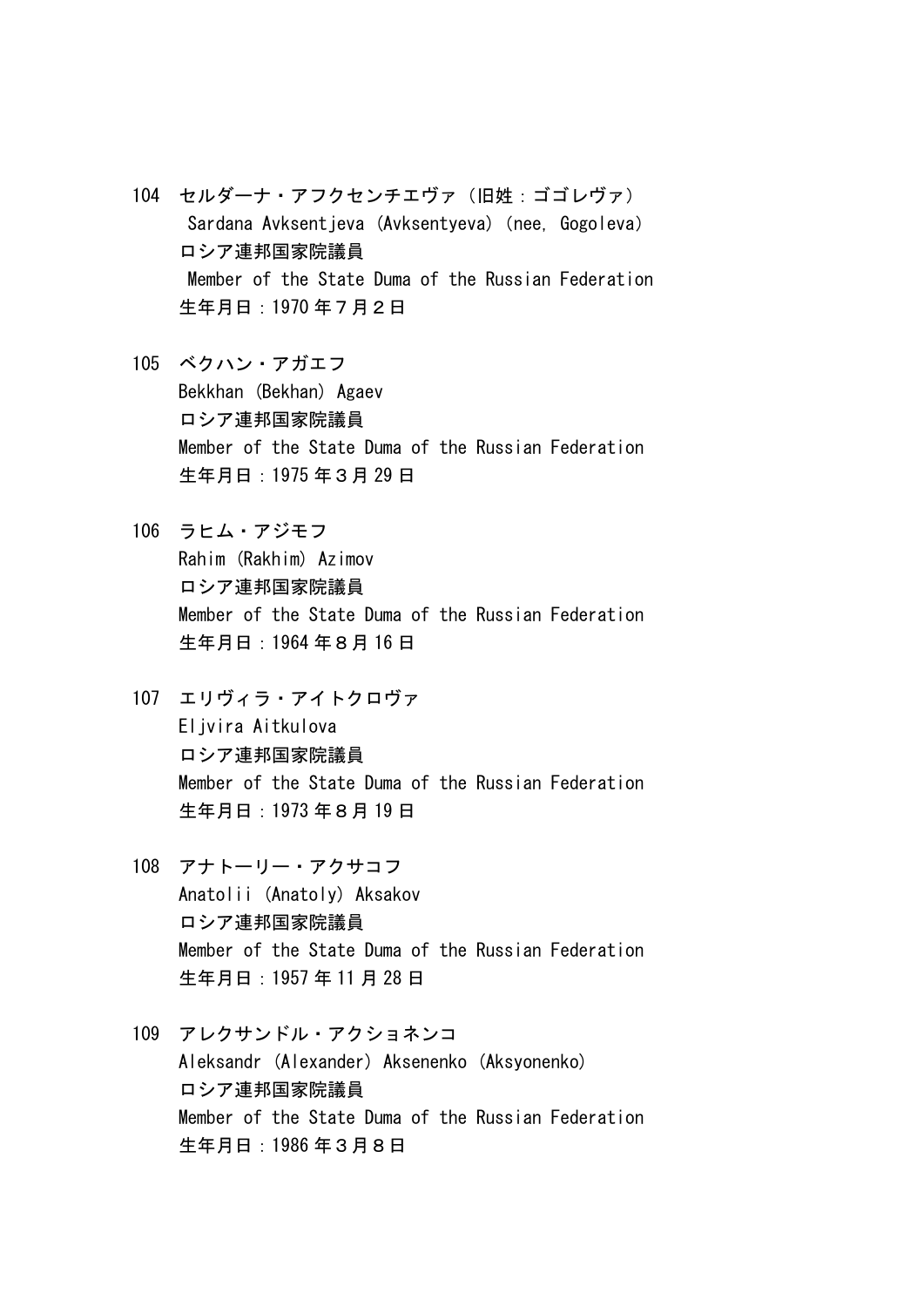- 110 ニコライ・アレクセーエンコ Nikolai (Nikolay) Alekseenko ロシア連邦国家院議員 Member of the State Duma of the Russian Federation 生年月日:1971 年 11 月 29 日
- 111 アンドレイ・アレヒン Andrei (Andrey) Alekhin ロシア連邦国家院議員 Member of the State Duma of the Russian Federation 生年月日:1959 年2月9日
- 112 オリガ・アリモヴァ Oljga (Olga) Alimova ロシア連邦国家院議員 Member of the State Duma of the Russian Federation 生年月日:1953 年4月 10 日
- 113 セルゲイ・アルトゥホフ Sergei (Sergey) Altukhov ロシア連邦国家院議員 Member of the State Duma of the Russian Federation 生年月日:1982 年2月 23 日
- 114 アンドレイ・アリシェフスキフ Andrei (Andrey) Aljshevskikh ロシア連邦国家院議員 Member of the State Duma of the Russian Federation 生年月日:1972 年5月 14 日
- 115 ピョートル・アンモソフ Petr (Pyotr) Ammosov ロシア連邦国家院議員 Member of the State Duma of the Russian Federation 生年月日:1966 年9月 22 日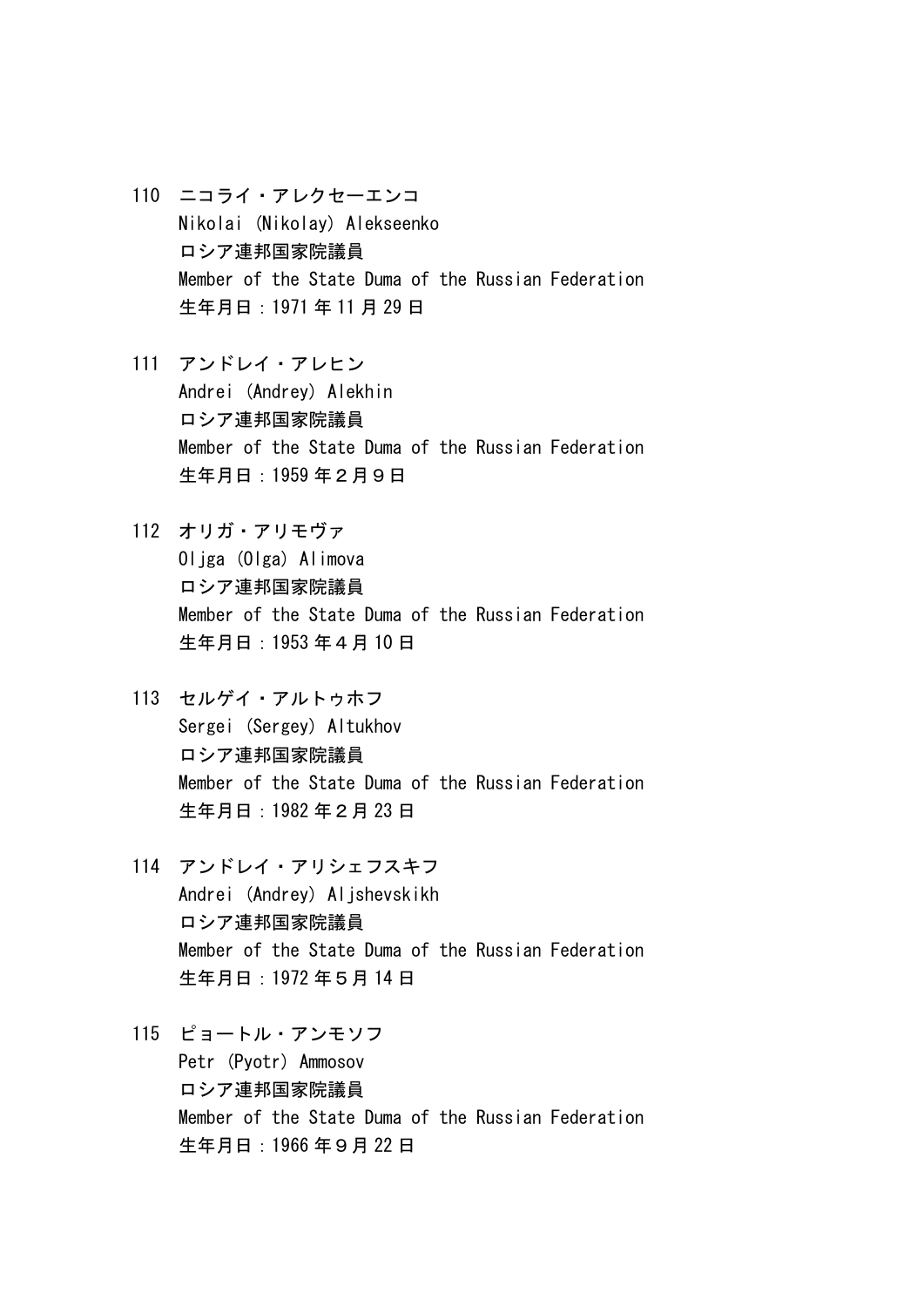- 116 アンドレイ・アニケエフ Andrei (Andrey) Anikeev ロシア連邦国家院議員 Member of the State Duma of the Russian Federation 生年月日:1961 年 12 月 16 日
- 117 グリゴーリー・アニケエフ Grigorii (Grigory) Anikeev ロシア連邦国家院議員 Member of the State Duma of the Russian Federation 生年月日:1972 年2月 28 日
- 118 イーゴリ・アントロペンコ Igorj (Igor) Antropenko ロシア連邦国家院議員 Member of the State Duma of the Russian Federation 生年月日:1969 年 12 月 10 日
- 119 オリガ・アヌフリエヴァ Oljga (Olga) Anufrieva ロシア連邦国家院議員 Member of the State Duma of the Russian Federation 生年月日:1974 年8月 18 日
- 120 ゲオルギー・アラポフ Georgii (Georgy) Arapov ロシア連邦国家院議員 Member of the State Duma of the Russian Federation 生年月日:1999 年9月 11 日
- 121 ニコライ・アレフィエフ Nikolai (Nikolay) Arefjev ロシア連邦国家院議員 Member of the State Duma of the Russian Federation 生年月日:1949 年3月 11 日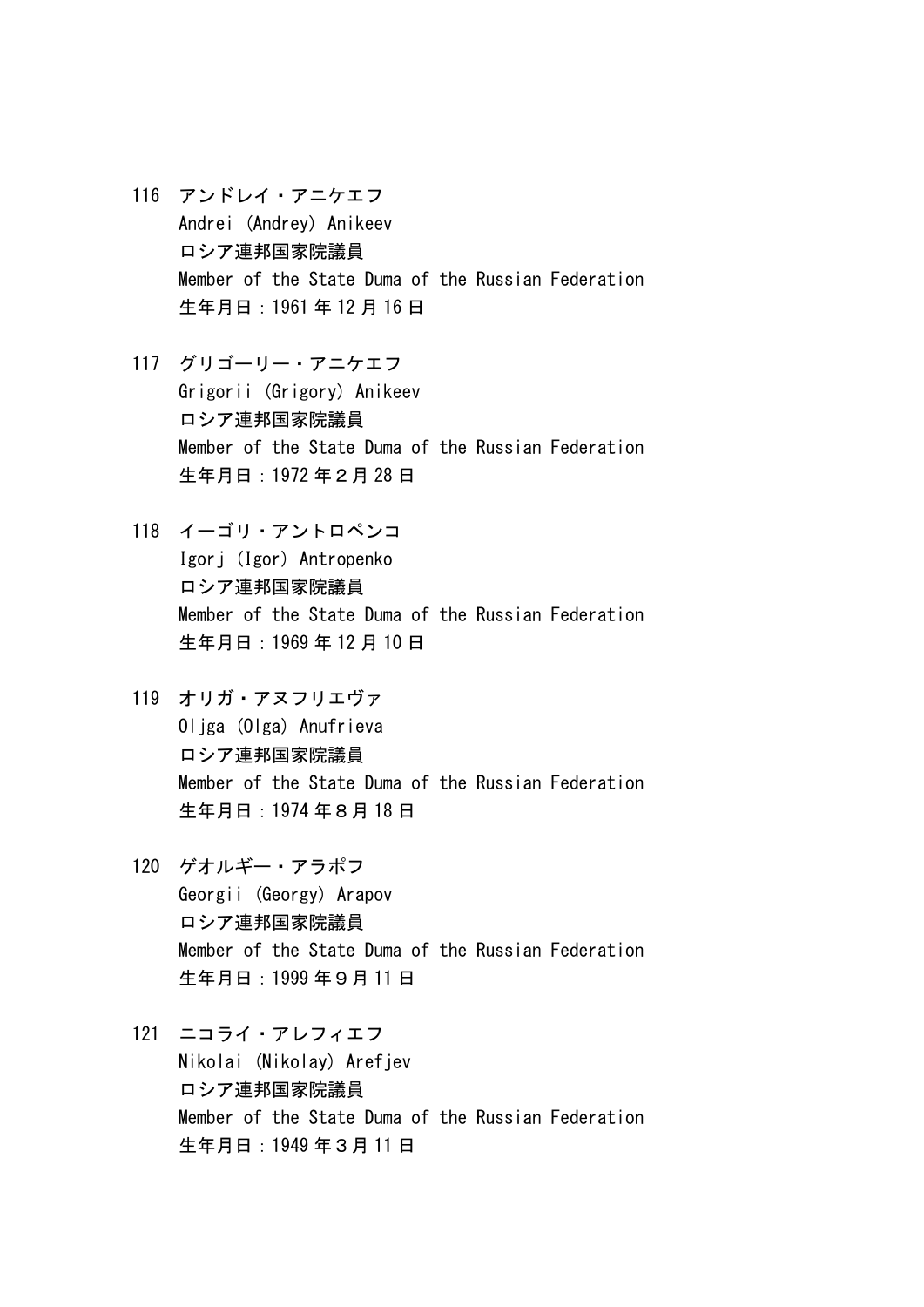- 122 ヴァレンチナ・アルタモノヴァ Valentina Artamonova ロシア連邦国家院議員 Member of the State Duma of the Russian Federation 生年月日:1960 年 12 月 13 日
- 123 オタリ・アルシュバ Otari (Otary) Arshba ロシア連邦国家院議員 Member of the State Duma of the Russian Federation 生年月日:1955 年4月 12 日
- 124 アリョーナ・アルシノヴァ Aljona (Alena) Arshinova ロシア連邦国家院議員 Member of the State Duma of the Russian Federation 生年月日:1985 年3月3日
- 125 リナト・アユポフ Rinat Ayupov ロシア連邦国家院議員 Member of the State Duma of the Russian Federation 生年月日:1974 年8月 13 日
- 126 レオニード・ババショフ Leonid Babashov ロシア連邦国家院議員 Member of the State Duma of the Russian Federation 生年月日:1966 年1月 31 日
- 127 イワン・バビチ

Ivan Babich ロシア連邦国家院議員 Member of the State Duma of the Russian Federation 生年月日:1982 年9月2日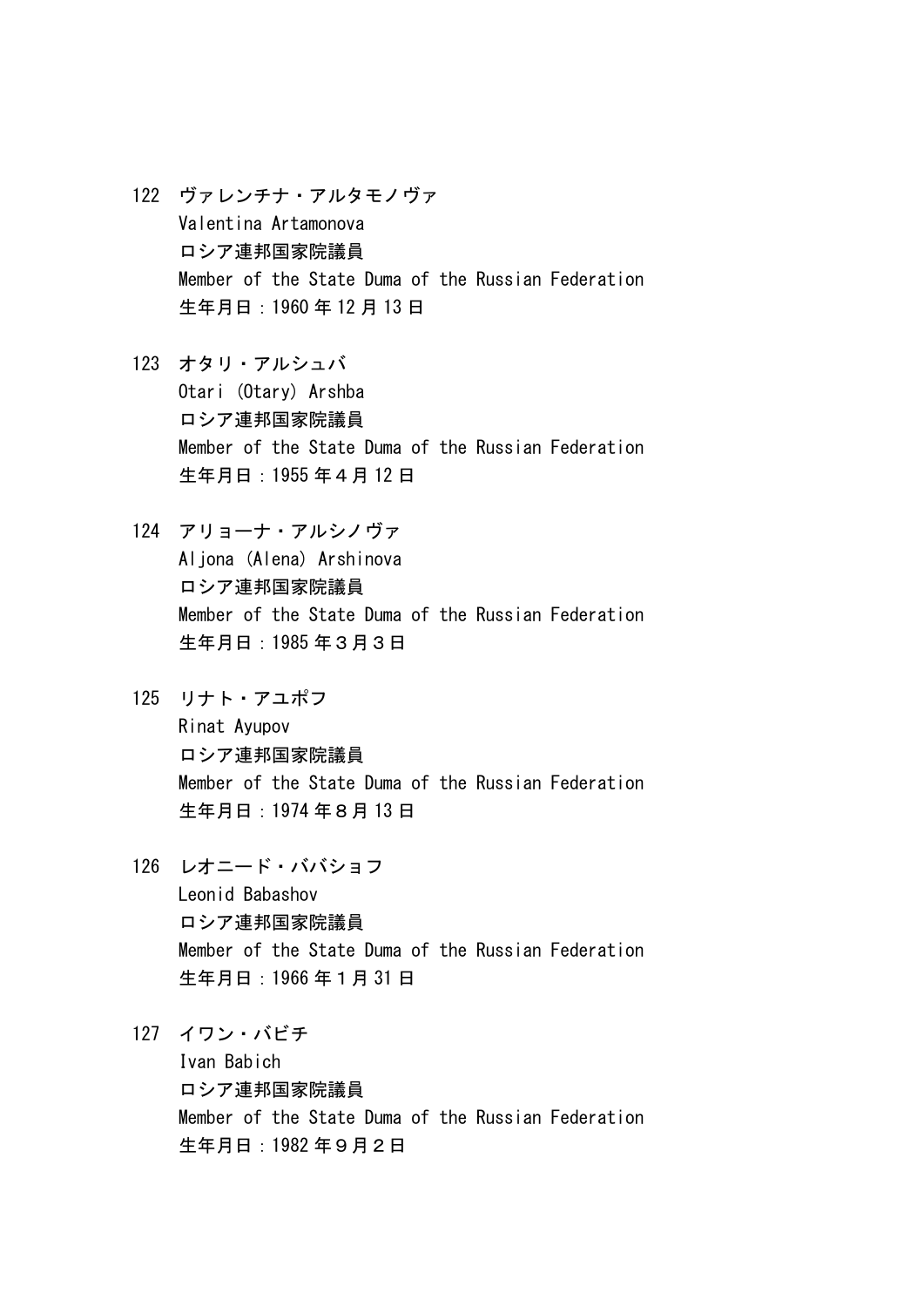- 128 ティモフェイ・バジェノフ Timofei (Timofey) Bazhenov ロシア連邦国家院議員 Member of the State Duma of the Russian Federation 生年月日:1976 年1月 25 日
- 129 ベクハン・バラホエフ Bekkhan (Bekhan) Barakhoev ロシア連邦国家院議員 Member of the State Duma of the Russian Federation 生年月日:1973 年8月1日
- 130 アントン・バサンスキー Anton Basanskii (Basansky) ロシア連邦国家院議員 Member of the State Duma of the Russian Federation 生年月日:1987 年7月9日
- 131 リマ・バタロヴァ Rima Batalova ロシア連邦国家院議員 Member of the State Duma of the Russian Federation 生年月日:1964 年1月1日
- 132 コンスタンチン・バハレフ Konstantin Bakharev ロシア連邦国家院議員 Member of the State Duma of the Russian Federation 生年月日:1972 年 10 月 20 日
- 133 ヴィターリー・バフメチエフ Vitalii (Vitaly) Bakhmetiev (Bakhmetiev) ロシア連邦国家院議員 Member of the State Duma of the Russian Federation 生年月日:1961 年8月 12 日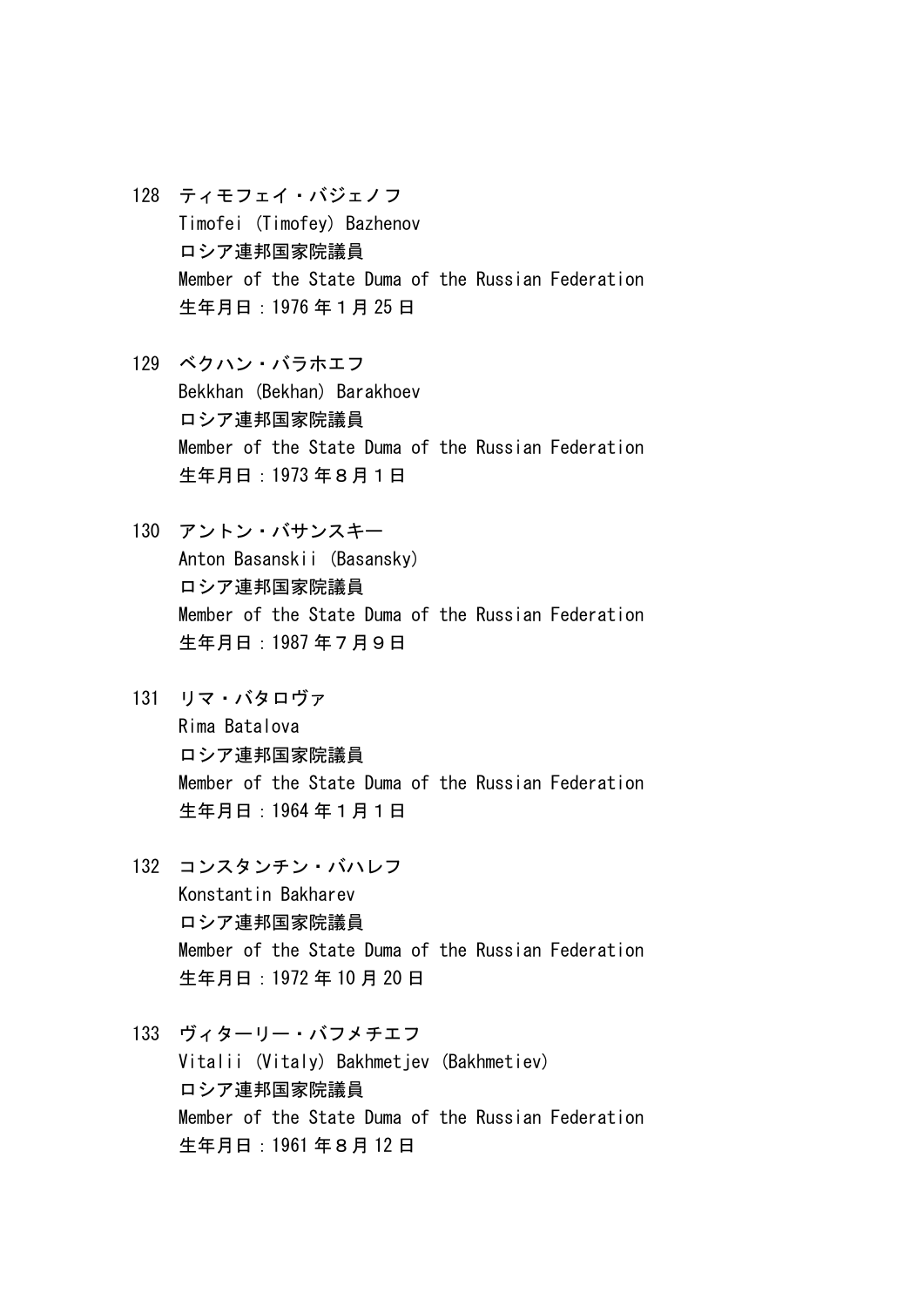- 134 バドマ・バシャンカエフ Badma Bashankayev (Bashankaev) ロシア連邦国家院議員 Member of the State Duma of the Russian Federation 生年月日:1978 年6月 16 日
- 135 ドミートリー・ベリク Dmitrii (Dmitry) Beljk (Belik) ロシア連邦国家院議員 Member of the State Duma of the Russian Federation 生年月日:1969 年 10 月 17 日
- 136 ヴァジム・ベロウソフ Vadim Belousov ロシア連邦国家院議員 Member of the State Duma of the Russian Federation 生年月日:1960 年 10 月2日
- 137 イリーナ・ベールィフ Irina Beljkh(Belykh) ロシア連邦国家院議員 Member of the State Duma of the Russian Federation 生年月日:1964 年8月 16 日
- 138 ミハイル・ベルラヴァ Mikhail Berulava ロシア連邦国家院議員 Member of the State Duma of the Russian Federation 生年月日:1950 年8月3日
- 139 スヴェトラーナ・ベッサラプ Svetlana Bessarab ロシア連邦国家院議員 Member of the State Duma of the Russian Federation 生年月日:1970 年 12 月7日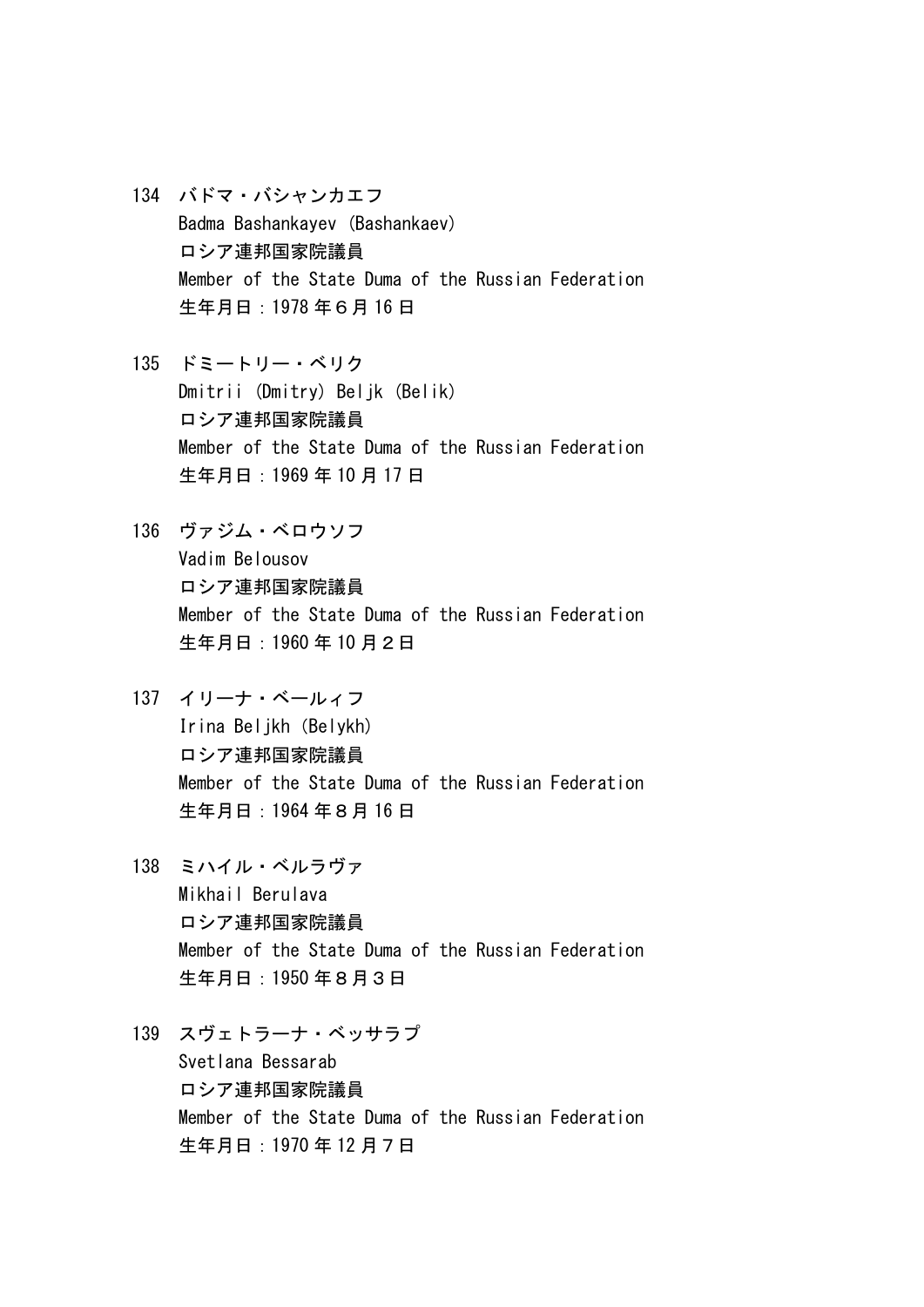- 140 ダニイル・ベッサラボフ Daniil Bessarabov ロシア連邦国家院議員 Member of the State Duma of the Russian Federation 生年月日:1976 年7月9日
- 141 アナトーリー・ビフォフ Anatolii (Anatoly) Bifov ロシア連邦国家院議員 Member of the State Duma of the Russian Federation 生年月日:1963 年1月7日
- 142 アルチョム・ビチャエフ Artem (Artyom) Bichaev ロシア連邦国家院議員 Member of the State Duma of the Russian Federation 生年月日:1990 年4月4日
- 143 ウラジーミル・ブロツキー Vladimir Blotskii (Blotsky) ロシア連邦国家院議員 Member of the State Duma of the Russian Federation 生年月日:1977 年 11 月 10 日
- 144 イレク・ボグスラフスキー Irek Boguslavskii (Boguslavsky) ロシア連邦国家院議員 Member of the State Duma of the Russian Federation 生年月日:1967 年9月9日
- 145 エレーナ・ボンダレンコ Elena Bondarenko ロシア連邦国家院議員 Member of the State Duma of the Russian Federation 生年月日:1968 年6月 10 日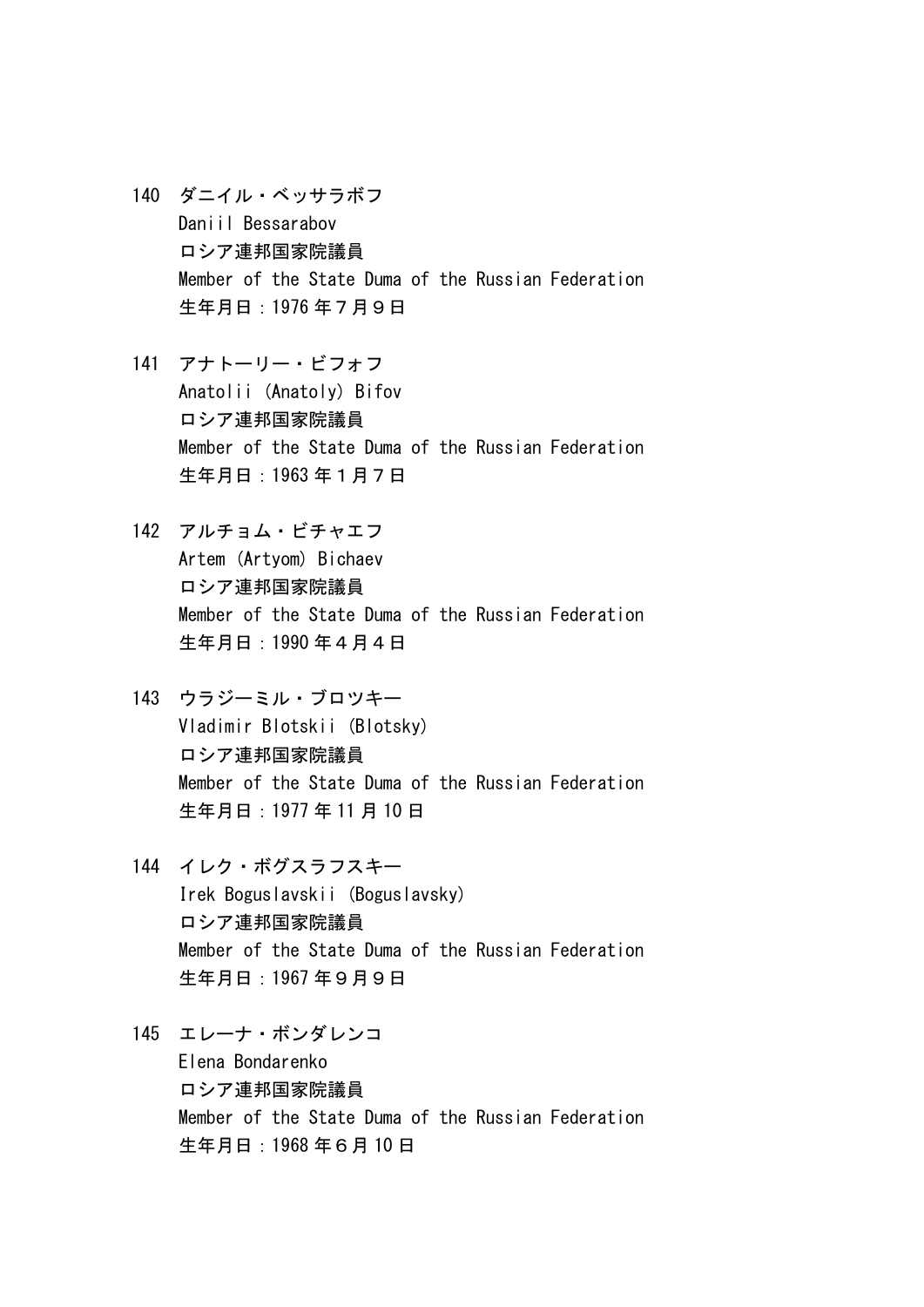- 146 アレクサンドル・ボリソフ Aleksandr (Alexander) Borisov ロシア連邦国家院議員 Member of the State Duma of the Russian Federation 生年月日:1974 年8月 17 日
- 147 ニコライ・ボルツォフ Nikolai (Nikolay) Bortsov ロシア連邦国家院議員 Member of the State Duma of the Russian Federation 生年月日:1945 年5月8日
- 148 セルゲイ・ボヤルスキー Sergei (Sergey) Boyarskii (Boyarsky) ロシア連邦国家院議員 Member of the State Duma of the Russian Federation 生年月日:1980 年1月 24 日
- 149 ニコライ・ブルィキン Nikolai (Nikolay) Brykin ロシア連邦国家院議員 Member of the State Duma of the Russian Federation 生年月日:1959 年 11 月 25 日
- 150 ニコライ・ブドゥエフ Nikolai (Nikolay) Buduev ロシア連邦国家院議員 Member of the State Duma of the Russian Federation 生年月日:1974 年3月 24 日
- 151 ヴァジム・ブラヴィノフ Vadim Bulavinov ロシア連邦国家院議員 Member of the State Duma of the Russian Federation 生年月日:1963 年3月 20 日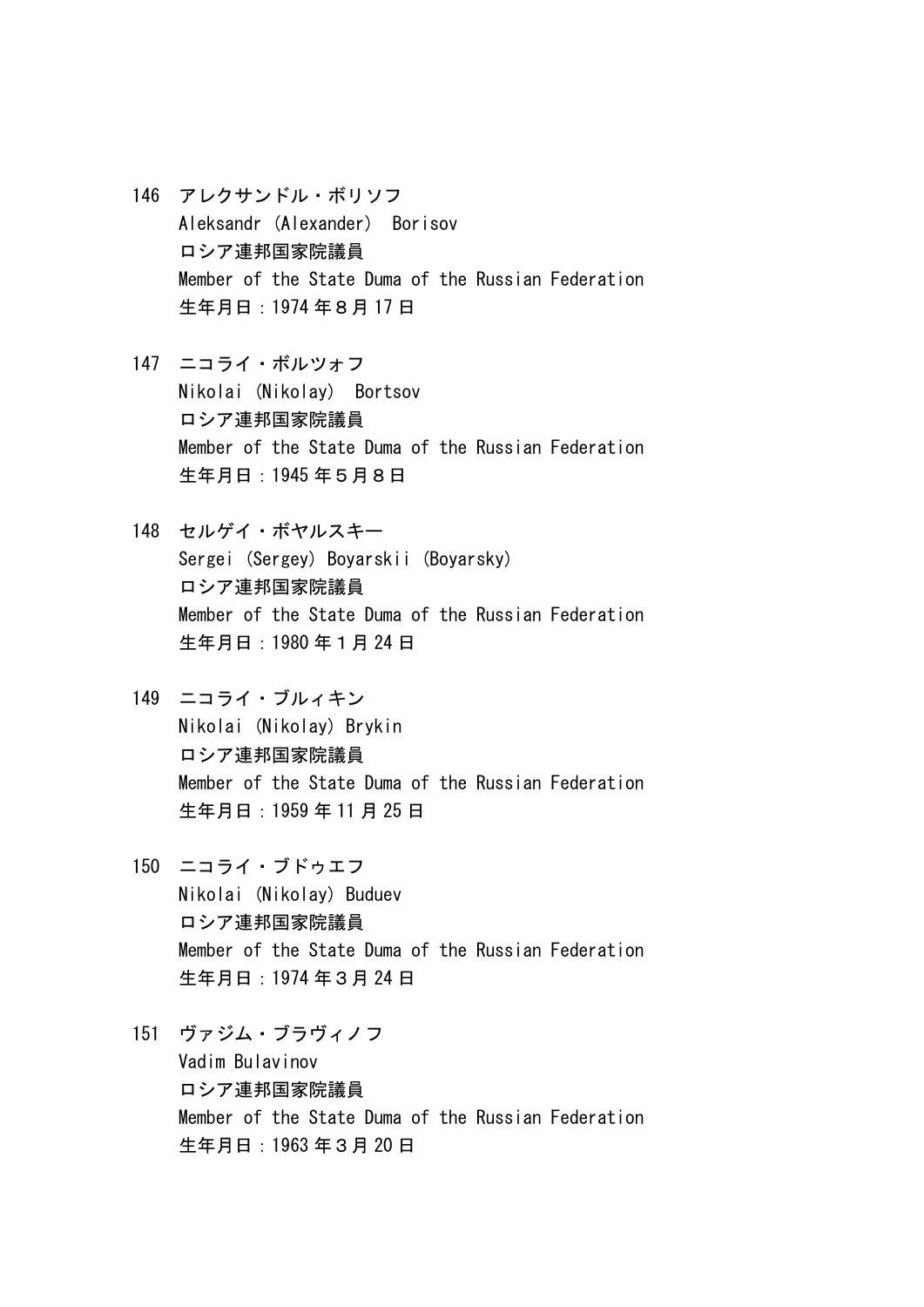- 152 セルゲイ・ブルラコフ Sergei (Sergey) Burlakov ロシア連邦国家院議員 Member of the State Duma of the Russian Federation 生年月日:1971 年5月 26 日
- 153 ニコライ・ブルリャエフ Nikolai (Nikolay) Burlyaev ロシア連邦国家院議員 Member of the State Duma of the Russian Federation 生年月日:1946 年8月3日
- 154 ウラジーミル・ブルマトフ Vladimir Burmatov ロシア連邦国家院議員 Member of the State Duma of the Russian Federation 生年月日:1981 年8月 18 日
- 155 マリヤ・ブチナ Mariya (Maria) Butina ロシア連邦国家院議員 Member of the State Duma of the Russian Federation 生年月日:1988 年 11 月 10 日
- 156 タチヤーナ・ブツカヤ Tatiana (Tatiana) Butskaya ロシア連邦国家院議員 Member of the State Duma of the Russian Federation 生年月日:1975 年5月8日
- 157 エルネスト・ヴァレエフ Ernest Valeev ロシア連邦国家院議員 Member of the State Duma of the Russian Federation 生年月日:1950 年4月7日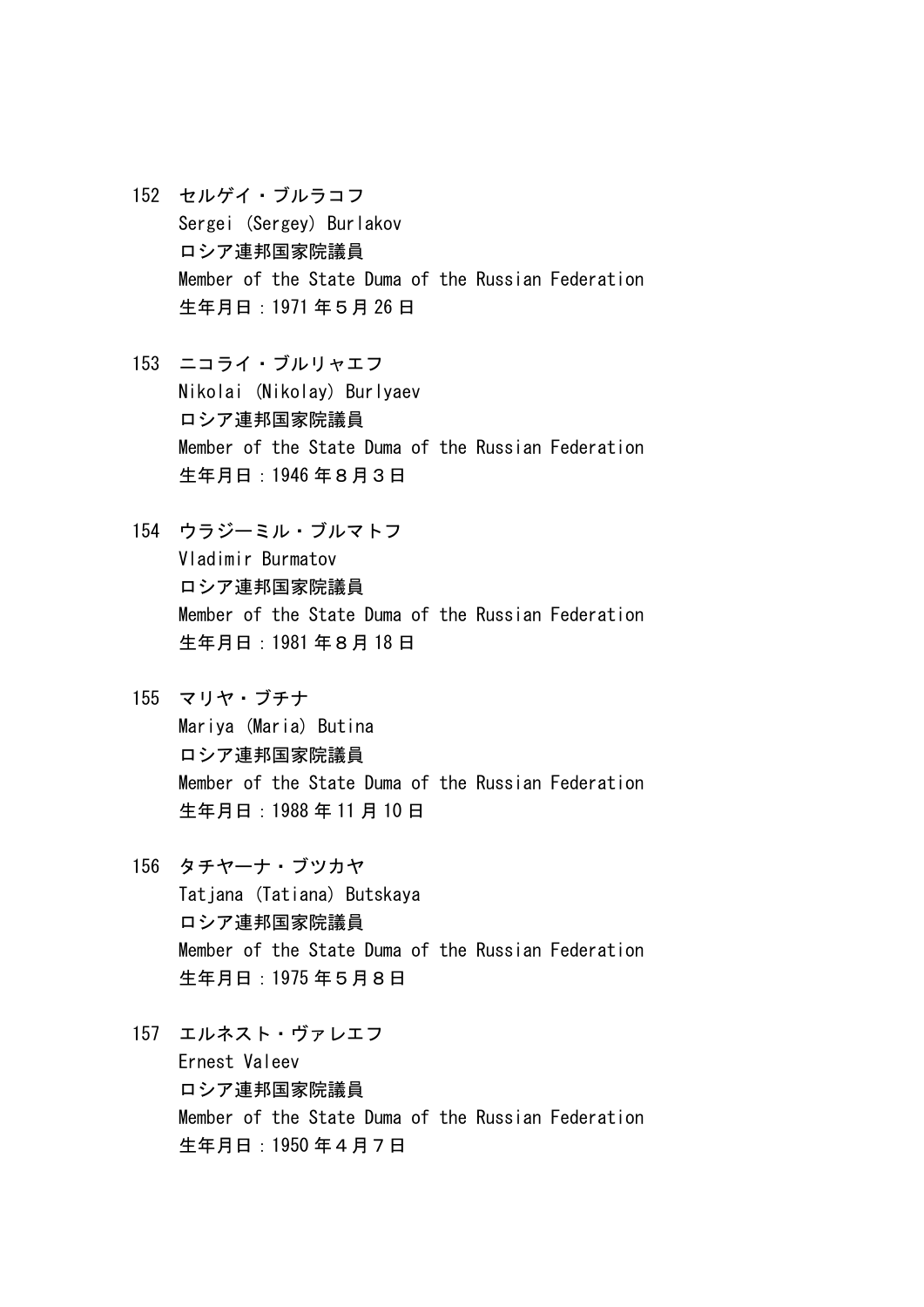- 158 オレグ・ヴァレンチュク Oleg Valenchuk ロシア連邦国家院議員 Member of the State Duma of the Russian Federation 生年月日:1960 年9月 14 日
- 159 ウラジーミル・ヴァシリエフ Vladimir Vasiljev (Vasiliev) ロシア連邦国家院議員 Member of the State Duma of the Russian Federation 生年月日:1949 年8月 11 日
- 160 ニコライ・ヴァシリエフ Nikolai (Nikolay) Vasiljev (Vasiliev) ロシア連邦国家院議員 Member of the State Duma of the Russian Federation 生年月日:1958 年3月 28 日
- 161 マリヤ・ヴァシリコヴァ Mariya (Maria) Vasiljkova ロシア連邦国家院議員 Member of the State Duma of the Russian Federation 生年月日:1978 年2月 13 日
- 162 アナトーリー・ヴァッセルマン Anatolii (Anatoly) Vasserman ロシア連邦国家院議員 Member of the State Duma of the Russian Federation 生年月日:1952 年 12 月9日
- 163 アレクセイ・ヴェレル Aleksei (Alexey) Veller ロシア連邦国家院議員 Member of the State Duma of the Russian Federation 生年月日:1966 年1月9日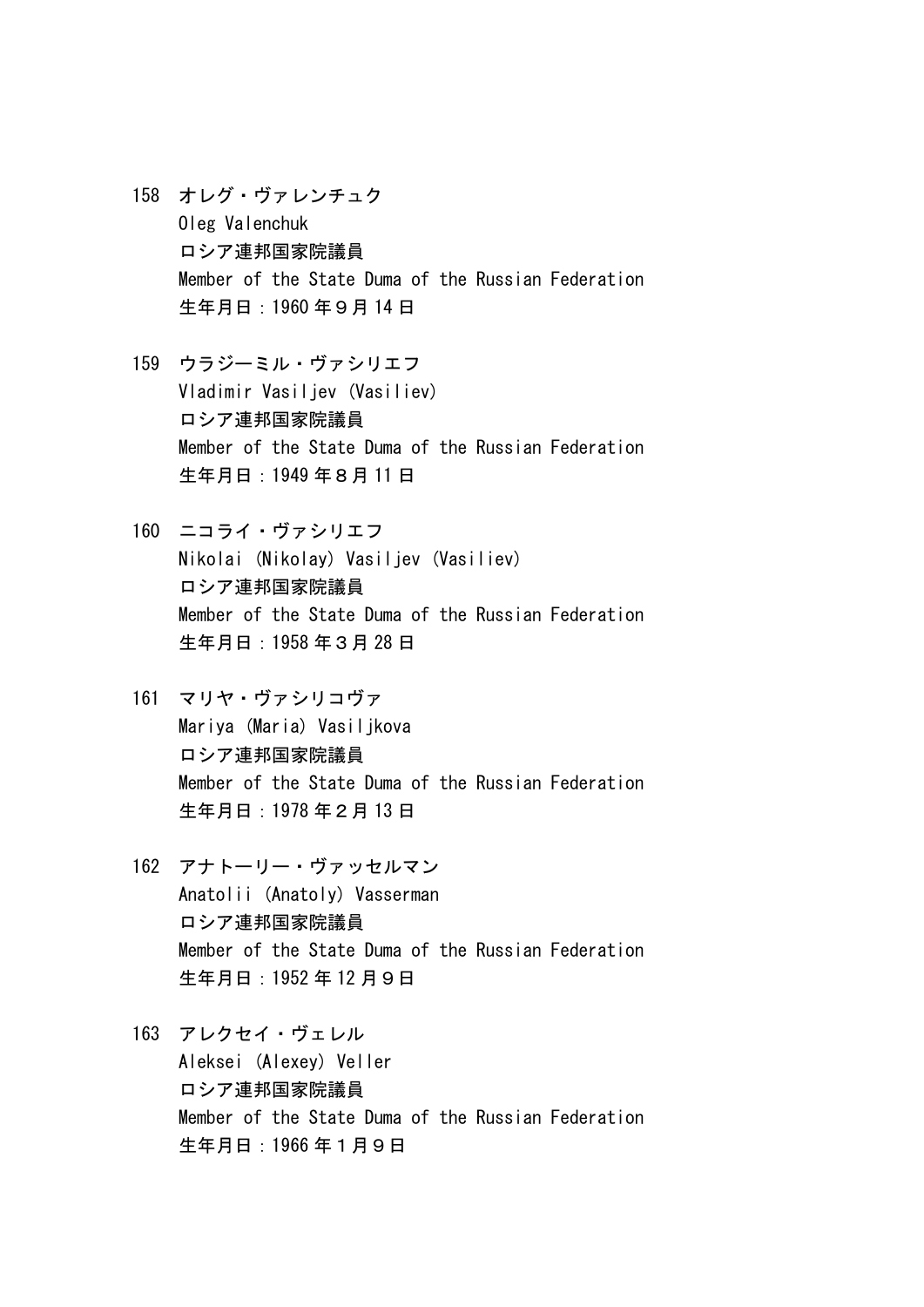- 164 セルゲイ・ヴェレメエンコ Sergei (Sergey) Veremeenko ロシア連邦国家院議員 Member of the State Duma of the Russian Federation 生年月日:1955 年9月 26 日
- 165 ヴァシーリー・ヴラソフ Vasilii (Vasily) Vlasov ロシア連邦国家院議員 Member of the State Duma of the Russian Federation 生年月日:1995 年6月 27 日
- 166 ヴェロニカ・ヴラソヴァ Veronika Vlasova ロシア連邦国家院議員 Member of the State Duma of the Russian Federation 生年月日:1966 年 11 月2日
- 167 ロマン・ヴォデャノフ Roman Vodyanov ロシア連邦国家院議員 Member of the State Duma of the Russian Federation 生年月日:1982 年 11 月 25 日
- 168 イリヤ・ヴォリフソン Ilya (Ilia) Voljfson ロシア連邦国家院議員 Member of the State Duma of the Russian Federation 生年月日:1981 年6月8日
- 169 アンドレイ・ヴォロビヨフ Andrei (Andrey) Vorobjev (Vorobiev) ロシア連邦国家院議員 Member of the State Duma of the Russian Federation 生年月日:1985 年7月 24 日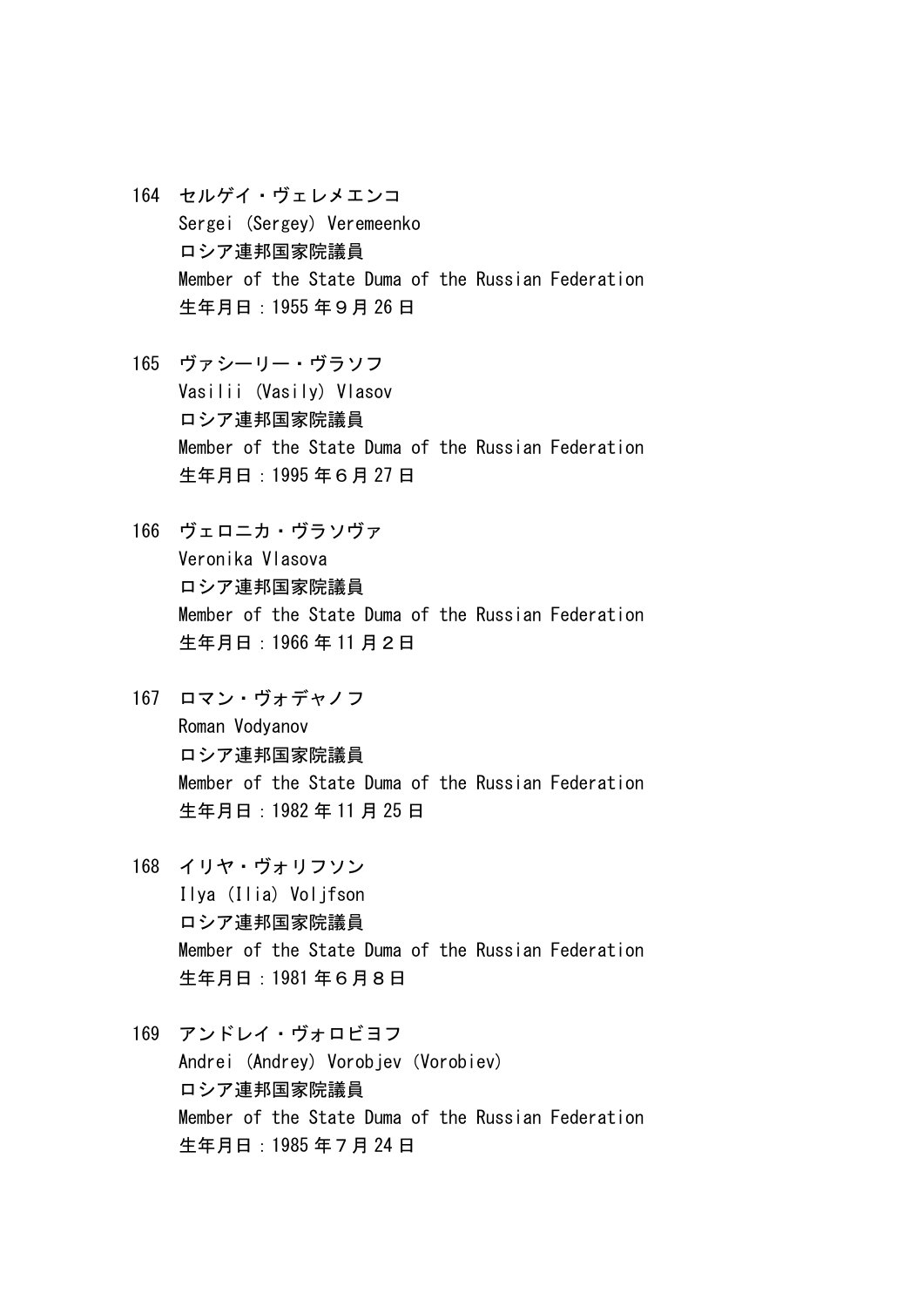- 170 アナトーリー・ヴォロノフスキー Anatolii (Anatoly) Voronovskii (Voronovsky) ロシア連邦国家院議員 Member of the State Duma of the Russian Federation 生年月日:1966 年 12 月 28 日
- 171 エレーナ・フトルィギナ Elena Vtorygina ロシア連邦国家院議員 Member of the State Duma of the Russian Federation 生年月日:1957 年8月 17 日
- 172 アナトーリー・ヴィボルヌィ Anatolii (Anatoly) Vybornyi ロシア連邦国家院議員 Member of the State Duma of the Russian Federation 生年月日:1965 年6月8日
- 173 ドミートリー・ヴャトキン Dmitrii (Dmitry) Vyatkin ロシア連邦国家院議員 Member of the State Duma of the Russian Federation 生年月日:1974 年5月 21 日
- 174 セルゲイ・ガヴリロフ Sergei (Sergey) Gavrilov ロシア連邦国家院議員 Member of the State Duma of the Russian Federation 生年月日:1966 年1月 27 日
- 175 アブドゥルハキム・ガドジエフ Abdulkhakim Gadzhiev ロシア連邦国家院議員 Member of the State Duma of the Russian Federation 生年月日:1966 年2月 13 日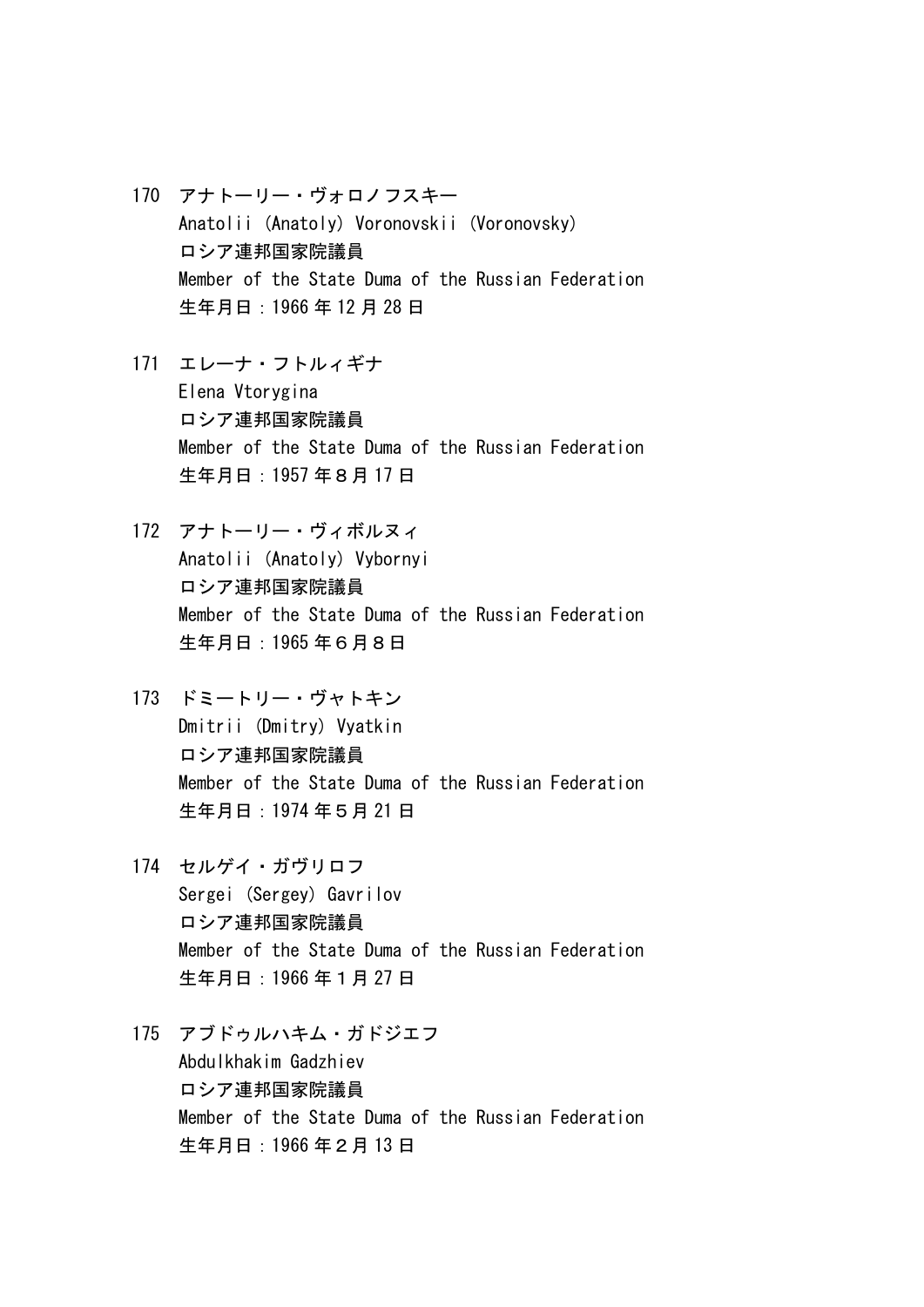- 176 ルスラン・ガドジエフ Ruslan Gadzhiev ロシア連邦国家院議員 Member of the State Duma of the Russian Federation 生年月日:1978 年8月 29 日
- 177 オレグ・ガリン Oleg Garin ロシア連邦国家院議員 Member of the State Duma of the Russian Federation 生年月日:1973 年 12 月 26 日
- 178 ヴァレーリー・ガルトゥング Valerii (Valery) Gartung ロシア連邦国家院議員 Member of the State Duma of the Russian Federation 生年月日:1960 年 11 月 12 日
- 179 ジャマラディン・ガサノフ Dzhamaladin Gasanov ロシア連邦国家院議員 Member of the State Duma of the Russian Federation 生年月日:1964 年8月5日
- 180 ザウル・ゲッキエフ Zaur Gekkiev ロシア連邦国家院議員 Member of the State Duma of the Russian Federation 生年月日:1961 年2月 12 日
- 181 オリガ・ゲルマノヴァ

Oliga (Olga) Germanova ロシア連邦国家院議員 Member of the State Duma of the Russian Federation 生年月日:1961 年9月 26 日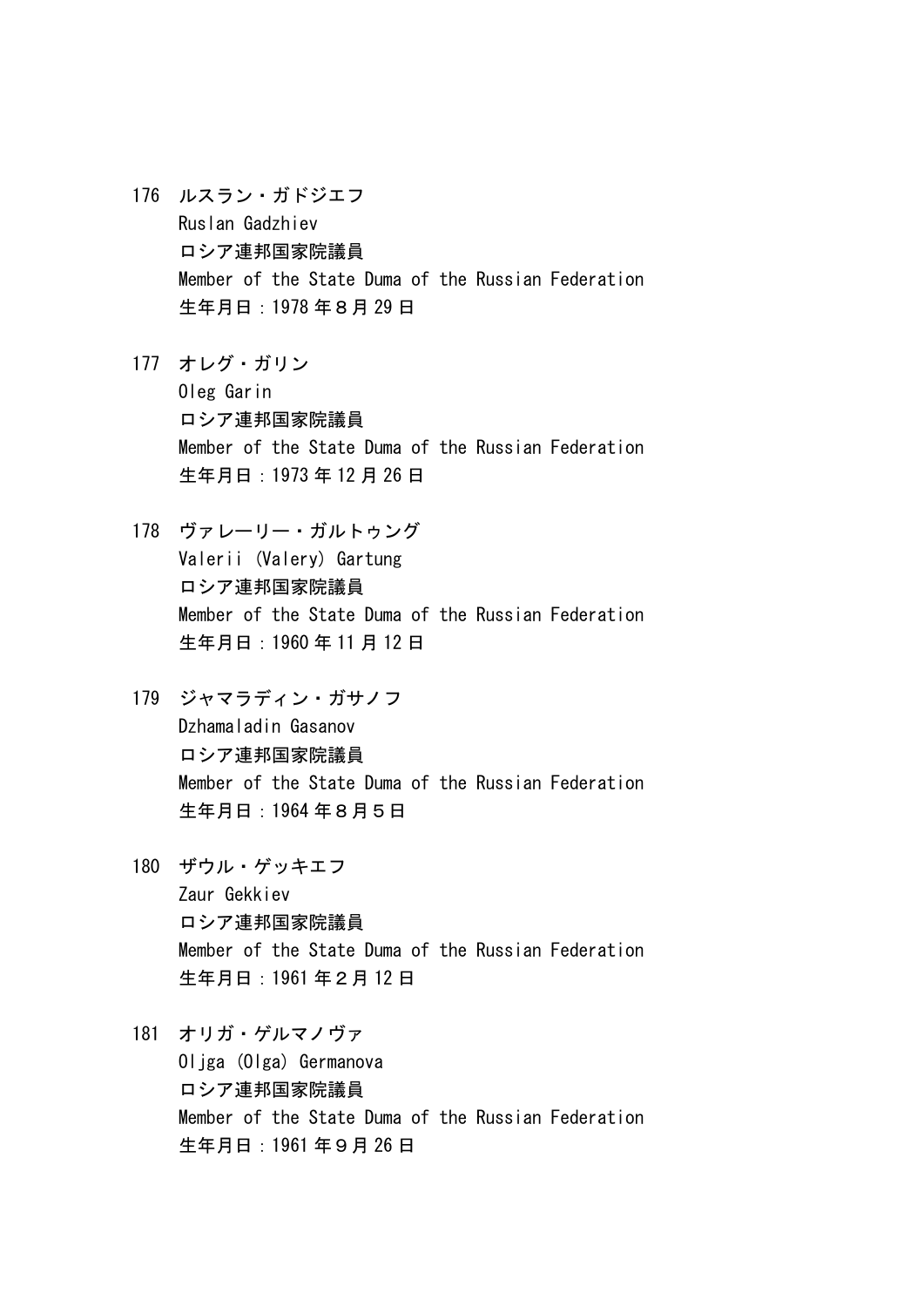- 182 アントン・ゲッタ Anton Getta ロシア連邦国家院議員 Member of the State Duma of the Russian Federation 生年月日:1980 年4月 29 日
- 183 ディナール・ギリムトディノフ Dinar Giljmutdinov ロシア連邦国家院議員 Member of the State Duma of the Russian Federation 生年月日:1969 年8月 10 日
- 184 イリダル・ギリムトディノフ Ildar Giljmutdinov ロシア連邦国家院議員 Member of the State Duma of the Russian Federation 生年月日:1962 年9月3日
- 185 アンドレイ・ギムバトフ Andrei (Andrey) Gimbatov ロシア連邦国家院議員 Member of the State Duma of the Russian Federation 生年月日:1979 年7月 19 日
- 186 ボリス・グラトキフ Boris Gladkikh ロシア連邦国家院議員 Member of the State Duma of the Russian Federation 生年月日:1983 年2月 16 日
- 187 アンジェリカ・グラスコヴァ Anzhelika Glazkova ロシア連邦国家院議員 Member of the State Duma of the Russian Federation 生年月日:1968 年 12 月 28 日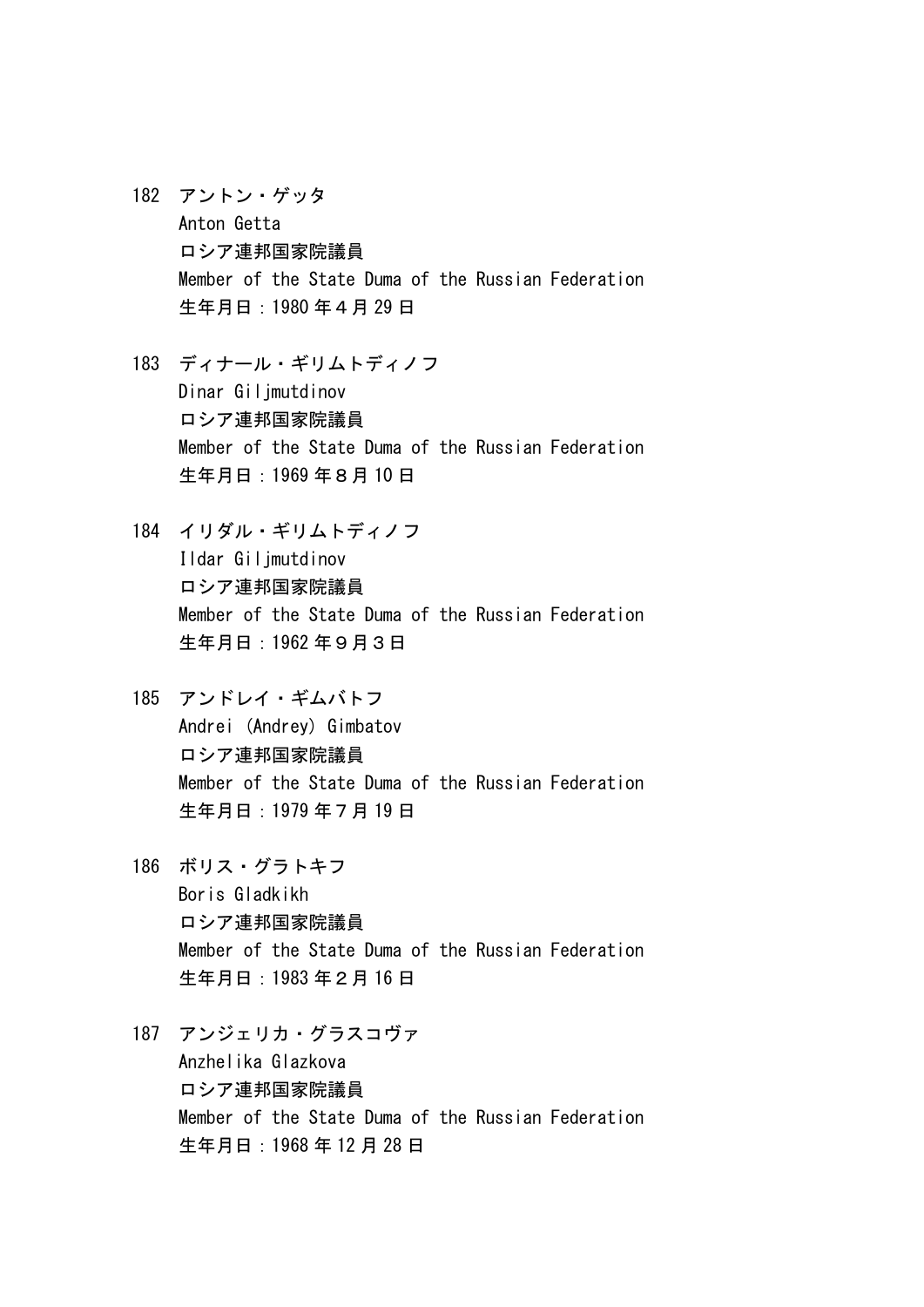- 188 アレクセイ・ゴヴィリン Aleksei (Alexey) Govyrin ロシア連邦国家院議員 Member of the State Duma of the Russian Federation 生年月日:1983 年5月 26 日
- 189 オレグ・ゴリコフ Oleg Golikov ロシア連邦国家院議員 Member of the State Duma of the Russian Federation 生年月日:1968 年 10 月 21 日
- 190 ニコライ・ゴンチャロフ Nikolai (Nikolay) Goncharov ロシア連邦国家院議員 Member of the State Duma of the Russian Federation 生年月日:1984 年1月 13 日
- 191 アレクセイ・ゴルデエフ Aleksei (Alexey) Gordeev ロシア連邦国家院議員 Member of the State Duma of the Russian Federation 生年月日:1955 年2月 28 日
- 192 アントン・ゴレルキン Anton Gorelkin ロシア連邦国家院議員 Member of the State Duma of the Russian Federation 生年月日:1982 年1月 22 日
- 193 アンドレイ・ゴロホフ Andrei (Andrey) Gorokhov ロシア連邦国家院議員 Member of the State Duma of the Russian Federation 生年月日:1960 年1月 13 日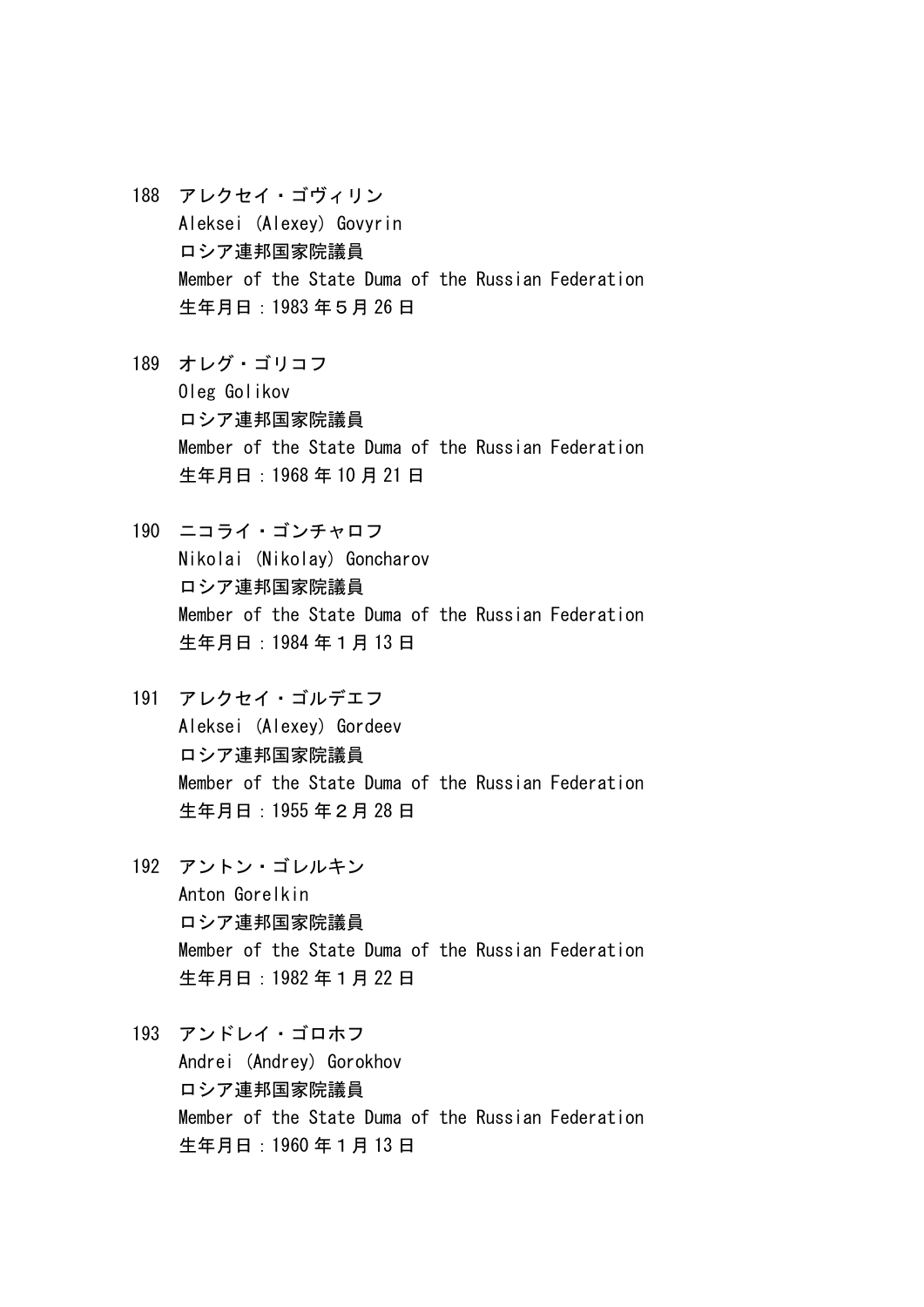- 194 クセーニャ・ゴリャチェヴァ Kseniya (Ksenia) Goryatcheva ロシア連邦国家院議員 Member of the State Duma of the Russian Federation 生年月日:1996 年5月 16 日
- 195 ユーリー・グリゴリエフ Yurii (Yury) Grigorjev (Grigoriev) ロシア連邦国家院議員 Member of the State Duma of the Russian Federation 生年月日:1969 年9月 20 日
- 196 アンドレイ・グルリョフ Andrei (Andrey) Gurulev (Gurulyov) ロシア連邦国家院議員 Member of the State Duma of the Russian Federation 生年月日:1967 年 10 月 16 日
- 197 ドミートリー・グセフ Dmitrii (Dmitry) Gusev ロシア連邦国家院議員 Member of the State Duma of the Russian Federation 生年月日:1972 年7月 23 日
- 198 ヴラジスラフ・ダヴァンコフ Vladislav Davankov ロシア連邦国家院議員 Member of the State Duma of the Russian Federation 生年月日:1984 年2月 25 日
- 199 ヴャチェスラフ・ダムジンツルノフ Vyacheslav Damdintsurunov ロシア連邦国家院議員 Member of the State Duma of the Russian Federation 生年月日:1977 年9月 21 日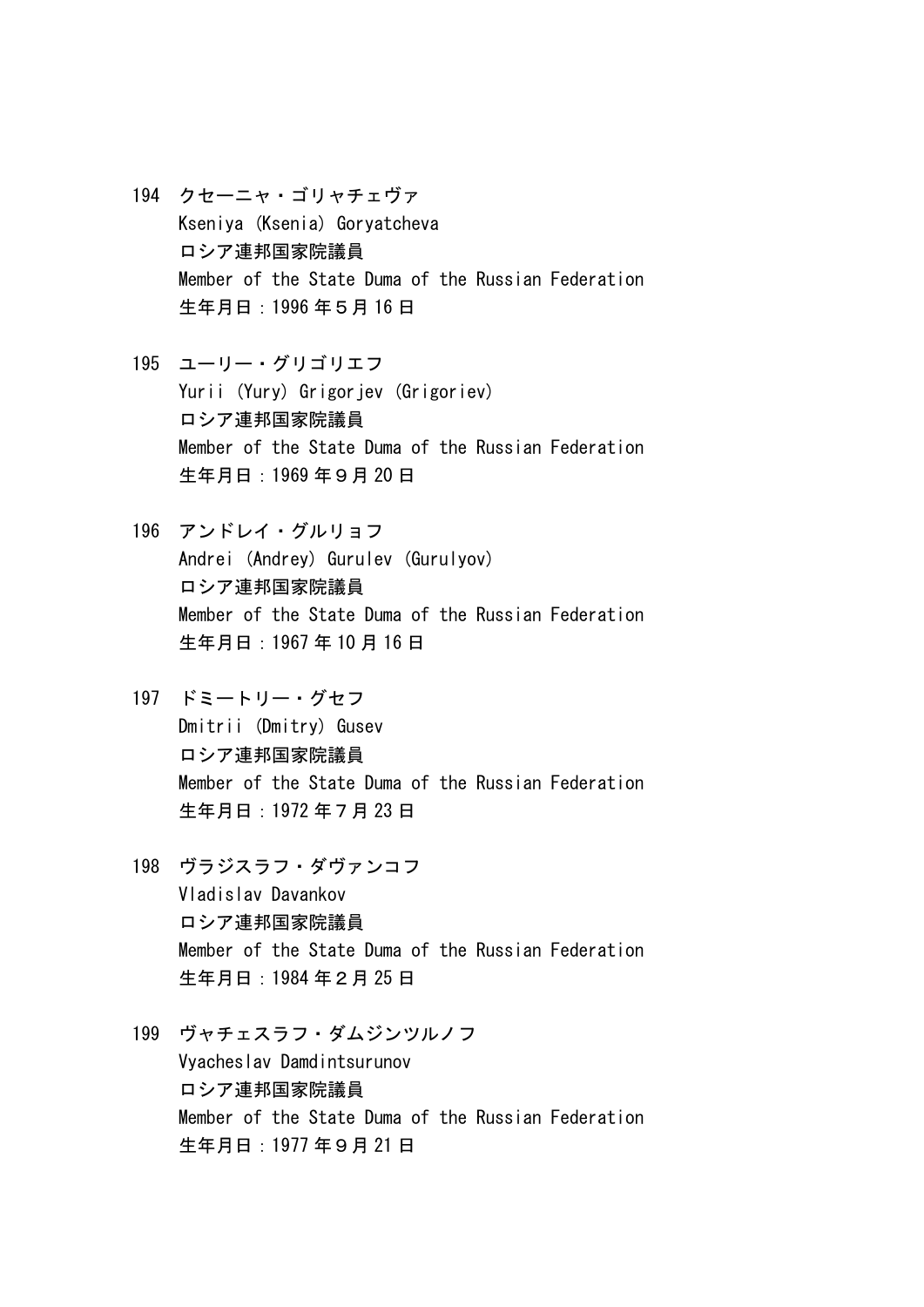- 200 ガリーナ・ダンチコヴァ Galina Danchikova ロシア連邦国家院議員 Member of the State Duma of the Russian Federation 生年月日:1954 年8月 13 日
- 201 ミハイル・デリャギン Mikhail Delyagin ロシア連邦国家院議員 Member of the State Duma of the Russian Federation 生年月日:1968 年3月 18 日
- 202 アレクサンドル・デョーミン Aleksandr (Alexander) Demin (Dyomin) ロシア連邦国家院議員 Member of the State Duma of the Russian Federation 生年月日:1988 年9月 23 日
- 203 イワン・デムチェンコ Ivan Demchenko ロシア連邦国家院議員 Member of the State Duma of the Russian Federation 生年月日:1960 年9月 27 日
- 204 ヴィクトル・デリャプキン Viktor (Victor) Deryabkin ロシア連邦国家院議員 Member of the State Duma of the Russian Federation 生年月日:1954 年5月 11 日
- 205 ヴィクトル・ジュバ Viktor (Victor) Dzyuba ロシア連邦国家院議員 Member of the State Duma of the Russian Federation 生年月日:1977 年8月 10 日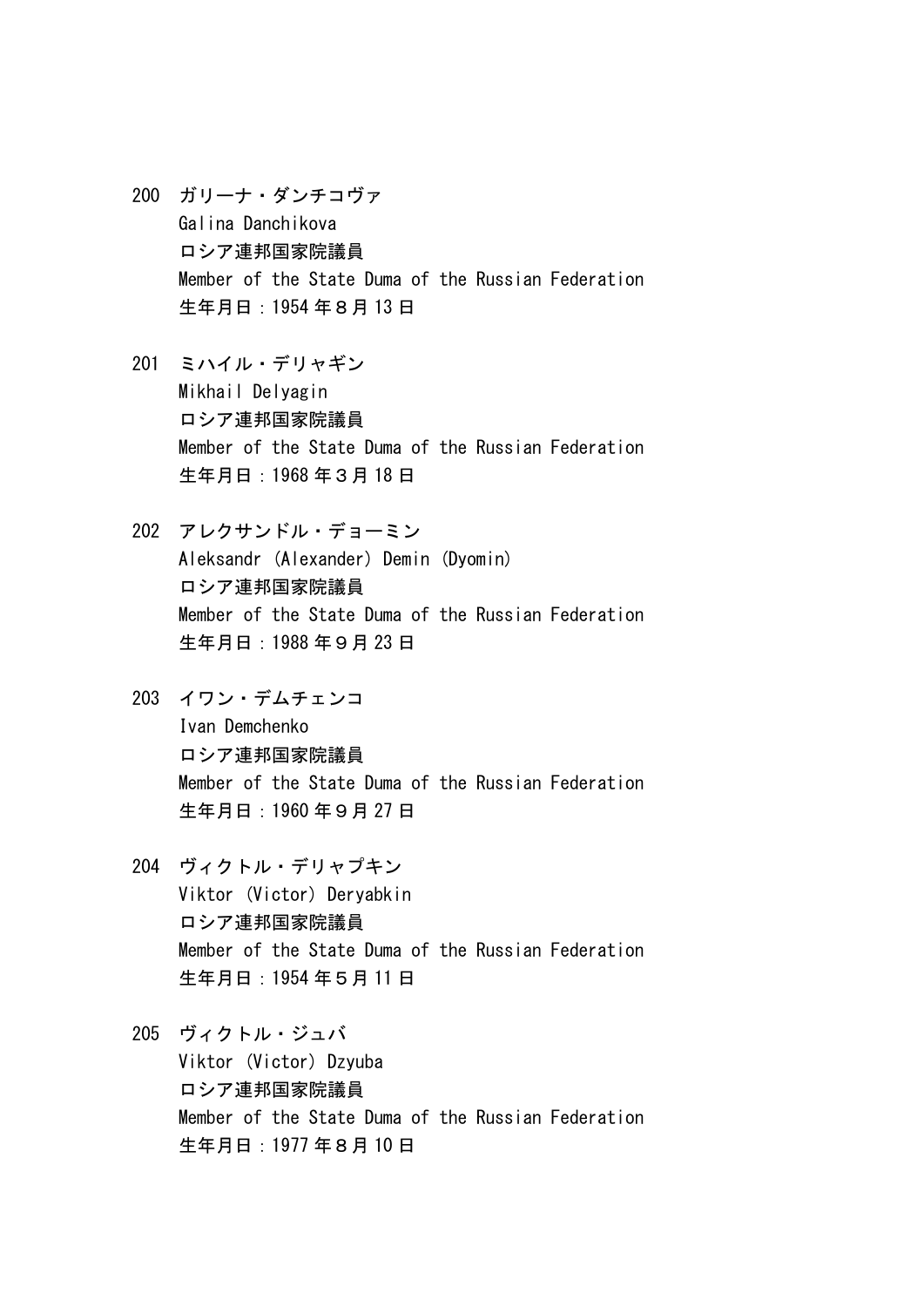- 206 アレクセイ・ディデンコ Aleksei (Alexey) Didenko ロシア連邦国家院議員 Member of the State Duma of the Russian Federation 生年月日:1983 年3月 30 日
- 207 オレグ・ディモフ Oleg Dimov ロシア連邦国家院議員 Member of the State Duma of the Russian Federation 生年月日:1968 年3月8日
- 208 オクサーナ・ドミトリエヴァ Oksana Dmitrieva ロシア連邦国家院議員 Member of the State Duma of the Russian Federation 生年月日:1958 年4月3日
- 209 アフメド・ドガエフ Akhmed (Ahmed) Dogaev ロシア連邦国家院議員 Member of the State Duma of the Russian Federation 生年月日:1965 年8月 18 日
- 210 ニコライ・ドルダ Nikolai (Nikolay) Doluda ロシア連邦国家院議員 Member of the State Duma of the Russian Federation 生年月日:1952 年6月 10 日
- 211 アンドレイ・ドロシェンコ Andrei (Andrey) Doroshenko ロシア連邦国家院議員 Member of the State Duma of the Russian Federation 生年月日:1977 年3月 10 日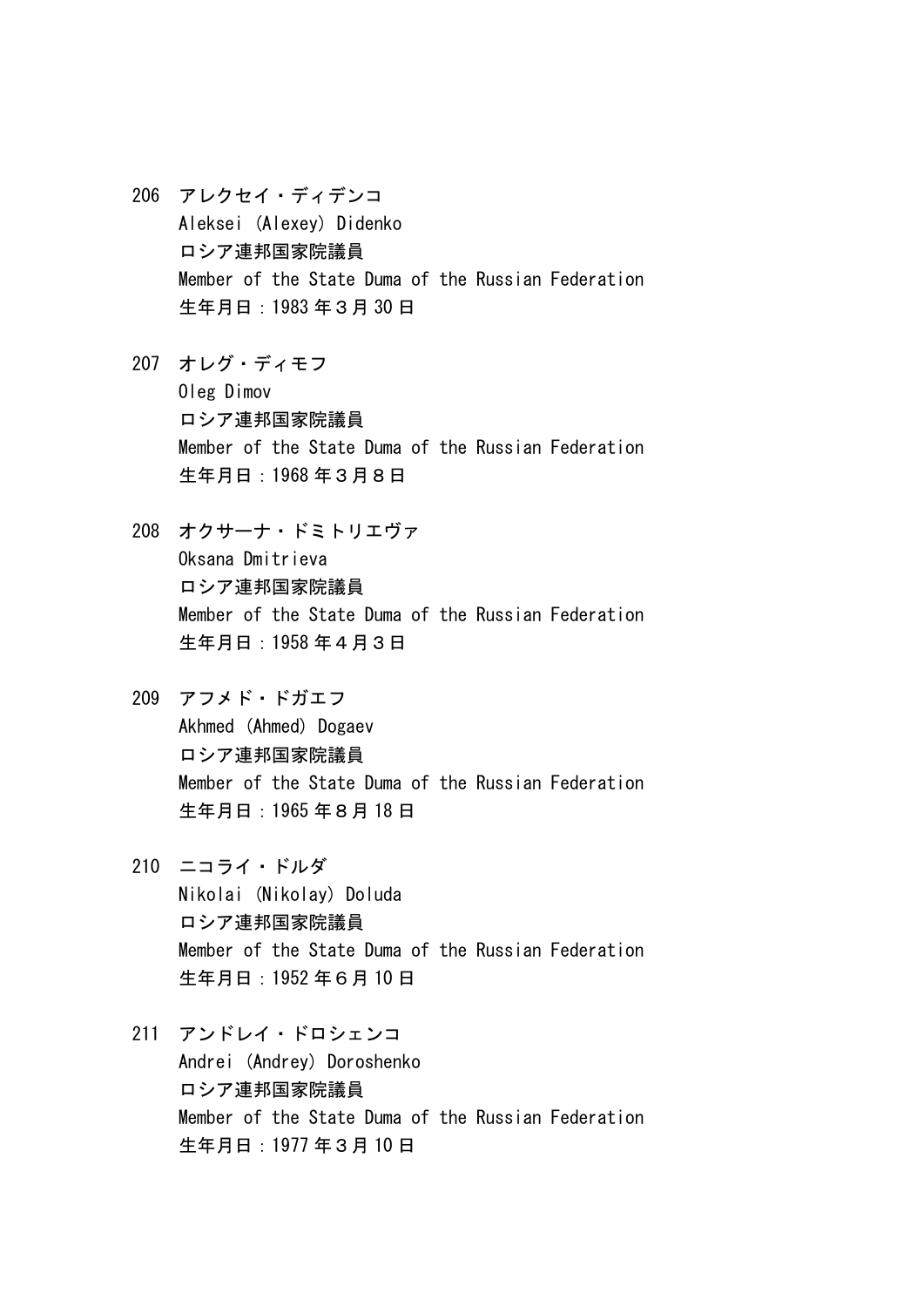- 212 マリヤ・ドロボト Mariya (Maria) Drobot ロシア連邦国家院議員 Member of the State Duma of the Russian Federation 生年月日:1982 年3月 21 日
- 213 ユリヤ・ドロジジナ Yuljya (Yulia) Drozhzhina ロシア連邦国家院議員 Member of the State Duma of the Russian Federation 生年月日:1990 年3月1日
- 214 アレクサンドル・ドロズドフ Aleksandr (Alexander) Drozdov ロシア連邦国家院議員 Member of the State Duma of the Russian Federation 生年月日:1970 年 11 月1日
- 215 タチヤーナ・デャコノヴァ Tatiana (Tatiana) Diyakonova (Dyakonova) ロシア連邦国家院議員 Member of the State Duma of the Russian Federation 生年月日:1970 年4月 22 日
- 216 エレーナ・エフチュホヴァ Elena Yevtyukhova (Evtyukhova) ロシア連邦国家院議員 Member of the State Duma of the Russian Federation 生年月日:1970 年8月7日
- 217 ニコライ・エゼルスキー Nikolai (Nikolay) Ezerskii (Ezersky) ロシア連邦国家院議員 Member of the State Duma of the Russian Federation 生年月日:1956 年5月8日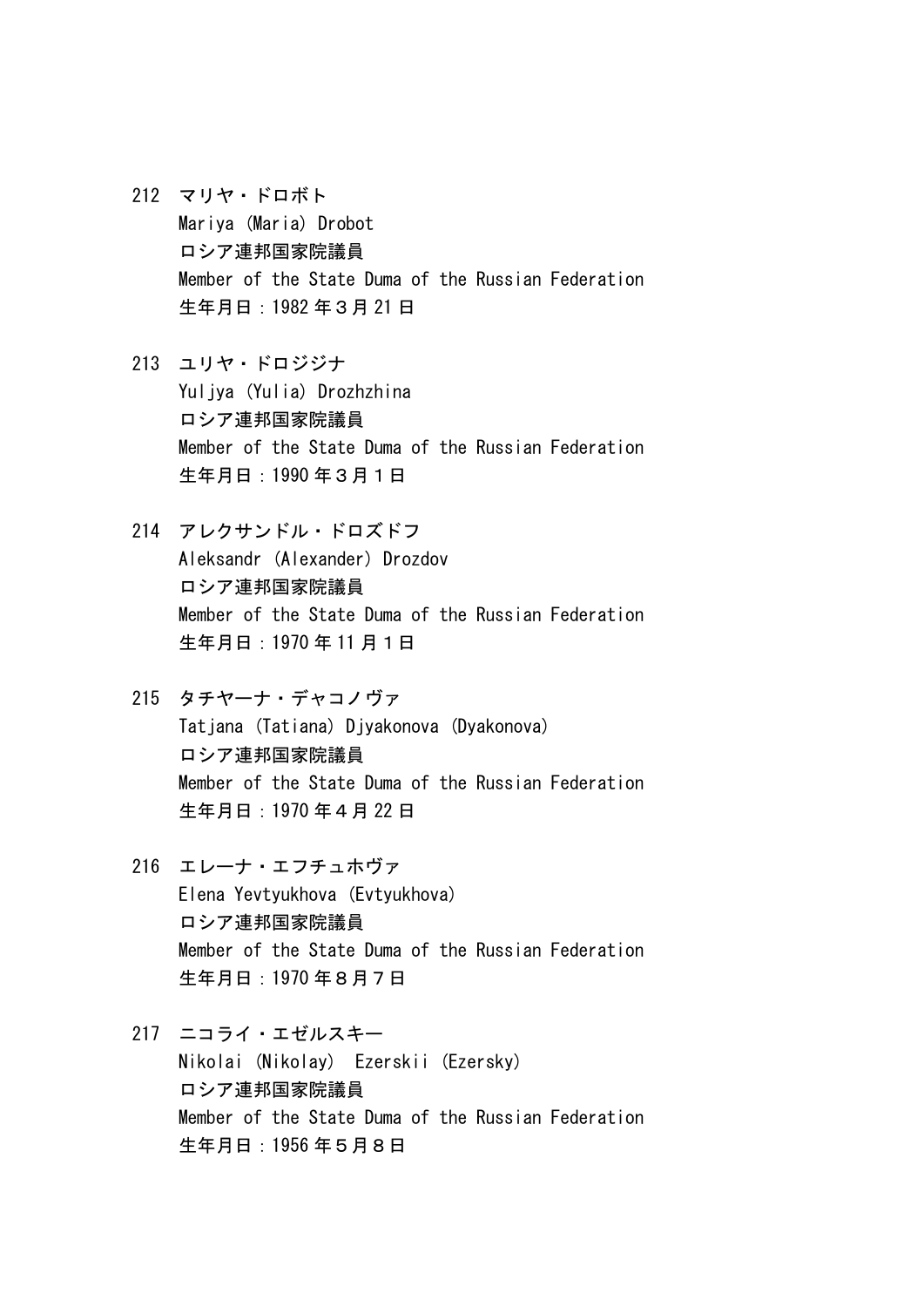- 218 アレクセイ・エズボフ Aleksei (Alexey) Ezubov ロシア連邦国家院議員 Member of the State Duma of the Russian Federation 生年月日:1948 年2月 10 日
- 219 ヴィターリー・エフィモフ Vitalii (Vitaly) Efimov ロシア連邦国家院議員 Member of the State Duma of the Russian Federation 生年月日:1940 年4月4日
- 220 アレクサンドル・ジューコフ Aleksandr (Alexander) Zhukov ロシア連邦国家院議員 Member of the State Duma of the Russian Federation 生年月日:1956 年6月1日
- 221 アレクセイ・ジュラヴリョフ Aleksei (Alexey) Zhuravlev (Zhuravlyov) ロシア連邦国家院議員 Member of the State Duma of the Russian Federation 生年月日:1962 年6月 30 日
- 222 スヴェトラーナ・ジュロヴァ Svetlana Zhurova ロシア連邦国家院議員 Member of the State Duma of the Russian Federation 生年月日:1972 年1月7日
- 223 オリガ・ザンコ(旧姓:アメリチェンコヴァ) Oljga (Olga) Zanko (nee, Amelchenkova) ロシア連邦国家院議員 Member of the State Duma of the Russian Federation 生年月日:1990 年9月5日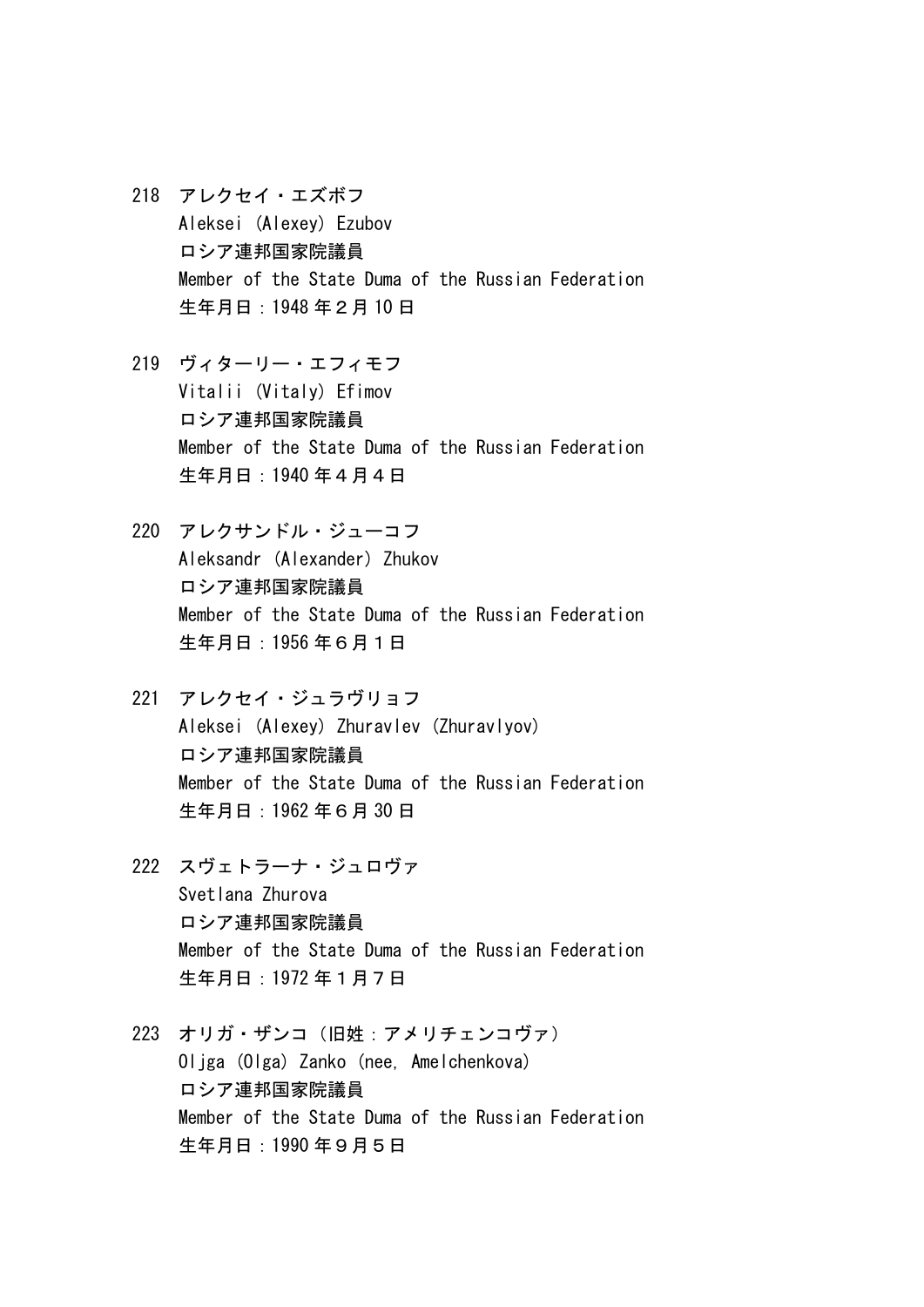- 224 コンスタンチン・ザトゥリン Konstantin Zatulin ロシア連邦国家院議員 Member of the State Duma of the Russian Federation 生年月日:1958 年9月7日
- 225 コンスタンチン・ザハロフ Konstantin Zakharov ロシア連邦国家院議員 Member of the State Duma of the Russian Federation 生年月日:1973 年3月 31 日
- 226 ヴィクトル・ズバレフ Viktor (Victor) Zubarev ロシア連邦国家院議員 Member of the State Duma of the Russian Federation 生年月日:1961 年2月 20 日
- 227 オレグ・イヴァニンスキー Oleg Ivaninskii (Ivaninsky) ロシア連邦国家院議員 Member of the State Duma of the Russian Federation 生年月日:1966 年6月5日
- 228 ウラジーミル・イワノフ Vladimir Ivanov ロシア連邦国家院議員 Member of the State Duma of the Russian Federation 生年月日:1971 年2月 10 日
- 229 マクシム・イワノフ Maksim (Maxim) Ivanov ロシア連邦国家院議員 Member of the State Duma of the Russian Federation 生年月日:1967 年 11 月 24 日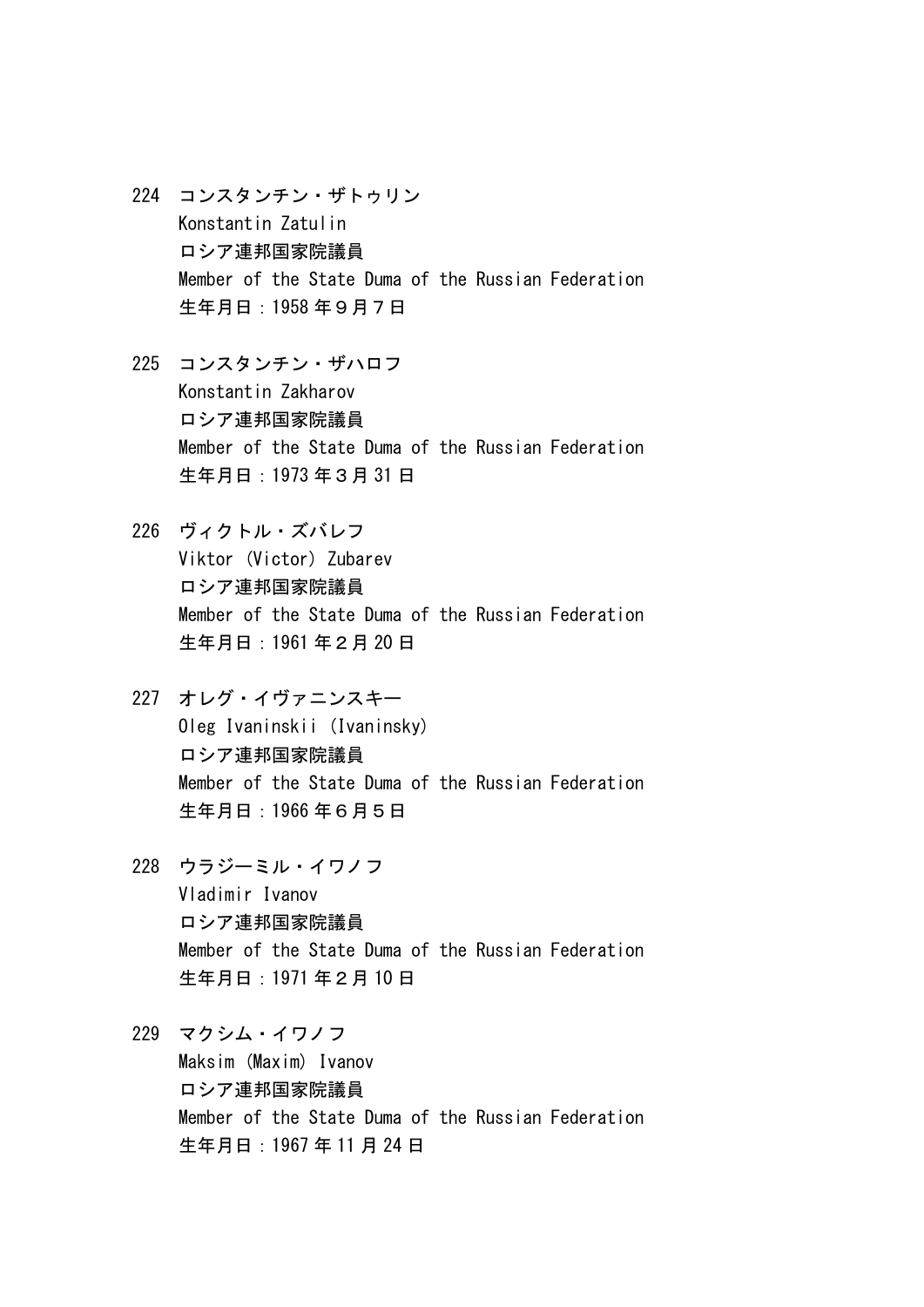- 230 マクシム・イワノフ Maksim (Maxim) Ivanov ロシア連邦国家院議員 Member of the State Duma of the Russian Federation 生年月日:1987 年5月 23 日
- 231 ニコライ・イワノフ Nikolai (Nikolay) Ivanov ロシア連邦国家院議員 Member of the State Duma of the Russian Federation 生年月日:1957 年1月 17 日
- 232 ボリス・イヴァニュジェンコフ Boris Ivanyuzhenkov ロシア連邦国家院議員 Member of the State Duma of the Russian Federation 生年月日:1966 年2月 25 日
- 233 イリーナ・イヴェンスキフ Irina Ivenskikh ロシア連邦国家院議員 Member of the State Duma of the Russian Federation 生年月日:1972 年7月 22 日
- 234 レオニード・イヴレフ Leonid Ivlev ロシア連邦国家院議員 Member of the State Duma of the Russian Federation 生年月日:1953 年5月1日
- 235 イーゴリ・イゴシン Igorj (Igor) Igoshin ロシア連邦国家院議員 Member of the State Duma of the Russian Federation

生年月日:1970 年 12 月 11 日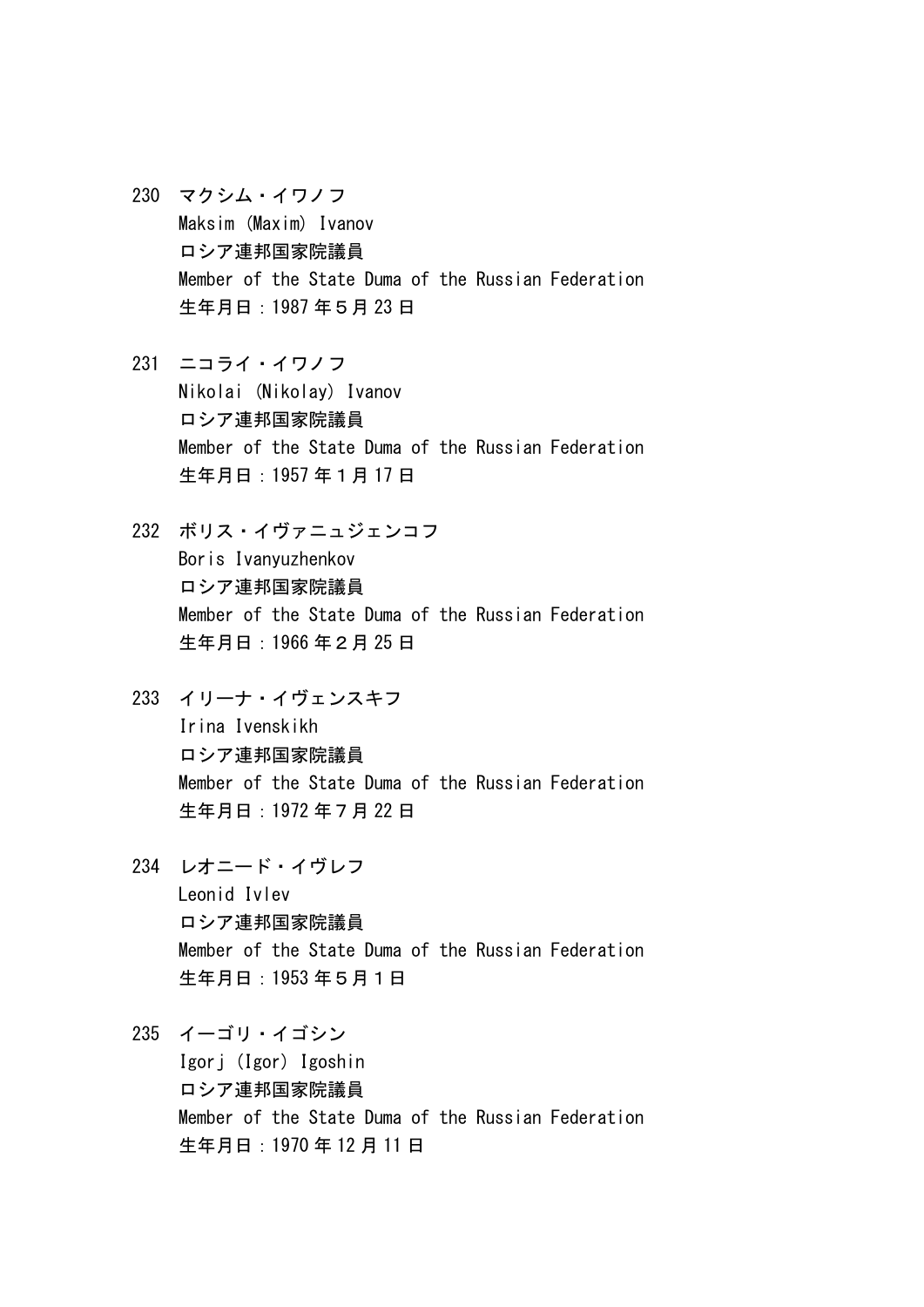- 236 ウラジーミル・イリイヌィフ Vladimir Iljinykh ロシア連邦国家院議員 Member of the State Duma of the Russian Federation 生年月日:1975 年5月 20 日
- 237 アレクサンドル・イリチャコフ Aleksandr (Alexander) Iljtyakov ロシア連邦国家院議員 Member of the State Duma of the Russian Federation 生年月日:1971 年 10 月9日
- 238 アンドレイ・イサエフ Andrei (Andrey) Isaev ロシア連邦国家院議員 Member of the State Duma of the Russian Federation 生年月日:1964 年 10 月1日
- 239 ウラジーミル・イサコフ Vladimir Isakov ロシア連邦国家院議員 Member of the State Duma of the Russian Federation 生年月日:1987 年2月 25 日
- 240 ドミートリー・イスラモフ Dmitrii (Dmitry) Islamov ロシア連邦国家院議員 Member of the State Duma of the Russian Federation 生年月日:1977 年 12 月5日
- 241 セルゲイ・カブィシェフ Sergei (Sergey) Kabyshev ロシア連邦国家院議員 Member of the State Duma of the Russian Federation 生年月日:1963 年9月4日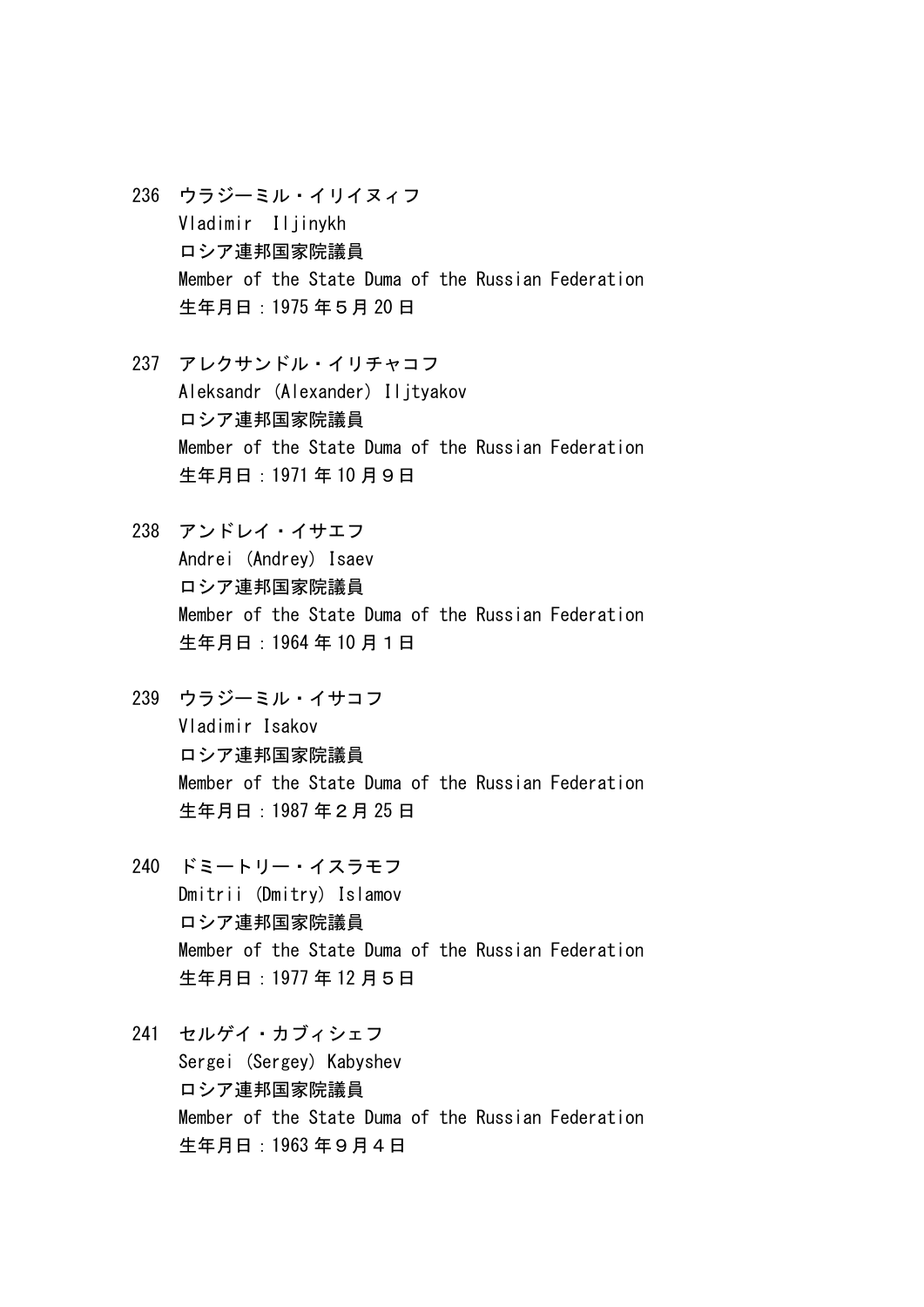- 242 アルチョム・カヴィノフ Artem (Artyom) Kavinov ロシア連邦国家院議員 Member of the State Duma of the Russian Federation 生年月日:1969 年9月3日
- 243 ドミートリー・カデンコフ Dmitrii (Dmitry) Kadenkov ロシア連邦国家院議員 Member of the State Duma of the Russian Federation 生年月日:1972 年5月3日
- 244 ヴィクトル・カザコフ Viktor (Victor) Kazakov ロシア連邦国家院議員 Member of the State Duma of the Russian Federation 生年月日:1949 年4月4日
- 245 オリガ・カザコヴァ Oliga (Olga) Kazakova ロシア連邦国家院議員 Member of the State Duma of the Russian Federation 生年月日:1968 年5月 30 日
- 246 セルゲイ・カザンコフ Sergei (Sergey) Kazankov ロシア連邦国家院議員 Member of the State Duma of the Russian Federation 生年月日:1972 年 10 月9日
- 247 ルスタム・カリムルリン Rustam Kalimullin ロシア連邦国家院議員 Member of the State Duma of the Russian Federation 生年月日:1958 年1月2日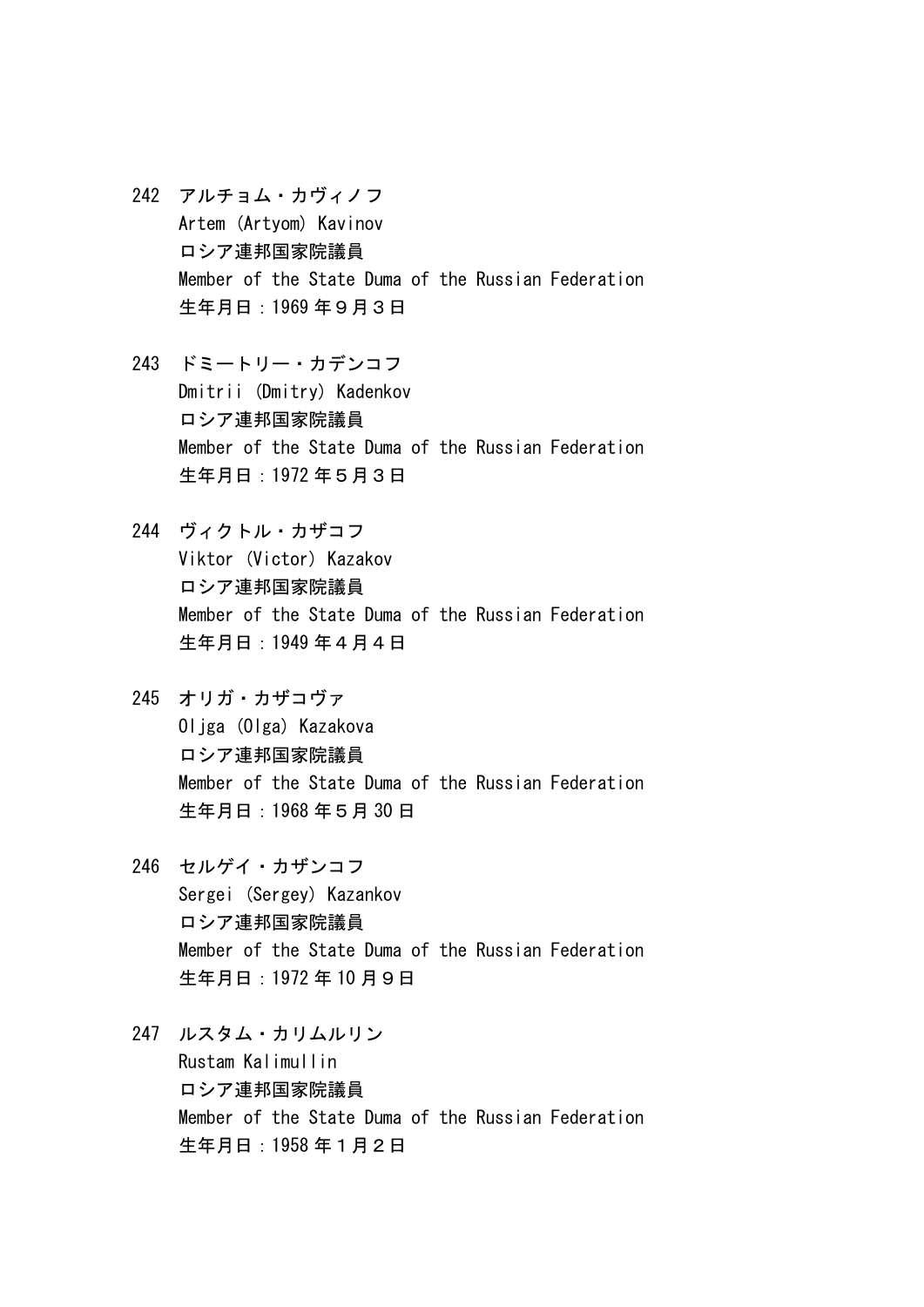- 248 ゲオルギー・カムネフ Georgii (Georgy) Kamnev ロシア連邦国家院議員 Member of the State Duma of the Russian Federation 生年月日:1983 年 10 月5日
- 249 アレクセイ・カナエフ Aleksei (Alexey) Kanaev ロシア連邦国家院議員 Member of the State Duma of the Russian Federation 生年月日:1971 年9月 30 日
- 250 ショルバン・カラ=オオル Sholban Kara-ool ロシア連邦国家院議員 Member of the State Duma of the Russian Federation 生年月日:1966 年7月 18 日
- 251 セルゲイ・カルギノフ Sergei (Sergey) Karginov ロシア連邦国家院議員 Member of the State Duma of the Russian Federation 生年月日:1969 年9月5日
- 252 ゲオルギー・カルロフ Georgii (Georgy) Karlov ロシア連邦国家院議員 Member of the State Duma of the Russian Federation 生年月日:1971 年1月4日
- 253 ライーサ・カルマジナ Raisa Karmazina ロシア連邦国家院議員 Member of the State Duma of the Russian Federation 生年月日:1951 年1月9日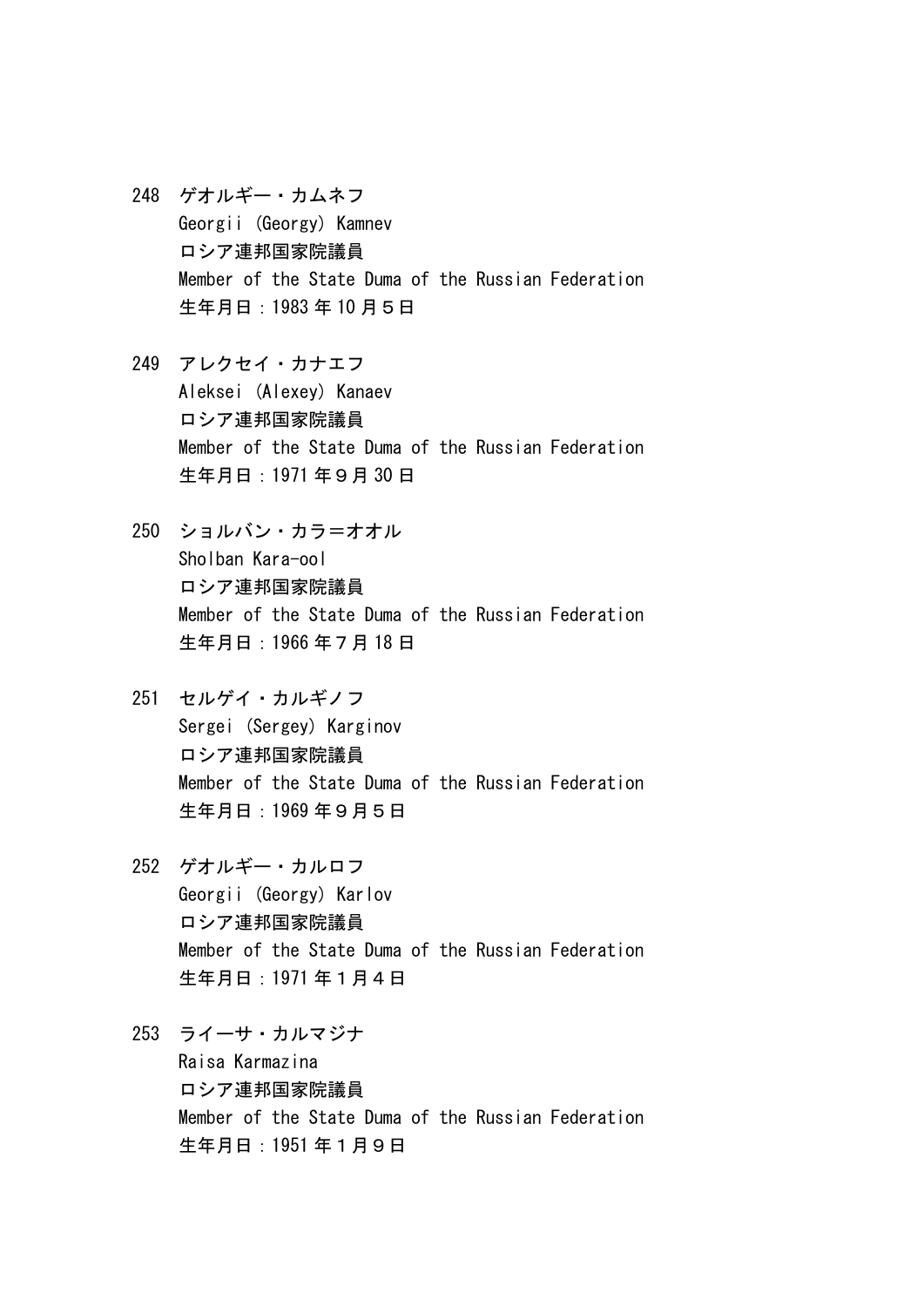- 254 アナトーリー・カルポフ Anatolii (Anatoly) Karpov ロシア連邦国家院議員 Member of the State Duma of the Russian Federation 生年月日:1951 年5月 23 日
- 255 アンドレイ・カルタポロフ Andrei (Andrey) Kartapolov ロシア連邦国家院議員 Member of the State Duma of the Russian Federation 生年月日:1963 年 11 月9日
- 256 イーゴリ・カスチュケヴィチ Igorj (Igor) Kastyukevich ロシア連邦国家院議員 Member of the State Duma of the Russian Federation 生年月日:1976 年 12 月6日
- 257 パーヴェル・カチカエフ Pavel Kachkaev ロシア連邦国家院議員 Member of the State Duma of the Russian Federation 生年月日:1951 年 10 月4日
- 258 イワン・クヴィトカ Ivan Kvitka ロシア連邦国家院議員 Member of the State Duma of the Russian Federation 生年月日:1967 年5月4日
- 259 ヴィクトル・キデャエフ Viktor (Victor) Kidyaev ロシア連邦国家院議員 Member of the State Duma of the Russian Federation 生年月日:1956 年7月9日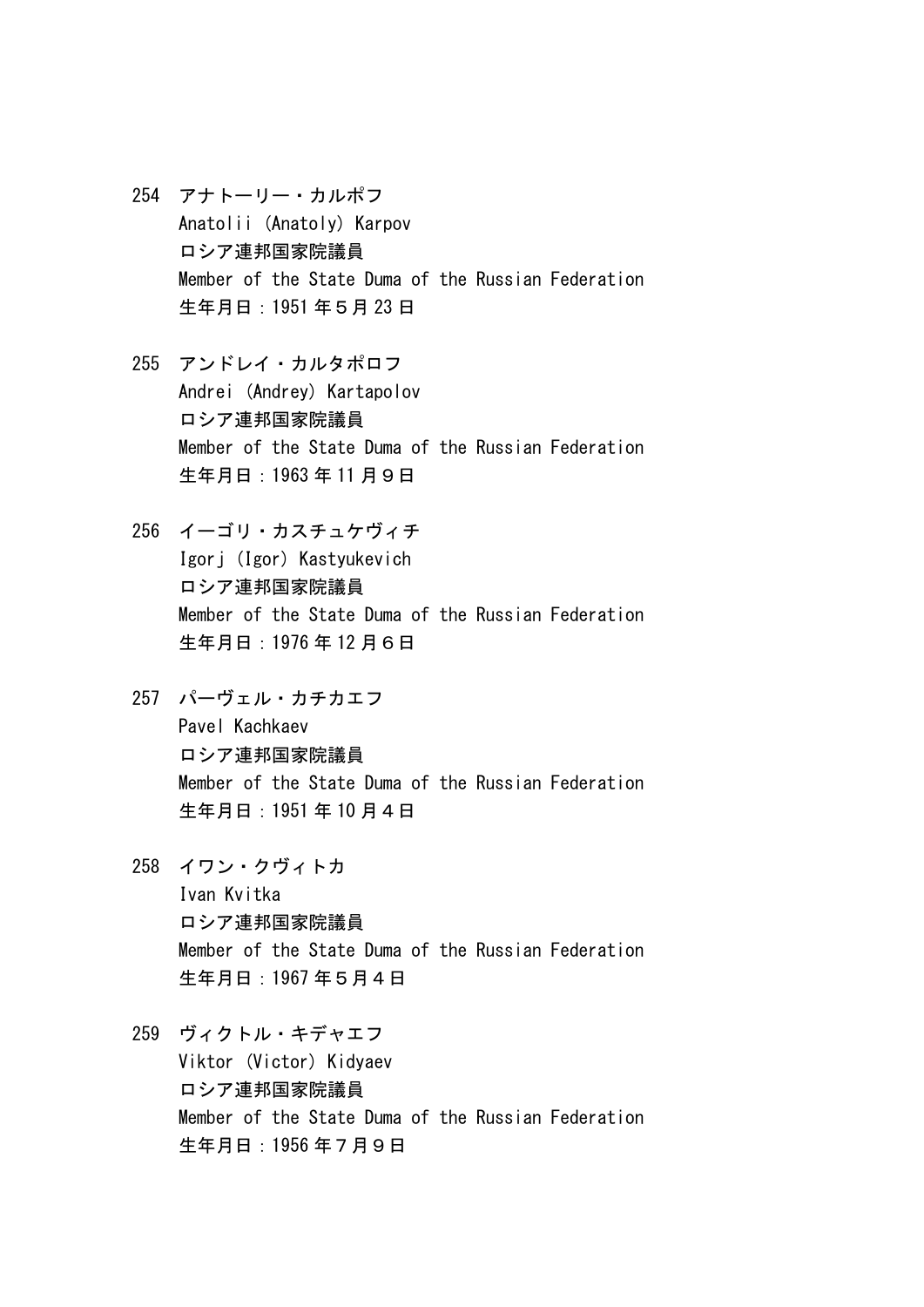- 260 ミハイル・キゼエフ Mikhail Kizeev ロシア連邦国家院議員 Member of the State Duma of the Russian Federation 生年月日:1978 年3月 31 日
- 261 アルチョム・キリヤノフ Artem (Artyom) Kirjyanov (Kiriyanov) ロシア連邦国家院議員 Member of the State Duma of the Russian Federation 生年月日:1977 年1月 12 日
- 262 ミハイル・キセリョフ Mikhail Kiselev (Kiselyov) ロシア連邦国家院議員 Member of the State Duma of the Russian Federation 生年月日:1986 年6月 18 日
- 263 ミハイル・キスリャコフ Mikhail Kislyakov ロシア連邦国家院議員 Member of the State Duma of the Russian Federation 生年月日:1975 年 11 月 18 日
- 264 レフ・コフパク Lev Kovpak ロシア連邦国家院議員 Member of the State Duma of the Russian Federation 生年月日:1978 年 10 月 23 日
- 265 アレクサンドル・コガン Aleksandr (Alexander) Kogan ロシア連邦国家院議員 Member of the State Duma of the Russian Federation 生年月日:1969 年2月 26 日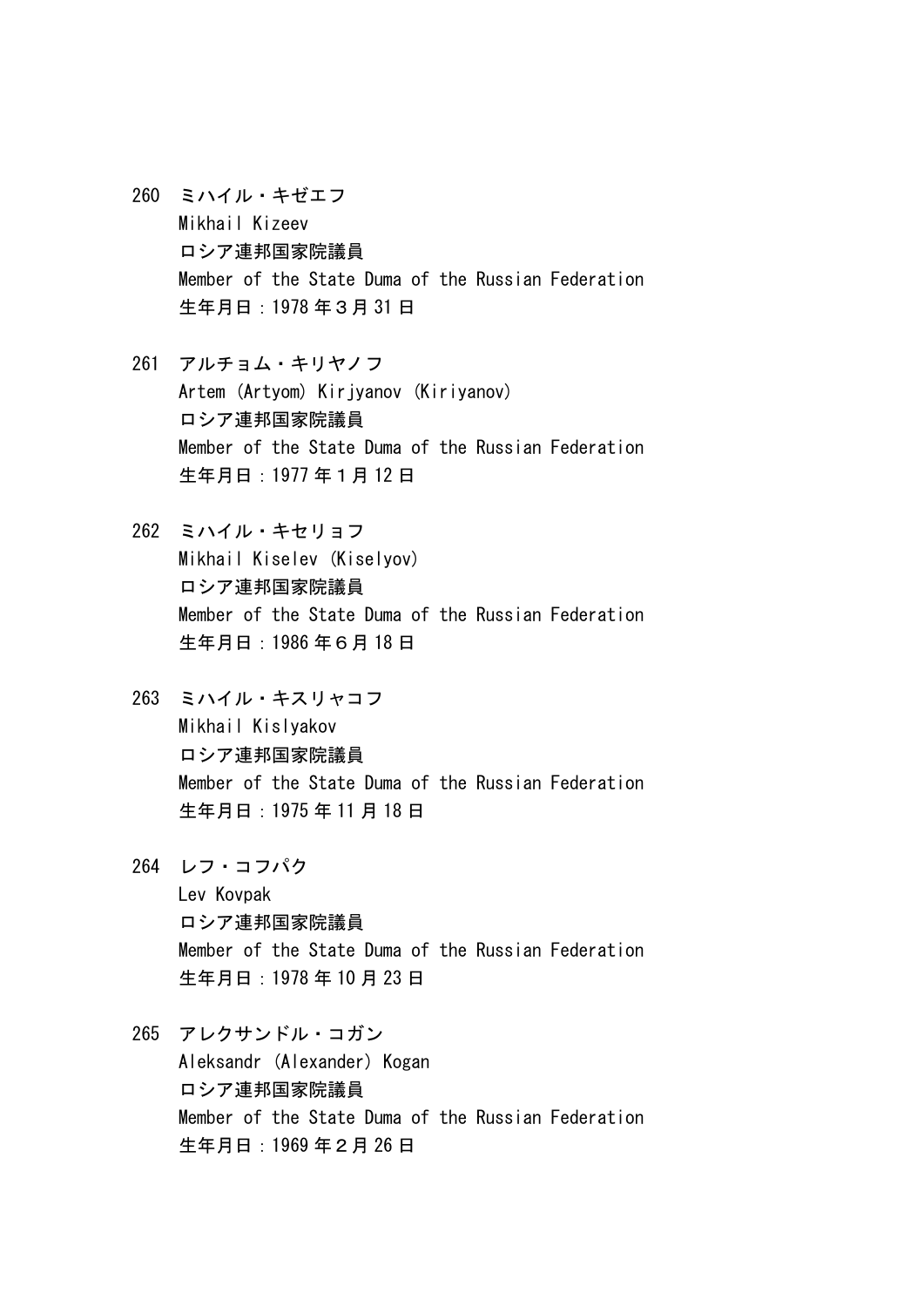- 266 アレクサンドル・コズロフスキー Aleksandr (Alexander) Kozlovskii (Kozlovsky) ロシア連邦国家院議員 Member of the State Duma of the Russian Federation 生年月日:1973 年5月5日
- 267 アンドレイ・コレスニク Andrei (Andrey) Kolesnik ロシア連邦国家院議員 Member of the State Duma of the Russian Federation 生年月日:1960 年2月 26 日
- 268 オレグ・コレスニコフ Oleg Kolesnikov ロシア連邦国家院議員 Member of the State Duma of the Russian Federation 生年月日:1968 年9月 11 日
- 269 セルゲイ・コルノフ Sergei (Sergey) Kolunov ロシア連邦国家院議員 Member of the State Duma of the Russian Federation 生年月日:1973 年3月 22 日
- 270 ボリス・コモツキー Boris Komotskii (komotsky) ロシア連邦国家院議員 Member of the State Duma of the Russian Federation 生年月日:1956 年1月 31 日
- 271 ウラジーミル・コノノフ Vladimir Kononov ロシア連邦国家院議員 Member of the State Duma of the Russian Federation 生年月日:1958 年3月 13 日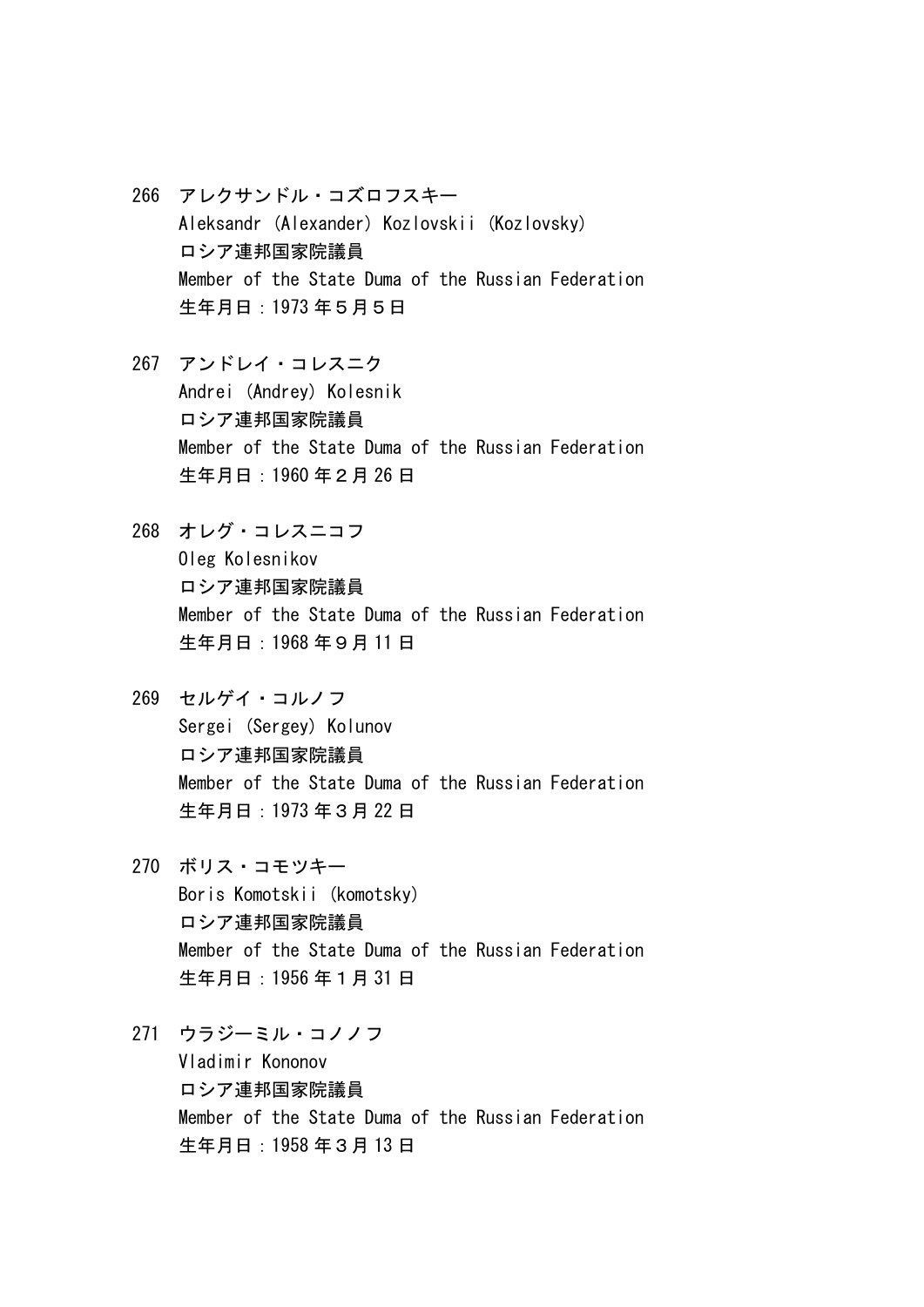- 272 アレクセイ・コルニエンコ Aleksei (Alexey) Kornienko ロシア連邦国家院議員 Member of the State Duma of the Russian Federation 生年月日:1976 年7月 22 日
- 273 ナターリヤ・コステンコ Nataljya (Natalia) Kostenko ロシア連邦国家院議員 Member of the State Duma of the Russian Federation 生年月日:1980 年8月9日
- 274 セルゲイ・コトキン Sergei (Sergey) Kotkin ロシア連邦国家院議員 Member of the State Duma of the Russian Federation 生年月日:1956 年3月 11 日
- 275 ロベルト・コチエフ Robert Kochiev ロシア連邦国家院議員 Member of the State Duma of the Russian Federation 生年月日:1966 年3月 16 日
- 276 ウラジーミル・コシェレフ Vladimir Koshelev ロシア連邦国家院議員 Member of the State Duma of the Russian Federation 生年月日:1974 年 10 月1日
- 277 デニス・クラフチェンコ Denis Kravchenko ロシア連邦国家院議員 Member of the State Duma of the Russian Federation 生年月日:1976 年4月 17 日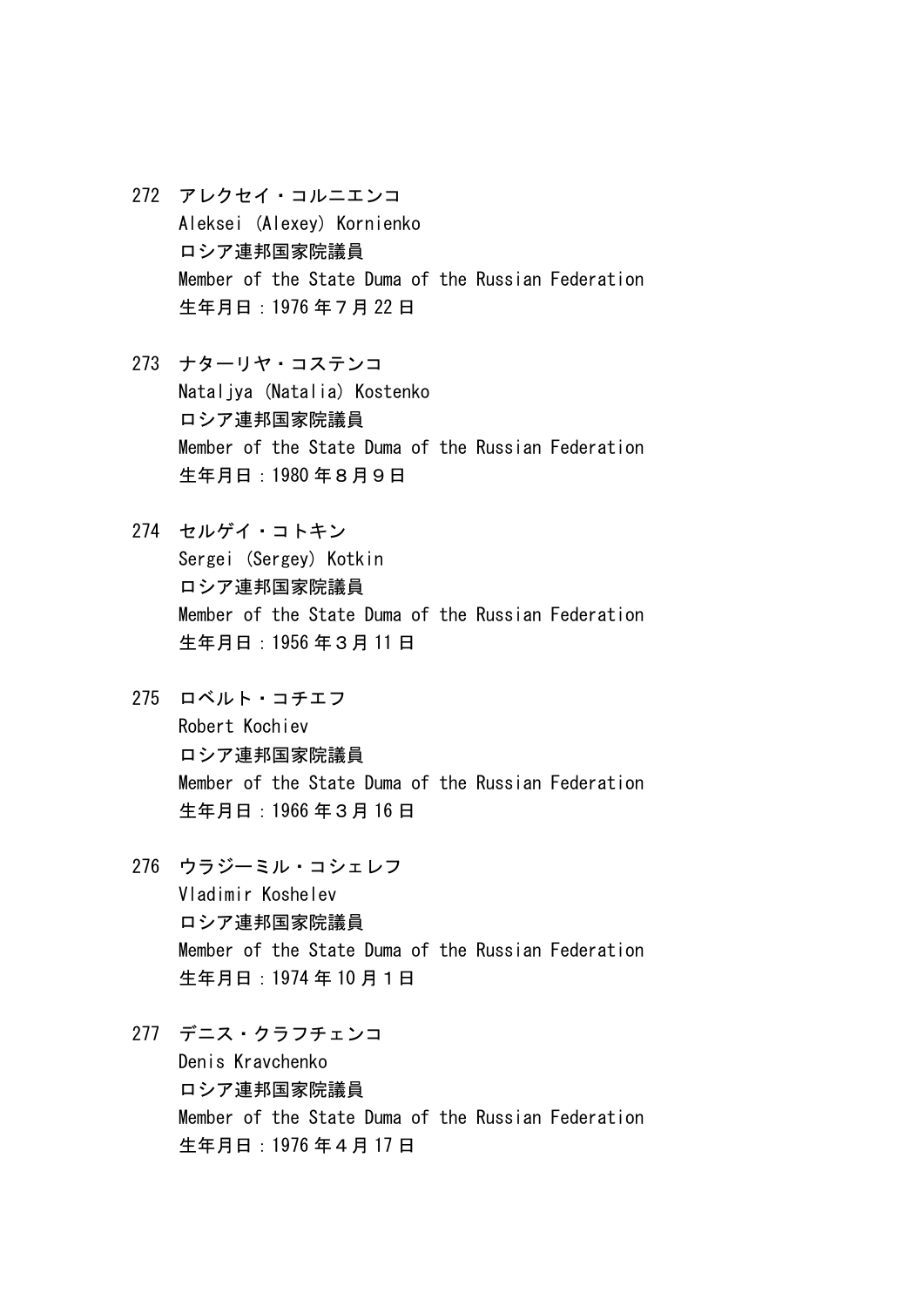- 278 アントン・クラスノシュタノフ Anton Krasnoshtanov ロシア連邦国家院議員 Member of the State Duma of the Russian Federation 生年月日:1986 年6月 10 日
- 279 アンドレイ・クラソフ Andrei (Andrey) Krasov ロシア連邦国家院議員 Member of the State Duma of the Russian Federation 生年月日:1967 年1月 27 日
- 280 パーヴェル・クラシェニンニコフ Pavel Krasheninnikov ロシア連邦国家院議員 Member of the State Duma of the Russian Federation 生年月日:1964 年6月 21 日
- 281 セルゲイ・クリヴォノソフ Sergei (Sergey) Krivonosov ロシア連邦国家院議員 Member of the State Duma of the Russian Federation 生年月日:1971 年5月 29 日
- 282 アンドレイ・クズネツォフ Andrei (Andrey) Kuznetsov ロシア連邦国家院議員 Member of the State Duma of the Russian Federation 生年月日:1972 年5月 29 日
- 283 ドミートリー・クズネツォフ Dmitrii (Dmitry) Kuznetsov ロシア連邦国家院議員 Member of the State Duma of the Russian Federation 生年月日:1975 年3月5日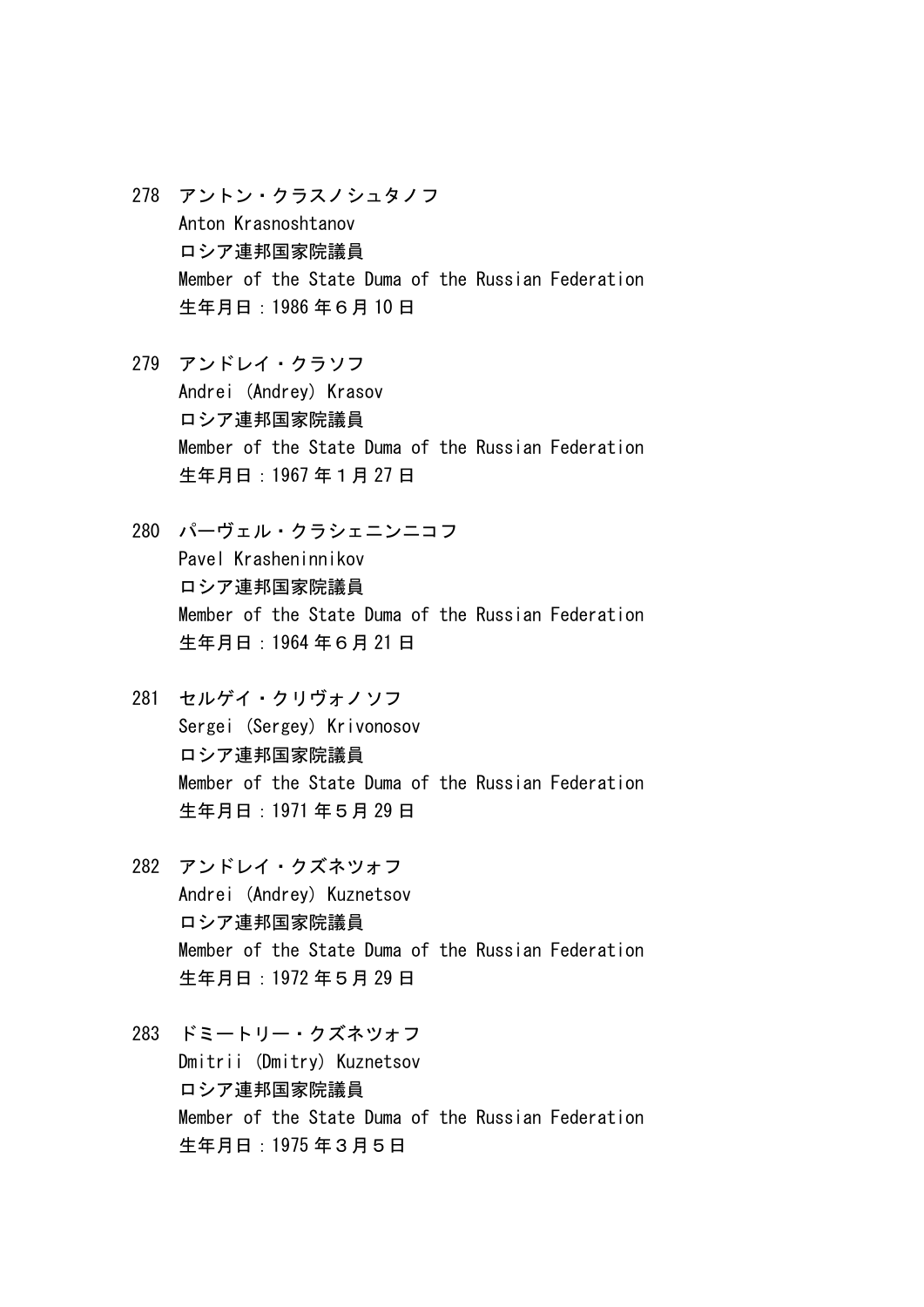- 284 アンナ・クズネツォヴァ Anna Kuznetsova ロシア連邦国家院議員 Member of the State Duma of the Russian Federation 生年月日:1982 年1月3日
- 285 ミハイル・クズィミン Mikhail Kuzjmin ロシア連邦国家院議員 Member of the State Duma of the Russian Federation 生年月日:1955 年8月5日
- 286 ヴァジーム・クミン Vadim Kumin ロシア連邦国家院議員 Member of the State Duma of the Russian Federation 生年月日:1973 年1月1日
- 287 リズヴァン・クルバノフ Rizvan Kurbanov ロシア連邦国家院議員 Member of the State Duma of the Russian Federation 生年月日:1961 年1月3日
- 288 タチヤーナ・クサイコ Tatiana (Tatiana) Kusaiko ロシア連邦国家院議員 Member of the State Duma of the Russian Federation 生年月日:1960 年1月 15 日
- 289 ヴィターリー・クシュナリョフ Vitalii (Vitaly) Kushnarev (Kushnaryov) ロシア連邦国家院議員 Member of the State Duma of the Russian Federation 生年月日:1975 年5月1日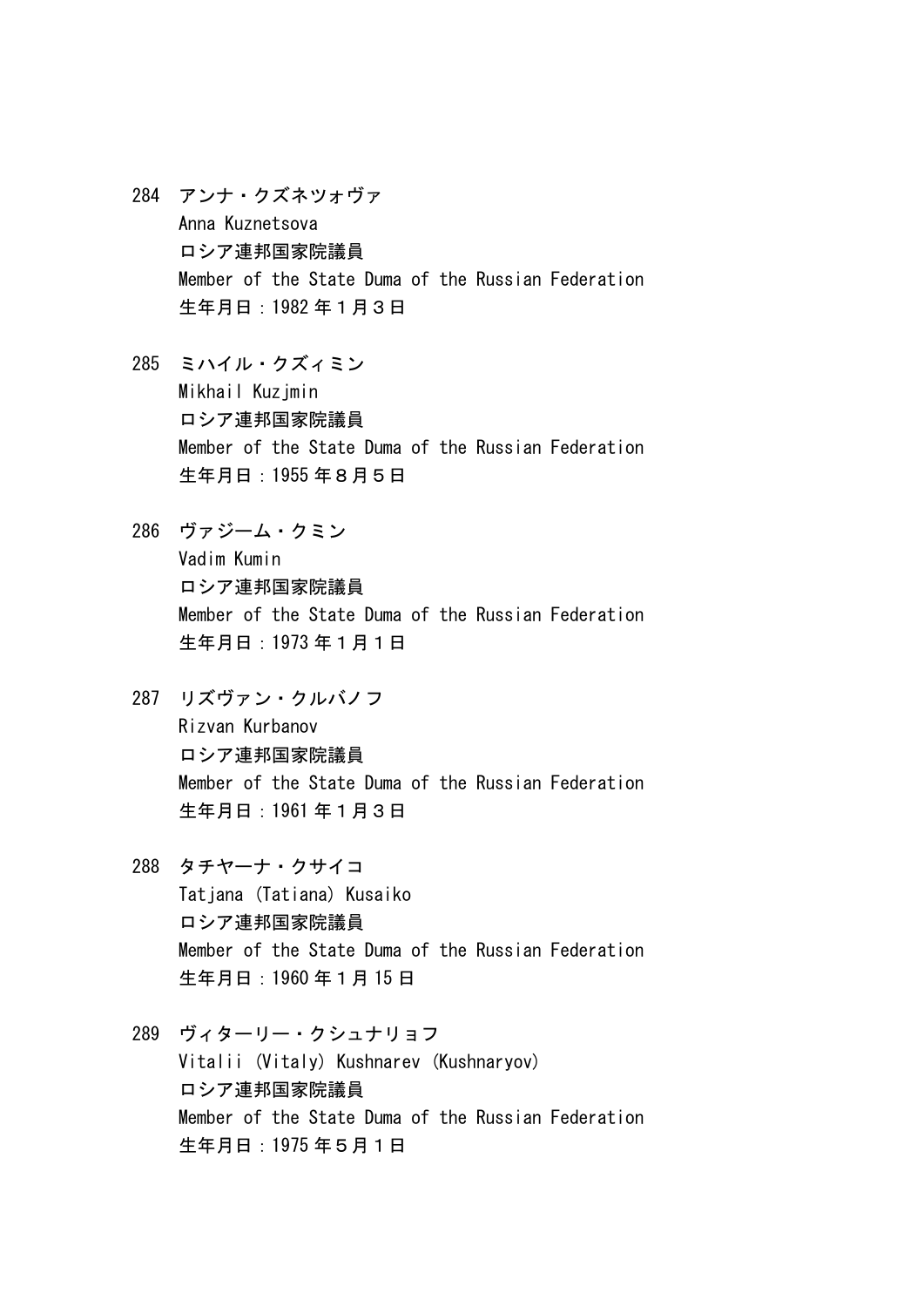- 290 アレクセイ・ラヴリネンコ Aleksei (Alexey) Lavrinenko ロシア連邦国家院議員 Member of the State Duma of the Russian Federation 生年月日:1955 年8月 20 日
- 291 ドミートリー・ラメイキン Dmitrii (Dmitry) Lameikin ロシア連邦国家院議員 Member of the State Duma of the Russian Federation 生年月日:1977 年2月 27 日
- 292 ヤーナ・ラントラトヴァ Yana Lantratova ロシア連邦国家院議員 Member of the State Duma of the Russian Federation 生年月日:1988 年 12 月 14 日
- 293 エヴゲーニー・レベデフ Evgenii (Evgeny) Lebedev ロシア連邦国家院議員 Member of the State Duma of the Russian Federation 生年月日:1957 年 12 月 12 日
- 294 オレグ・レベデフ Oleg Lebedev ロシア連邦国家院議員 Member of the State Duma of the Russian Federation 生年月日:1976 年 10 月 12 日
- 295 セルゲイ・レフチェンコ Sergei (Sergey) Levchenko ロシア連邦国家院議員 Member of the State Duma of the Russian Federation 生年月日:1953 年 11 月2日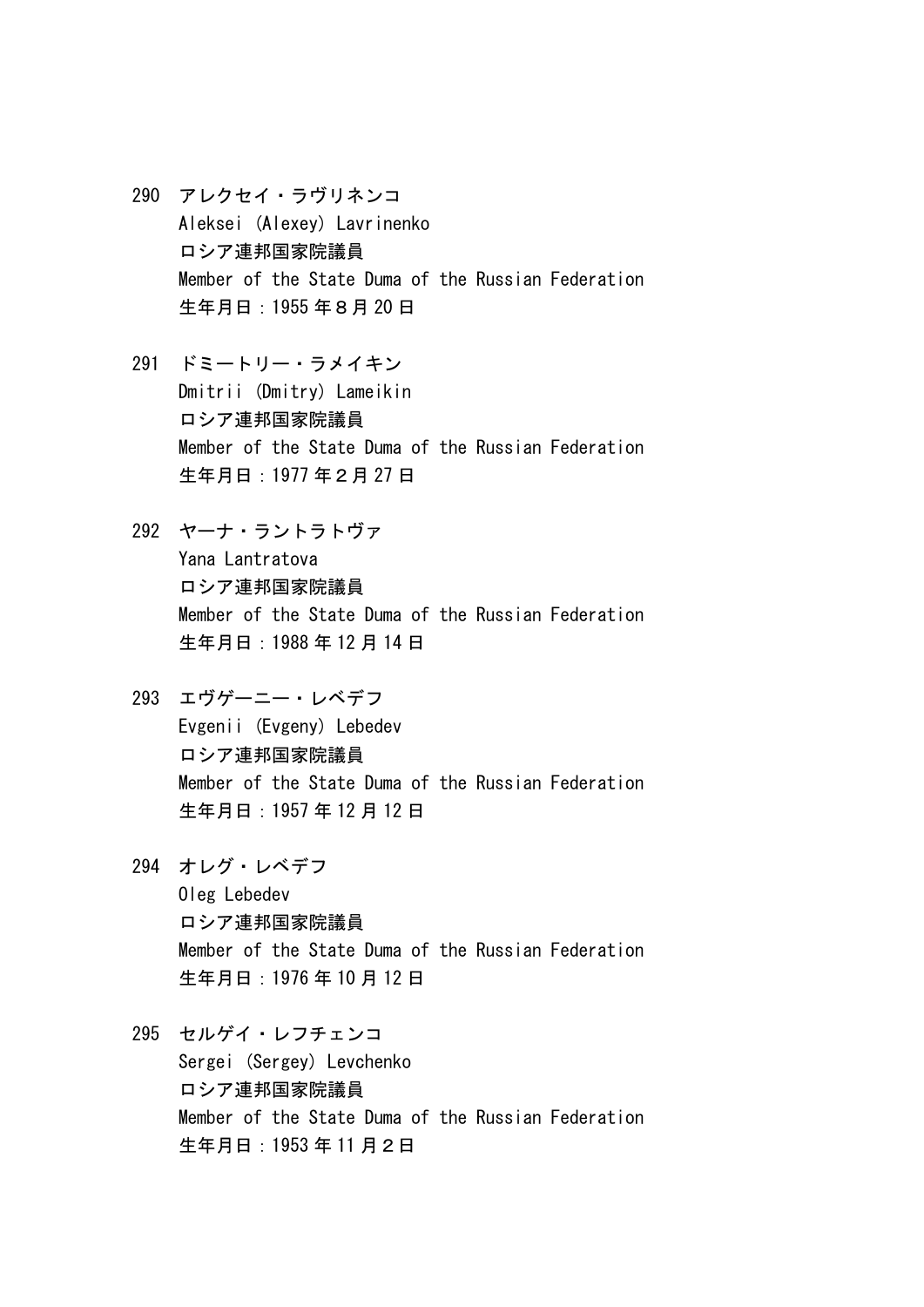296 オレグ・レオノフ Oleg Leonov ロシア連邦国家院議員 Member of the State Duma of the Russian Federation 生年月日:1970 年9月 10 日

297 セルゲイ・レオノフ Sergei (Sergey) Leonov ロシア連邦国家院議員 Member of the State Duma of the Russian Federation 生年月日:1983 年5月9日

298 アナトーリー・レスン Anatolii (Anatoly) Lesun ロシア連邦国家院議員 Member of the State Duma of the Russian Federation 生年月日:1959 年2月 27 日

299 ルスラン・レチハジエフ Ruslan Lechkhadzhiev ロシア連邦国家院議員 Member of the State Duma of the Russian Federation 生年月日:1965 年7月2日

- 300 アナトーリー・リシツィン Anatolii (Anatoly) Lisitsyn ロシア連邦国家院議員 Member of the State Duma of the Russian Federation 生年月日:1947 年6月 26 日
- 301 セルゲイ・リソフスキー Sergei (Sergey) Lisovskii (Lisovsky) ロシア連邦国家院議員 Member of the State Duma of the Russian Federation 生年月日:1960 年4月 25 日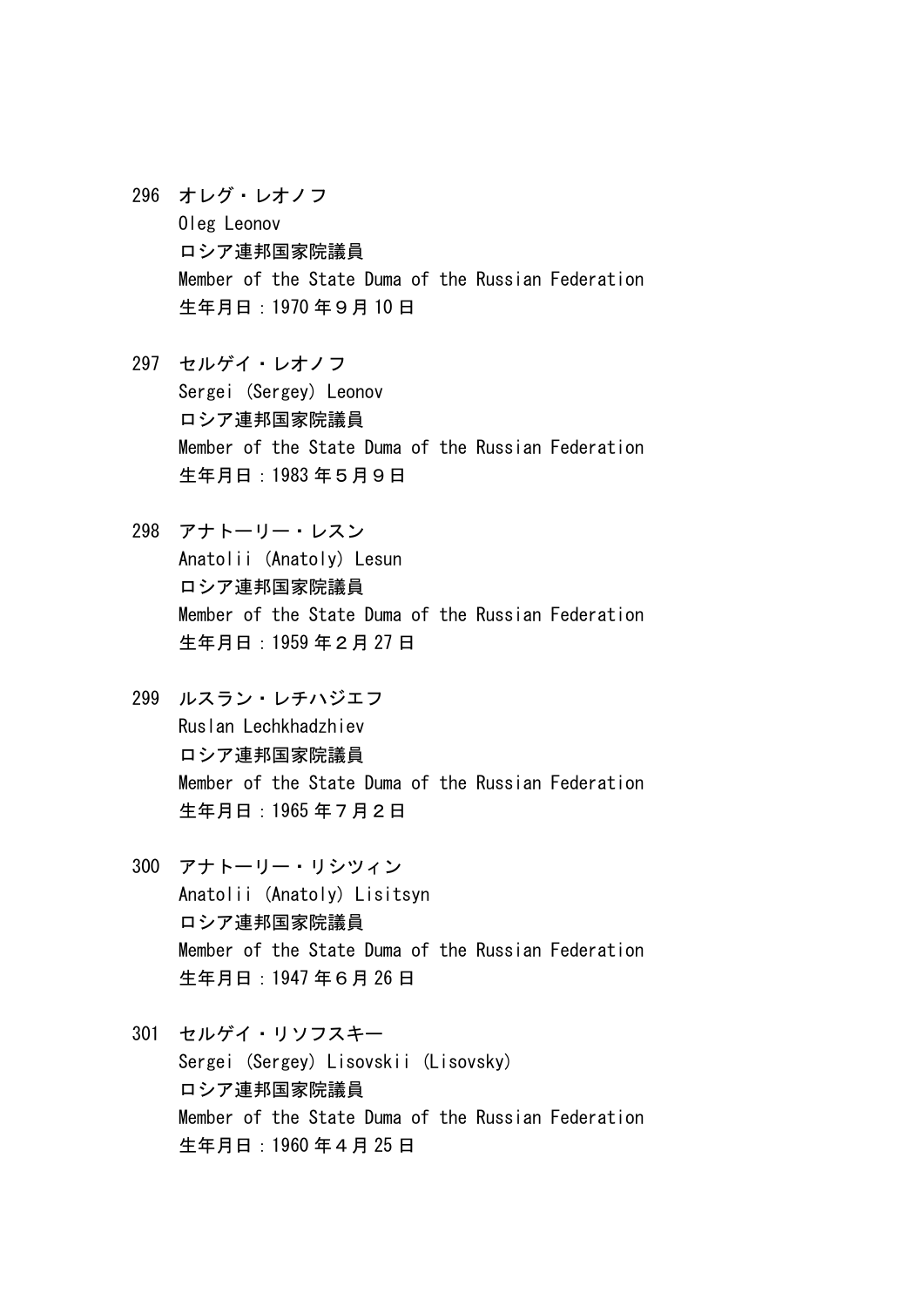- 302 ヴャチェスラフ・ロギノフ Vyacheslav Loginov ロシア連邦国家院議員 Member of the State Duma of the Russian Federation 生年月日:1979 年1月9日
- 303 イワン・ロオル Ivan Loor ロシア連邦国家院議員 Member of the State Duma of the Russian Federation 生年月日:1955 年 12 月 11 日
- 304 アンドレイ・ルゴヴォイ Andrei (Andrey) Lugovoi (Lugovoy) ロシア連邦国家院議員 Member of the State Duma of the Russian Federation 生年月日:1966 年9月 19 日
- 305 ロマン・リュバルスキー Roman Lyubarskii (Lyubarskiy) ロシア連邦国家院議員 Member of the State Duma of the Russian Federation 生年月日:1980 年7月 16 日
- 306 ロマン・リャビホフ Roman Lyabikhov ロシア連邦国家院議員 Member of the State Duma of the Russian Federation 生年月日:1973 年5月7日
- 307 アレクサンドル・マジュガ Aleksandr (Alexander) Mazhuga ロシア連邦国家院議員 Member of the State Duma of the Russian Federation 生年月日:1980 年8月6日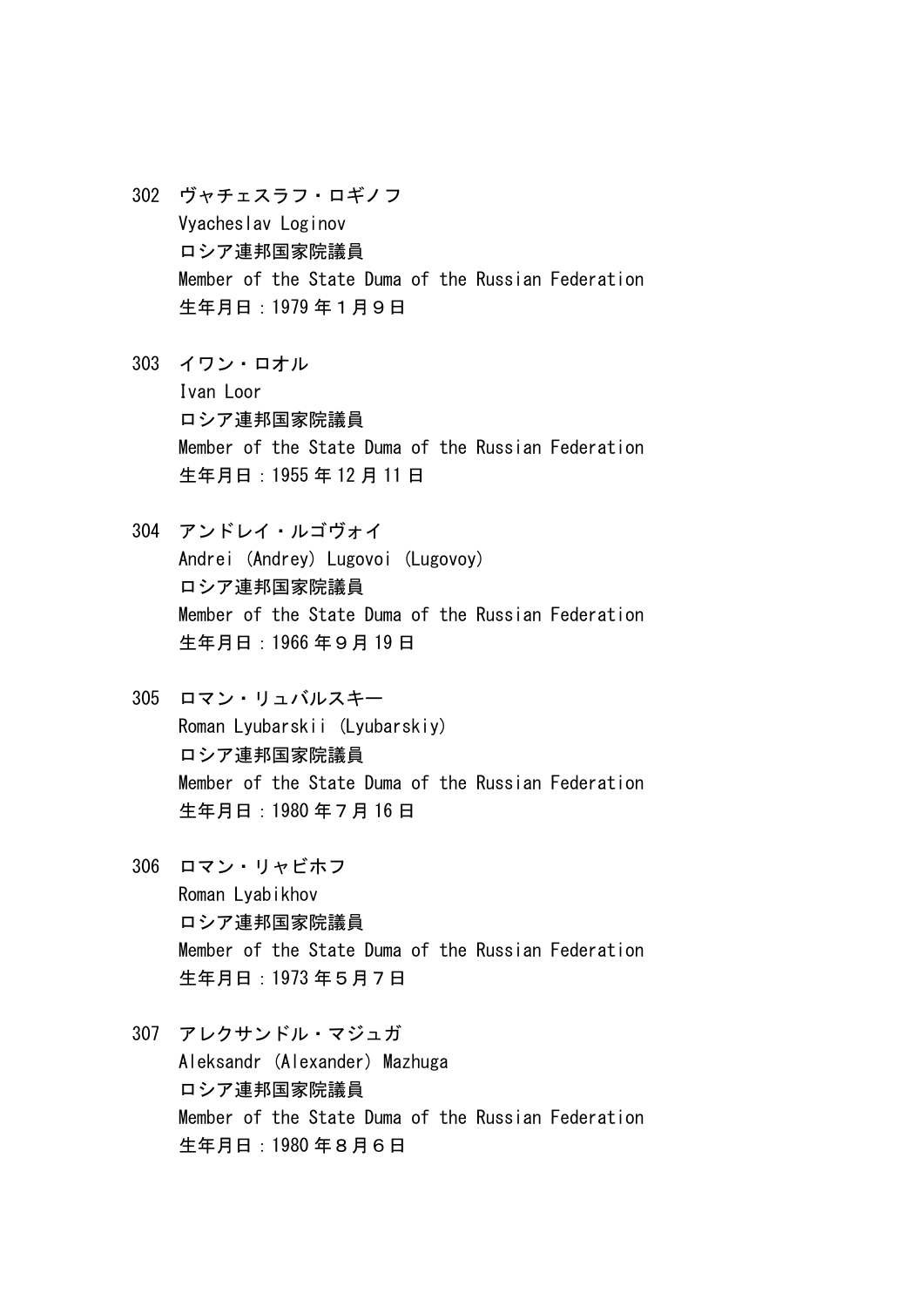- 308 デニス・マイダノフ Denis Maidanov (Maydanov) ロシア連邦国家院議員 Member of the State Duma of the Russian Federation 生年月日:1976 年2月 17 日
- 309 アンドレイ・マカロフ Andrei (Andrey) Makarov ロシア連邦国家院議員 Member of the State Duma of the Russian Federation 生年月日:1954 年7月 22 日
- 310 ヴャチェスラフ・マカロフ Vyacheslav Makarov ロシア連邦国家院議員 Member of the State Duma of the Russian Federation 生年月日:1955 年5月7日
- 311 ズラプ・マキエフ Zurab Makiev ロシア連邦国家院議員 Member of the State Duma of the Russian Federation 生年月日:1976 年9月 30 日
- 312 アレクサンドル・マクシモフ Aleksandr (Alexander) Maksimov (Maximov) ロシア連邦国家院議員 Member of the State Duma of the Russian Federation 生年月日:1946 年 11 月 15 日
- 313 ラファエリ・マルダンシン Rafael Mardanshin ロシア連邦国家院議員 Member of the State Duma of the Russian Federation 生年月日:1961 年 12 月 24 日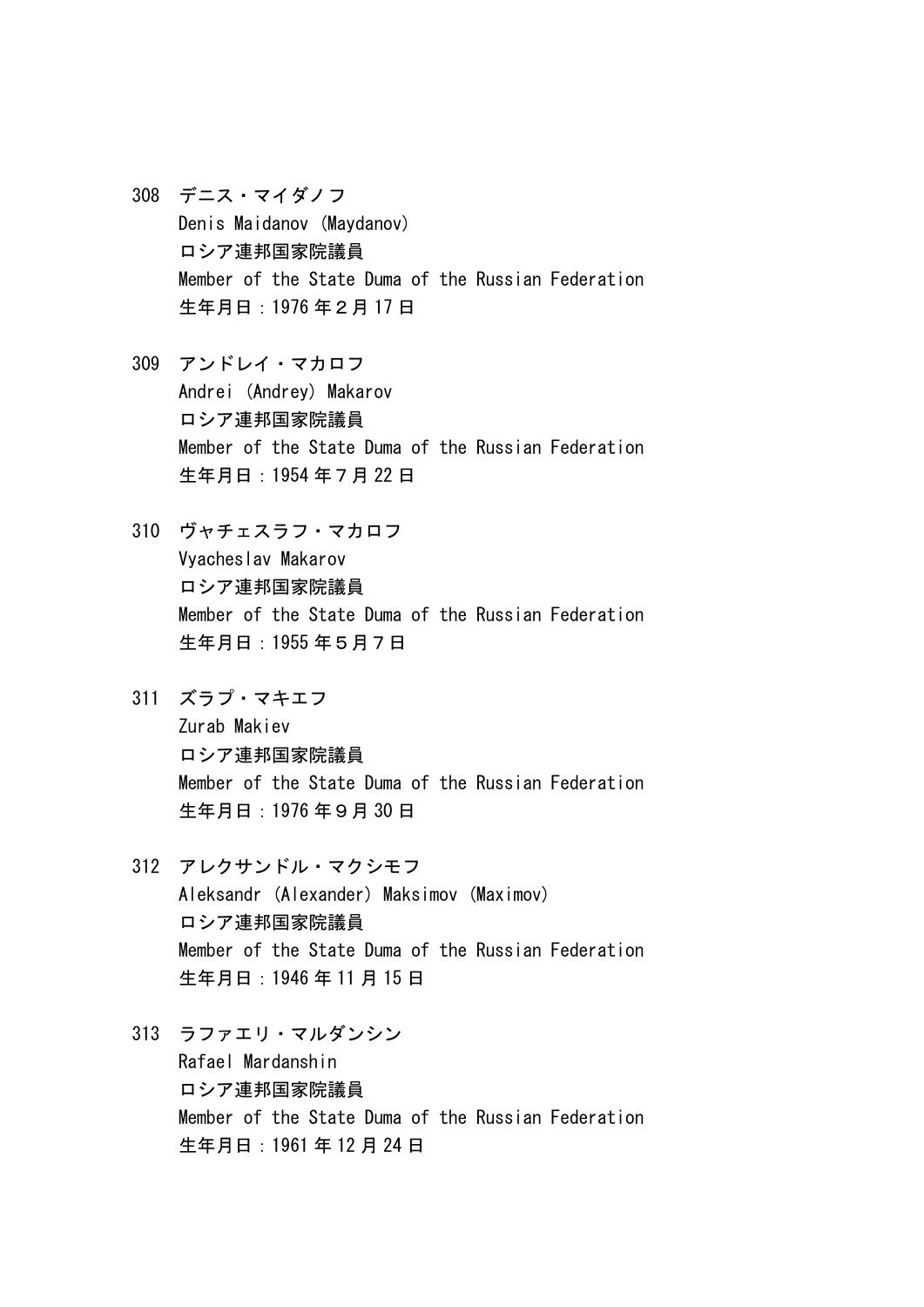- 314 アンドレイ・マルコフ Andrei (Andrey) Markov ロシア連邦国家院議員 Member of the State Duma of the Russian Federation 生年月日:1972 年6月 30 日
- 315 エヴゲーニー・マルコフ Evgenii (Evgeny) Markov ロシア連邦国家院議員 Member of the State Duma of the Russian Federation 生年月日:1973 年 11 月8日
- 316 ヴャチェスラフ・マルハエフ Vyacheslav Markhaev ロシア連邦国家院議員 Member of the State Duma of the Russian Federation 生年月日:1955 年6月1日
- 317 エヴゲーニー・マルチェンコ Evgenii (Evgeny) Marchenko ロシア連邦国家院議員 Member of the State Duma of the Russian Federation 生年月日:1972 年7月 17 日
- 318 ミハイル・マトヴェエフ Mikhail Matveev ロシア連邦国家院議員 Member of the State Duma of the Russian Federation 生年月日:1968 年5月 13 日
- 319 アルチョム・メテリョフ Artem (Artyom) Metelev (Metelyov) ロシア連邦国家院議員 Member of the State Duma of the Russian Federation 生年月日:1993 年8月 11 日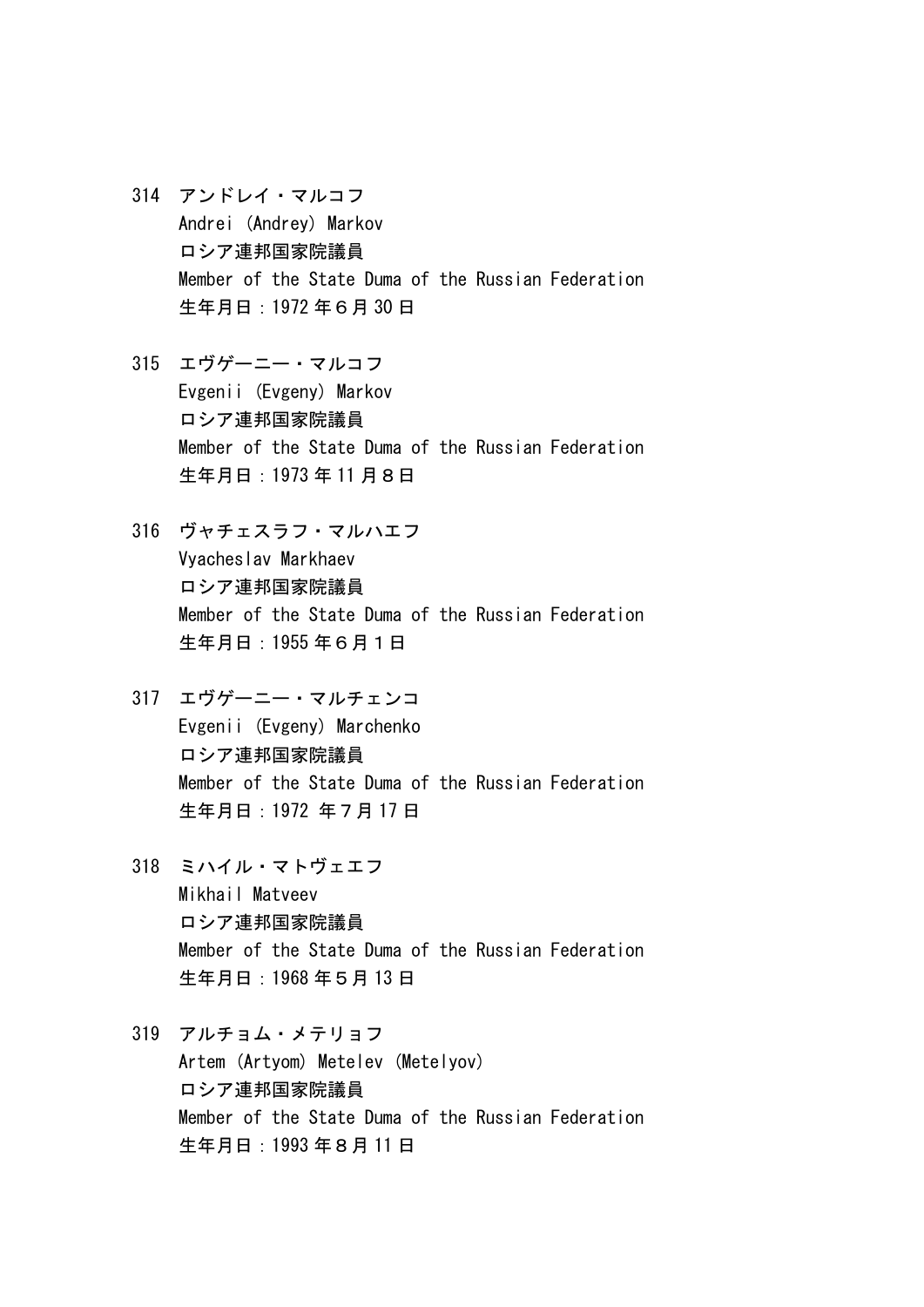- 320 アイダル・メトシン Aidar Metshin ロシア連邦国家院議員 Member of the State Duma of the Russian Federation 生年月日:1963 年8月 27 日
- 321 ヴィターリー・ミロノフ Vitalii (Vitaly) Milonov ロシア連邦国家院議員 Member of the State Duma of the Russian Federation 生年月日:1974 年1月 23 日
- 322 セルゲイ・ミロノフ Sergei (Sergey) Mironov ロシア連邦国家院議員 Member of the State Duma of the Russian Federation 生年月日:1953 年2月 14 日
- 323 オレグ・モロゾフ Oleg Morozov ロシア連邦国家院議員 Member of the State Duma of the Russian Federation 生年月日:1953 年 11 月5日
- 324 エヴゲーニー・モスクヴィチョフ Evgenii (Evgeny) Moskvichev (Moscvichov) ロシア連邦国家院議員 Member of the State Duma of the Russian Federation 生年月日:1957 年9月 28 日
- 325 イワン・ムサトフ Ivan Musatov ロシア連邦国家院議員 Member of the State Duma of the Russian Federation 生年月日:1976 年2月 14 日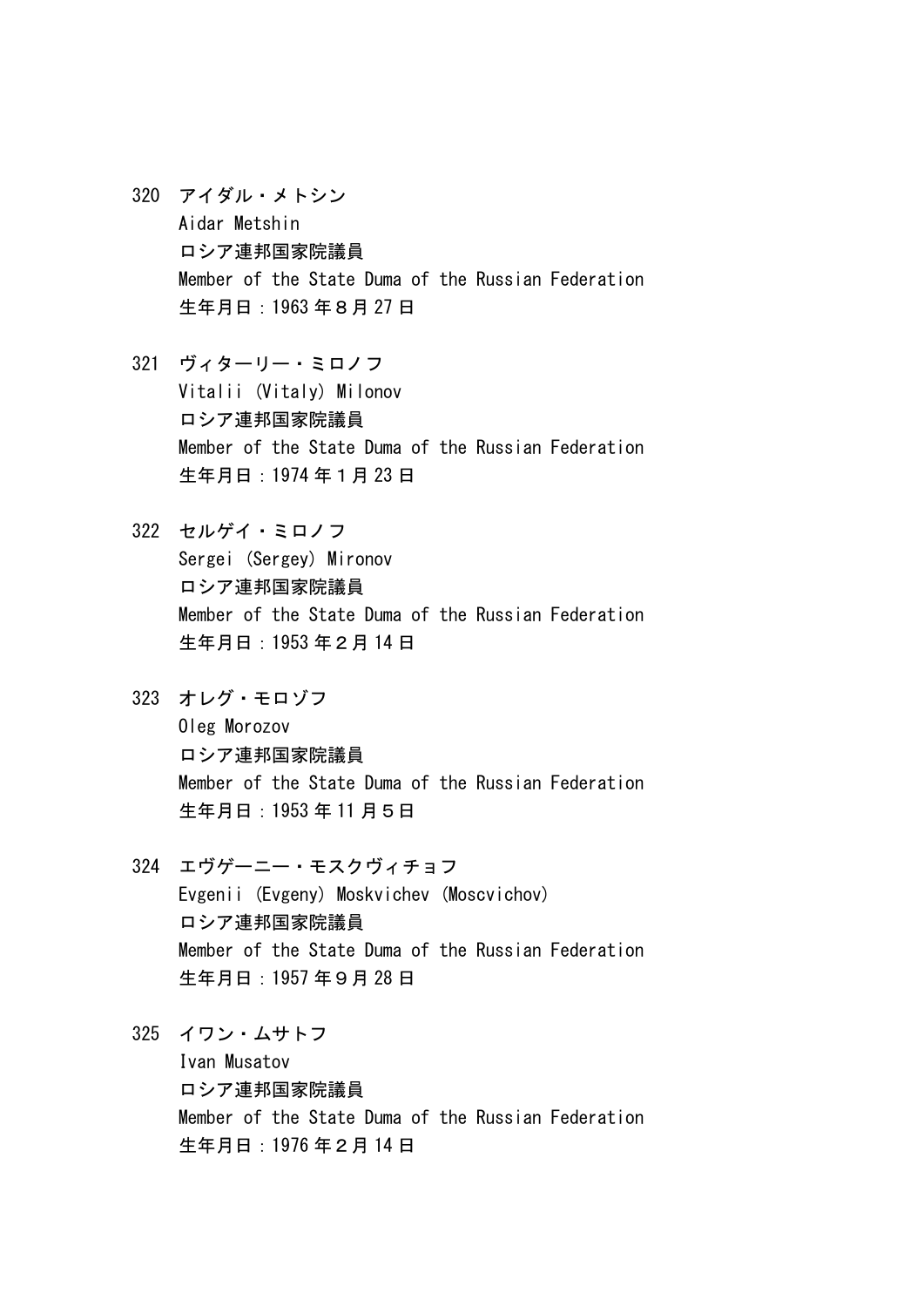- 326 ナターリヤ・ナザロヴァ Nataljya (Natalia) Nazarova ロシア連邦国家院議員 Member of the State Duma of the Russian Federation 生年月日:1953 年 12 月 22 日
- 327 ユーリー・ナプソ Yurii (Yury) Napso ロシア連邦国家院議員 Member of the State Duma of the Russian Federation 生年月日:1973 年4月 17 日
- 328 スタニスラフ・ナウモフ Stanislav Naumov ロシア連邦国家院議員 Member of the State Duma of the Russian Federation 生年月日:1972 年 10 月4日
- 329 アントン・ネムキン Anton Nemkin ロシア連邦国家院議員 Member of the State Duma of the Russian Federation 生年月日:1983 年8月 22 日
- 330 アレクセイ・ネチャエフ Aleksei (Alexey) Nechaev ロシア連邦国家院議員 Member of the State Duma of the Russian Federation 生年月日:1966 年8月 30 日
- 331 ニコライ・ニコラエフ Nikolai (Nikolay) Nikolaev ロシア連邦国家院議員 Member of the State Duma of the Russian Federation 生年月日:1970 年4月2日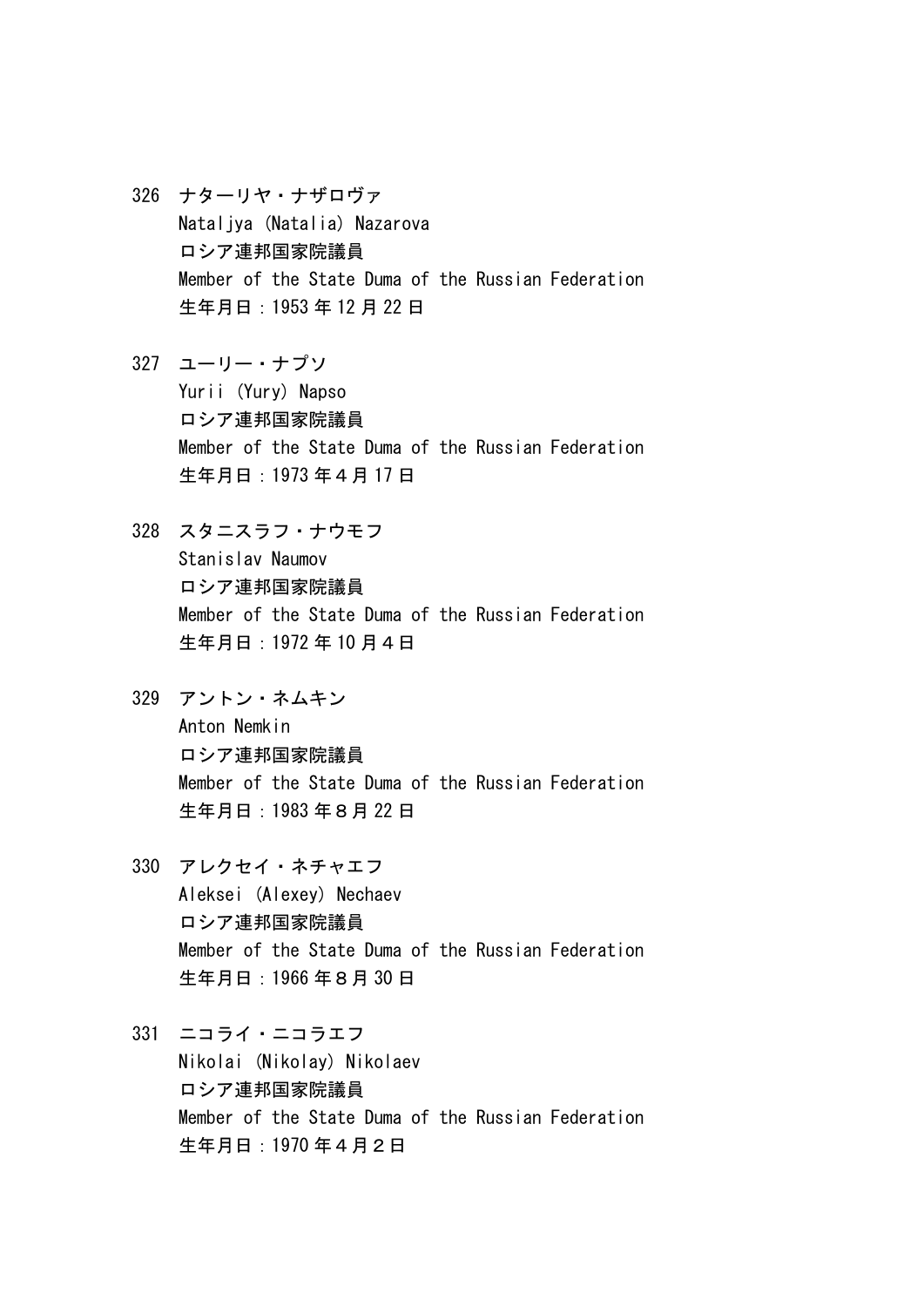- 332 ヴィクトリア・ニコラエヴァ Viktoriya (Victoria) Nikolaeva ロシア連邦国家院議員 Member of the State Duma of the Russian Federation 生年月日:1962 年 11 月 21 日
- 333 オレグ・ニロフ Oleg Nilov ロシア連邦国家院議員 Member of the State Duma of the Russian Federation 生年月日:1962 年5月8日
- 334 ヤロスラフ・ニロフ Yaroslav Nilov ロシア連邦国家院議員 Member of the State Duma of the Russian Federation 生年月日:1982 年3月 20 日
- 335 エヴゲーニー・ニファンティエフ Evgenii (Evgeny) Nifantiev (Nifantiev) ロシア連邦国家院議員 Member of the State Duma of the Russian Federation 生年月日:1978 年9月 14 日

336 ニコライ・ノヴィチコフ Nikolai (Nikolay) Novichkov ロシア連邦国家院議員 Member of the State Duma of the Russian Federation 生年月日:1974 年 12 月 24 日

337 ヌルバガンド・ヌルバガンドフ

Nurbagand Nurbagandov ロシア連邦国家院議員 Member of the State Duma of the Russian Federation 生年月日:1957 年3月 19 日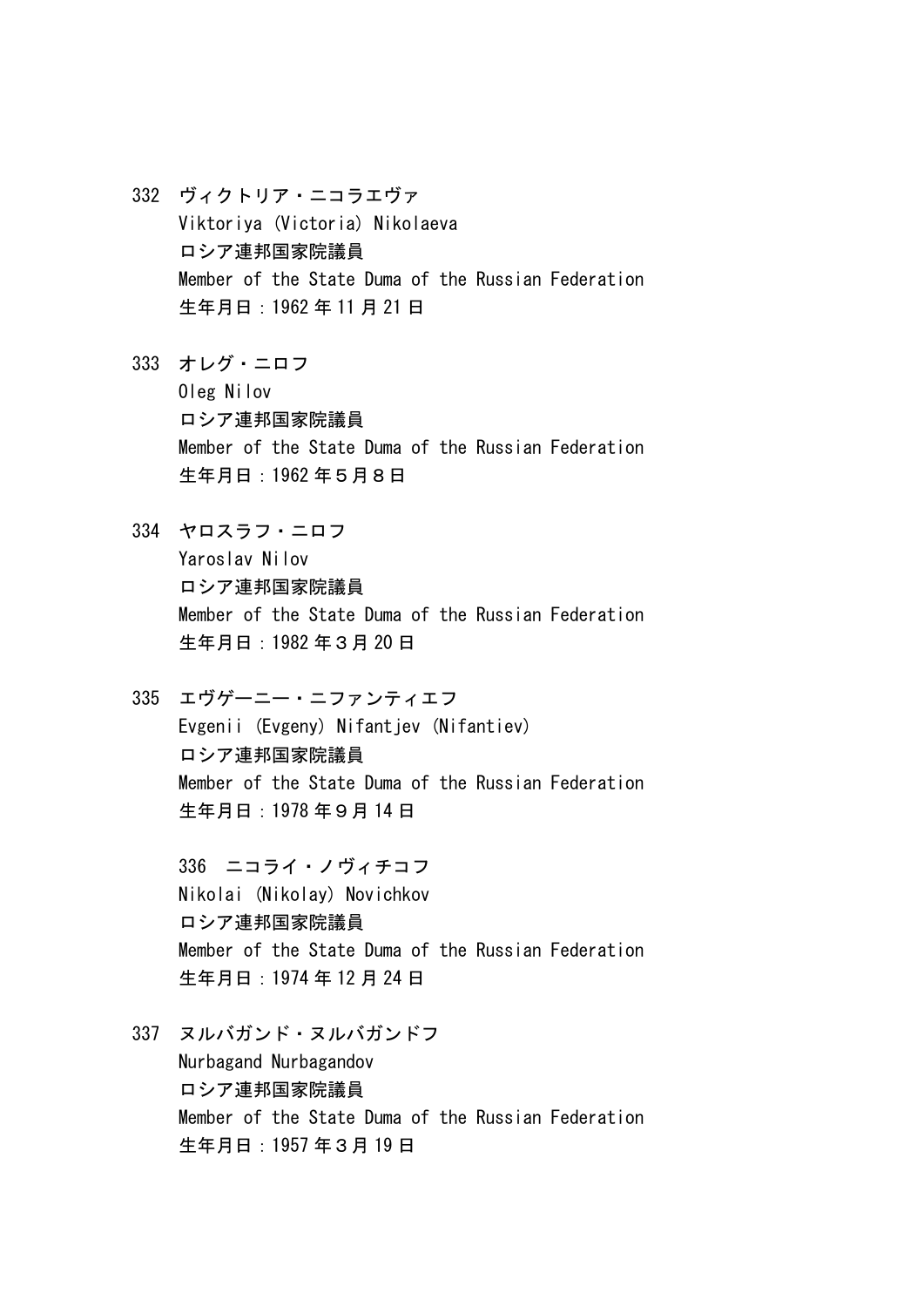- 338 セルゲイ・オブホフ Sergei (Sergey) Obukhov ロシア連邦国家院議員 Member of the State Duma of the Russian Federation 生年月日:1958 年 10 月5日
- 339 ユリヤ・オグロブリナ Yuljya (Yulia) Ogloblina ロシア連邦国家院議員 Member of the State Duma of the Russian Federation 生年月日:1989 年 11 月1日
- 340 レオニード・オグリ Leonid Ogulj (Ogul) ロシア連邦国家院議員 Member of the State Duma of the Russian Federation 生年月日:1963 年 10 月 26 日
- 341 マリーナ・オルゲエヴァ Marina Orgeeva ロシア連邦国家院議員 Member of the State Duma of the Russian Federation 生年月日:1959 年9月 21 日
- 342 ニーナ・オスタニナ Nina Ostanina ロシア連邦国家院議員 Member of the State Duma of the Russian Federation 生年月日:1955 年 12 月 26 日
- 343 ボリス・パイキン Boris Paikin ロシア連邦国家院議員 Member of the State Duma of the Russian Federation 生年月日:1965 年3月 26 日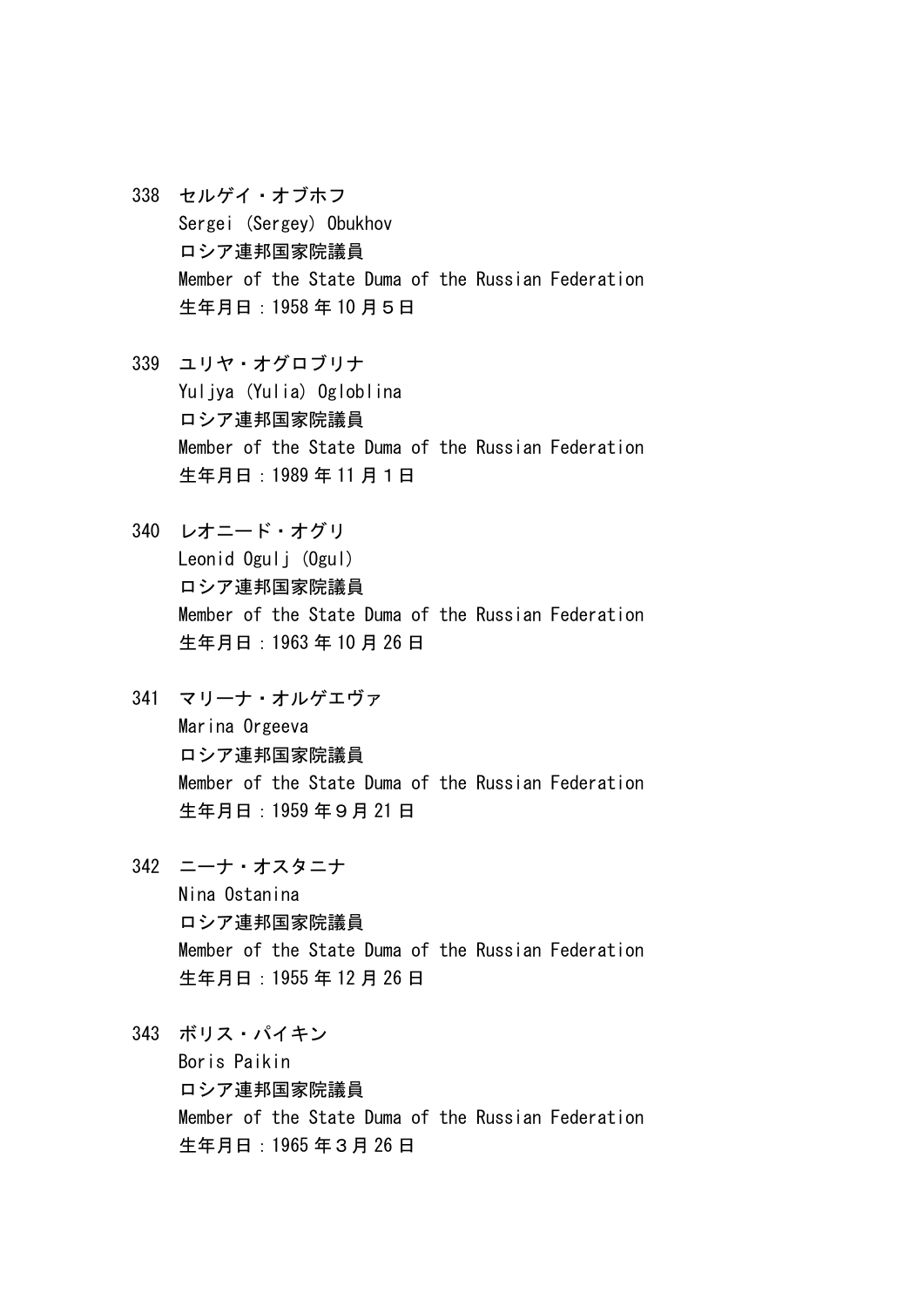- 344 カプラン・パネシュ Kaplan Panesh ロシア連邦国家院議員 Member of the State Duma of the Russian Federation 生年月日:1974 年9月4日
- 345 ゲンナージー・パニン Gennadii (Gennady) Panin ロシア連邦国家院議員 Member of the State Duma of the Russian Federation 生年月日:1981 年6月 13 日
- 346 ニコライ・パンコフ Nikolai (Nikolay) Pankov ロシア連邦国家院議員 Member of the State Duma of the Russian Federation 生年月日:1965 年1月5日
- 347 セルゲイ・パンテレエフ Sergei (Sergey) Panteleev ロシア連邦国家院議員 Member of the State Duma of the Russian Federation 生年月日:1951 年7月4日
- 348 イリーナ・パニキナ Irina Panjkina ロシア連邦国家院議員 Member of the State Duma of the Russian Federation 生年月日:1986 年3月8日
- 349 デニス・パルフョノフ Denis Parfenov (Parfyonov) ロシア連邦国家院議員 Member of the State Duma of the Russian Federation 生年月日:1987 年9月 22 日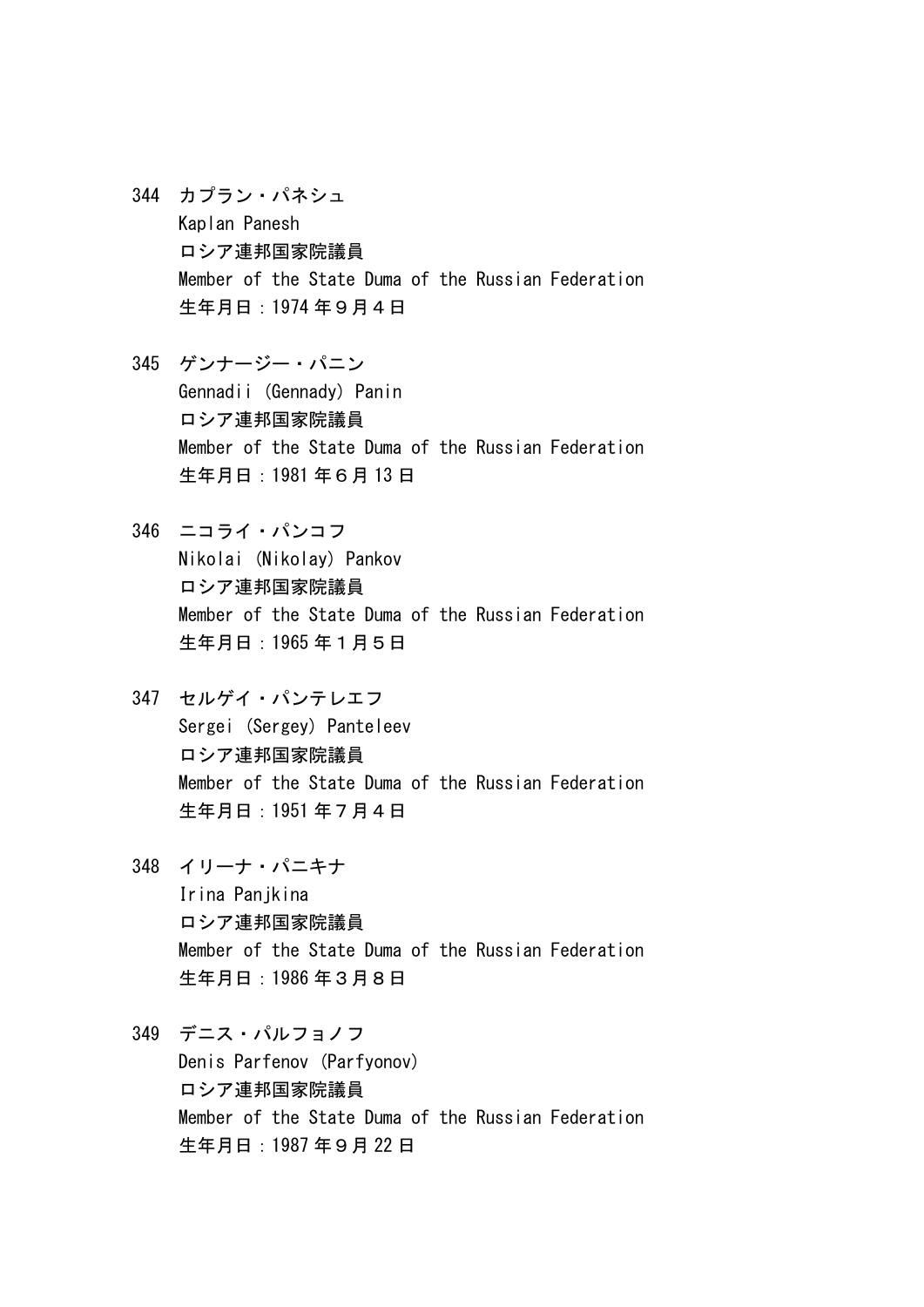- 350 セルゲイ・パホモフ Sergei (Sergey) Pakhomov ロシア連邦国家院議員 Member of the State Duma of the Russian Federation 生年月日:1975 年8月6日
- 351 ドミートリー・ペフツォフ Dmitrii (Dmitry) Pevtsov ロシア連邦国家院議員 Member of the State Duma of the Russian Federation 生年月日:1963 年7月8日
- 352 エヴゲーニー・ペルヴィショフ Evgenii (Evgeny) Pervyshov ロシア連邦国家院議員 Member of the State Duma of the Russian Federation 生年月日:1976 年5月4日
- 353 アレクサンドル・ペトロフ Aleksandr (Alexander) Petrov ロシア連邦国家院議員 Member of the State Duma of the Russian Federation 生年月日:1958 年5月 21 日
- 354 ヴャチェスラフ・ペトロフ Vyacheslav Petrov ロシア連邦国家院議員 Member of the State Duma of the Russian Federation 生年月日:1969 年8月 17 日
- 355 セルゲイ・ペトロフ Sergei (Sergey) Petrov ロシア連邦国家院議員 Member of the State Duma of the Russian Federation 生年月日:1965 年4月 19 日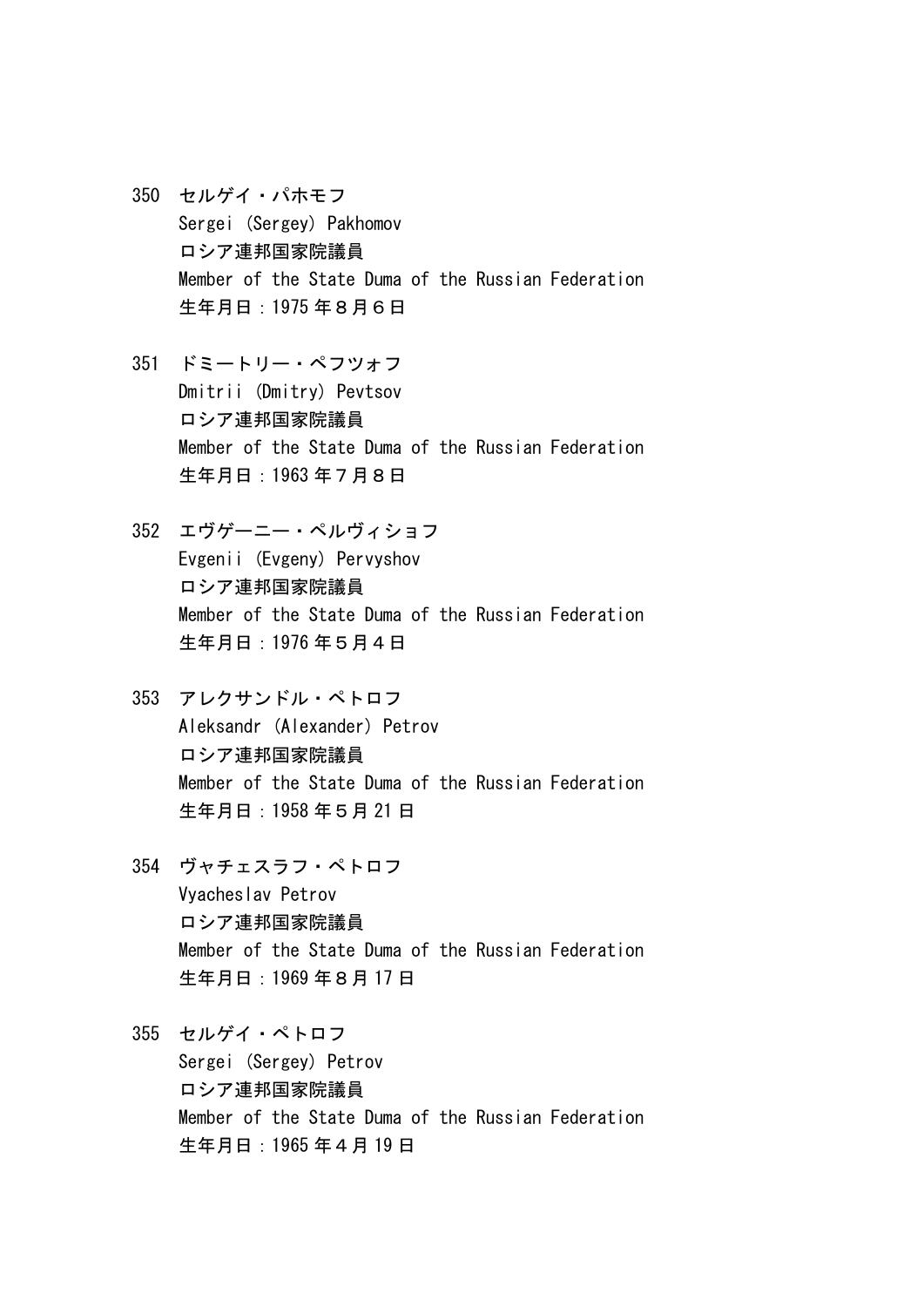- 356 ユーリー・ペトロフ Yurii (Yury) Petrov ロシア連邦国家院議員 Member of the State Duma of the Russian Federation 生年月日:1947 年4月 10 日
- 357 ニコライ・ペトルニン Nikolai (Nikolay) Petrunin ロシア連邦国家院議員 Member of the State Duma of the Russian Federation 生年月日:1976 年2月 27 日
- 358 ヴァレンチーナ・ピヴネンコ Valentina Pivnenko ロシア連邦国家院議員 Member of the State Duma of the Russian Federation 生年月日:1947 年6月 14 日
- 359 オリガ・ピリペンコ Oljga (Olga) Pilipenko ロシア連邦国家院議員 Member of the State Duma of the Russian Federation 生年月日:1966 年1月4日
- 360 ヴィクトル・ピンスキー Viktor Pinskii (Pinsky) ロシア連邦国家院議員 Member of the State Duma of the Russian Federation 生年月日:1964 年2月6日
- 361 ドミートリー・ピロク Dmitrii (Dmitry) Pirog ロシア連邦国家院議員 Member of the State Duma of the Russian Federation 生年月日:1980 年6月 27 日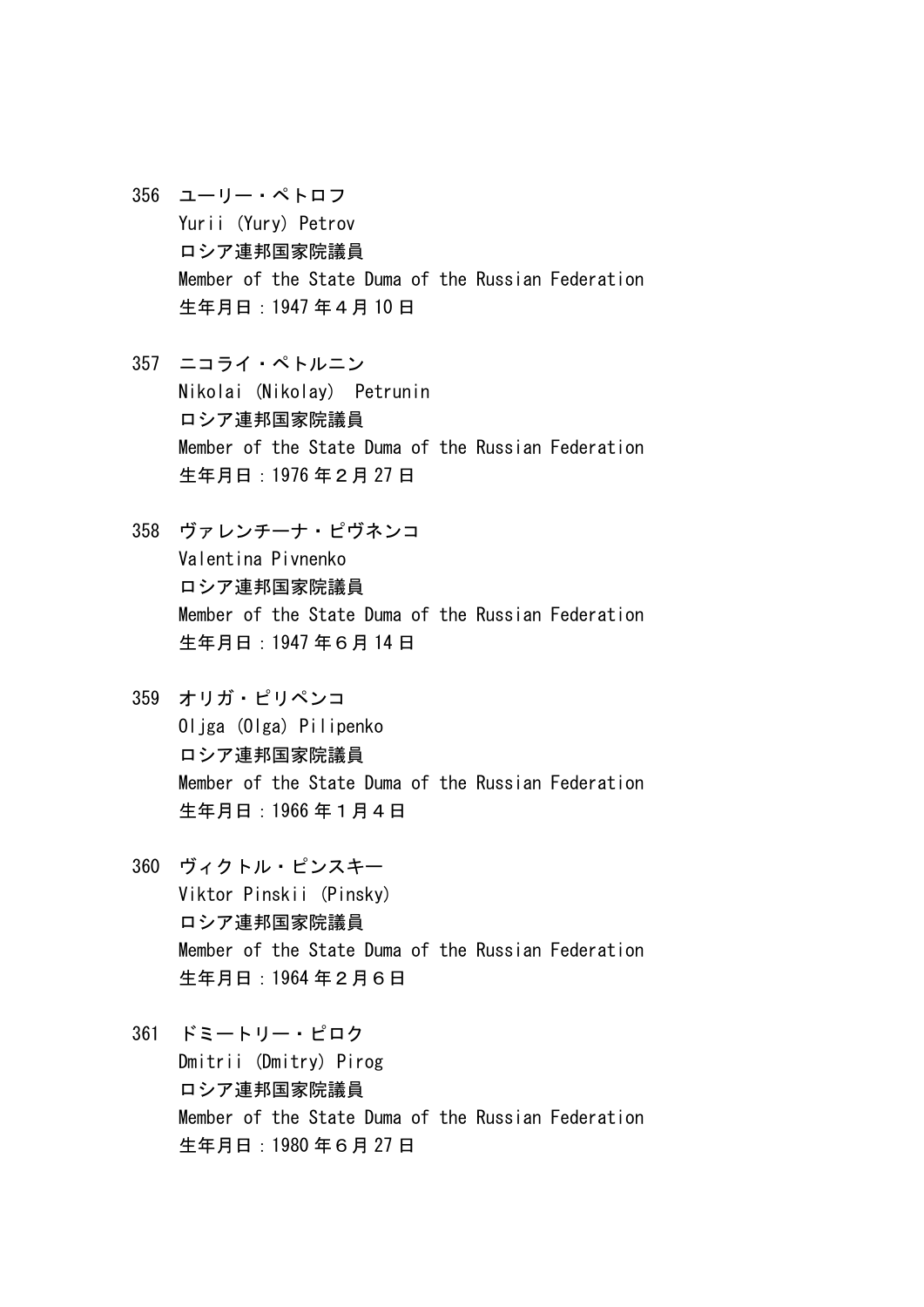- 362 ヴァシーリー・ピスカリョフ Vasilii (Vasily) Piskarev (Piskaryov) ロシア連邦国家院議員 Member of the State Duma of the Russian Federation 生年月日:1963 年 11 月8日
- 363 ウラジーミル・プロトニコフ Vladimir Plotnikov ロシア連邦国家院議員 Member of the State Duma of the Russian Federation 生年月日:1961 年 11 月 30 日
- 364 ウラジーミル・プリャキン Vladimir Plyakin ロシア連邦国家院議員 Member of the State Duma of the Russian Federation 生年月日:1981 年9月 19 日
- 365 ドミートリー・ポゴレリー Dmitrii (Dmitry) Pogorelyi (Pogorely) ロシア連邦国家院議員 Member of the State Duma of the Russian Federation 生年月日:1977 年 10 月4日
- 366 アレクサンドル・ポリャコフ Aleksandr (Alexander) Polyakov ロシア連邦国家院議員 Member of the State Duma of the Russian Federation 生年月日:1969 年1月 31 日
- 367 アーラ・ポリャコヴァ Alla Polyakova ロシア連邦国家院議員 Member of the State Duma of the Russian Federation 生年月日:1970 年 11 月 26 日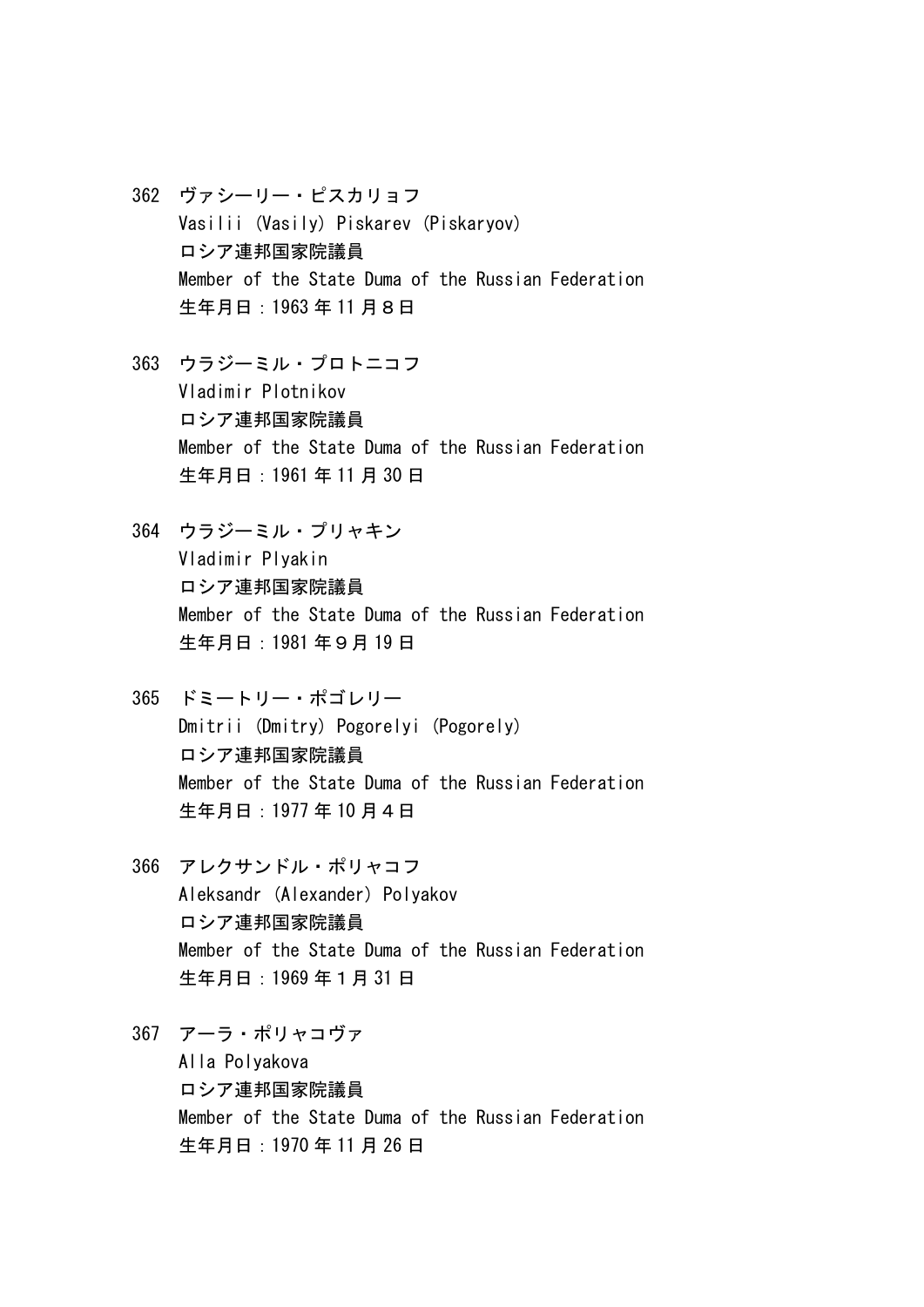- 368 エヴゲーニー・ポポフ Evgenii (Evgeny) Popov ロシア連邦国家院議員 Member of the State Duma of the Russian Federation 生年月日:1978 年9月 11 日
- 369 アレクサンドル・プロコピエフ Aleksandr (Alexander) Prokopjev (Prokopyev) ロシア連邦国家院議員 Member of the State Duma of the Russian Federation 生年月日:1986 年8月5日
- 370 アルチョム・プロコフィエフ Artem (Artyom) Prokofjev (Prokofyev) ロシア連邦国家院議員 Member of the State Duma of the Russian Federation 生年月日:1983 年 12 月 31 日
- 371 マリヤ・プルサコヴァ Mariya (Maria) Prusakova ロシア連邦国家院議員 Member of the State Duma of the Russian Federation 生年月日:1983 年9月4日
- 372 スヴェトラーナ・ラズヴォロトネヴァ Svetlana Razvorotneva ロシア連邦国家院議員 Member of the State Duma of the Russian Federation 生年月日:1968 年3月 25 日
- 373 ヴァレーリー・ラシュキン Valerii (Valery) Rashkin ロシア連邦国家院議員 Member of the State Duma of the Russian Federation 生年月日:1955 年3月 14 日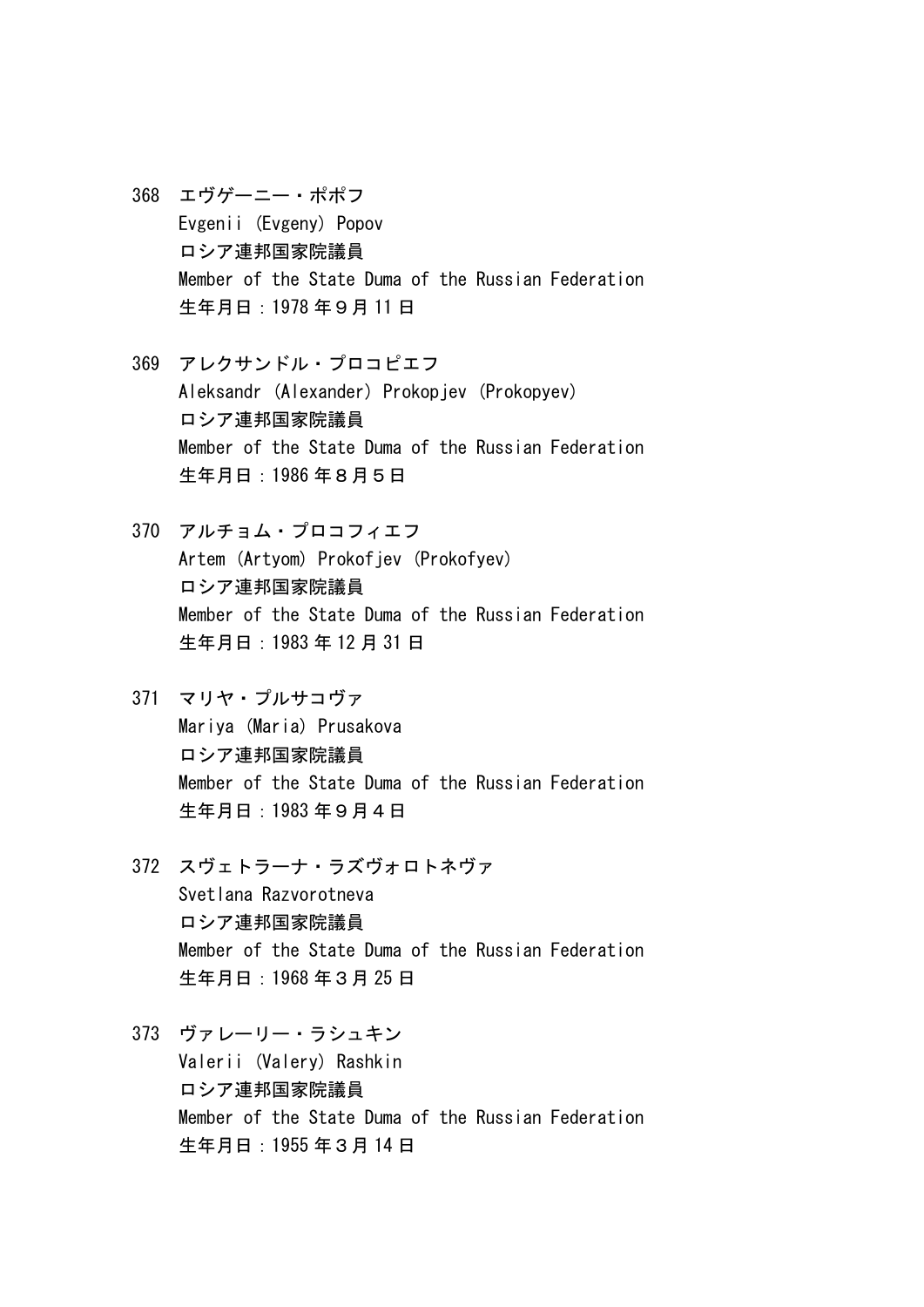- 374 エヴゲーニー・レヴェンコ Evgenii (Evgeny) Revenko ロシア連邦国家院議員 Member of the State Duma of the Russian Federation 生年月日:1972 年5月 22 日
- 375 ヴラジスラフ・レズニク Vladislav Reznik ロシア連邦国家院議員 Member of the State Duma of the Russian Federation 生年月日:1954 年5月 17 日
- 376 アレクサンドル・レメズコフ Aleksandr (Alexander) Remezkov ロシア連邦国家院議員 Member of the State Duma of the Russian Federation 生年月日:1962 年4月7日
- 377 ヴィクトリア・ロジナ Victoria Rodina ロシア連邦国家院議員 Member of the State Duma of the Russian Federation 生年月日:1989 年 10 月 29 日
- 378 ロマン・ロマネンコ Roman Romanenko ロシア連邦国家院議員 Member of the State Duma of the Russian Federation 生年月日:1971 年8月9日
- 379 ミハイル・ロマノフ Mikhail Romanov ロシア連邦国家院議員 Member of the State Duma of the Russian Federation 生年月日:1984 年 11 月3日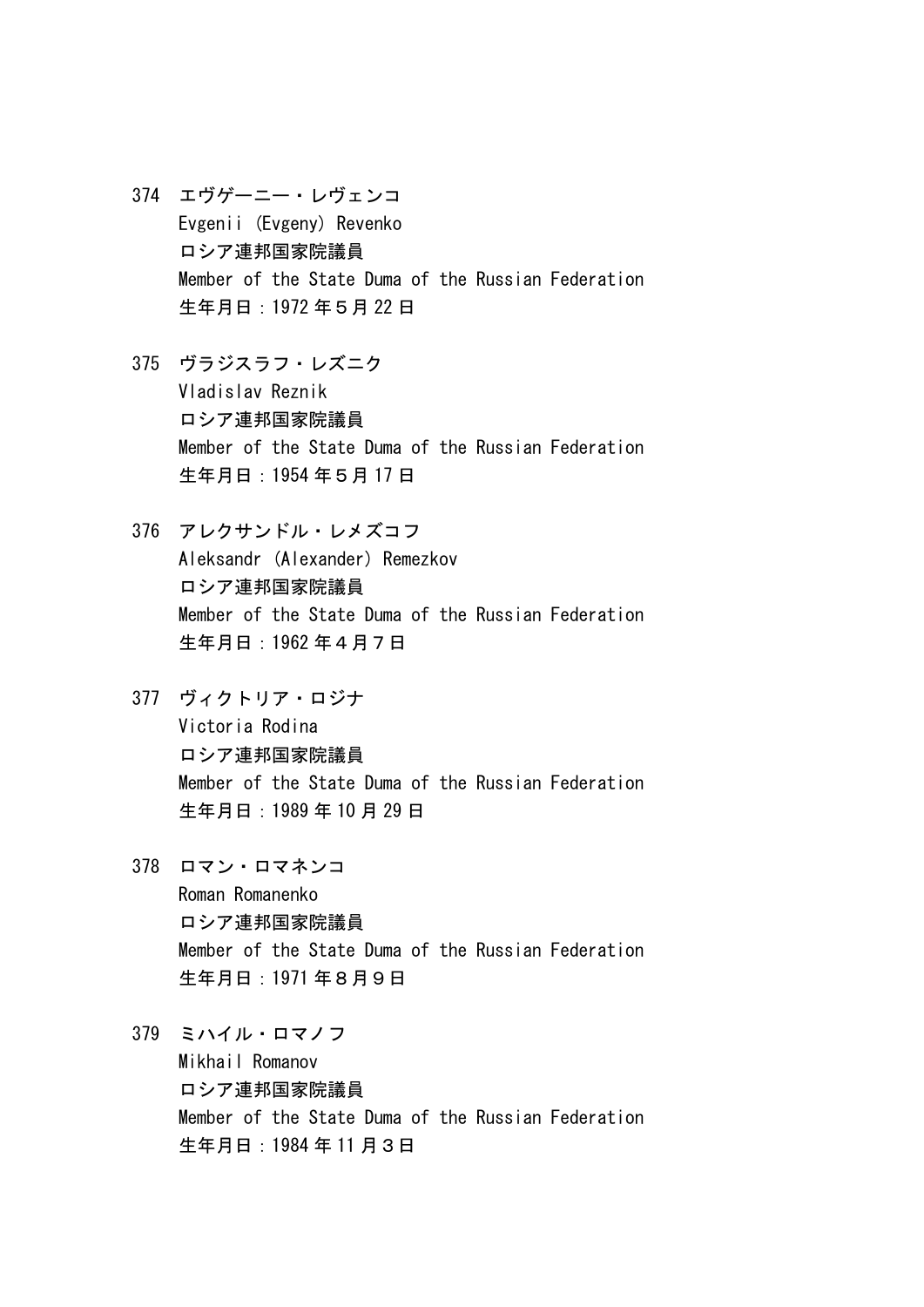- 380 イーゴリ・ルデンスキー Igorj (Igor) Rudenskii (Rudensky) ロシア連邦国家院議員 Member of the State Duma of the Russian Federation 生年月日:1962 年9月 11 日
- 381 アレクサンドル・ルミャンツェフ Aleksandr (Alexander) Rumyantsev ロシア連邦国家院議員 Member of the State Duma of the Russian Federation 生年月日:1947 年2月 12 日
- 382 ニキータ・ルミャンツェフ Nikita Rumyantsev ロシア連邦国家院議員 Member of the State Duma of the Russian Federation 生年月日:1988 年4月 27 日
- 383 ジャンナ・リャプツェヴァ Zhanna Ryabtseva ロシア連邦国家院議員 Member of the State Duma of the Russian Federation 生年月日:1977 年 12 月8日
- 384 ドミートリー・サヴェリエフ Dmitrii (Dmitry) Saveliev (Saveliev) ロシア連邦国家院議員 Member of the State Duma of the Russian Federation 生年月日:1971 年5月 25 日
- 385 スヴェトラーナ・サヴィツカヤ Svetlana Savitskaya ロシア連邦国家院議員 Member of the State Duma of the Russian Federation 生年月日:1948 年8月8日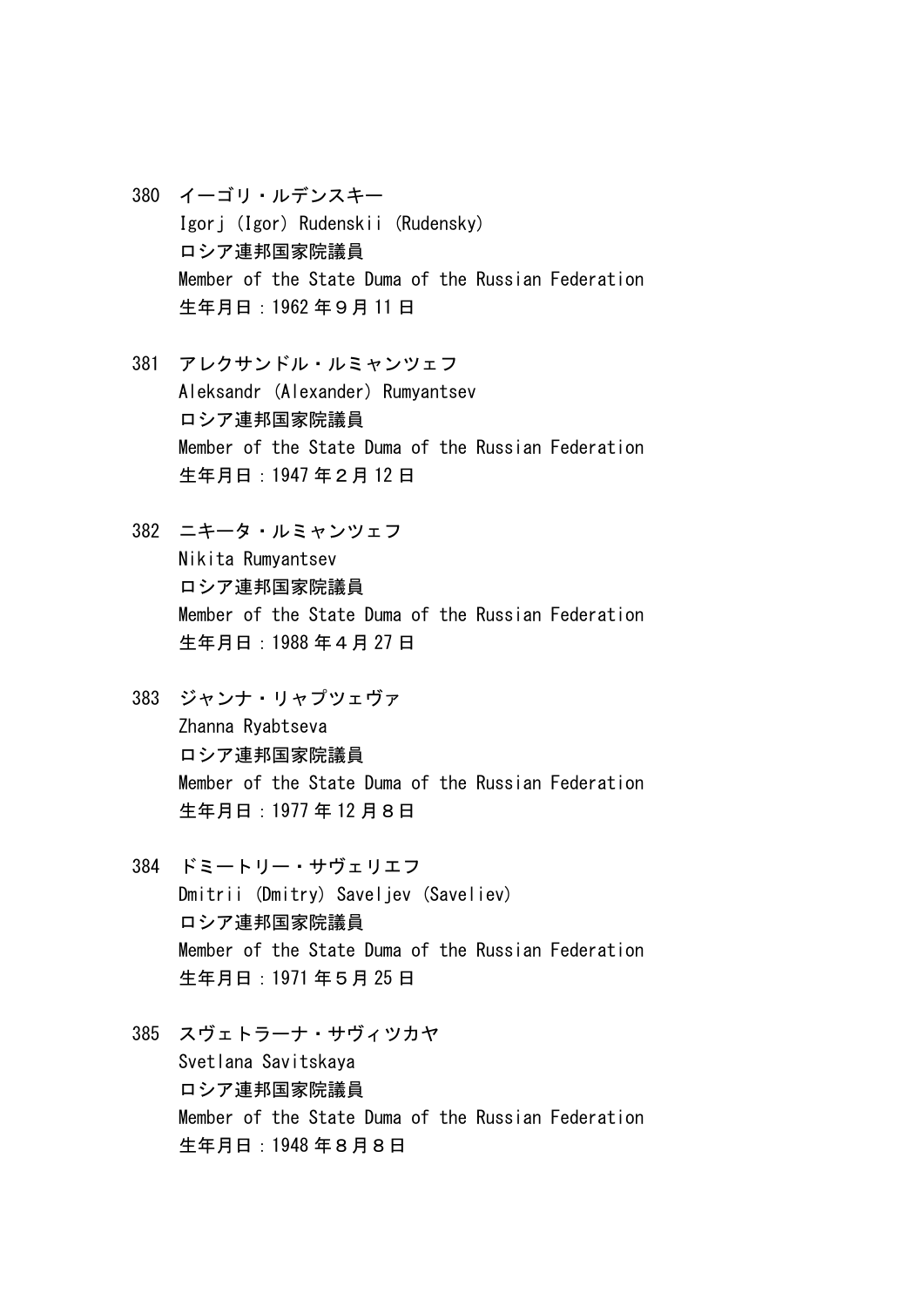- 386 オレグ・サフチェンコ Oleg Savchenko ロシア連邦国家院議員 Member of the State Duma of the Russian Federation 生年月日:1966 年 10 月 25 日
- 387 アーラ・サラエヴァ Alla Salaeva ロシア連邦国家院議員 Member of the State Duma of the Russian Federation 生年月日:1979 年9月 14 日
- 388 ウラジーミル・サモキシュ Vladimir Samokish ロシア連邦国家院議員 Member of the State Duma of the Russian Federation 生年月日:1975 年9月 20 日
- 389 アレクサンドル・サモクチャエフ Aleksandr (Alexander) Samokutyaev ロシア連邦国家院議員 Member of the State Duma of the Russian Federation 生年月日:1970 年3月 13 日
- 390 シャムサイル・サラリエフ Shamsail Saraliev ロシア連邦国家院議員 Member of the State Duma of the Russian Federation 生年月日:1973 年 11 月5日
- 391 ユリヤ・サラノヴァ Yuliya (Yulia) Saranova ロシア連邦国家院議員 Member of the State Duma of the Russian Federation 生年月日:1988 年 10 月 21 日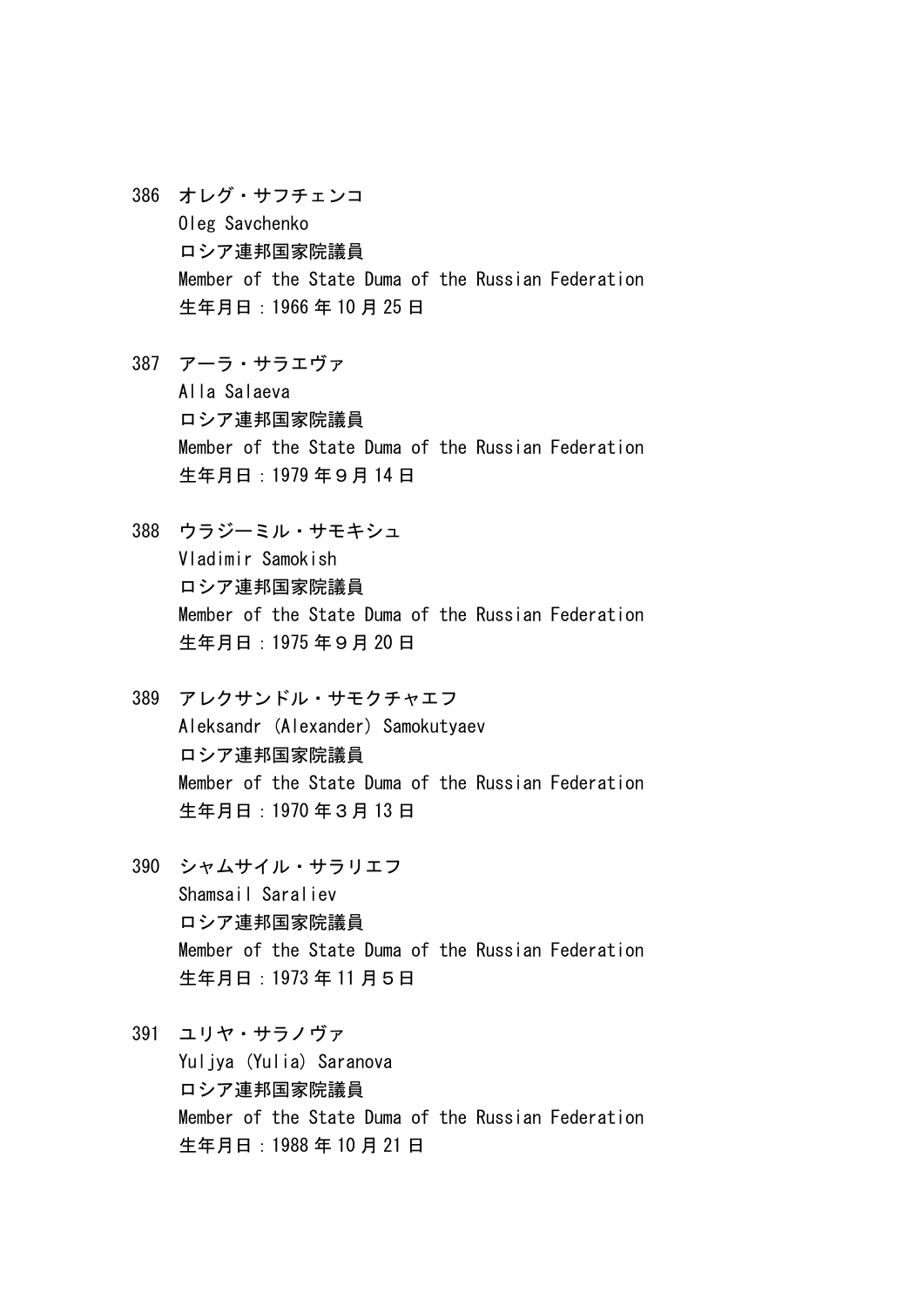- 392 アイディン・サリグラル Aidyn (Aidin) Saryglar (Sariglar) ロシア連邦国家院議員 Member of the State Duma of the Russian Federation 生年月日:1988 年2月 22 日
- 393 アルカージー・スヴィストゥノフ Arkadii (Arkady) Svistunov ロシア連邦国家院議員 Member of the State Duma of the Russian Federation 生年月日:1965 年4月 28 日
- 394 ドミートリー・スヴィシェフ Dmitrii (Dmitry) Svishchev ロシア連邦国家院議員 Member of the State Duma of the Russian Federation 生年月日:1969 年5月 22 日
- 395 ヴァレーリー・セレズニョフ Valerii (Valery) Seleznev (Seleznyov) ロシア連邦国家院議員 Member of the State Duma of the Russian Federation 生年月日:1964 年9月5日
- 396 ヴィクトル・セリヴェルストフ Viktor (Victor) Seliverstov ロシア連邦国家院議員 Member of the State Duma of the Russian Federation 生年月日:1954 年8月2日
- 397 ゲンナージー・セミギン Gennadii (Gennady) Semigin ロシア連邦国家院議員 Member of the State Duma of the Russian Federation 生年月日:1964 年3月 23 日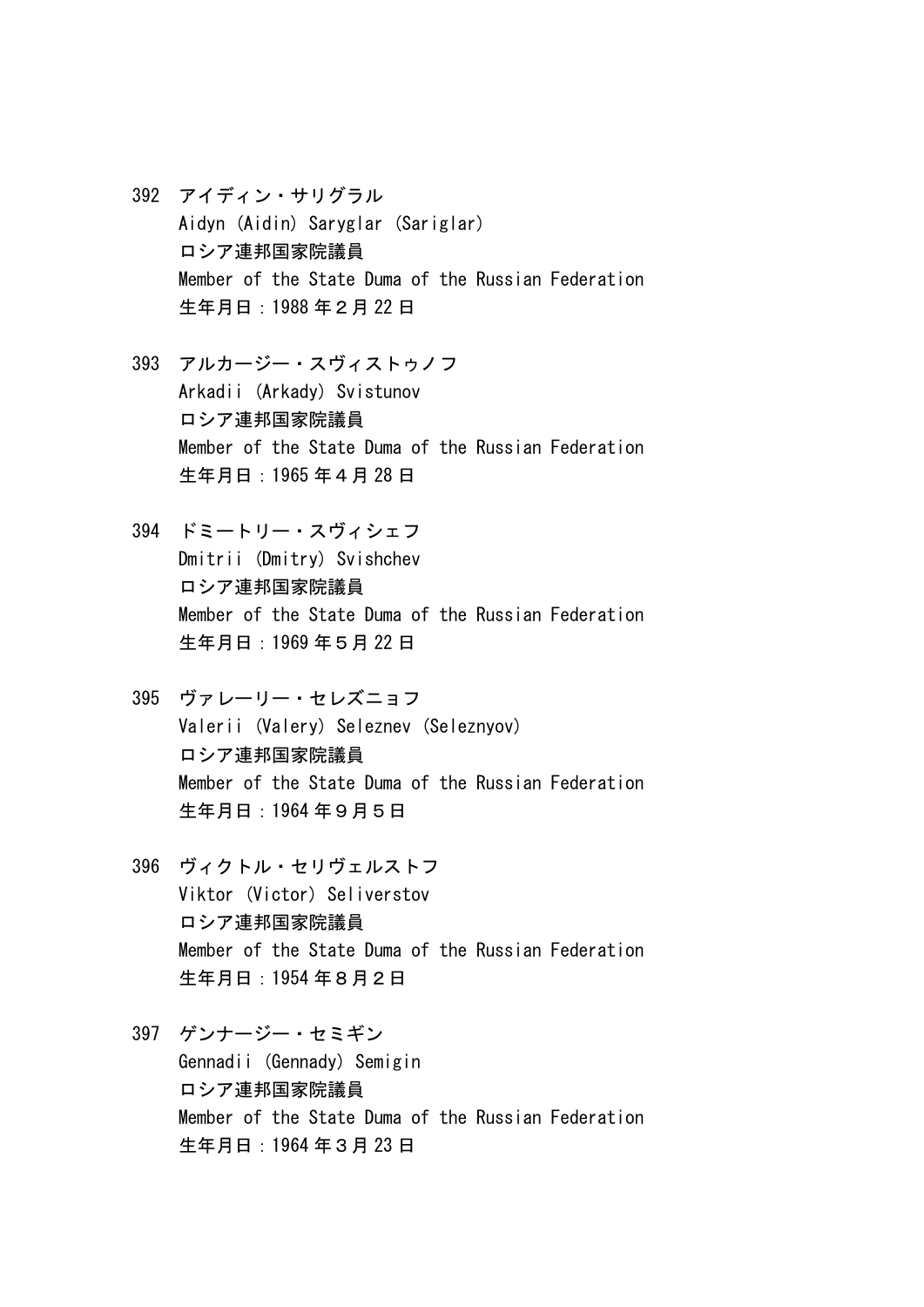- 398 ウラジーミル・セニン Vladimir Senin ロシア連邦国家院議員 Member of the State Duma of the Russian Federation 生年月日:1960 年9月 17 日
- 399 レオニード・シマノフスキー Leonid Simanovskii (Simanovsky) ロシア連邦国家院議員 Member of the State Duma of the Russian Federation 生年月日:1949 年7月 19 日
- 400 パーヴェル・シミギン Pavel Simigin ロシア連邦国家院議員 Member of the State Duma of the Russian Federation 生年月日:1968 年7月 26 日
- 401 ユーリー・シネリシコフ Yurii (Yury) Sineljshchikov ロシア連邦国家院議員 Member of the State Duma of the Russian Federation 生年月日:1947 年9月 26 日
- 402 アレクセイ・シトニコフ Aleksei (Alexey) Sitnikov ロシア連邦国家院議員 Member of the State Duma of the Russian Federation 生年月日:1971 年6月 19 日
- 403 アレクサンドル・スカチコフ Aleksandr (Alexander) Skachkov ロシア連邦国家院議員 Member of the State Duma of the Russian Federation 生年月日:1960 年 11 月 21 日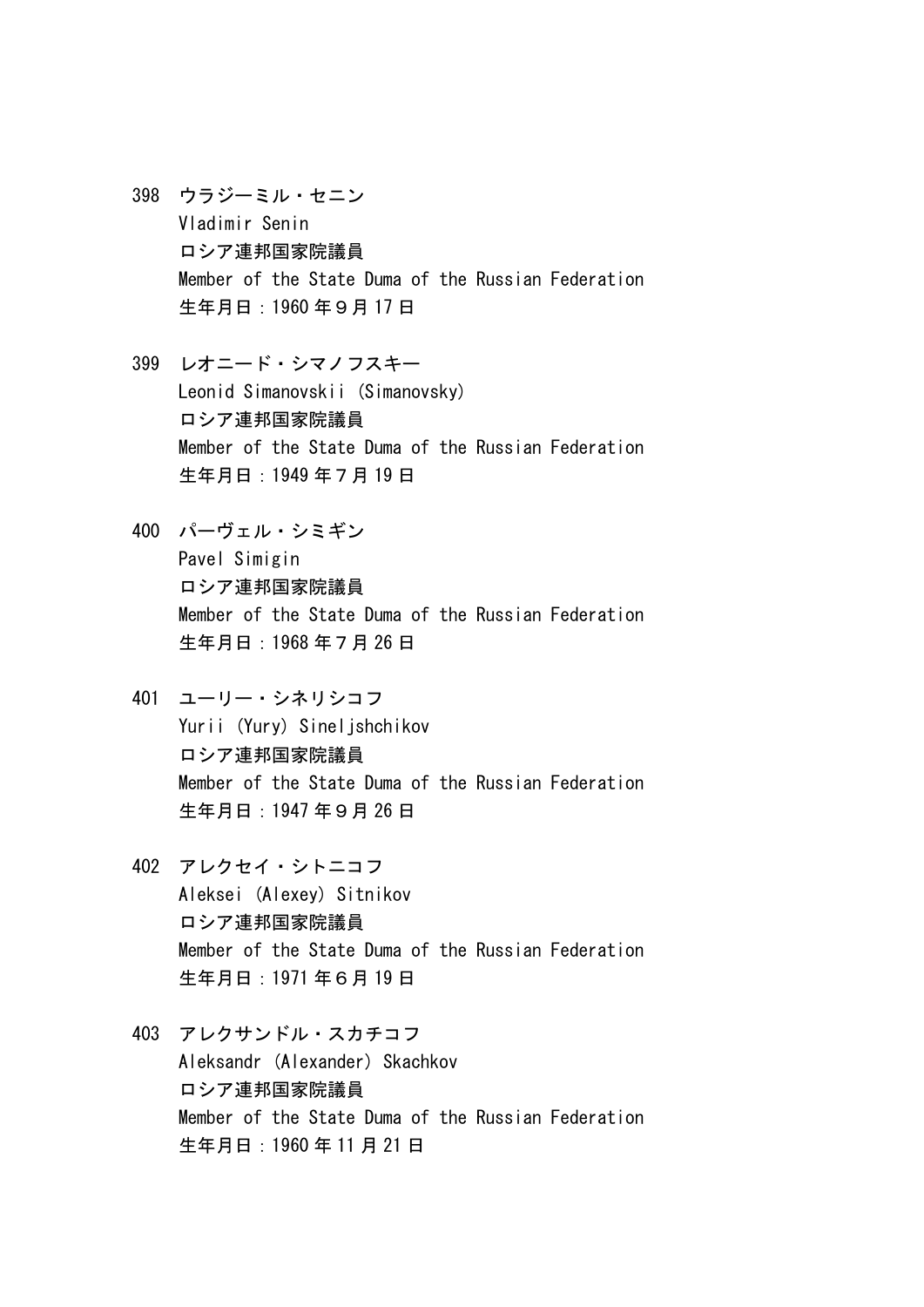404 ゲンナージー・スクリャル Gennadii (Gennady) Sklyar ロシア連邦国家院議員 Member of the State Duma of the Russian Federation 生年月日:1952 年5月 17 日

405 ドミートリー・スクリヴァノフ Dmitrii (Dmitry) Skrivanov ロシア連邦国家院議員 Member of the State Duma of the Russian Federation 生年月日:1971 年8月 15 日

406 ヴァレーリー・スクルグ Valerii (Valery) Skrug ロシア連邦国家院議員 Member of the State Duma of the Russian Federation 生年月日:1963 年6月 20 日

- 407 レオニード・スルツキー Leonid Slutskii (Slutsky) ロシア連邦国家院議員 Member of the State Duma of the Russian Federation 生年月日:1968 年1月4日
- 408 ヴィクトル・スミルノフ Viktor (Victor) Smirnov ロシア連邦国家院議員 Member of the State Duma of the Russian Federation 生年月日:1968 年9月9日

409 オレグ・スモリン Oleg Smolin ロシア連邦国家院議員 Member of the State Duma of the Russian Federation 生年月日:1952 年2月 10 日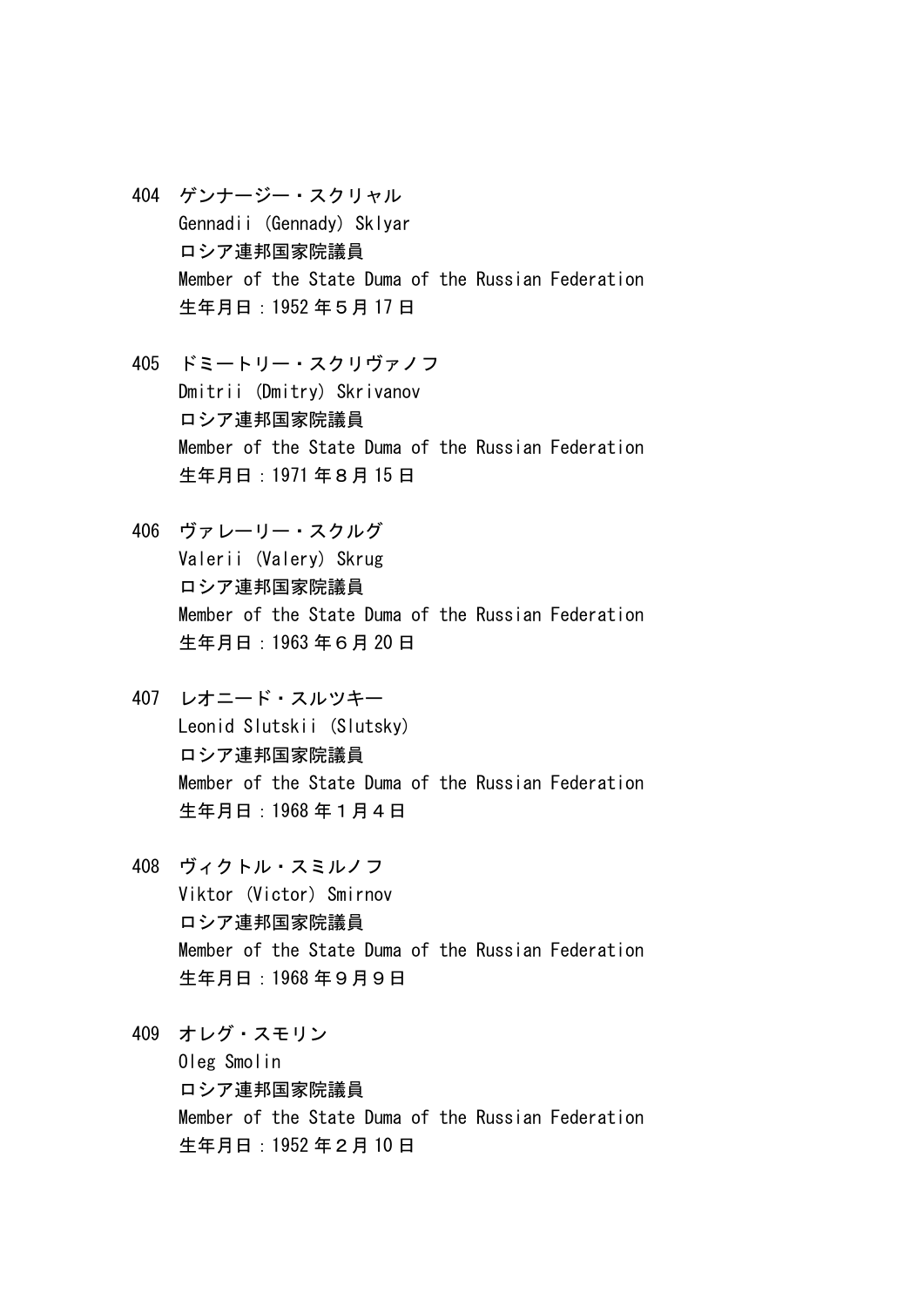- 410 ヴィクトル・ソボレフ Viktor (Victor) Sobolev ロシア連邦国家院議員 Member of the State Duma of the Russian Federation 生年月日:1950 年2月 23 日
- 411 セルゲイ・ソコル Sergei (Sergey) Sokol ロシア連邦国家院議員 Member of the State Duma of the Russian Federation 生年月日:1970 年 12 月 17 日
- 412 セルゲイ・ソロヴィヨフ Sergei (Sergey) Soloviev (Soloviev) ロシア連邦国家院議員 Member of the State Duma of the Russian Federation 生年月日:1961 年5月1日
- 413 イワン・ソロドヴニコフ Ivan Solodovnikov ロシア連邦国家院議員 Member of the State Duma of the Russian Federation 生年月日:1985 年4月9日
- 414 アレクサンドル・スピリドノフ Aleksandr (Alexander) Spiridonov ロシア連邦国家院議員 Member of the State Duma of the Russian Federation 生年月日:1989 年1月3日
- 415 ユーリー・スタンケヴィチ Yurii (Yury) Stankevich ロシア連邦国家院議員 Member of the State Duma of the Russian Federation 生年月日:1976 年7月 24 日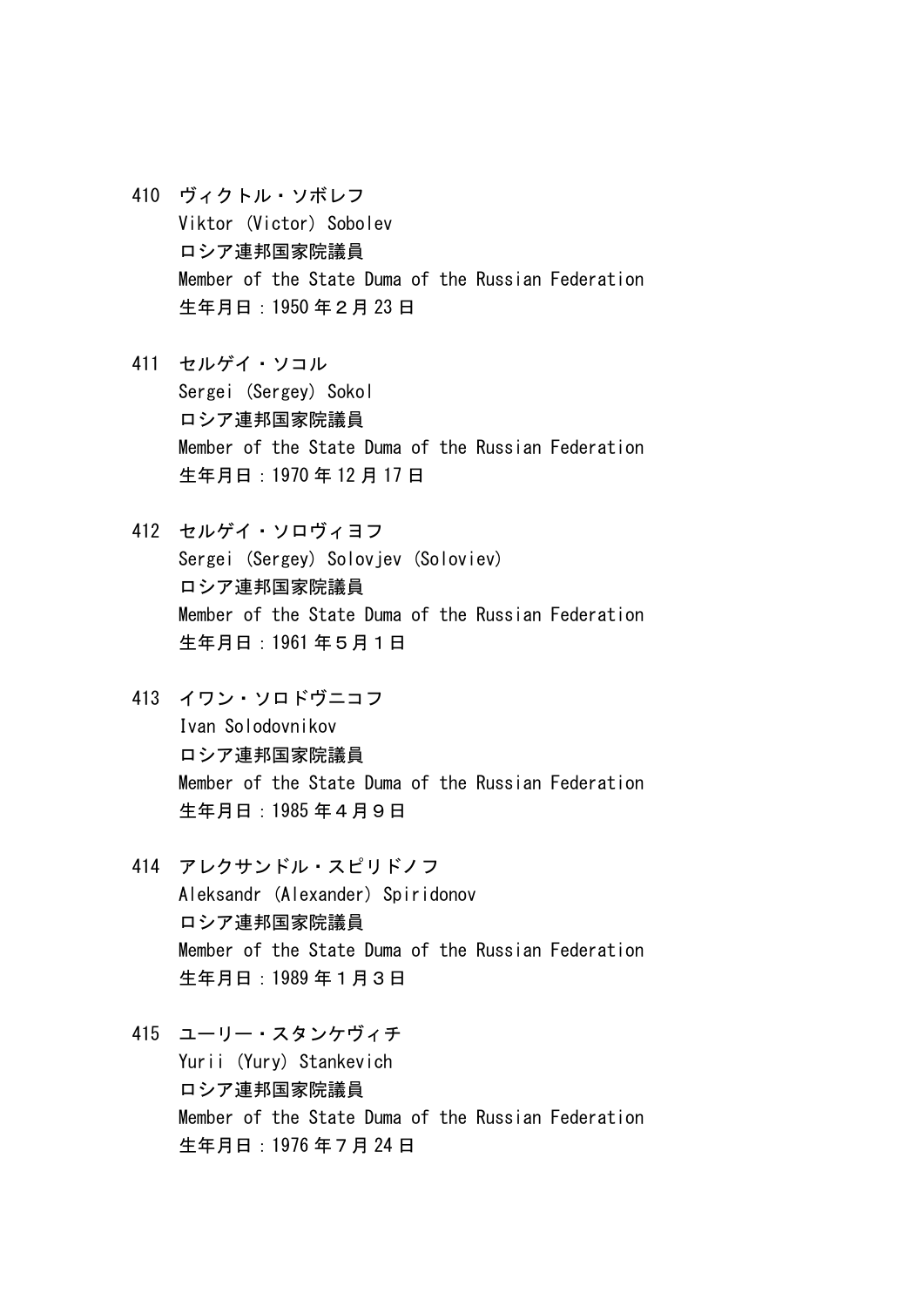- 416 ミハイル・スタルシノフ Mikhail Starshinov ロシア連邦国家院議員 Member of the State Duma of the Russian Federation 生年月日:1971 年 12 月 12 日
- 417 エカテリーナ・ステニャキナ Ekaterina Stenyakina ロシア連邦国家院議員 Member of the State Duma of the Russian Federation 生年月日:1985 年5月4日
- 418 アレクサンドル・ストレリュヒン Aleksandr (Alexander) Strelyukhin ロシア連邦国家院議員 Member of the State Duma of the Russian Federation 生年月日:1958 年7月4日
- 419 レナト・スレイマノフ Renat Suleimanov (Suleymanov) ロシア連邦国家院議員 Member of the State Duma of the Russian Federation 生年月日:1965 年 12 月 24 日
- 420 イワン・スハレフ Ivan Sukharev ロシア連邦国家院議員 Member of the State Duma of the Russian Federation 生年月日:1978 年6月 10 日
- 421 アルトゥル・タイマゾフ Artur Taimazov (Taymazov) ロシア連邦国家院議員 Member of the State Duma of the Russian Federation 生年月日:1979 年7月 20 日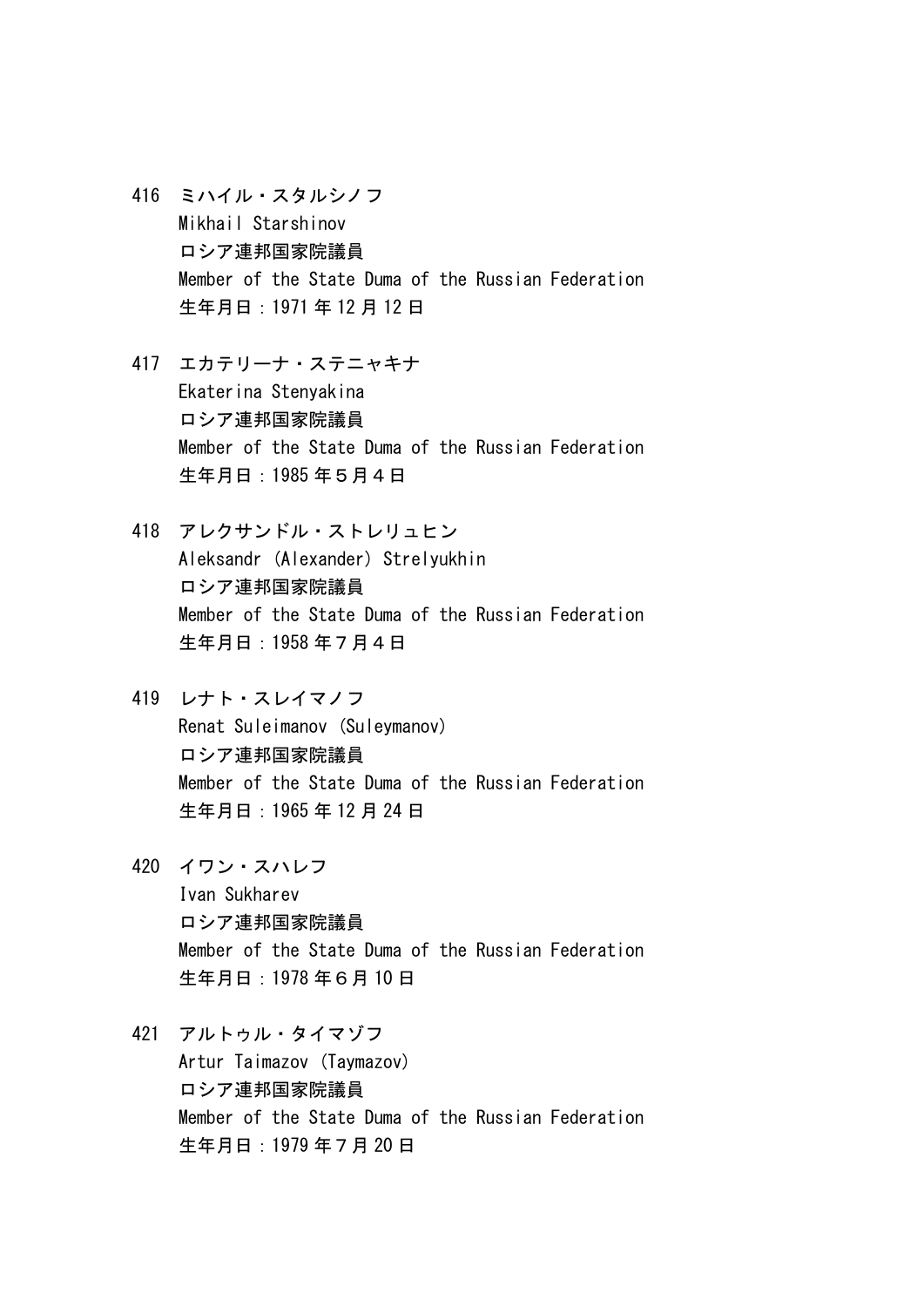- 422 ミハイル・タラセンコ Mikhail Tarasenko ロシア連邦国家院議員 Member of the State Duma of the Russian Federation 生年月日:1947 年 11 月 21 日
- 423 サンガジ・タルバエフ Sangadzhi Tarbaev ロシア連邦国家院議員 Member of the State Duma of the Russian Federation 生年月日:1982 年4月 15 日
- 424 ムスリム・タトリエフ Muslim Tatriev ロシア連邦国家院議員 Member of the State Duma of the Russian Federation 生年月日:1980 年1月 11 日
- 425 セルゲイ・テン Sergei (Sergey) Ten ロシア連邦国家院議員 Member of the State Duma of the Russian Federation 生年月日:1976 年8月 25 日
- 426 アレクサンドル・テレンティエフ Aleksandr (Alexander) Terentiev (Terentiev) ロシア連邦国家院議員 Member of the State Duma of the Russian Federation 生年月日:1961 年1月1日
- 427 ミハイル・テレンティエフ Mikhail Terentjev (Terentiev) ロシア連邦国家院議員 Member of the State Duma of the Russian Federation 生年月日:1970 年5月 14 日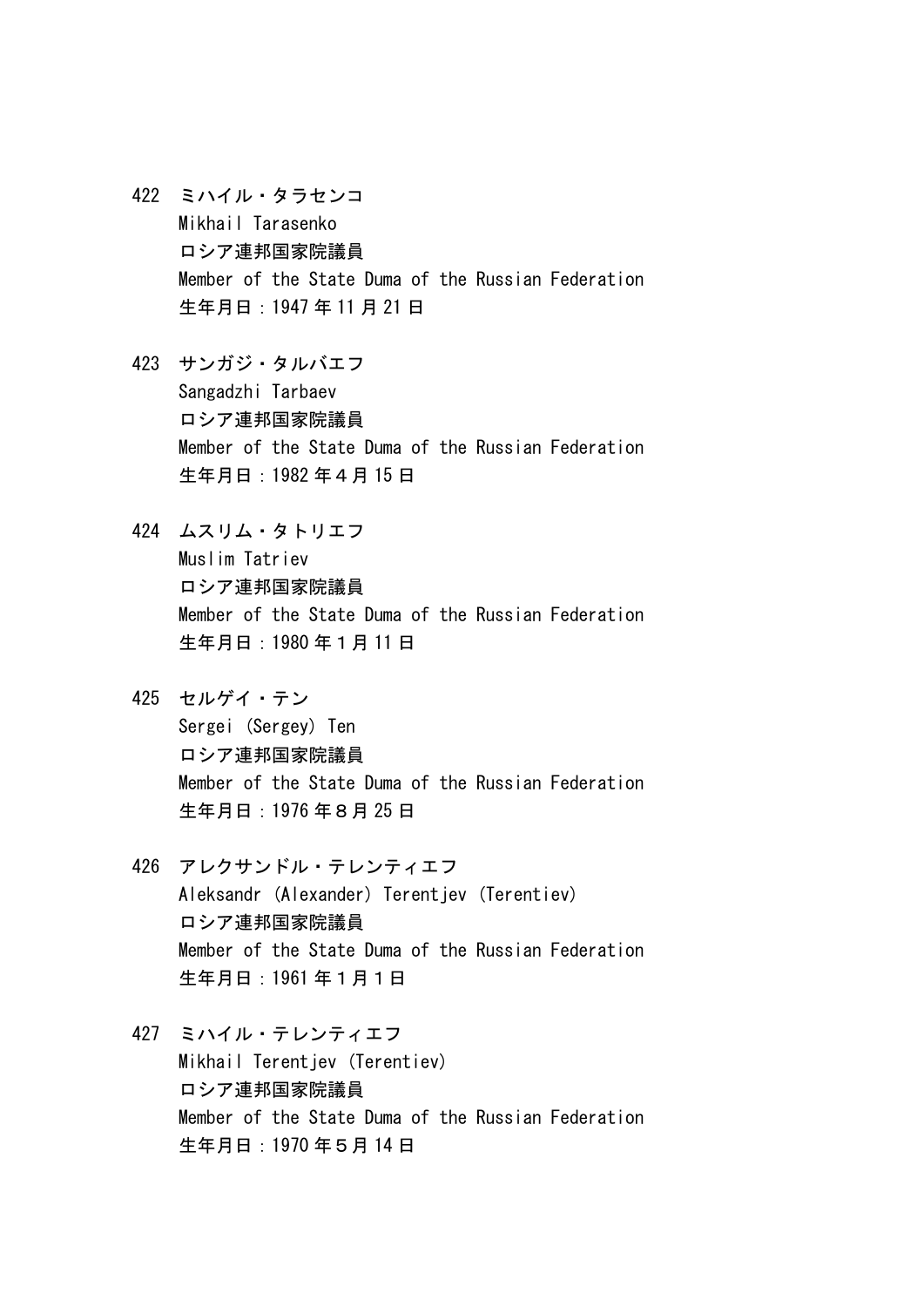- 428 ロマン・テリュシュコフ Roman Teryushkov ロシア連邦国家院議員 Member of the State Duma of the Russian Federation 生年月日:1979 年 12 月 20 日
- 429 アレクサンドル・テテルディンコ Aleksandr (Alexander) Teterdinko ロシア連邦国家院議員 Member of the State Duma of the Russian Federation 生年月日:1983 年 11 月 20 日
- 430 オリガ・ティモフェエヴァ Oliga (Olga) Timofeeyeva ロシア連邦国家院議員 Member of the State Duma of the Russian Federation 生年月日:1977 年8月 19 日
- 431 アレクセイ・トカチョフ Aleksei (Alexey) Tkachev (Tkachov) ロシア連邦国家院議員 Member of the State Duma of the Russian Federation 生年月日:1957 年3月1日
- 432 アントン・トカチョフ Anton Tkachev (Tkachov) ロシア連邦国家院議員 Member of the State Duma of the Russian Federation 生年月日:1994 年3月 31 日
- 433 ピョートル・トルストイ Petr (Pyotr) Tolstoi (Tolstoy) ロシア連邦国家院議員 Member of the State Duma of the Russian Federation 生年月日:1969 年6月 20 日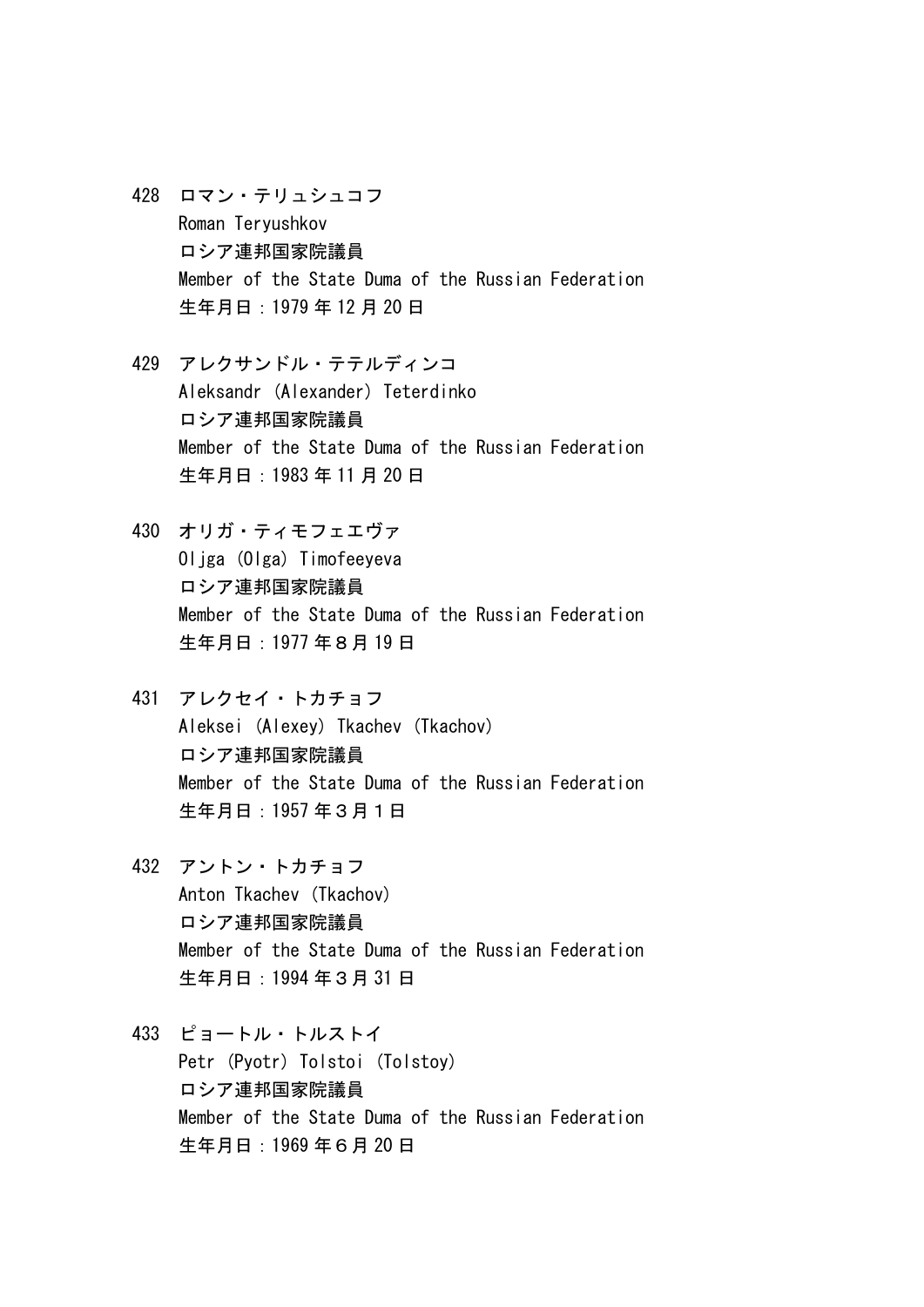- 434 マクシム・トピリン Maksim (Maxim) Topilin ロシア連邦国家院議員 Member of the State Duma of the Russian Federation 生年月日:1967 年4月 19 日
- 435 ヴラジスラフ・トレチャク Vladislav Tretjyak (Tretiak) ロシア連邦国家院議員 Member of the State Duma of the Russian Federation 生年月日:1952 年4月 25 日
- 436 アンドレイ・トリフォノフ Andrei (Andrey) Trifonov ロシア連邦国家院議員 Member of the State Duma of the Russian Federation 生年月日:1965 年5月1日
- 437 フェドト・トゥムソフ Fedot Tumusov ロシア連邦国家院議員 Member of the State Duma of the Russian Federation 生年月日:1955 年6月 30 日
- 438 アルチョム・トゥロフ Artem (Artyom) Turov ロシア連邦国家院議員 Member of the State Duma of the Russian Federation 生年月日:1984 年3月1日
- 439 ラリーサ・トゥトヴァ Larisa Tutova ロシア連邦国家院議員 Member of the State Duma of the Russian Federation 生年月日:1969 年 10 月 18 日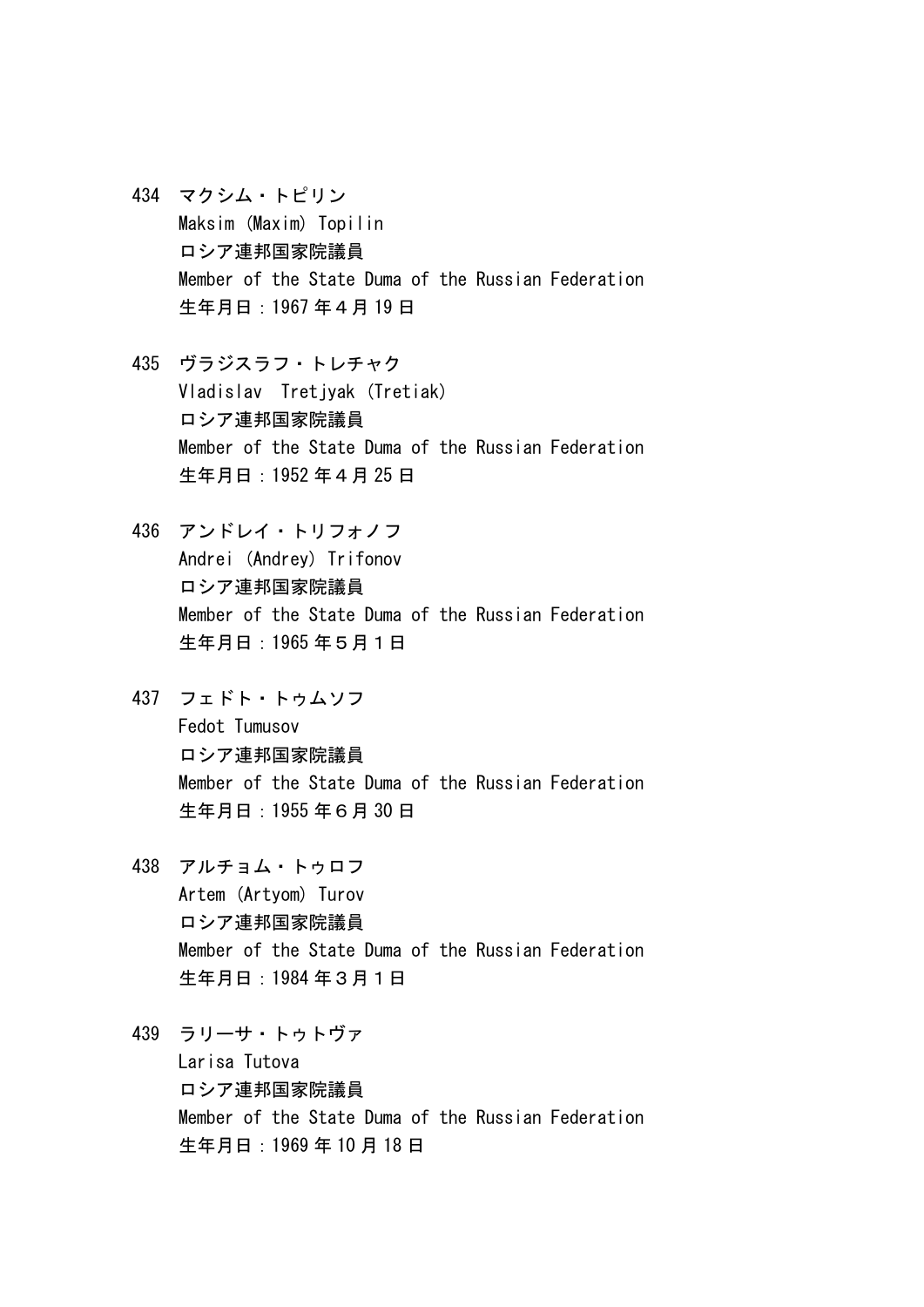- 440 リンマ・ウチャシェヴァ Rimma Utyasheva ロシア連邦国家院議員 Member of the State Duma of the Russian Federation 生年月日:1952 年1月3日
- 441 オクサーナ・ファジナ Oksana Fadina ロシア連邦国家院議員 Member of the State Duma of the Russian Federation 生年月日:1976 年7月3日
- 442 アイラト・ファラホフ Airat (Ayrat) Farrakhov ロシア連邦国家院議員 Member of the State Duma of the Russian Federation 生年月日:1968 年2月 17 日
- 443 エヴゲーニー・フョードロフ Evgenii (Evgeny) Fedorov (Fyodorov) ロシア連邦国家院議員 Member of the State Duma of the Russian Federation 生年月日:1963 年5月 11 日
- 444 パーヴェル・フェデャエフ Pavel Fedyaev ロシア連邦国家院議員 Member of the State Duma of the Russian Federation 生年月日:1982 年7月 31 日
- 445 ヴャチェスラフ・フェティソフ Vyacheslav Fetisov ロシア連邦国家院議員 Member of the State Duma of the Russian Federation 生年月日:1958 年4月 20 日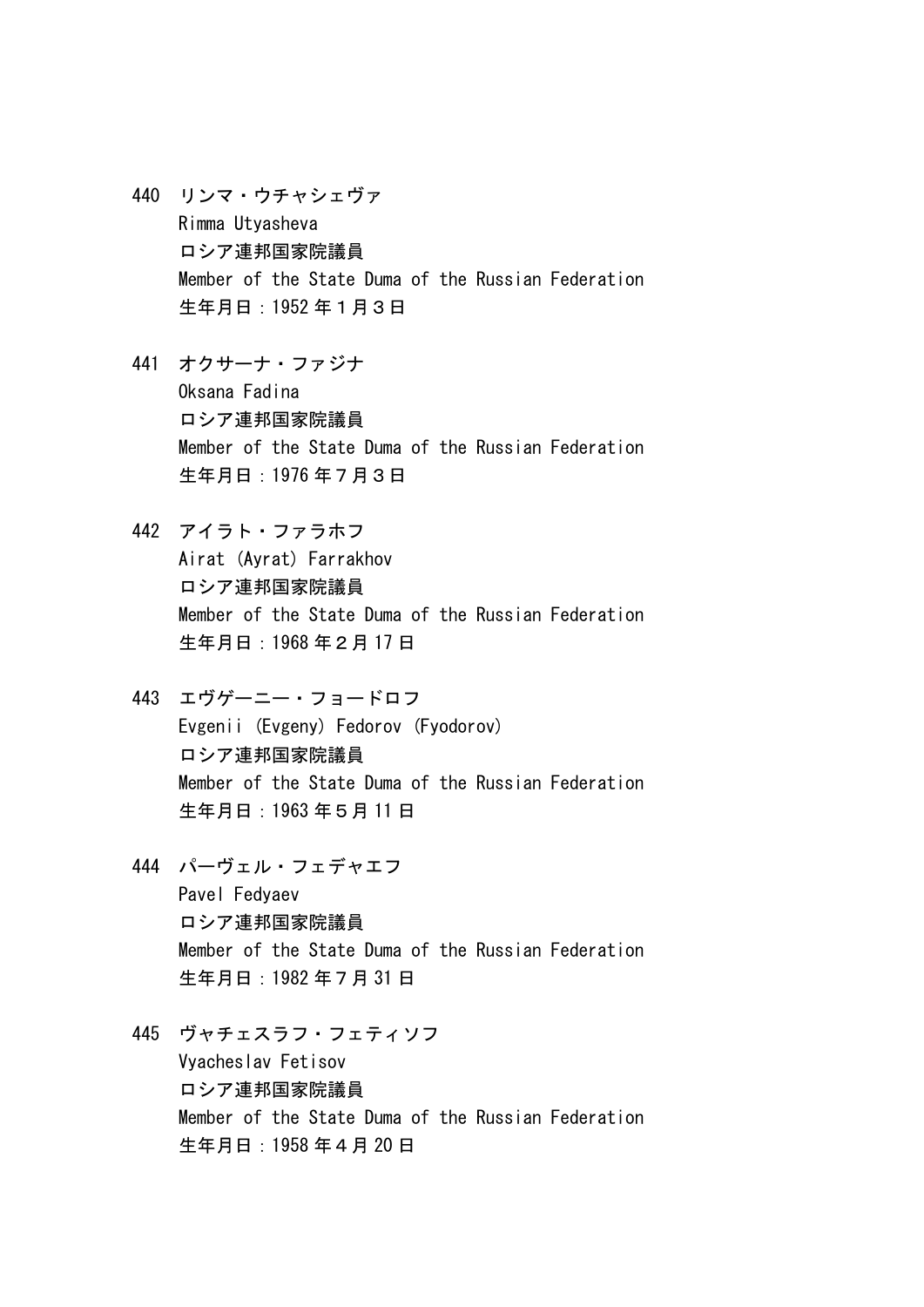- 446 イリーナ・フィラトヴァ Irina Filatova ロシア連邦国家院議員 Member of the State Duma of the Russian Federation 生年月日:1978 年8月8日
- 447 ヴャチェスラフ・フォミチョフ Vyacheslav Fomichev (Fomichov) ロシア連邦国家院議員 Member of the State Duma of the Russian Federation 生年月日:1965 年4月 26 日
- 448 タマーラ・フロロヴァ Tamara Frolova ロシア連邦国家院議員 Member of the State Duma of the Russian Federation 生年月日:1959 年 11 月2日
- 449 ビイスルタン・ハムザエフ Biisultan (Biysultan) Khamzaev ロシア連邦国家院議員 Member of the State Duma of the Russian Federation 生年月日:1982 年5月 24 日
- 450 アミル・ハミトフ Amir Khamitov ロシア連邦国家院議員 Member of the State Duma of the Russian Federation 生年月日:1975 年2月4日
- 451 ニコライ・ハリトノフ Nikolai (Nikolay) Kharitonov ロシア連邦国家院議員 Member of the State Duma of the Russian Federation 生年月日:1948 年 10 月 30 日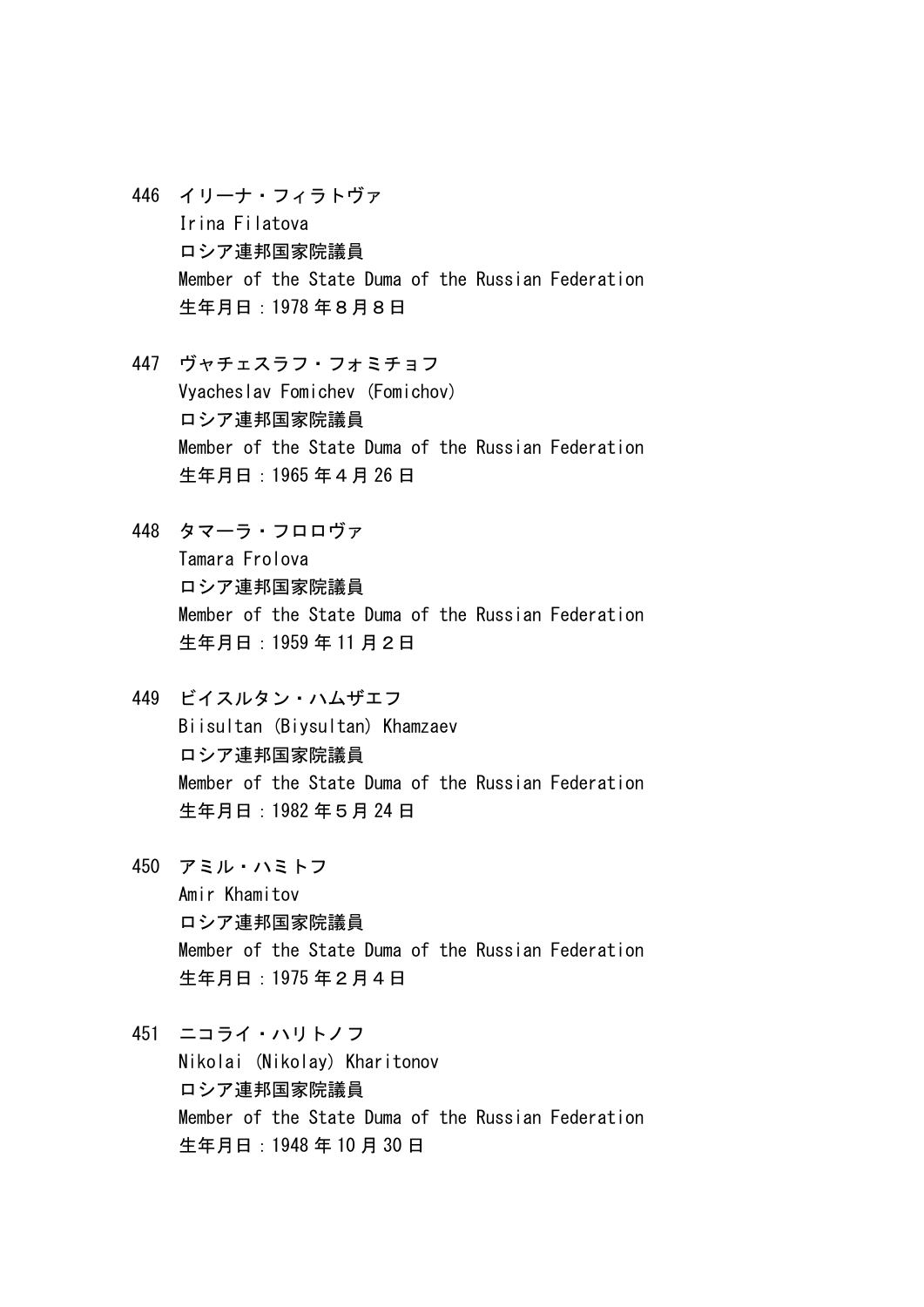- 452 エカテリーナ・ハルチェンコ Ekaterina Kharchenko ロシア連邦国家院議員 Member of the State Duma of the Russian Federation 生年月日:1977 年8月 11 日
- 453 ムラト・ハサノフ Murat Khasanov ロシア連邦国家院議員 Member of the State Duma of the Russian Federation 生年月日:1970 年 12 月 10 日
- 454 アレクサンドル・ヒンシュテイン Aleksandr (Alexander) Khinshtein ロシア連邦国家院議員 Member of the State Duma of the Russian Federation 生年月日:1974 年 10 月 26 日
- 455 ガリーナ・ホヴァンスカヤ Galina Khovanskaya ロシア連邦国家院議員 Member of the State Duma of the Russian Federation 生年月日:1943 年8月 23 日
- 456 グレブ・ホール Gleb Khor ロシア連邦国家院議員 Member of the State Duma of the Russian Federation 生年月日:1963 年4月8日
- 457 ドミートリー・フベゾフ Dmitrii (Dmitry) Khubezov ロシア連邦国家院議員 Member of the State Duma of the Russian Federation 生年月日:1971 年 12 月 20 日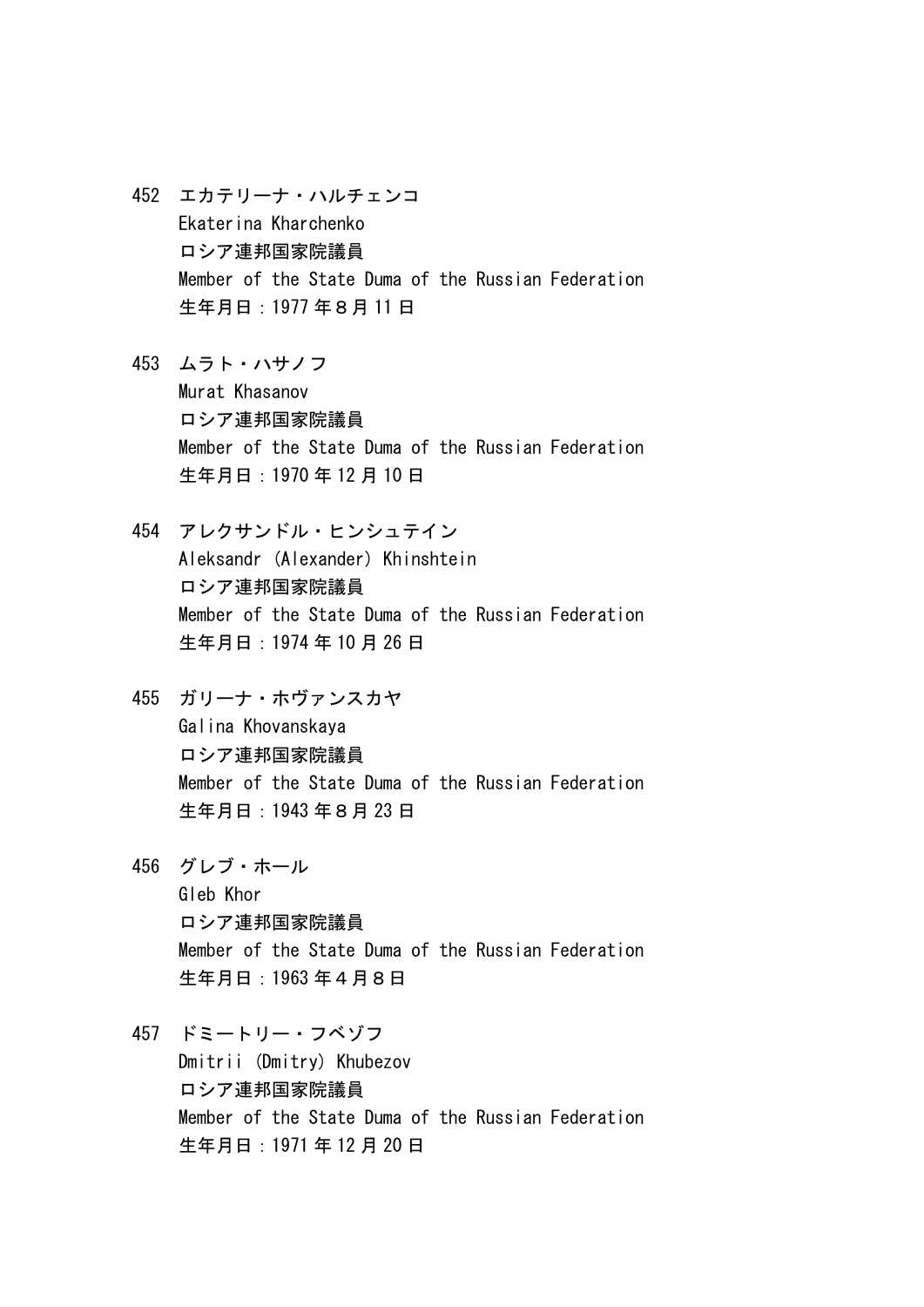- 458 ニコライ・ツェド Nikolai (Nikolay) Tsed ロシア連邦国家院議員 Member of the State Duma of the Russian Federation 生年月日:1959 年 10 月6日
- 459 エレーナ・ツナエヴァ Elena Tsunaeva ロシア連邦国家院議員 Member of the State Duma of the Russian Federation 生年月日:1969 年1月 13 日
- 460 ニキータ・チャプリン Nikita Chaplin ロシア連邦国家院議員 Member of the State Duma of the Russian Federation 生年月日:1982 年7月 28 日
- 461 ローザ・チェメリス Roza Chemeris ロシア連邦国家院議員 Member of the State Duma of the Russian Federation 生年月日:1978 年6月 11 日
- 462 アレクセイ・チェパ Aleksei (Alexey) Chepa ロシア連邦国家院議員 Member of the State Duma of the Russian Federation 生年月日:1955 年 11 月 22 日
- 463 セルゲイ・チェピコフ Sergei (Sergey) Chepikov ロシア連邦国家院議員 Member of the State Duma of the Russian Federation 生年月日:1967 年1月 30 日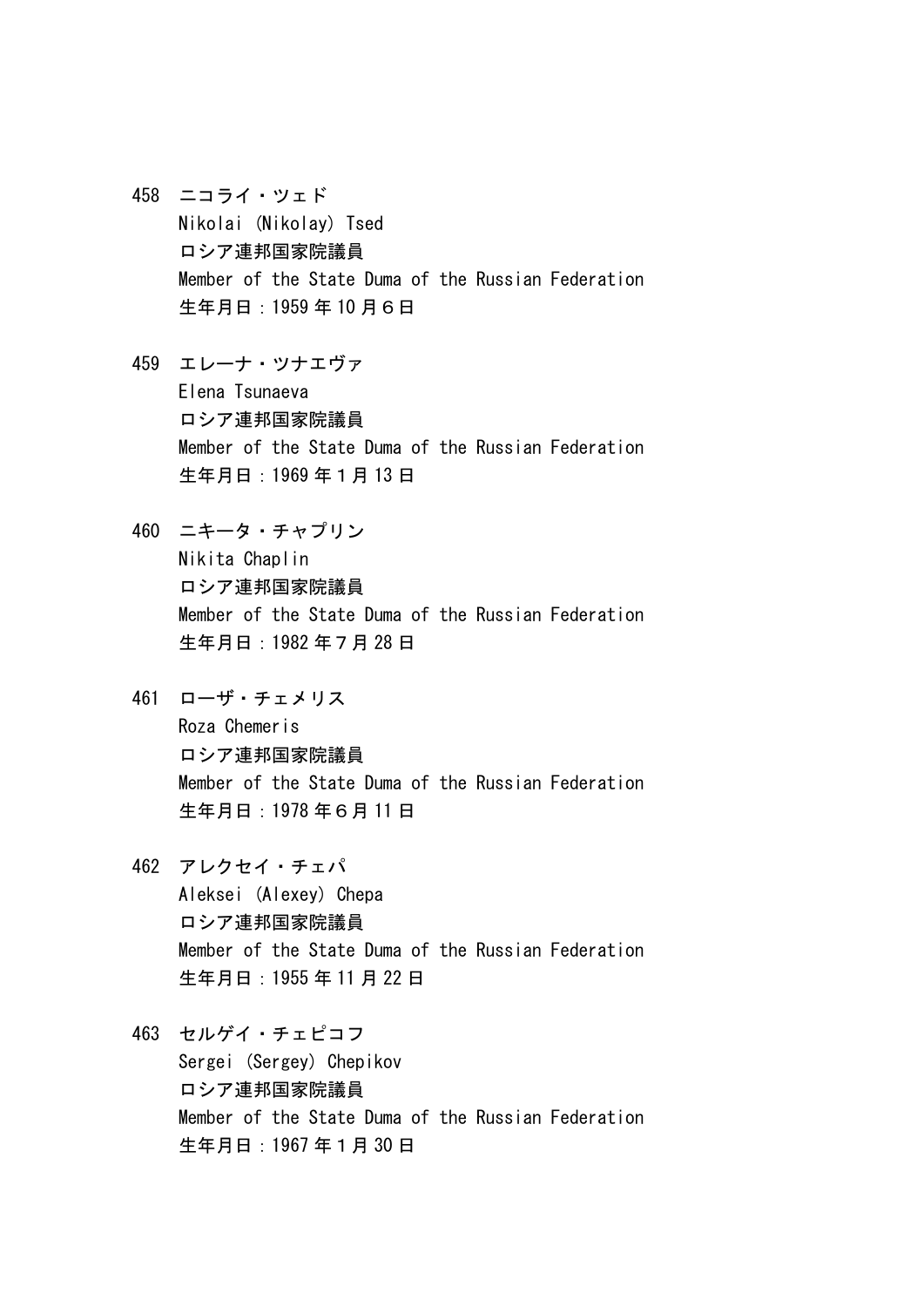- 464 ボリス・チェルニショフ Boris Chernyshov ロシア連邦国家院議員 Member of the State Duma of the Russian Federation 生年月日:1991 年6月 25 日
- 465 アレクセイ・チェルニャク Aleksei (Alexey) Chernyak ロシア連邦国家院議員 Member of the State Duma of the Russian Federation 生年月日:1973 年8月 27 日
- 466 セルゲイ・チジョフ Sergei (Sergey) Chizhov ロシア連邦国家院議員 Member of the State Duma of the Russian Federation 生年月日:1964 年3月 16 日
- 467 リファト・シャイフトディノフ Rifat Shaikhutdinov (Shayhutdinov) ロシア連邦国家院議員 Member of the State Duma of the Russian Federation 生年月日:1963 年 12 月 23 日
- 468 セルゲイ・シャルグノフ Sergei (Sergey) Shargunov ロシア連邦国家院議員 Member of the State Duma of the Russian Federation 生年月日:1980 年5月 12 日
- 469 ユーリー・シュヴィトキン Yurii (Yury) Shvytkin ロシア連邦国家院議員 Member of the State Duma of the Russian Federation 生年月日:1965 年5月 24 日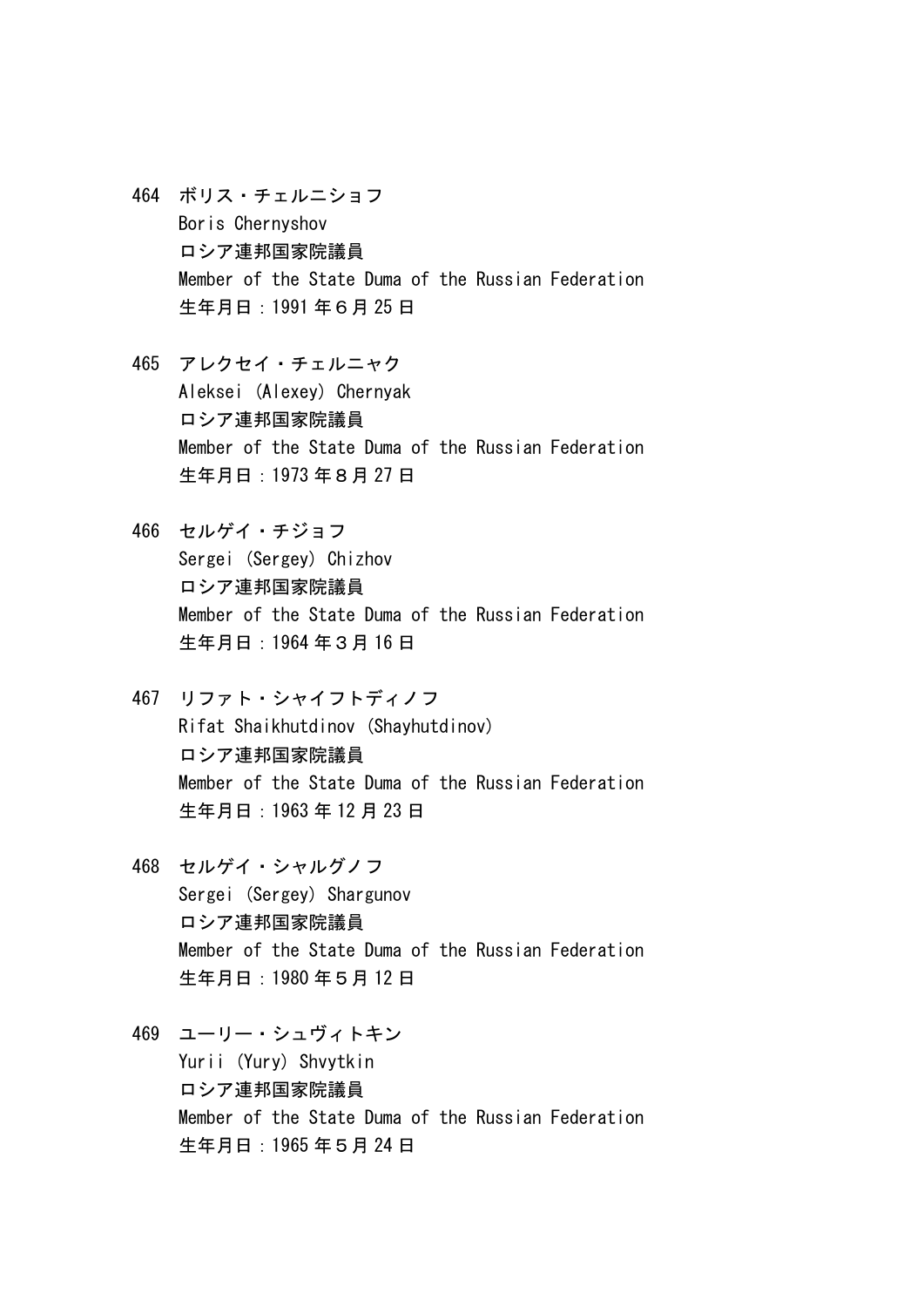- 470 ミハイル・シェレメト Mikhail Sheremet ロシア連邦国家院議員 Member of the State Duma of the Russian Federation 生年月日:1971 年5月 23 日
- 471 グリゴーリー・シルキン Grigorii (Grigory) Shilkin ロシア連邦国家院議員 Member of the State Duma of the Russian Federation 生年月日:1976 年 10 月 20 日
- 472 ナジェージダ・シュコルキナ Nadezhda Shkolkina ロシア連邦国家院議員 Member of the State Duma of the Russian Federation 生年月日:1970 年5月 12 日
- 473 アレクサンドル・ショロホフ Aleksandr (Alexander) Sholokhov ロシア連邦国家院議員 Member of the State Duma of the Russian Federation 生年月日:1962 年1月 25 日
- 474 イーゴリ・シュビン Igorj (Igor) Shubin ロシア連邦国家院議員 Member of the State Duma of the Russian Federation 生年月日:1955 年 12 月 20 日
- 475 ヴァジーム・シュヴァロフ Vadim Shuvalov ロシア連邦国家院議員 Member of the State Duma of the Russian Federation 生年月日:1958 年2月 17 日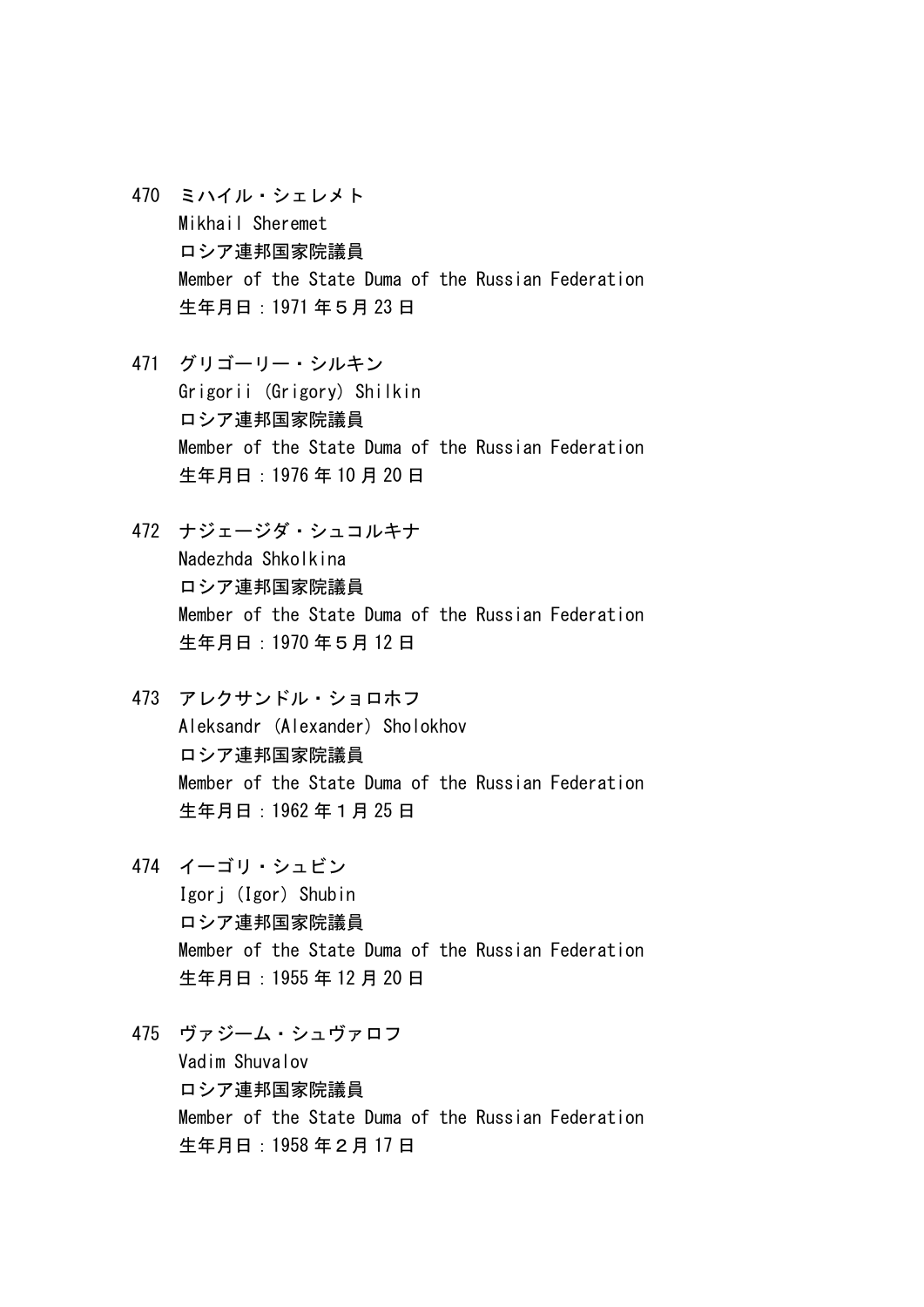- 476 アダリビ・シュハゴシェフ Adaljbi (Adalby) Shkhagoshev ロシア連邦国家院議員 Member of the State Duma of the Russian Federation 生年月日:1967 年6月6日
- 477 ミハイル・シャポフ Mikhail Shchapov ロシア連邦国家院議員 Member of the State Duma of the Russian Federation 生年月日:1975 年9月 20 日
- 478 ニコライ・シェグロフ Nikolai (Nikolay) Shcheglov ロシア連邦国家院議員 Member of the State Duma of the Russian Federation 生年月日:1960 年3月 16 日
- 479 アレクサンドル・シェルバコフ Aleksandr (Alexander) Shcherbakov ロシア連邦国家院議員 Member of the State Duma of the Russian Federation 生年月日:1965 年3月 12 日
- 480 アレクサンドル・ユシェンコ Aleksandr (Alexander) Yushchenko ロシア連邦国家院議員 Member of the State Duma of the Russian Federation 生年月日:1969 年 11 月 19 日
- 481 アザト・ヤガファロフ Azat Yagafarov ロシア連邦国家院議員 Member of the State Duma of the Russian Federation 生年月日:1961 年4月4日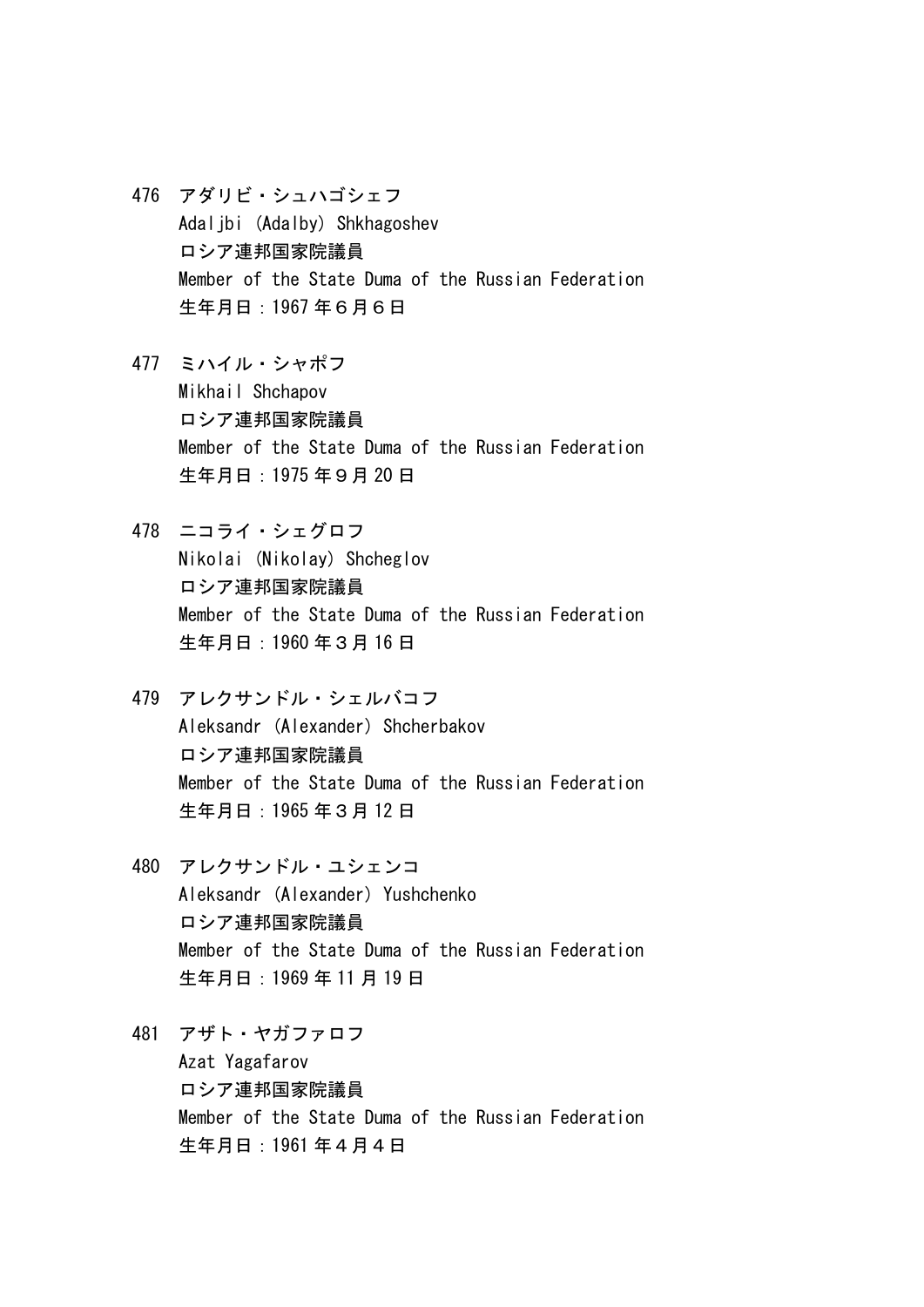- 482 アレクサンドル・ヤクボフスキー Aleksandr (Alexander) Yakubovskii (Yakubovsky) ロシア連邦国家院議員 Member of the State Duma of the Russian Federation 生年月日:1985 年5月7日
- 483 エレーナ・ヤムポリスカヤ Elena Yampoljskaya ロシア連邦国家院議員 Member of the State Duma of the Russian Federation 生年月日:1971 年6月 20 日
- 484 イリーナ・ヤロヴァヤ Irina Yarovaya ロシア連邦国家院議員 Member of the State Duma of the Russian Federation 生年月日:1966 年 10 月 17 日
- 485 セルゲイ・ヤフニュク Sergei (Sergey) Yakhnyuk ロシア連邦国家院議員 Member of the State Duma of the Russian Federation 生年月日:1962 年7月3日
- 486 ニコライ・エヴメノフ Nikolai (Nikolay) Yevmenov (Evmenov) ロシア連邦海軍総司令官 Commander in chief of the Russian Navy 生年月日:1962 年4月2日
- 487 ウラジーミル・カサトノフ Vladimir Kasatonov ロシア連邦海軍副総司令官 Deputy Commander-in-Chief of the Russian Navy 生年月日:1952 年6月 17 日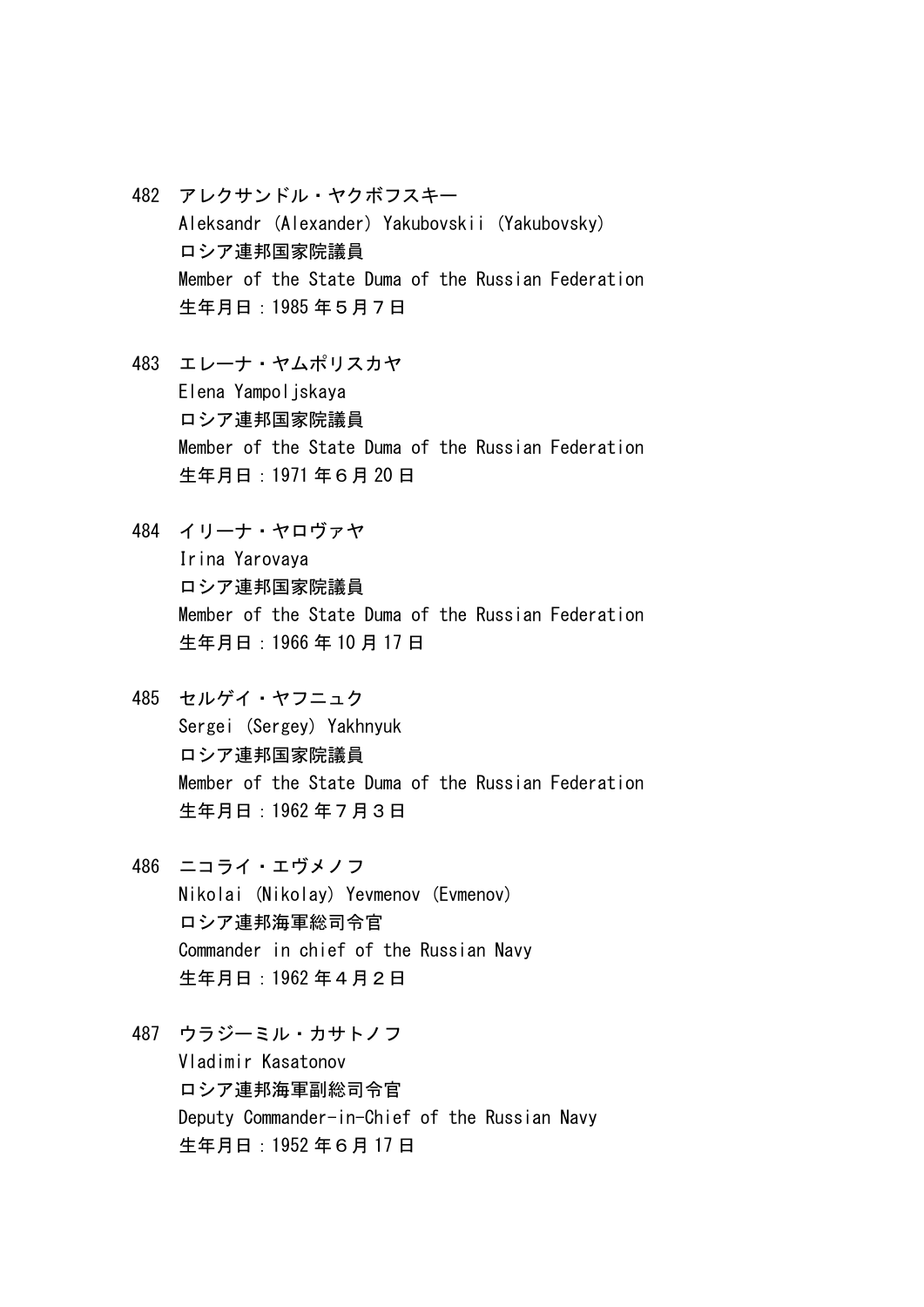- 488 イーゴリ・オシポフ Igorj (Igor) Osipov ロシア連邦黒海艦隊司令官 Commander in Chief of the Black Sea Fleet of the Russian Federation 生年月日:1973 年3月6日
- 489 オレグ・サリュコフ Oleg Salyukov ロシア連邦地上軍総司令官 Commander-in-Chief of the Russian Ground Forces 生年月日:1955 年5月 21 日
- 490 セルゲイ・スロヴィキン Sergei (Sergey) Surovikin ロシア連邦航空宇宙軍総司令官 Commander-in-Chief of the Russian Aerospace Forces 生年月日:1966 年 10 月 11 日
- 491 セルゲイ・ドロノフ Sergei (Sergey) Dronov ロシア連邦空軍司令官、ロシア航空宇宙軍副総司令官 Commander of the Air Force and Deputy Commander-in-Chief of the Air and Space Forces of the Russian Federation 生年月日:1962 年8月 11 日
- 492 セルゲイ・ピンチュク Sergei (Sergey) Pinchuk ロシア連邦黒海艦隊第一副司令官 First deputy commander in chief of the Black Sea Fleet of the Russian Federation

生年月日:1971 年7月 26 日

493 アレクセイ・アヴデエフ Aleksei (Alexey) Avdeev ロシア連邦南部軍管区副司令官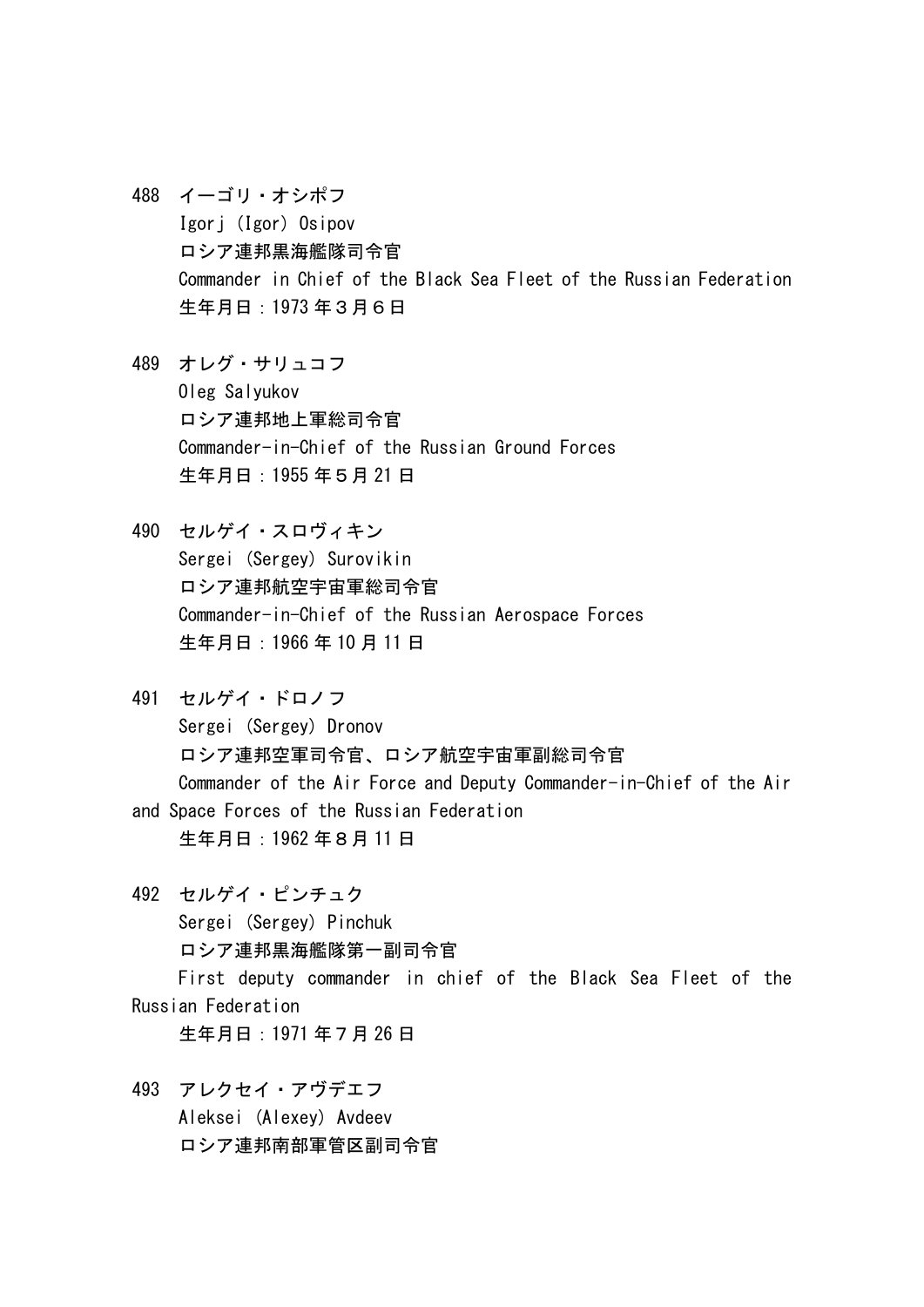Deputy commander of the Southern Military District of the Russian Federation

生年月日:1967 年5月 17 日

494 ルスタム・ムラドフ Rustam Muradov

ロシア連邦南部軍管区副司令官 Deputy commander of the Southern Military District of the Russian Federation 生年月日:1973 年3月 21 日

- 495 アンドレイ・スィチェヴォイ Andrei (Andrey) Sychevoi (Sychevoy) ロシア連邦南部軍管区第8親衛諸兵科連合軍司令官 Commander of the 8th Guards Combined Arms Army of the Southern Military District of the Russian Federation 生年月日:1969 年5月 16 日
- 496 カテリーナ・チホノヴァ Katerina Tikhonova ウラジーミル・プーチンの娘 Daughter of Vladimir Putin 生年月日:1986 年8月 31 日
- 497 マリヤ・ヴォロンツォヴァ Mariya (Maria) Vorontsova ウラジーミル・プーチンの娘 Daughter of Vladimir Putin 生年月日:1985 年4月 28 日
- 498 マリヤ・ラヴロヴァ Mariya (Maria) Lavrova セルゲイ・ラヴロフの妻 Spouse of Sergey Lavrov 生年月日:1950 年4月4日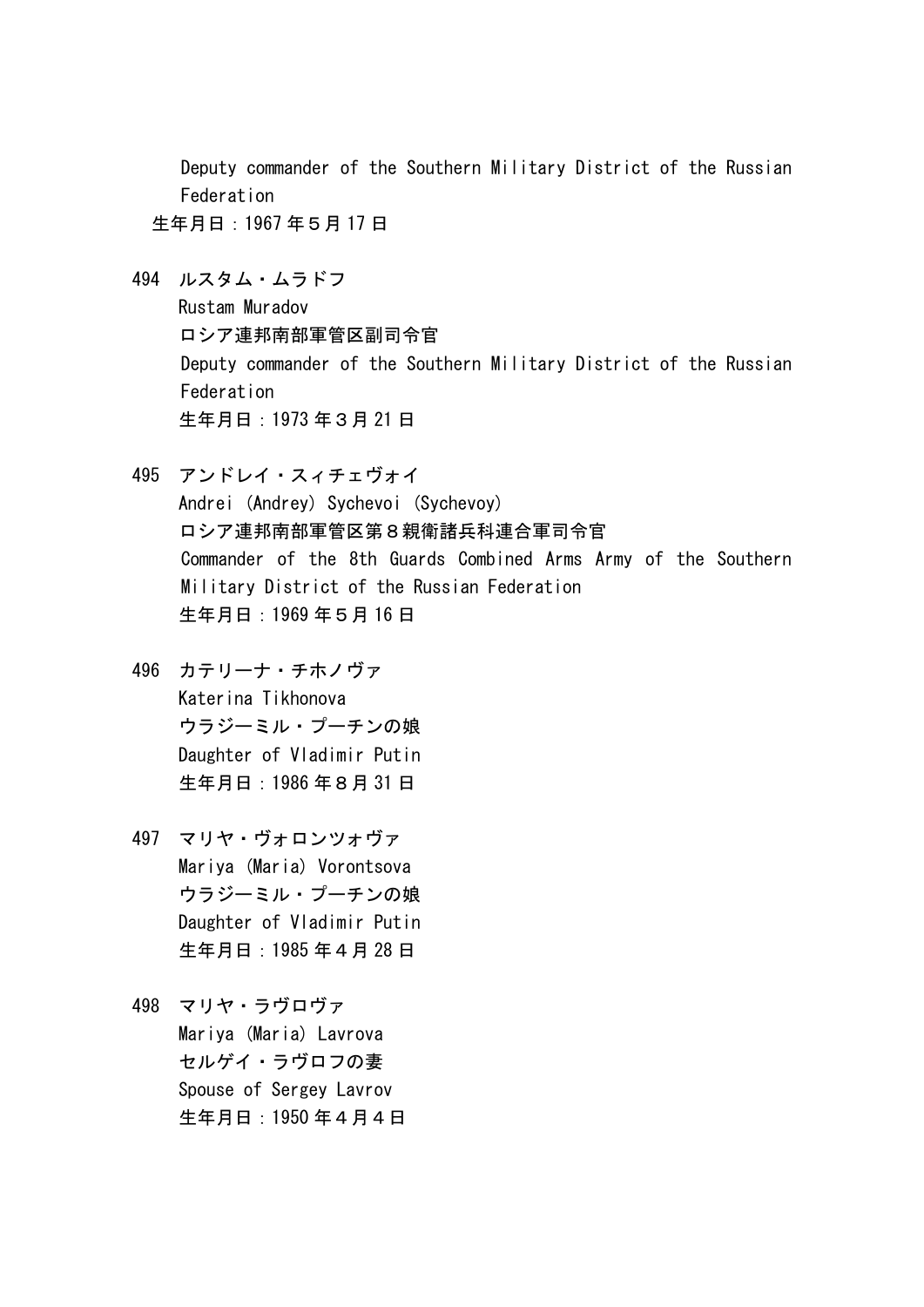- 499 エカテリーナ・ヴィノクロヴァ Ekaterina Vinokurova セルゲイ・ラヴロフの娘 Daughter of Sergey Lavrov 生年月日:1983 年4月3日
- 500 ミハイル・ミシュスチン Mikhail Mishustin ロシア連邦首相 Prime Minister of the Russian Federation 生年月日:1966 年3月3日
- 501 ラシッド・ヌルガリエフ Rashid Nurgaliev ロシア連邦安全保障会議副書記 Deputy Secretary of the Security Council of the Russian Federation 生年月日:1956 年 10 月8日
- 502 アレクサンドル・ドヴォルニコフ Aleksandr Dvornikov ロシア連邦南部軍管区司令官 Commander of the Southern Military District of the Russian Federation 生年月日:1961 年8月 22 日
- 503 ウラジーミル・ボグダノフ Vladimir Bogdanov スルグトネフチガス社長 Director General of the oil and gas company Surgutneftegas 生年月日:1951 年5月 28 日
- 504 エレーナ・ティムチェンコ Elena Timchenko ゲンナディ・ティムチェンコの妻 Wife of the Gennadii (Gennady) Timchenko 生年月日:1955 年 12 月 21 日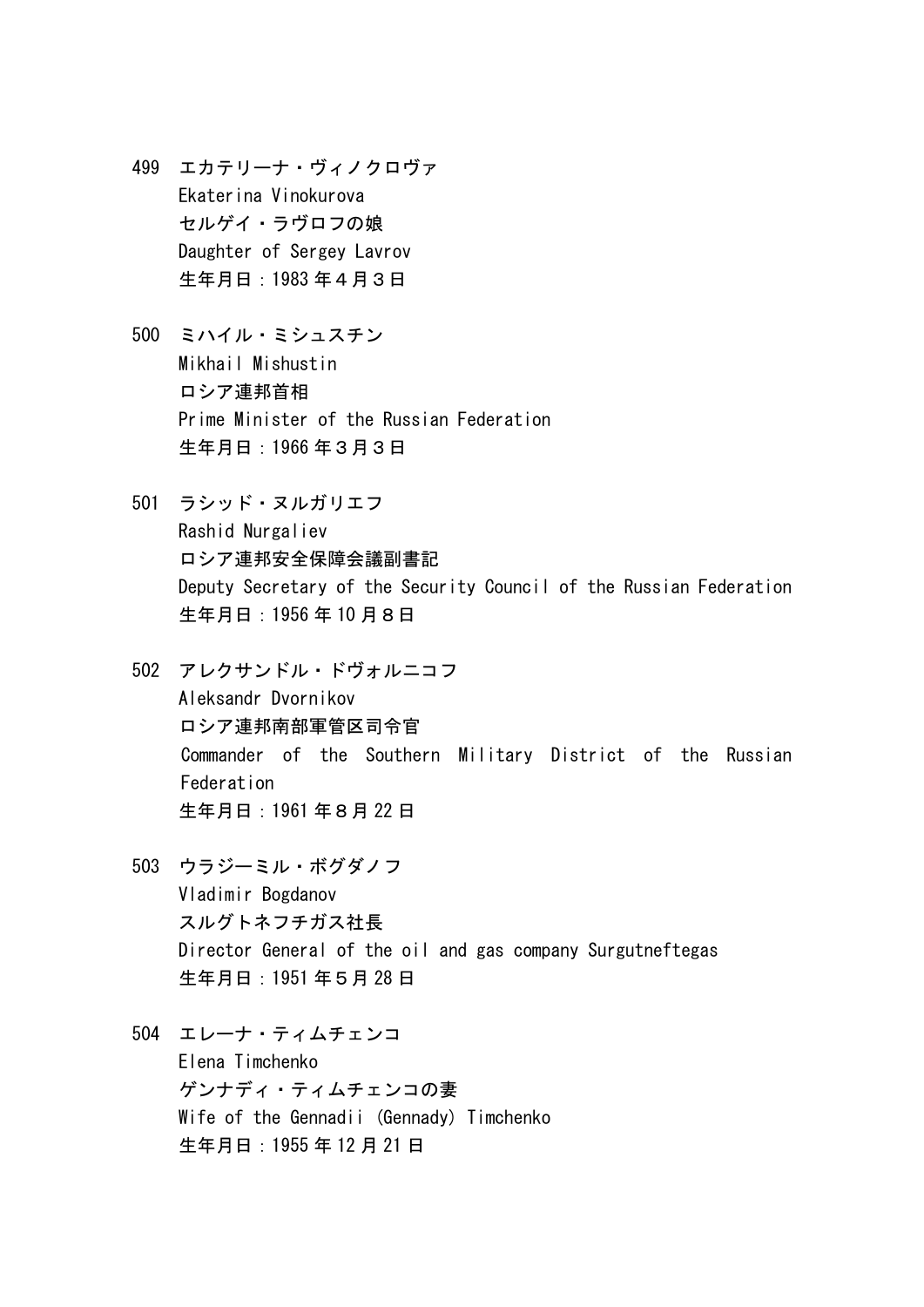- 505 ナターリヤ・ブラウニング Nataljya (Natalya) Browning ゲンナディ・ティムチェンコの親族 Relative of Gennadii (Gennady) Timchenko 生年月日:1978 年 11 月 11 日
- 506 クセーニャ・フランク Kseniya (Ksenia) Frank ゲンナディ・ティムチェンコの親族 Relative of Gennadii (Gennady) Timchenko 生年月日:1985 年9月 25 日
- 507 グレブ・フランク Gleb Frank クセーニャ・フランクの夫 Husband of Ksenia Frank 生年月日:1982 年

特定銀行

(注)資産凍結等の措置は、下記に掲げる団体により株式の総数又は出資の総額 に占める割合の 50%以上を直接に所有されている団体(本邦内に主たる事務所 を有する団体を除く。)に対しても適用されます。

- 1 バンク・ロシア Bank Rossiya 所在地:2 Rastrelli Square, Liter A, St. Petersburg, 191124, Russian Federation
- 2 プロムスヴャジバンク Promsvyazbank 所在地:10-22 Smirnovskaya Str., Moscow, 109052, Russian Federation
- 3 VEB.RF(ロシア対外経済銀行) VEB.RF(Vnesheconombank) 所在地:9 Akademika Sakharova Prospekt, Moscow, 107996, Russian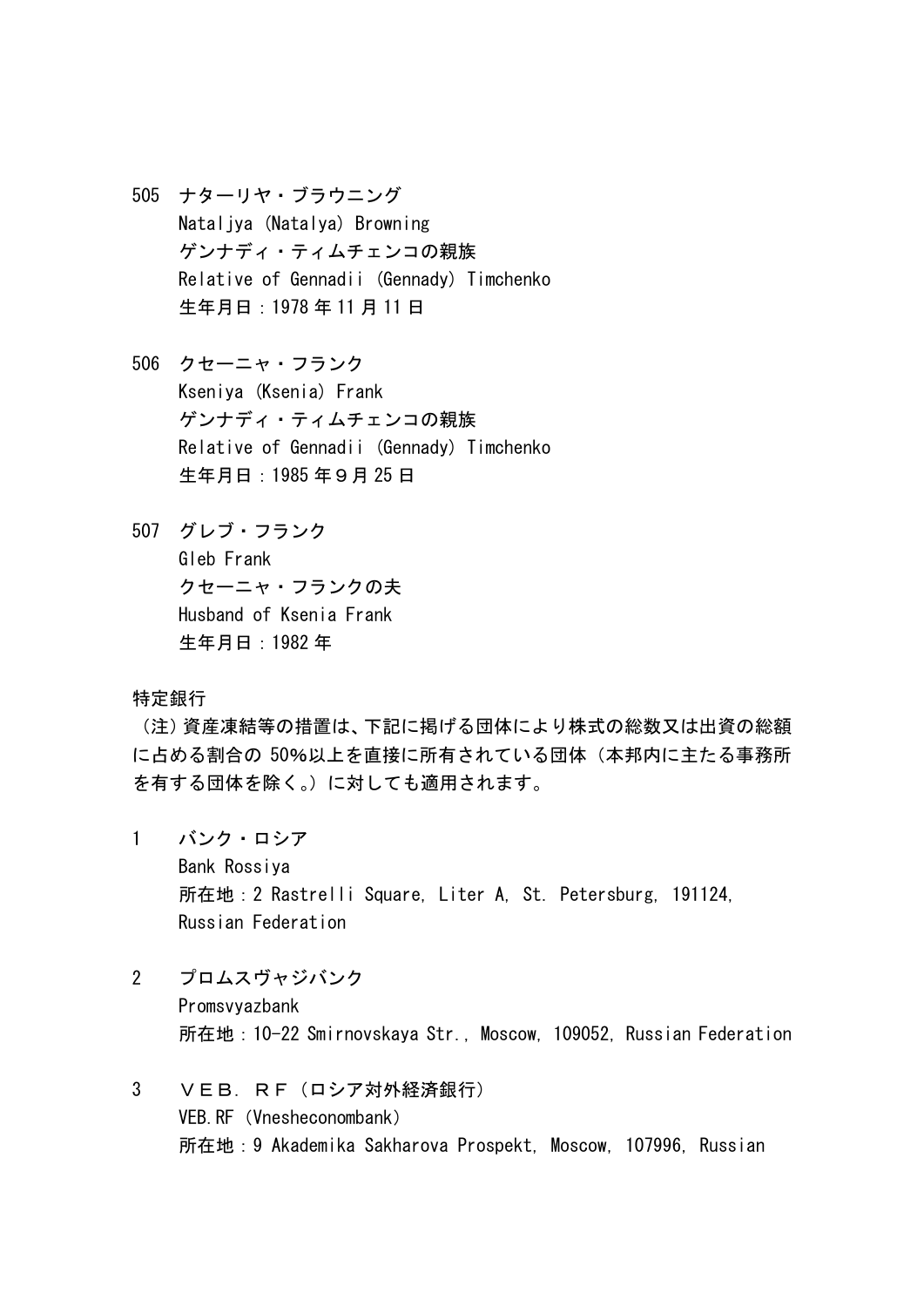Federation

4 対外貿易銀行

VTB Bank

 所在地:29 Bolshaya Morskaya St., St. Petersburg, 190000, Russian Federation

5 ソフコムバンク

Sovcombank

 所在地:46 Prospekt Tekstilshchikov, Kostroma, 156000, Russian Federation

6 ノヴィコムバンク

 Novikombank 所在地:bld.1,Polyanka Bolshaya str. 50/1, Moscow, 119180, Russian Federation

7 アトクリチエ

 Otkritie 所在地:d. 2, str. 4, ul. Letnikovskaya, Moscow, 115114, Russian Federation

- 8 ズベルバンク Sberbank 所在地:19 ul. Vavilova, Moscow, 117312, Russian Federation
- 9 アルファバンク Alfa-bank 所在地:Kalanchevskaya Street 27, Moscow, 107078, Russian Federation
- 10 モスクワ・クレジット・バンク Credit Bank of Moscow 所在地:2(bldg.1), Lukov pereulok, Moscow, 107045, Russian Federation
- 11 ロシア農業銀行